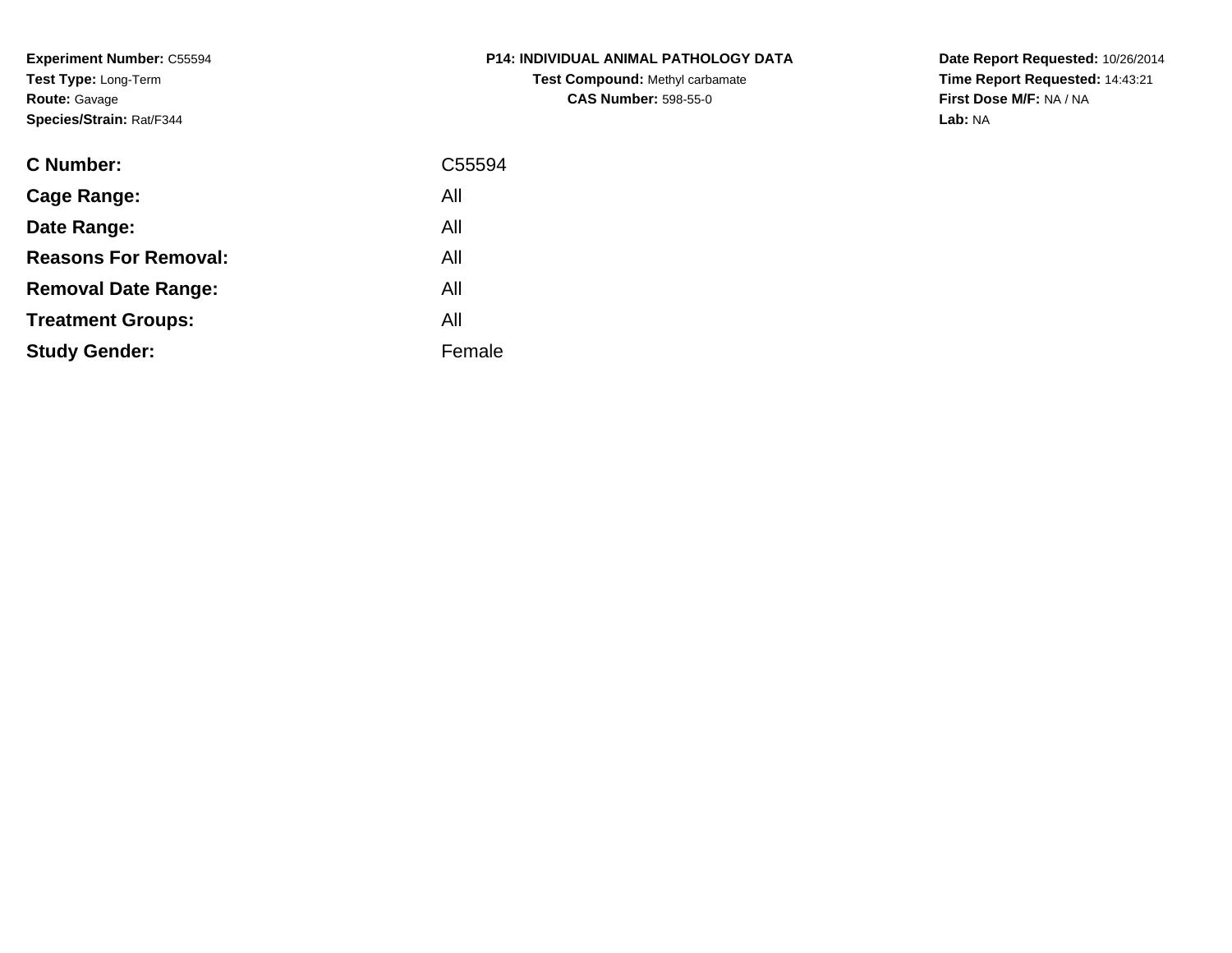**Test Type:** Long-Term

**Route:** Gavage

**Species/Strain:** Rat/F344

# **P14: INDIVIDUAL ANIMAL PATHOLOGY DATA**

**Test Compound:** Methyl carbamate**CAS Number:** 598-55-0

| ANIMAL ID: 1_C01       | <b>TRT#: 1</b>            | <b>SEX: Female</b>              | DAY ON TEST: |  |
|------------------------|---------------------------|---------------------------------|--------------|--|
|                        | <b>DOSE: 200.0 MG/KG</b>  | <b>DISP: Terminal Sacrifice</b> | HISTO:       |  |
| <b>OBSERVATIONS</b>    |                           |                                 |              |  |
| Adrenal gland          | <b>Cortex Nos</b>         | Cytoplasmic Vacuolization       |              |  |
| Clitoral gland         |                           | Adenoma, Nos                    |              |  |
| Eye                    | Retina                    | Atrophy, Nos                    |              |  |
|                        | <b>Crystalline Lens</b>   | Cataract                        |              |  |
|                        | Sclera                    | Metaplasia, Osseous             |              |  |
| Harderian gland        | Hardarian Gland           | Inflammation, Chronic Focal     |              |  |
| Heart                  |                           | Fibrosis, Multifocal            |              |  |
| Kidney                 |                           | Nephropathy                     |              |  |
| Liver                  |                           | Cytologic Alteration, Nos       |              |  |
|                        |                           | Inflammation, Chronic Focal     |              |  |
| Lung                   |                           | Histiocytosis                   |              |  |
| Pituitary gland        | <b>Anterior Pituitary</b> | Hyperplasia, Nos                |              |  |
| Spleen                 |                           | Leukemia, Mononuclear Cell      |              |  |
| PRIMARY CAUSE OF DEATH | -                         |                                 |              |  |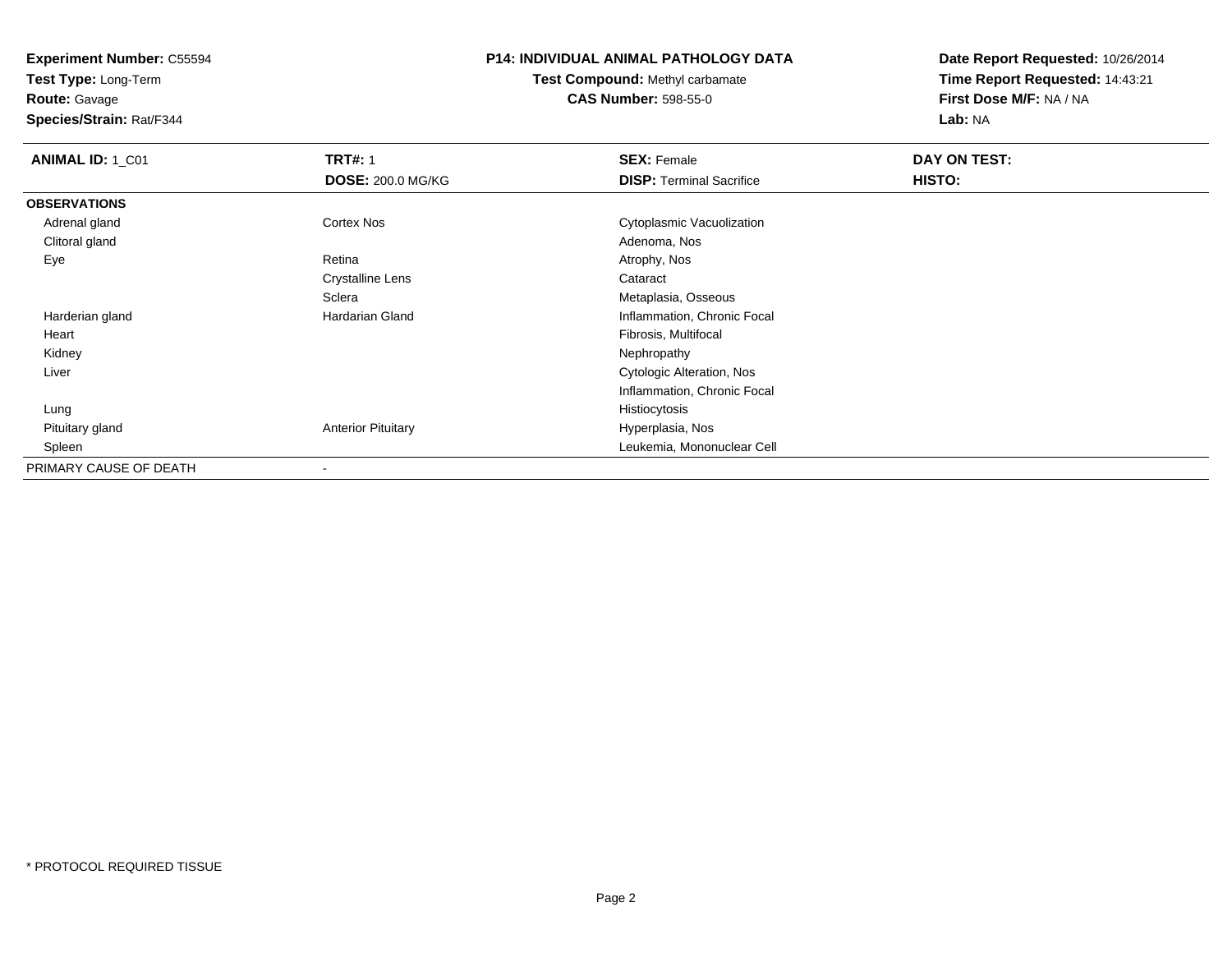| <b>Experiment Number: C55594</b><br>Test Type: Long-Term<br><b>Route: Gavage</b><br>Species/Strain: Rat/F344 |                           | <b>P14: INDIVIDUAL ANIMAL PATHOLOGY DATA</b><br><b>Test Compound: Methyl carbamate</b><br><b>CAS Number: 598-55-0</b> | Date Report Requested: 10/26/2014<br>Time Report Requested: 14:43:21<br>First Dose M/F: NA / NA<br>Lab: NA |  |
|--------------------------------------------------------------------------------------------------------------|---------------------------|-----------------------------------------------------------------------------------------------------------------------|------------------------------------------------------------------------------------------------------------|--|
| <b>ANIMAL ID: 1 C02</b>                                                                                      | <b>TRT#: 1</b>            | <b>SEX: Female</b>                                                                                                    | DAY ON TEST:                                                                                               |  |
|                                                                                                              | <b>DOSE: 200.0 MG/KG</b>  | <b>DISP:</b> Moribund Sacrifice                                                                                       | <b>HISTO:</b>                                                                                              |  |
| <b>OBSERVATIONS</b>                                                                                          |                           |                                                                                                                       |                                                                                                            |  |
| Bone marrow                                                                                                  |                           | Hypoplasia, Nos                                                                                                       |                                                                                                            |  |
| Eye                                                                                                          | Retina                    | Atrophy, Nos                                                                                                          |                                                                                                            |  |
| Heart                                                                                                        |                           | Inflammation, Chronic                                                                                                 |                                                                                                            |  |
| Liver                                                                                                        |                           | Cytologic Alteration, Nos                                                                                             |                                                                                                            |  |
|                                                                                                              |                           | Inflammation, Chronic Focal                                                                                           |                                                                                                            |  |
| Nasal cavity                                                                                                 |                           | Hemorrhage                                                                                                            |                                                                                                            |  |
| Pituitary gland                                                                                              | <b>Anterior Pituitary</b> | Adenoma, Nos                                                                                                          |                                                                                                            |  |
| Spleen                                                                                                       |                           | Pigmentation, Nos                                                                                                     |                                                                                                            |  |
| PRIMARY CAUSE OF DEATH                                                                                       |                           |                                                                                                                       |                                                                                                            |  |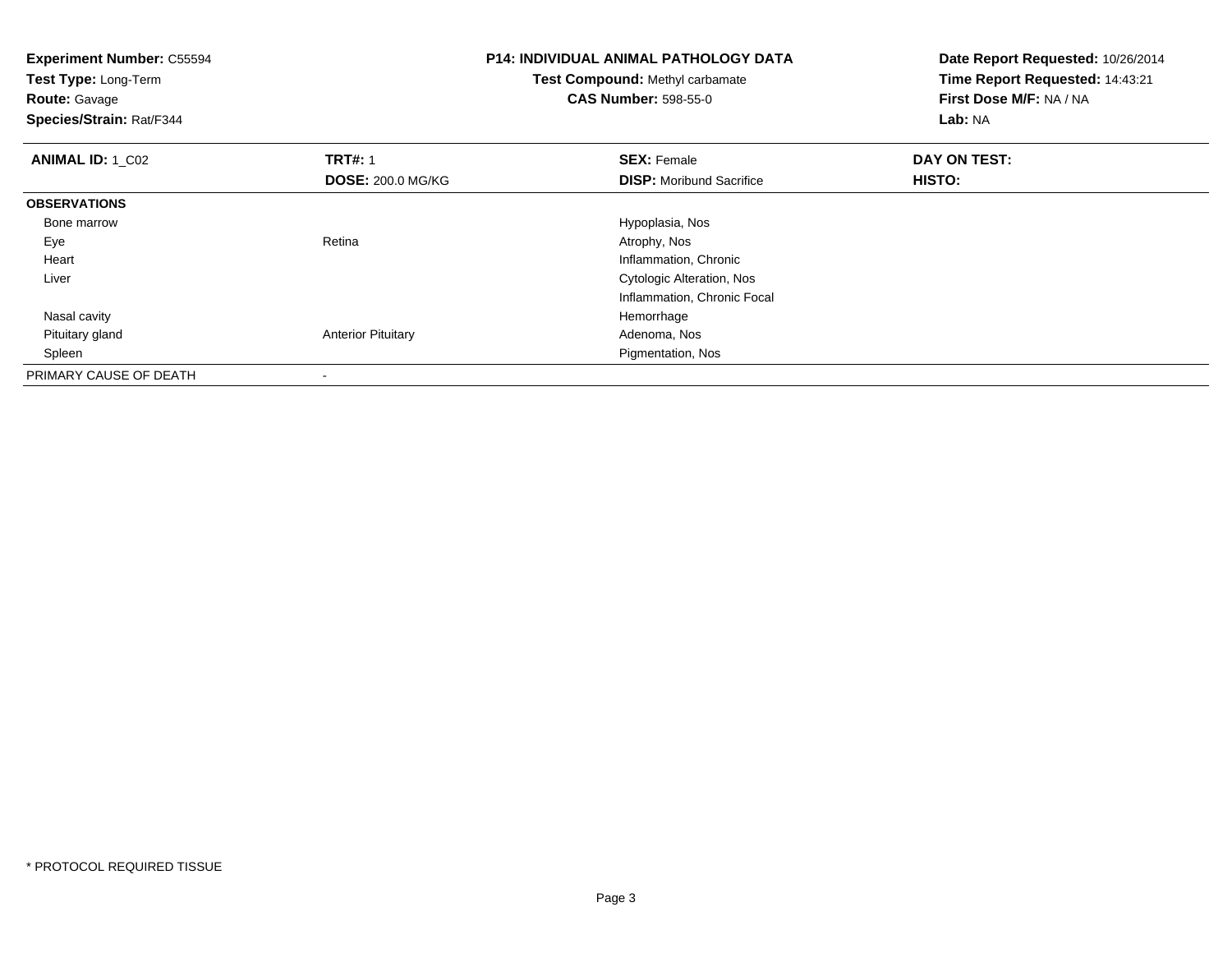**Test Type:** Long-Term

**Route:** Gavage

**Species/Strain:** Rat/F344

# **P14: INDIVIDUAL ANIMAL PATHOLOGY DATA**

**Test Compound:** Methyl carbamate**CAS Number:** 598-55-0

| ANIMAL ID: 1_C03       | <b>TRT#: 1</b>            | <b>SEX: Female</b>              | DAY ON TEST: |  |
|------------------------|---------------------------|---------------------------------|--------------|--|
|                        | DOSE: 200.0 MG/KG         | <b>DISP: Terminal Sacrifice</b> | HISTO:       |  |
| <b>OBSERVATIONS</b>    |                           |                                 |              |  |
| Clitoral gland         |                           | Inflammation, Acute             |              |  |
| Eye                    | Retina                    | Atrophy, Nos                    |              |  |
|                        | <b>Crystalline Lens</b>   | Cataract                        |              |  |
| Harderian gland        | Hardarian Gland           | Inflammation, Chronic Focal     |              |  |
| Heart                  |                           | Inflammation, Chronic           |              |  |
| Kidney                 |                           | Nephropathy                     |              |  |
| Liver                  |                           | Cytologic Alteration, Nos       |              |  |
|                        |                           | Inflammation, Chronic Focal     |              |  |
| Lung                   |                           | Hyperplasia, Adenomatous        |              |  |
| Lymph node             | Mandibular Lymph Node     | Cyst, Nos                       |              |  |
| Pituitary gland        | <b>Anterior Pituitary</b> | Adenoma, Nos                    |              |  |
|                        | <b>Anterior Pituitary</b> | Cyst, Nos                       |              |  |
| Spleen                 |                           | Pigmentation, Nos               |              |  |
| Thyroid                |                           | C-Cell Carcinoma                |              |  |
| Unspecified            | Multiple Organs Nos       | Leukemia, Mononuclear Cell      |              |  |
| PRIMARY CAUSE OF DEATH |                           |                                 |              |  |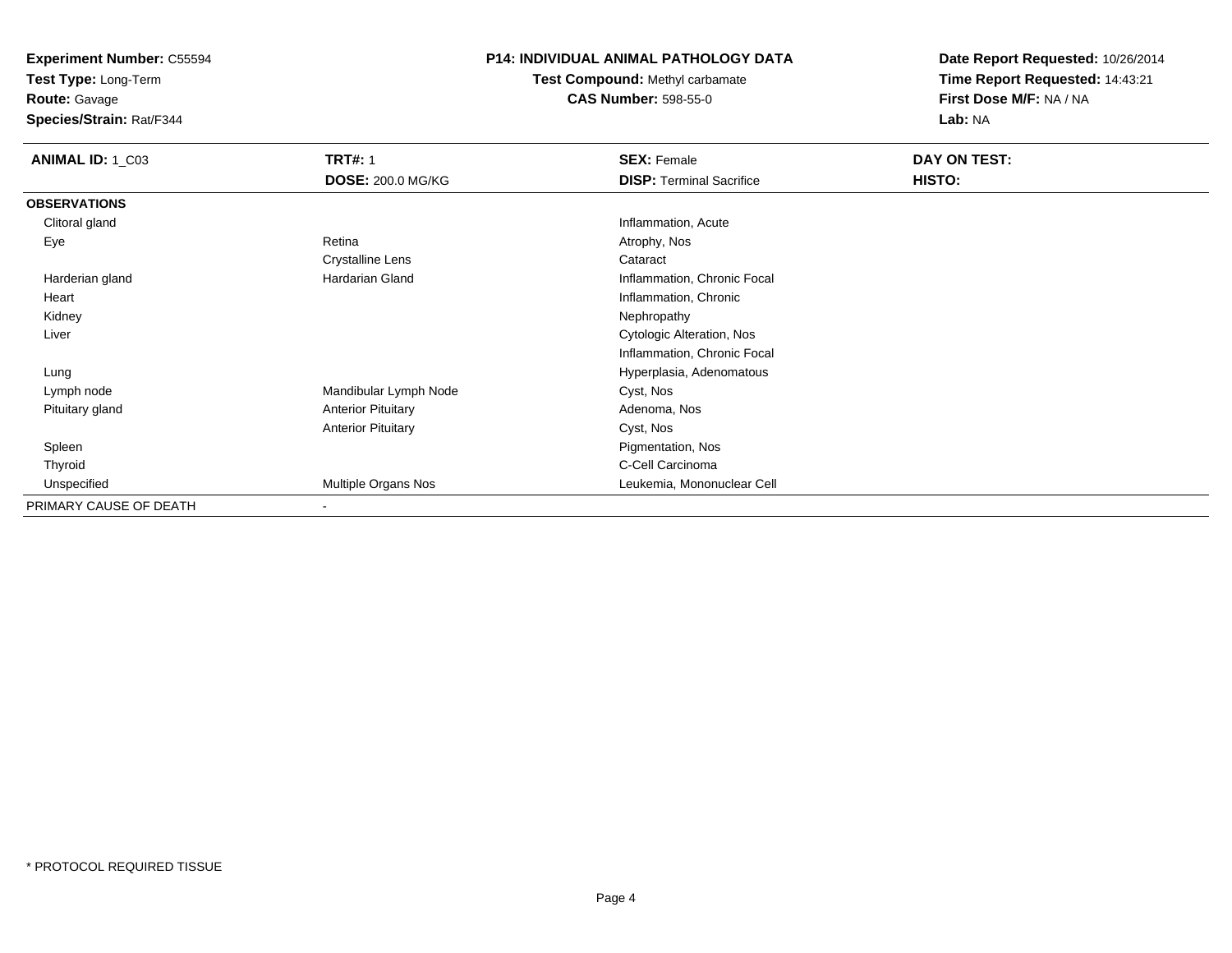**Test Type:** Long-Term

**Route:** Gavage

**Species/Strain:** Rat/F344

# **P14: INDIVIDUAL ANIMAL PATHOLOGY DATA**

**Test Compound:** Methyl carbamate**CAS Number:** 598-55-0

| <b>ANIMAL ID: 1_C04</b> | <b>TRT#: 1</b>            | <b>SEX: Female</b>              | DAY ON TEST: |  |
|-------------------------|---------------------------|---------------------------------|--------------|--|
|                         | <b>DOSE: 200.0 MG/KG</b>  | <b>DISP: Terminal Sacrifice</b> | HISTO:       |  |
| <b>OBSERVATIONS</b>     |                           |                                 |              |  |
| Clitoral gland          |                           | Inflammation, Acute             |              |  |
| Eye                     | Retina                    | Atrophy, Nos                    |              |  |
|                         | <b>Crystalline Lens</b>   | Cataract                        |              |  |
|                         | Sclera                    | Metaplasia, Osseous             |              |  |
| Harderian gland         | <b>Hardarian Gland</b>    | Inflammation, Chronic Focal     |              |  |
| Heart                   |                           | Fibrosis, Multifocal            |              |  |
| Kidney                  |                           | Nephropathy                     |              |  |
| Liver                   |                           | Cytologic Alteration, Nos       |              |  |
|                         | Hepatocytes               | Hyperplasia, Nos                |              |  |
|                         |                           | Inflammation, Chronic Focal     |              |  |
| Lung                    |                           | Histiocytosis                   |              |  |
|                         |                           | Hyperplasia, Lymphoid           |              |  |
| Lymph node              | Mandibular Lymph Node     | Cyst, Nos                       |              |  |
| Pituitary gland         | <b>Anterior Pituitary</b> | Adenoma, Nos                    |              |  |
| Spleen                  |                           | Pigmentation, Nos               |              |  |
| PRIMARY CAUSE OF DEATH  |                           |                                 |              |  |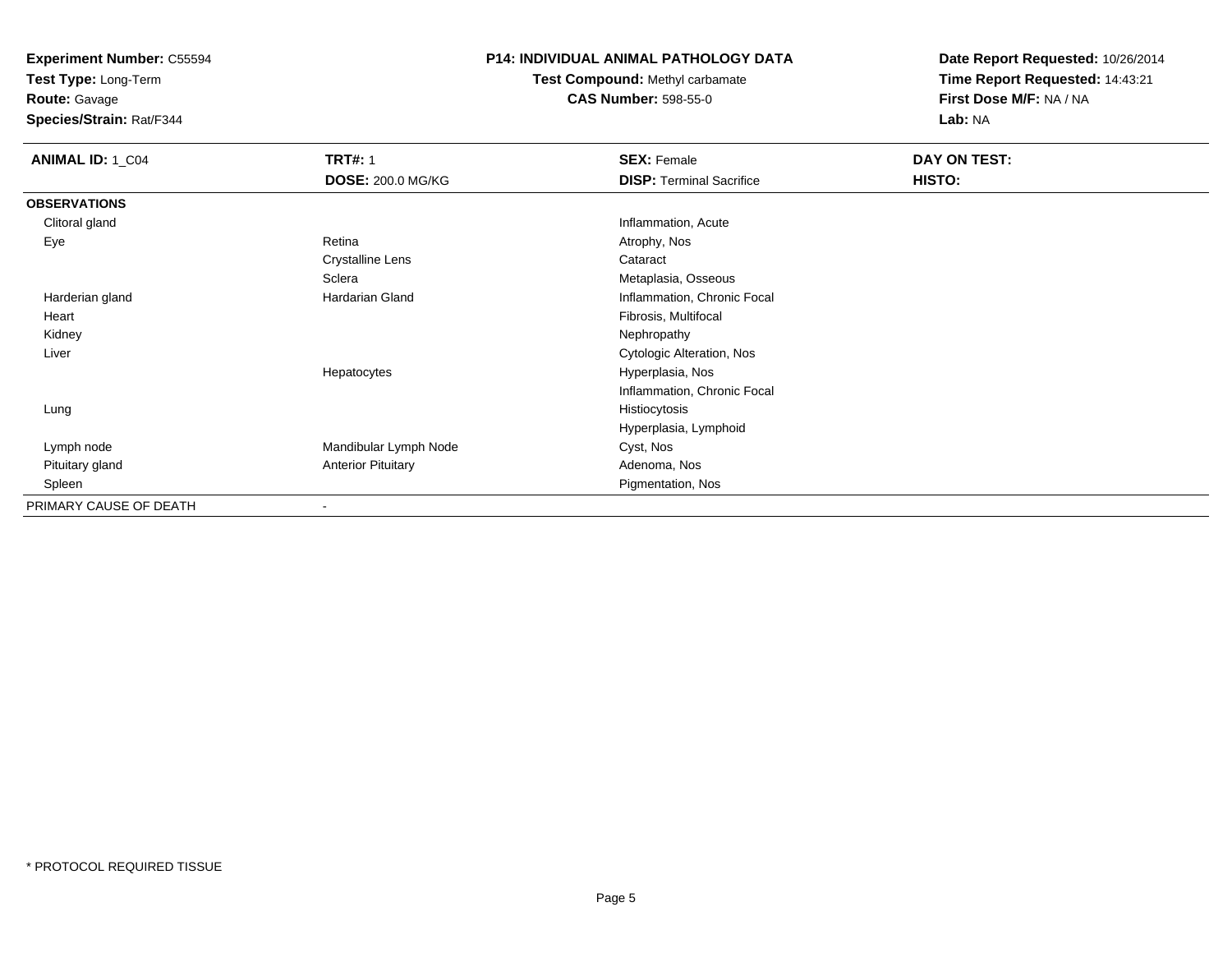**Test Type:** Long-Term

**Route:** Gavage

**Species/Strain:** Rat/F344

# **P14: INDIVIDUAL ANIMAL PATHOLOGY DATA**

**Test Compound:** Methyl carbamate**CAS Number:** 598-55-0

| <b>ANIMAL ID: 1_C05</b> | <b>TRT#: 1</b>           | <b>SEX: Female</b>              | DAY ON TEST: |  |
|-------------------------|--------------------------|---------------------------------|--------------|--|
|                         | <b>DOSE: 200.0 MG/KG</b> | <b>DISP: Terminal Sacrifice</b> | HISTO:       |  |
| <b>OBSERVATIONS</b>     |                          |                                 |              |  |
| Clitoral gland          |                          | Adenoma, Nos                    |              |  |
| Eye                     | Retina                   | Atrophy, Nos                    |              |  |
|                         | <b>Crystalline Lens</b>  | Cataract                        |              |  |
|                         | Sclera                   | Metaplasia, Osseous             |              |  |
| Harderian gland         | Hardarian Gland          | Inflammation, Chronic Focal     |              |  |
| Heart                   |                          | Fibrosis, Multifocal            |              |  |
| Kidney                  |                          | Nephropathy                     |              |  |
| Liver                   |                          | Cytologic Alteration, Nos       |              |  |
|                         | <b>Bile Duct</b>         | Hyperplasia, Nos                |              |  |
|                         | Hepatocytes              | Hyperplasia, Nos                |              |  |
|                         |                          | Inflammation, Chronic Focal     |              |  |
| Lung                    |                          | Histiocytosis                   |              |  |
| Spleen                  |                          | Pigmentation, Nos               |              |  |
| Thyroid                 |                          | C-Cell Adenoma                  |              |  |
| Uterus                  | Endometrium              | Hyperplasia, Cystic             |              |  |
| PRIMARY CAUSE OF DEATH  | $\blacksquare$           |                                 |              |  |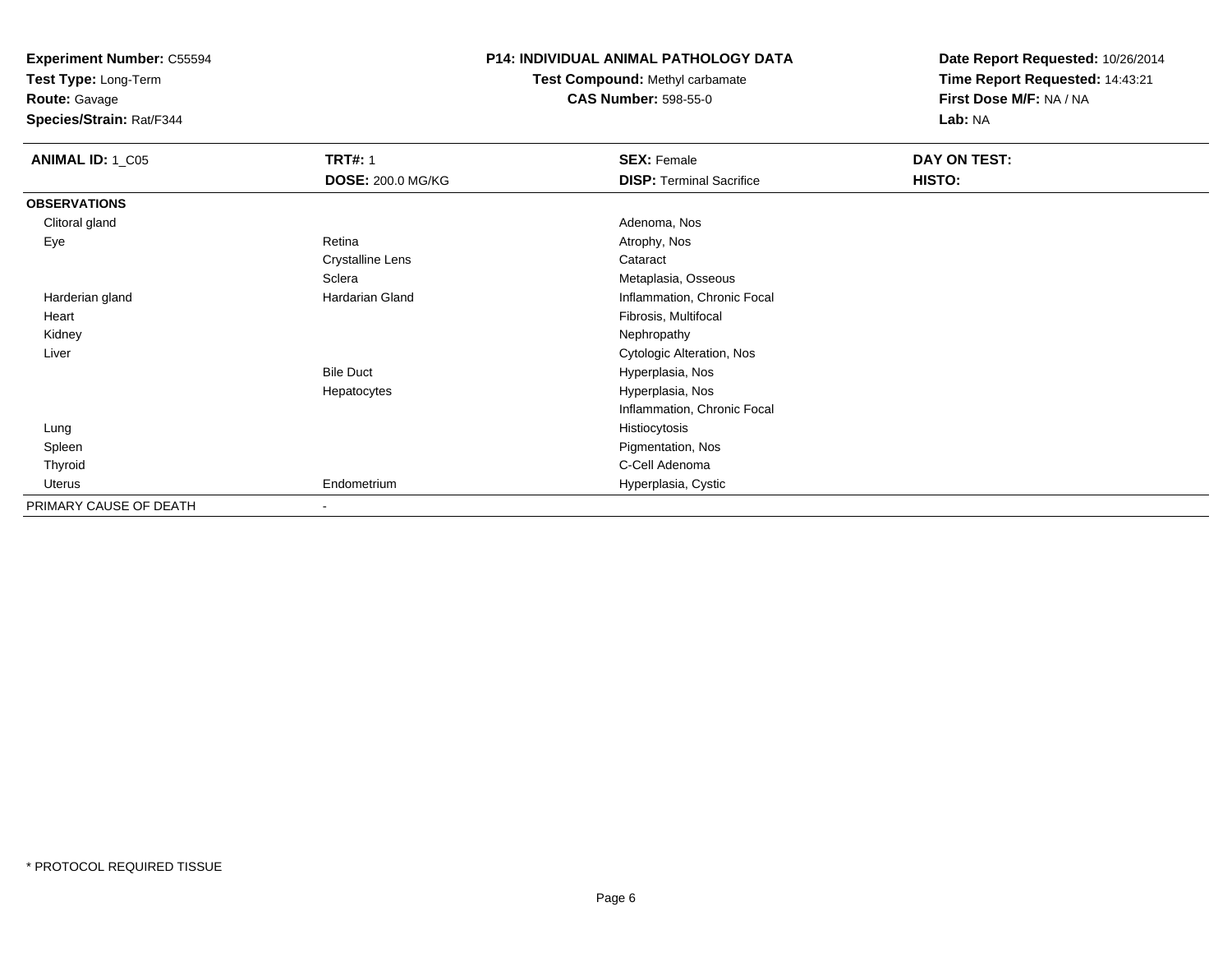**Test Type:** Long-Term

**Route:** Gavage

**Species/Strain:** Rat/F344

# **P14: INDIVIDUAL ANIMAL PATHOLOGY DATA**

**Test Compound:** Methyl carbamate**CAS Number:** 598-55-0

| <b>ANIMAL ID: 1_C06</b> | <b>TRT#: 1</b>            | <b>SEX: Female</b>               | DAY ON TEST: |  |
|-------------------------|---------------------------|----------------------------------|--------------|--|
|                         | <b>DOSE: 200.0 MG/KG</b>  | <b>DISP: Terminal Sacrifice</b>  | HISTO:       |  |
| <b>OBSERVATIONS</b>     |                           |                                  |              |  |
| Bone                    | Maxilla                   | Abscess, Nos                     |              |  |
| Eye                     | Retina                    | Atrophy, Nos                     |              |  |
|                         | <b>Crystalline Lens</b>   | Cataract                         |              |  |
| Heart                   |                           | Inflammation, Chronic            |              |  |
| Kidney                  |                           | Nephropathy                      |              |  |
| Liver                   |                           | <b>Cytologic Alteration, Nos</b> |              |  |
|                         | Hepatocytes               | Hyperplasia, Nos                 |              |  |
| Lung                    |                           | Hemorrhage                       |              |  |
|                         |                           | Histiocytosis                    |              |  |
| Pituitary gland         | <b>Anterior Pituitary</b> | Cyst, Nos                        |              |  |
| Spleen                  |                           | Pigmentation, Nos                |              |  |
| Uterus                  | Endometrium               | Hyperplasia, Cystic              |              |  |
| PRIMARY CAUSE OF DEATH  | $\,$                      |                                  |              |  |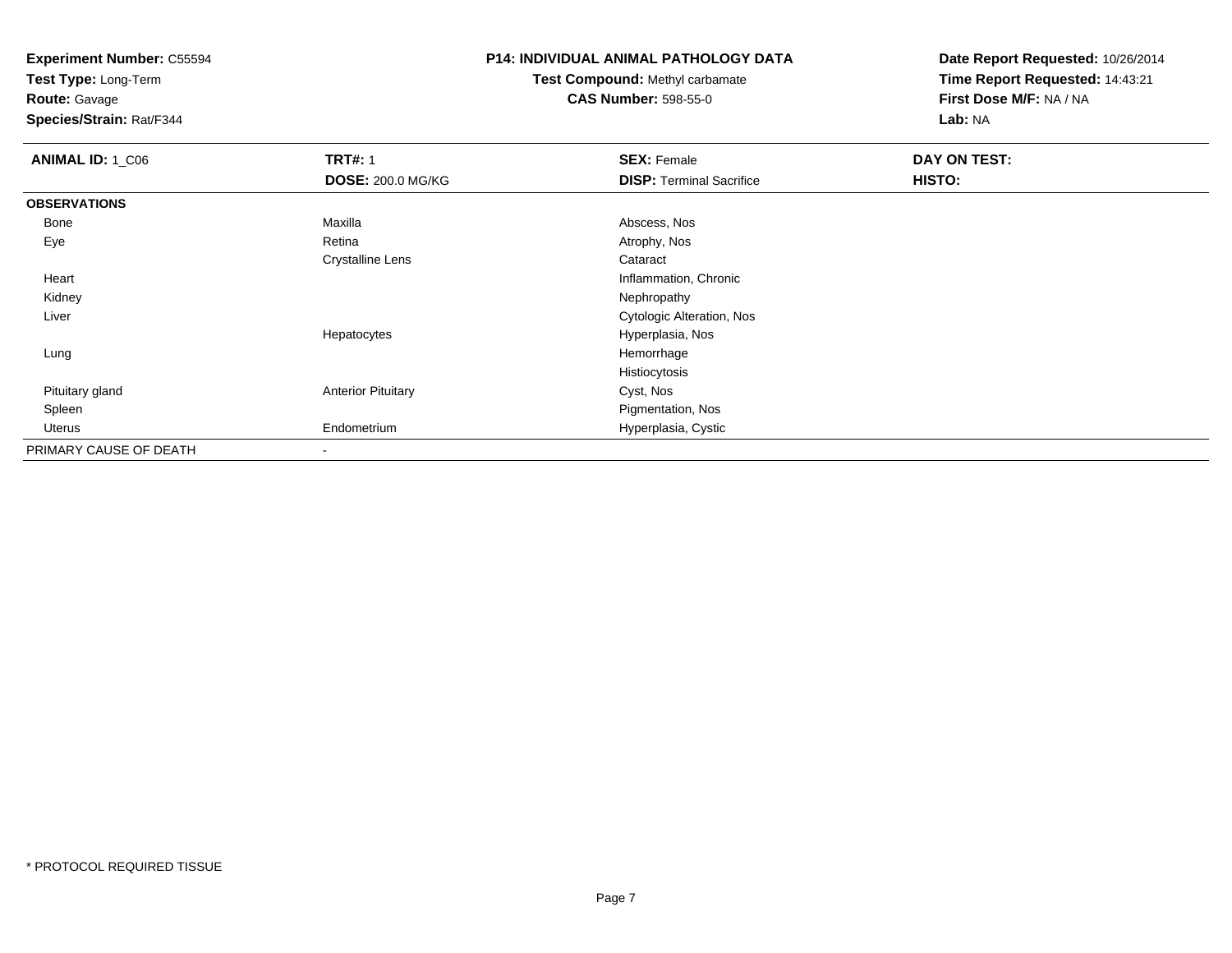**Test Type:** Long-Term

**Route:** Gavage

**Species/Strain:** Rat/F344

# **P14: INDIVIDUAL ANIMAL PATHOLOGY DATA**

**Test Compound:** Methyl carbamate**CAS Number:** 598-55-0

| <b>ANIMAL ID: 1_C07</b> | <b>TRT#: 1</b>            | <b>SEX: Female</b>              | DAY ON TEST: |  |
|-------------------------|---------------------------|---------------------------------|--------------|--|
|                         | <b>DOSE: 200.0 MG/KG</b>  | <b>DISP:</b> Moribund Sacrifice | HISTO:       |  |
| <b>OBSERVATIONS</b>     |                           |                                 |              |  |
| Brain                   | Cortex                    | Spongiosus, Status              |              |  |
| Eye                     | Retina                    | Atrophy, Nos                    |              |  |
|                         | <b>Crystalline Lens</b>   | Cataract                        |              |  |
| Kidney                  |                           | Nephropathy                     |              |  |
| Liver                   |                           | Cytologic Alteration, Nos       |              |  |
|                         | <b>Bile Duct</b>          | Hyperplasia, Nos                |              |  |
|                         | Hepatocytes               | Hyperplasia, Nos                |              |  |
|                         | Centrilobular             | Necrosis, Nos                   |              |  |
| Lymph node              | Mandibular Lymph Node     | Hemorrhage                      |              |  |
|                         | Mesenteric Lymph Node     | Hemorrhage                      |              |  |
| Ovary                   |                           | Cyst, Nos                       |              |  |
| Pituitary gland         | <b>Anterior Pituitary</b> | Carcinoma, Nos                  |              |  |
| Spleen                  |                           | Pigmentation, Nos               |              |  |
| PRIMARY CAUSE OF DEATH  |                           |                                 |              |  |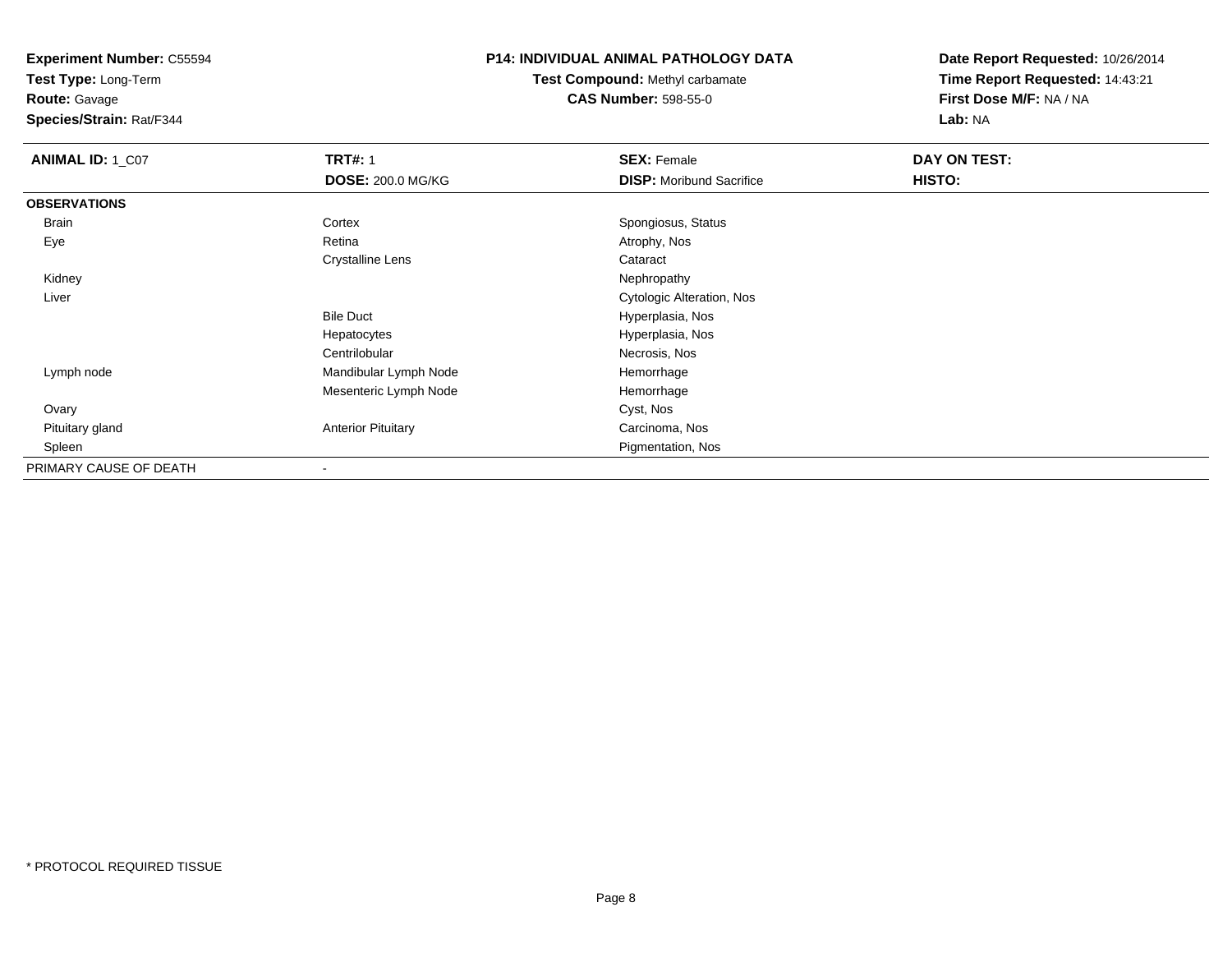**Test Type:** Long-Term

**Route:** Gavage

**Species/Strain:** Rat/F344

# **P14: INDIVIDUAL ANIMAL PATHOLOGY DATA**

**Test Compound:** Methyl carbamate**CAS Number:** 598-55-0

| <b>ANIMAL ID: 1_C08</b> | <b>TRT#: 1</b>            | <b>SEX: Female</b>              | DAY ON TEST: |  |
|-------------------------|---------------------------|---------------------------------|--------------|--|
|                         | <b>DOSE: 200.0 MG/KG</b>  | <b>DISP: Terminal Sacrifice</b> | HISTO:       |  |
| <b>OBSERVATIONS</b>     |                           |                                 |              |  |
| Clitoral gland          |                           | Inflammation, Chronic           |              |  |
| Eye                     | Retina                    | Atrophy, Nos                    |              |  |
|                         | <b>Crystalline Lens</b>   | Cataract                        |              |  |
| Harderian gland         | Hardarian Gland           | Inflammation, Chronic Focal     |              |  |
| Heart                   |                           | Fibrosis, Multifocal            |              |  |
| Kidney                  |                           | Nephropathy                     |              |  |
| Liver                   |                           | Cytologic Alteration, Nos       |              |  |
|                         | Hepatocytes               | Hyperplasia, Nos                |              |  |
|                         |                           | Inflammation, Chronic Focal     |              |  |
| Lung                    |                           | Histiocytosis                   |              |  |
| Ovary                   |                           | Cyst, Nos                       |              |  |
| Pituitary gland         | <b>Anterior Pituitary</b> | Adenoma, Nos                    |              |  |
| Spleen                  |                           | Pigmentation, Nos               |              |  |
| Vagina                  |                           | Hemangiosarcoma                 |              |  |
| PRIMARY CAUSE OF DEATH  | $\,$ $\,$                 |                                 |              |  |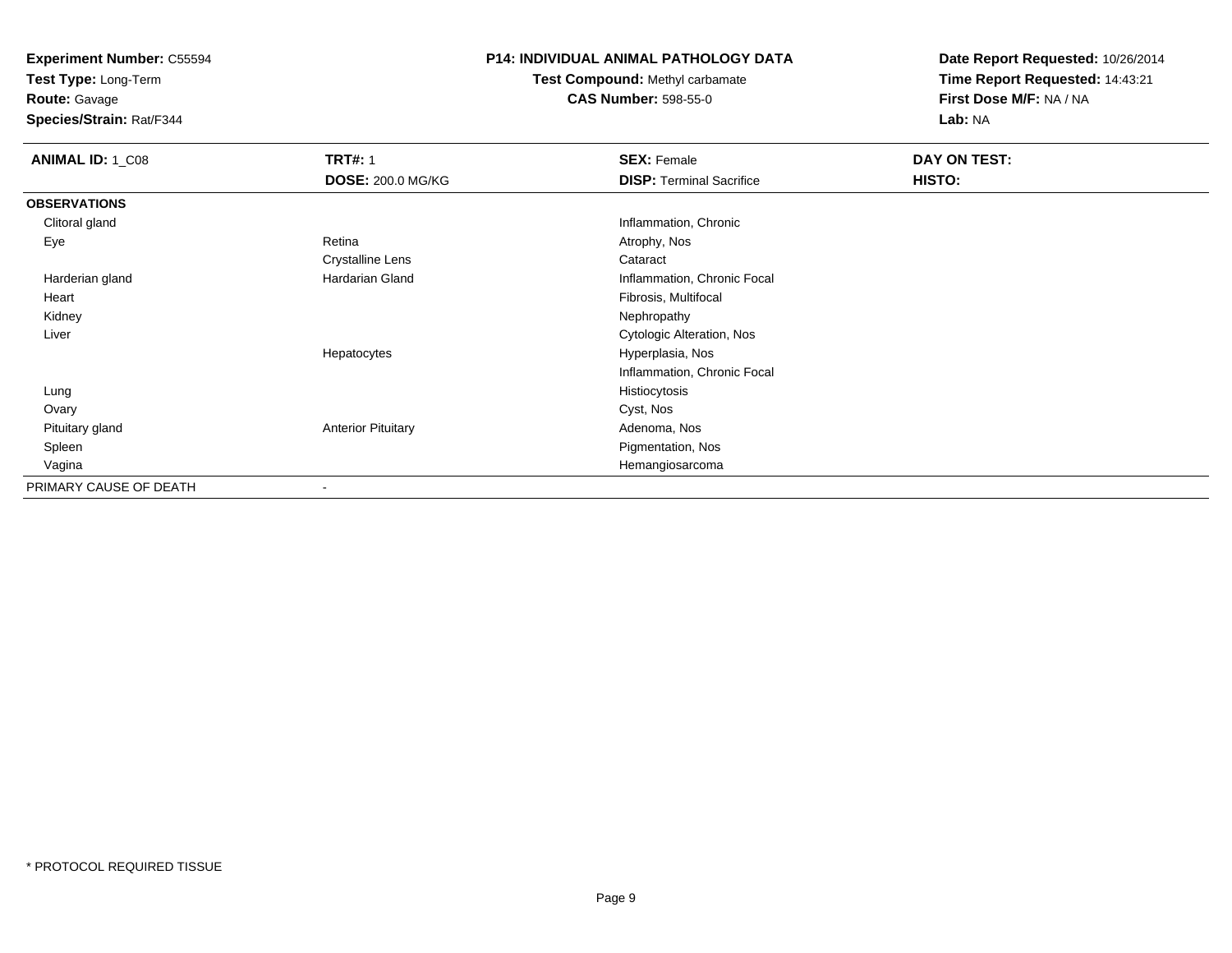**Test Type:** Long-Term

**Route:** Gavage

**Species/Strain:** Rat/F344

# **P14: INDIVIDUAL ANIMAL PATHOLOGY DATA**

**Test Compound:** Methyl carbamate**CAS Number:** 598-55-0

| <b>ANIMAL ID: 1_C09</b> | <b>TRT#: 1</b>            | <b>SEX: Female</b>              | DAY ON TEST:  |  |
|-------------------------|---------------------------|---------------------------------|---------------|--|
|                         | <b>DOSE: 200.0 MG/KG</b>  | <b>DISP: Terminal Sacrifice</b> | <b>HISTO:</b> |  |
| <b>OBSERVATIONS</b>     |                           |                                 |               |  |
| Adrenal gland           | Cortex Nos                | Cytoplasmic Vacuolization       |               |  |
| Eye                     | Retina                    | Atrophy, Nos                    |               |  |
|                         | <b>Crystalline Lens</b>   | Cataract                        |               |  |
| Harderian gland         | Hardarian Gland           | Inflammation, Chronic Focal     |               |  |
| Heart                   |                           | Fibrosis, Multifocal            |               |  |
| Kidney                  |                           | Nephropathy                     |               |  |
| Liver                   |                           | Cytologic Alteration, Nos       |               |  |
|                         |                           | Inflammation, Chronic Focal     |               |  |
| Lung                    |                           | Histiocytosis                   |               |  |
| Mammary gland           |                           | Adenoma, Nos                    |               |  |
| Pituitary gland         | <b>Anterior Pituitary</b> | Adenoma, Nos                    |               |  |
| Spleen                  |                           | Pigmentation, Nos               |               |  |
| Thyroid                 |                           | Hyperplasia, C Cell             |               |  |
| PRIMARY CAUSE OF DEATH  |                           |                                 |               |  |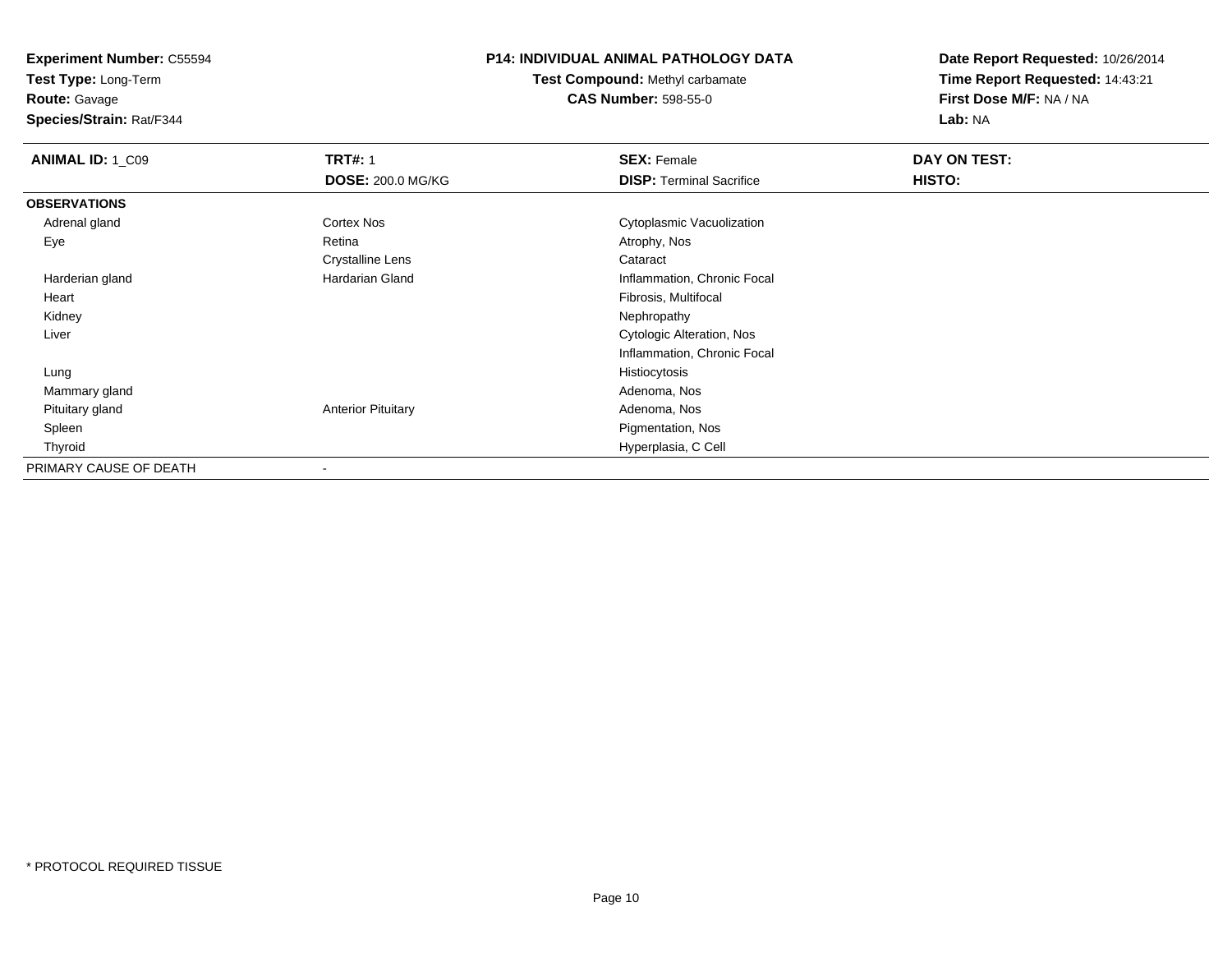**Test Type:** Long-Term

**Route:** Gavage

**Species/Strain:** Rat/F344

# **P14: INDIVIDUAL ANIMAL PATHOLOGY DATA**

**Test Compound:** Methyl carbamate**CAS Number:** 598-55-0

| <b>ANIMAL ID: 1 C10</b> | <b>TRT#: 1</b>            | <b>SEX: Female</b>              | DAY ON TEST: |  |
|-------------------------|---------------------------|---------------------------------|--------------|--|
|                         | <b>DOSE: 200.0 MG/KG</b>  | <b>DISP: Terminal Sacrifice</b> | HISTO:       |  |
| <b>OBSERVATIONS</b>     |                           |                                 |              |  |
| Adrenal gland           | <b>Cortex Nos</b>         | Angiectasis                     |              |  |
| Clitoral gland          |                           | Inflammation, Active Chronic    |              |  |
| Eye                     | Retina                    | Atrophy, Nos                    |              |  |
|                         | <b>Crystalline Lens</b>   | Cataract                        |              |  |
|                         | Sclera                    | Metaplasia, Osseous             |              |  |
| Harderian gland         | Hardarian Gland           | Inflammation, Chronic Focal     |              |  |
| Heart                   |                           | Inflammation, Chronic           |              |  |
| Kidney                  |                           | Nephropathy                     |              |  |
| Liver                   |                           | Cytologic Alteration, Nos       |              |  |
|                         |                           | Inflammation, Chronic Focal     |              |  |
| Pituitary gland         | <b>Anterior Pituitary</b> | Adenoma, Nos                    |              |  |
| Spleen                  |                           | Pigmentation, Nos               |              |  |
| PRIMARY CAUSE OF DEATH  | $\overline{\phantom{a}}$  |                                 |              |  |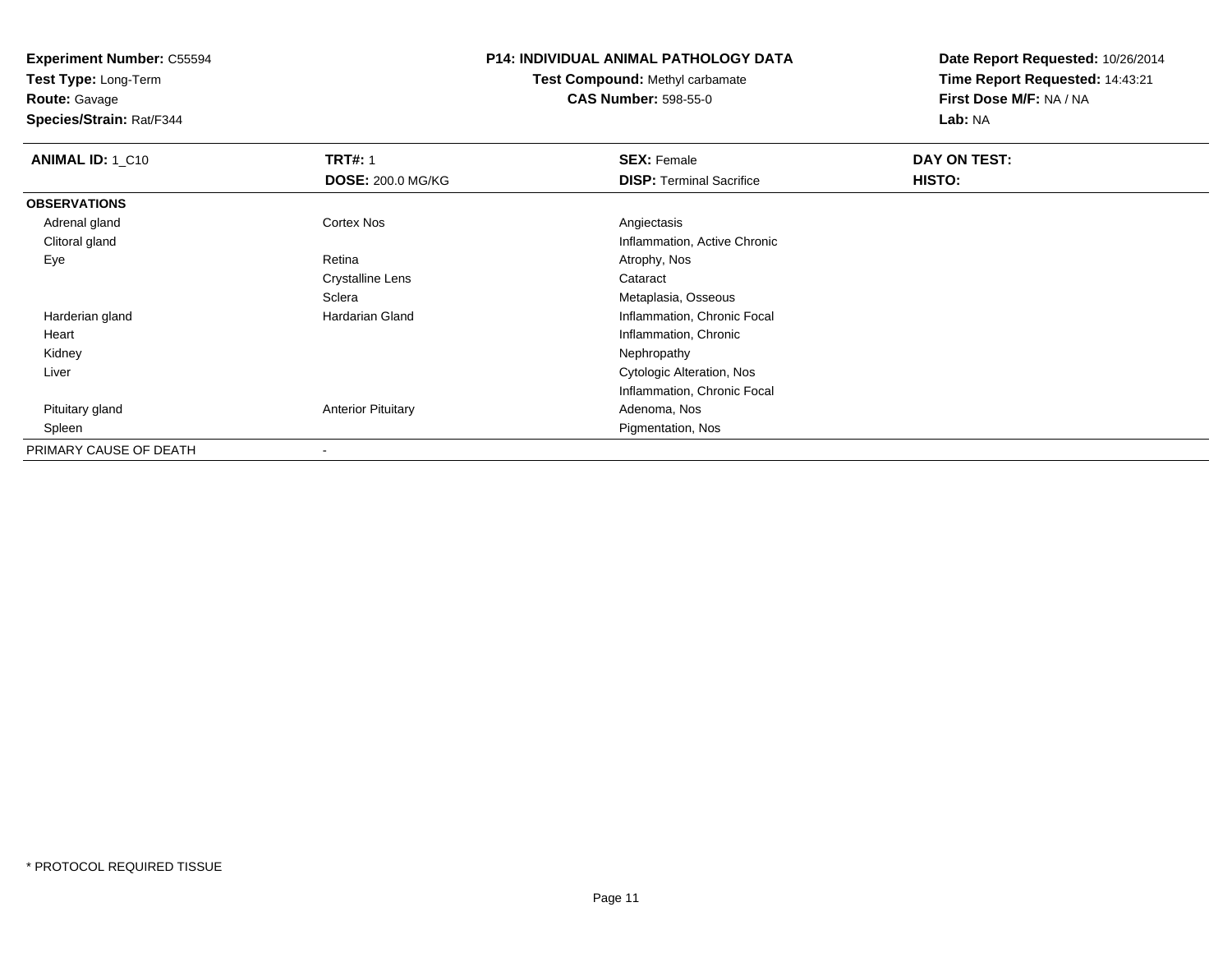**Test Type:** Long-Term

**Route:** Gavage

**Species/Strain:** Rat/F344

# **P14: INDIVIDUAL ANIMAL PATHOLOGY DATA**

**Test Compound:** Methyl carbamate**CAS Number:** 598-55-0

| ANIMAL ID: 1_C11       | <b>TRT#: 1</b>           | <b>SEX: Female</b>              | DAY ON TEST: |  |
|------------------------|--------------------------|---------------------------------|--------------|--|
|                        | <b>DOSE: 200.0 MG/KG</b> | <b>DISP: Terminal Sacrifice</b> | HISTO:       |  |
| <b>OBSERVATIONS</b>    |                          |                                 |              |  |
| Eye                    | Retina                   | Atrophy, Nos                    |              |  |
|                        | <b>Crystalline Lens</b>  | Cataract                        |              |  |
|                        | Nasolacrimal Duct        | Inflammation, Acute             |              |  |
|                        | Sclera                   | Metaplasia, Osseous             |              |  |
| Harderian gland        | Hardarian Gland          | Inflammation, Chronic Focal     |              |  |
| Heart                  |                          | Fibrosis, Multifocal            |              |  |
| Kidney                 |                          | Nephropathy                     |              |  |
| Liver                  |                          | Cytologic Alteration, Nos       |              |  |
|                        | <b>Bile Duct</b>         | Hyperplasia, Nos                |              |  |
|                        | Hepatocytes              | Hyperplasia, Nos                |              |  |
|                        |                          | Inflammation, Chronic           |              |  |
| Lung                   |                          | Histiocytosis                   |              |  |
| Mammary gland          |                          | Fibroadenoma                    |              |  |
| Spleen                 |                          | Pigmentation, Nos               |              |  |
| Thyroid                |                          | Hyperplasia, C Cell             |              |  |
| Tooth                  |                          | Odontoma, Nos                   |              |  |
| PRIMARY CAUSE OF DEATH | ۰                        |                                 |              |  |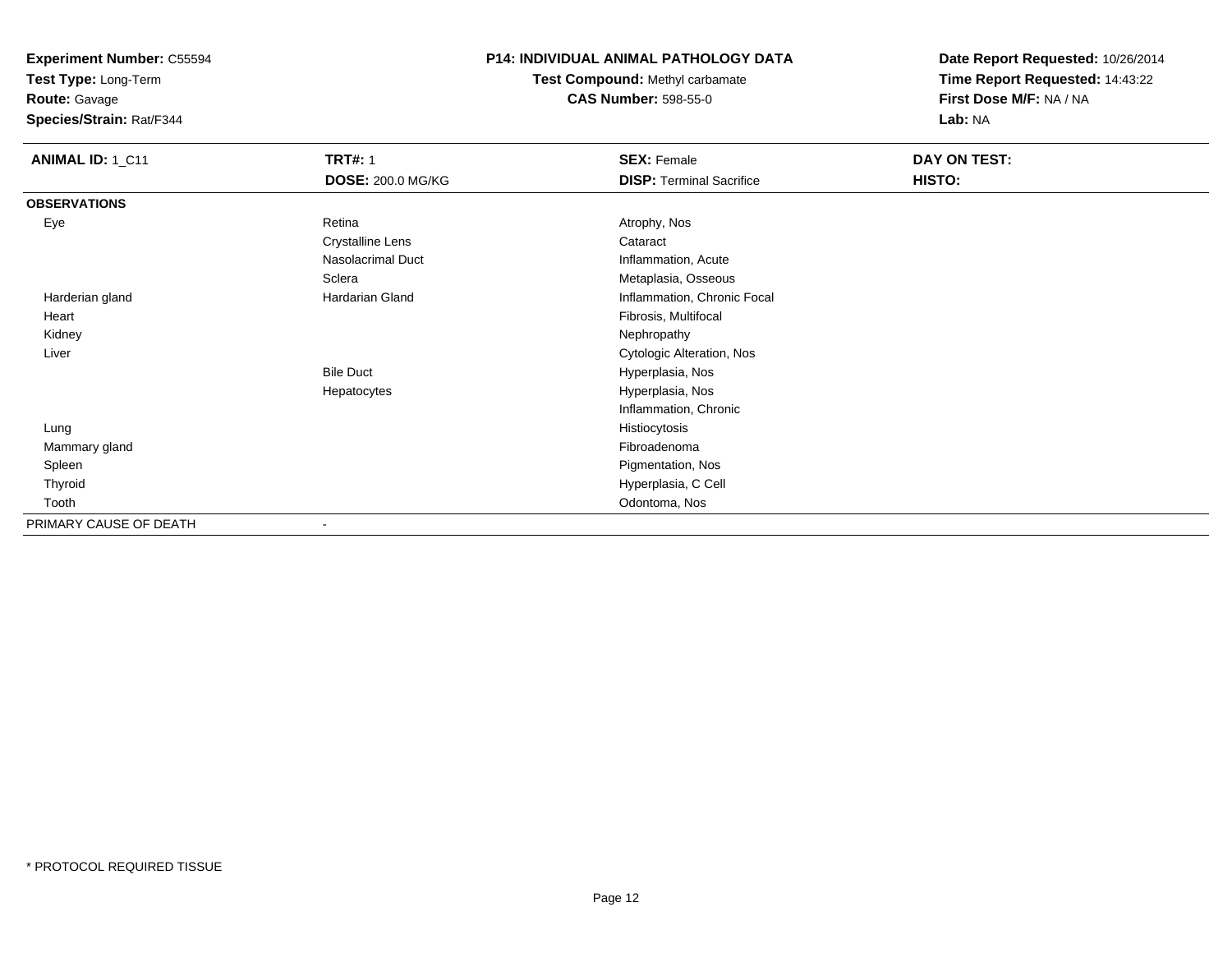**Test Type:** Long-Term

**Route:** Gavage

**Species/Strain:** Rat/F344

# **P14: INDIVIDUAL ANIMAL PATHOLOGY DATA**

**Test Compound:** Methyl carbamate**CAS Number:** 598-55-0

| <b>ANIMAL ID: 1_C12</b> | <b>TRT#: 1</b><br><b>DOSE: 200.0 MG/KG</b> | <b>SEX: Female</b><br><b>DISP: Natural Death</b> | DAY ON TEST:<br>HISTO: |
|-------------------------|--------------------------------------------|--------------------------------------------------|------------------------|
| <b>OBSERVATIONS</b>     |                                            |                                                  |                        |
| Eye                     | Retina                                     | Atrophy, Nos                                     |                        |
|                         | <b>Crystalline Lens</b>                    | Cataract                                         |                        |
| Heart                   |                                            | Fibrosis, Multifocal                             |                        |
| Kidney                  |                                            | Nephropathy                                      |                        |
| Larynx                  |                                            | Fibrosarcoma, Invasive                           |                        |
| Liver                   |                                            | Cytologic Alteration, Nos                        |                        |
|                         |                                            | Cytoplasmic Vacuolization                        |                        |
|                         |                                            | Hepatocellular Carcinoma                         |                        |
| Lung                    |                                            | Congestion, Nos                                  |                        |
|                         |                                            | Histiocytosis                                    |                        |
| Mammary gland           |                                            | Adenoma, Nos                                     |                        |
| Pancreas                | Acinus                                     | Atrophy, Nos                                     |                        |
| Salivary gland          |                                            | Fibrosarcoma                                     |                        |
| Spleen                  |                                            | Pigmentation, Nos                                |                        |
| Thymus                  |                                            | Cyst, Nos                                        |                        |
| Uterus                  |                                            | <b>Endometrial Stromal Polyp</b>                 |                        |
| PRIMARY CAUSE OF DEATH  | $\overline{\phantom{a}}$                   |                                                  |                        |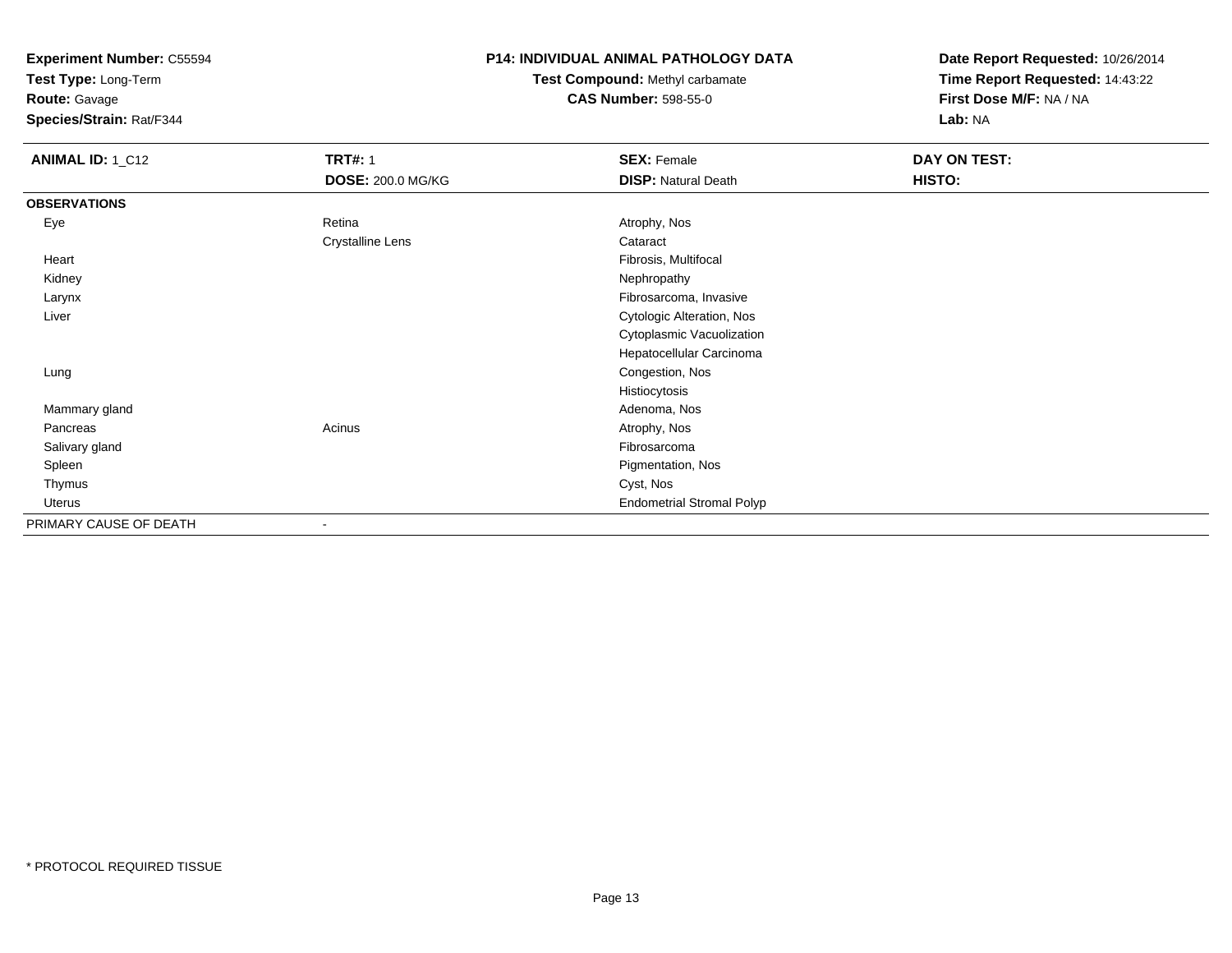**Test Type:** Long-Term

**Route:** Gavage

**Species/Strain:** Rat/F344

# **P14: INDIVIDUAL ANIMAL PATHOLOGY DATA**

**Test Compound:** Methyl carbamate**CAS Number:** 598-55-0

| ANIMAL ID: 1_C13       | <b>TRT#: 1</b>            | <b>SEX: Female</b>               | DAY ON TEST: |  |
|------------------------|---------------------------|----------------------------------|--------------|--|
|                        | <b>DOSE: 200.0 MG/KG</b>  | <b>DISP: Terminal Sacrifice</b>  | HISTO:       |  |
| <b>OBSERVATIONS</b>    |                           |                                  |              |  |
| Adrenal gland          | Medulla                   | Pheochromocytoma                 |              |  |
| Blood vessel           | Aorta Nos                 | Inflammation, Necrotizing        |              |  |
| Eye                    | Retina                    | Atrophy, Nos                     |              |  |
|                        | <b>Crystalline Lens</b>   | Cataract                         |              |  |
| Harderian gland        | <b>Hardarian Gland</b>    | Inflammation, Chronic Focal      |              |  |
| Kidney                 |                           | Nephropathy                      |              |  |
| Liver                  |                           | <b>Cytologic Alteration, Nos</b> |              |  |
|                        |                           | Neoplastic Nodule                |              |  |
| Pituitary gland        | <b>Anterior Pituitary</b> | Adenoma, Nos                     |              |  |
| Spleen                 |                           | Pigmentation, Nos                |              |  |
| Thyroid                |                           | Hyperplasia, C Cell              |              |  |
| PRIMARY CAUSE OF DEATH | $\overline{\phantom{a}}$  |                                  |              |  |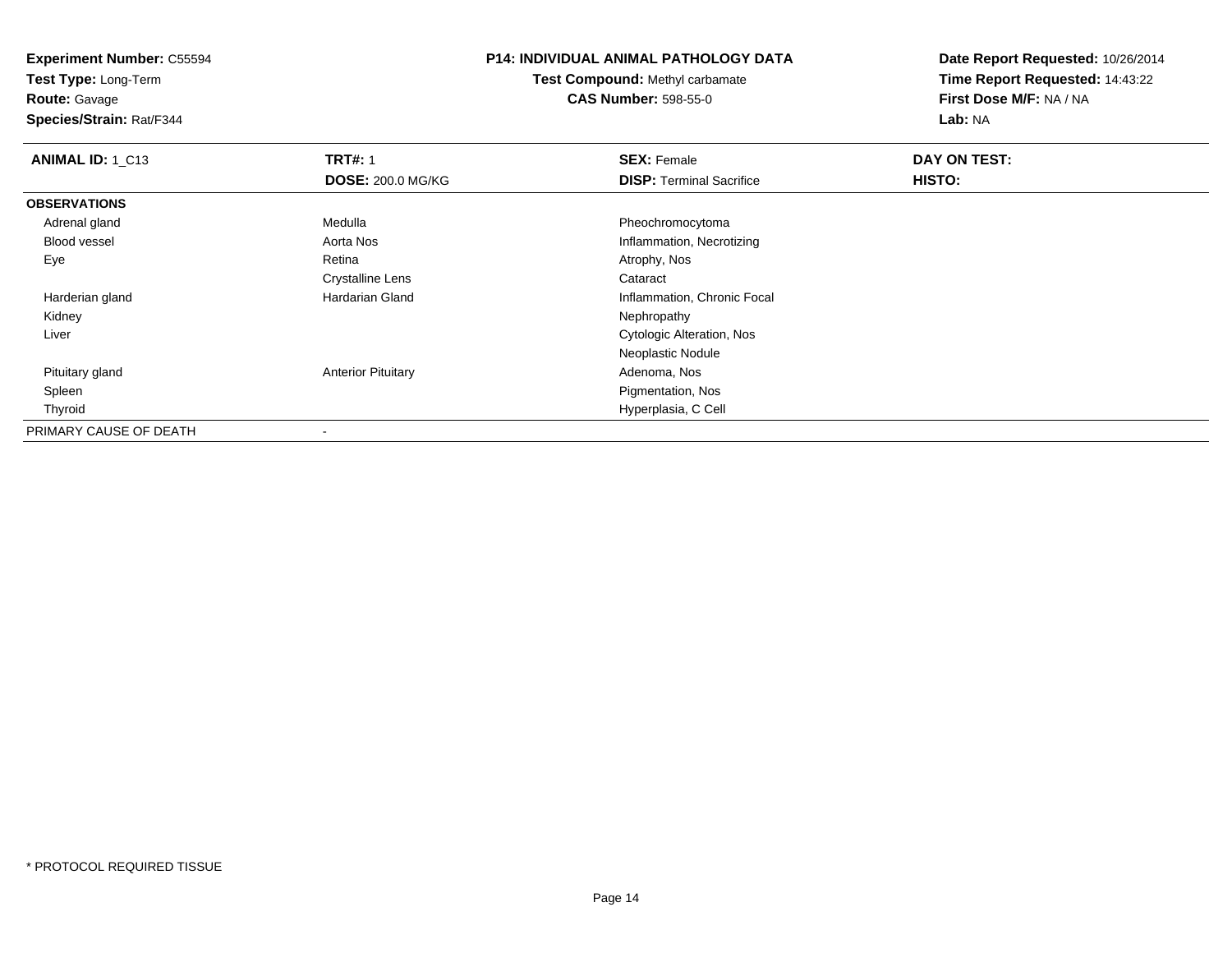| <b>Experiment Number: C55594</b><br>Test Type: Long-Term<br><b>Route: Gavage</b><br>Species/Strain: Rat/F344 |                          | <b>P14: INDIVIDUAL ANIMAL PATHOLOGY DATA</b><br>Test Compound: Methyl carbamate<br><b>CAS Number: 598-55-0</b> | Date Report Requested: 10/26/2014<br>Time Report Requested: 14:43:22<br>First Dose M/F: NA / NA<br>Lab: NA |
|--------------------------------------------------------------------------------------------------------------|--------------------------|----------------------------------------------------------------------------------------------------------------|------------------------------------------------------------------------------------------------------------|
| <b>ANIMAL ID: 1_C14</b>                                                                                      | <b>TRT#: 1</b>           | <b>SEX: Female</b>                                                                                             | DAY ON TEST:                                                                                               |
|                                                                                                              | <b>DOSE: 200.0 MG/KG</b> | <b>DISP:</b> Natural Death                                                                                     | <b>HISTO:</b>                                                                                              |
| <b>OBSERVATIONS</b>                                                                                          |                          |                                                                                                                |                                                                                                            |
| Adrenal gland                                                                                                | Cortex Nos               | Congestion, Nos                                                                                                |                                                                                                            |
| <b>Brain</b>                                                                                                 | Cerebrum                 | Hemorrhage                                                                                                     |                                                                                                            |
| Eye                                                                                                          | Crystalline Lens         | Cataract                                                                                                       |                                                                                                            |
| Heart                                                                                                        |                          | Fibrosis, Multifocal                                                                                           |                                                                                                            |
| Kidney                                                                                                       |                          | Nephropathy                                                                                                    |                                                                                                            |
| Pituitary gland                                                                                              |                          | Ectopia                                                                                                        |                                                                                                            |
| Spleen                                                                                                       |                          | Hemorrhage                                                                                                     |                                                                                                            |
| Unspecified                                                                                                  | Multiple Organs Nos      | Leukemia, Mononuclear Cell                                                                                     |                                                                                                            |
| PRIMARY CAUSE OF DEATH                                                                                       |                          |                                                                                                                |                                                                                                            |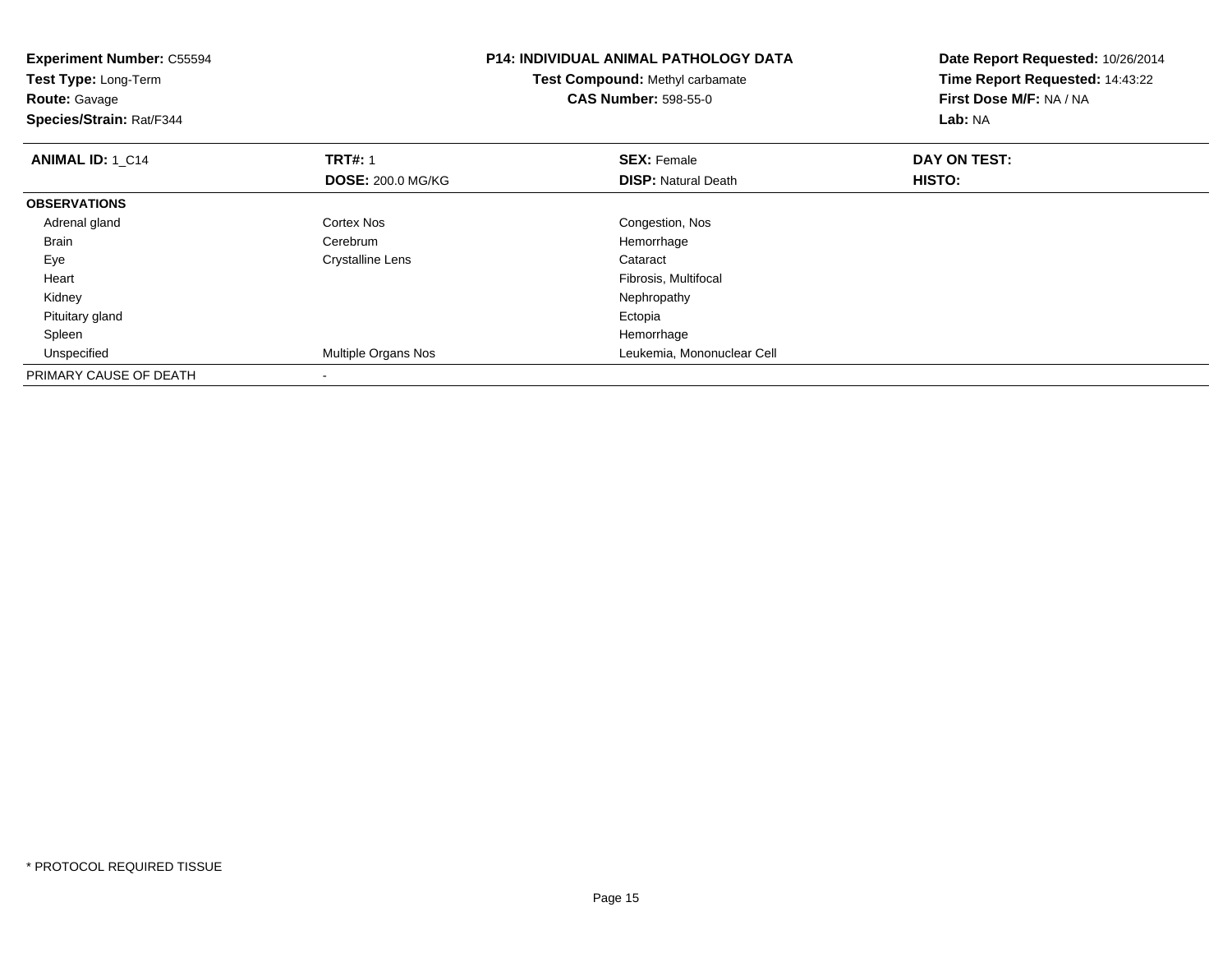**Test Type:** Long-Term

**Route:** Gavage

**Species/Strain:** Rat/F344

# **P14: INDIVIDUAL ANIMAL PATHOLOGY DATA**

**Test Compound:** Methyl carbamate**CAS Number:** 598-55-0

| <b>ANIMAL ID: 1_C15</b> | <b>TRT#: 1</b>            | <b>SEX: Female</b>               | DAY ON TEST: |  |
|-------------------------|---------------------------|----------------------------------|--------------|--|
|                         | <b>DOSE: 200.0 MG/KG</b>  | <b>DISP: Natural Death</b>       | HISTO:       |  |
| <b>OBSERVATIONS</b>     |                           |                                  |              |  |
| Adrenal gland           | Cortex Nos                | Necrosis, Nos                    |              |  |
| Eye                     | Retina                    | Atrophy, Nos                     |              |  |
|                         | <b>Crystalline Lens</b>   | Cataract                         |              |  |
|                         | Sclera                    | Metaplasia, Osseous              |              |  |
| Heart                   |                           | Fibrosis, Multifocal             |              |  |
| Kidney                  |                           | Nephropathy                      |              |  |
| Liver                   |                           | Congestion, Nos                  |              |  |
| Pituitary gland         | <b>Anterior Pituitary</b> | Angiectasis                      |              |  |
| Unspecified             | Multiple Organs Nos       | Leukemia, Mononuclear Cell       |              |  |
| Uterus                  |                           | <b>Endometrial Stromal Polyp</b> |              |  |
|                         | Endometrium               | Hyperplasia, Cystic              |              |  |
| PRIMARY CAUSE OF DEATH  | ۰                         |                                  |              |  |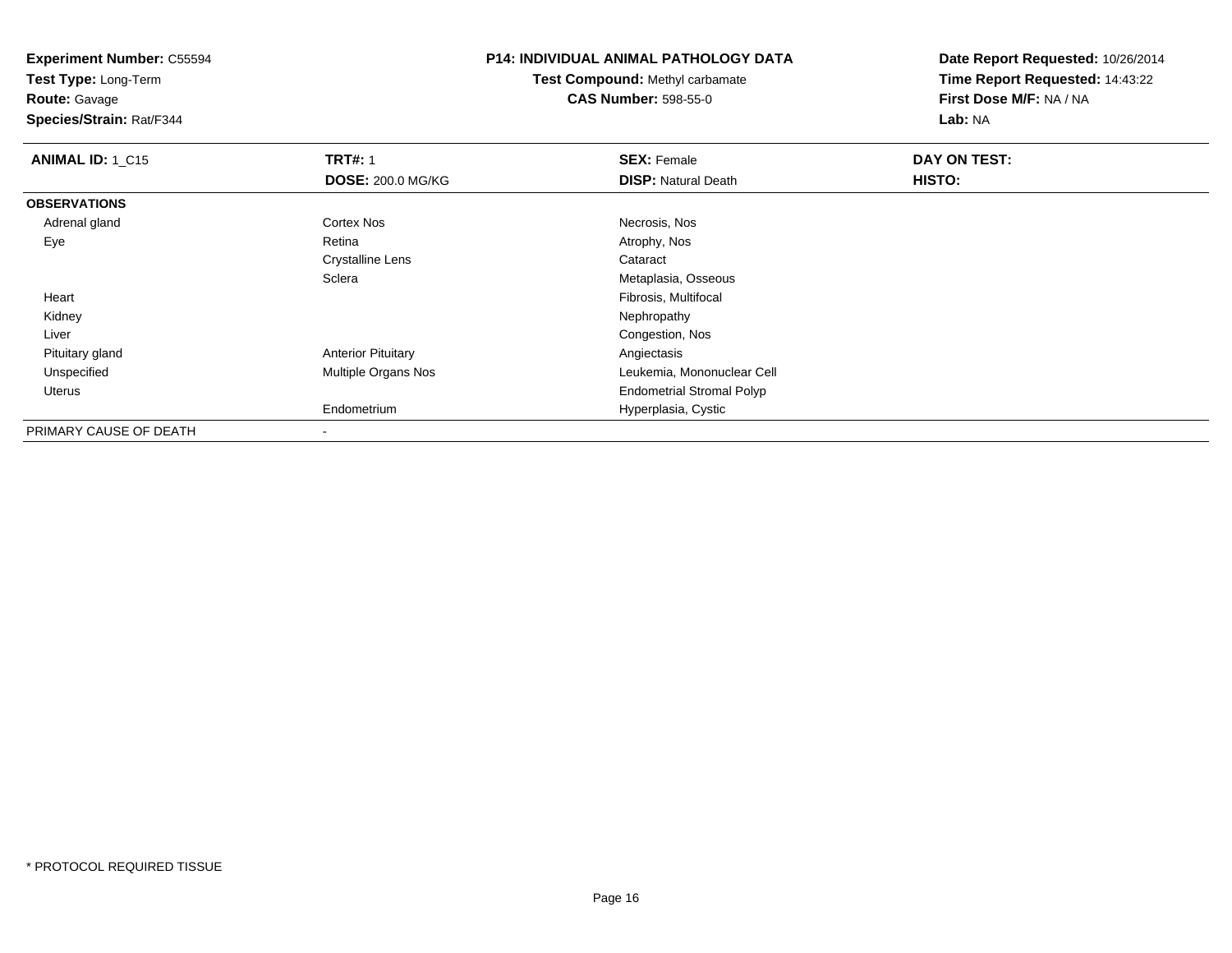**Test Type:** Long-Term

**Route:** Gavage

**Species/Strain:** Rat/F344

# **P14: INDIVIDUAL ANIMAL PATHOLOGY DATA**

**Test Compound:** Methyl carbamate**CAS Number:** 598-55-0

| <b>ANIMAL ID: 1 C16</b> | <b>TRT#: 1</b>            | <b>SEX: Female</b>         | DAY ON TEST: |  |
|-------------------------|---------------------------|----------------------------|--------------|--|
|                         | <b>DOSE: 200.0 MG/KG</b>  | <b>DISP: Natural Death</b> | HISTO:       |  |
| <b>OBSERVATIONS</b>     |                           |                            |              |  |
| Adrenal gland           | <b>Cortex Nos</b>         | Necrosis, Nos              |              |  |
| Brain                   |                           | Hemorrhage                 |              |  |
| Eye                     | Retina                    | Atrophy, Nos               |              |  |
|                         | <b>Crystalline Lens</b>   | Cataract                   |              |  |
|                         | Nasolacrimal Duct         | Inflammation, Acute        |              |  |
|                         | Sclera                    | Metaplasia, Osseous        |              |  |
| Kidney                  |                           | Nephropathy                |              |  |
| Liver                   | Centrilobular             | Cytoplasmic Vacuolization  |              |  |
| Nasal cavity            |                           | Inflammation, Acute        |              |  |
| Pituitary gland         | <b>Anterior Pituitary</b> | Hemorrhage                 |              |  |
|                         | <b>Anterior Pituitary</b> | Pigmentation, Nos          |              |  |
| Unspecified             | Multiple Organs Nos       | Leukemia, Mononuclear Cell |              |  |
| PRIMARY CAUSE OF DEATH  | $\overline{\phantom{a}}$  |                            |              |  |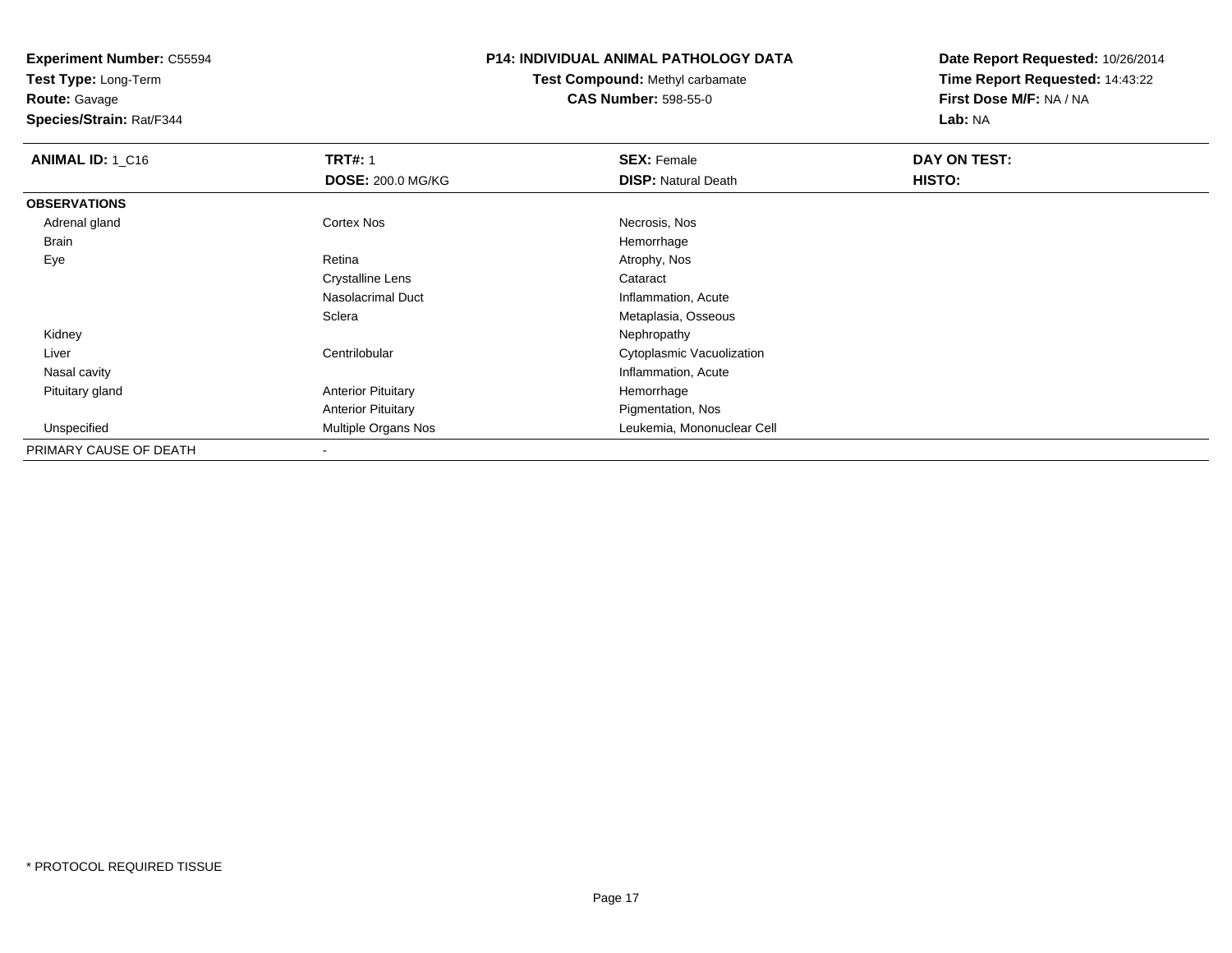**Test Type:** Long-Term

**Route:** Gavage

**Species/Strain:** Rat/F344

# **P14: INDIVIDUAL ANIMAL PATHOLOGY DATA**

**Test Compound:** Methyl carbamate**CAS Number:** 598-55-0

| ANIMAL ID: 1_C17       | <b>TRT#: 1</b>           | <b>SEX: Female</b>           | DAY ON TEST: |  |
|------------------------|--------------------------|------------------------------|--------------|--|
|                        | <b>DOSE: 200.0 MG/KG</b> | <b>DISP: Dosing Accident</b> | HISTO:       |  |
| <b>OBSERVATIONS</b>    |                          |                              |              |  |
| Clitoral gland         |                          | Abscess, Nos                 |              |  |
| Eye                    | <b>Crystalline Lens</b>  | Cataract                     |              |  |
|                        | Sclera                   | Metaplasia, Osseous          |              |  |
| Harderian gland        | Hardarian Gland          | Inflammation, Chronic Focal  |              |  |
| Heart                  |                          | Inflammation, Chronic        |              |  |
| Lung                   |                          | Congestion, Nos              |              |  |
|                        |                          | Hemorrhage                   |              |  |
| Nasal cavity           |                          | Inflammation, Acute          |              |  |
| Oral mucosa            | Soft Palate              | Squamous Cell Carcinoma      |              |  |
| Spleen                 |                          | Pigmentation, Nos            |              |  |
| Trachea                | Muscle                   | Inflammation, Chronic Focal  |              |  |
| PRIMARY CAUSE OF DEATH |                          |                              |              |  |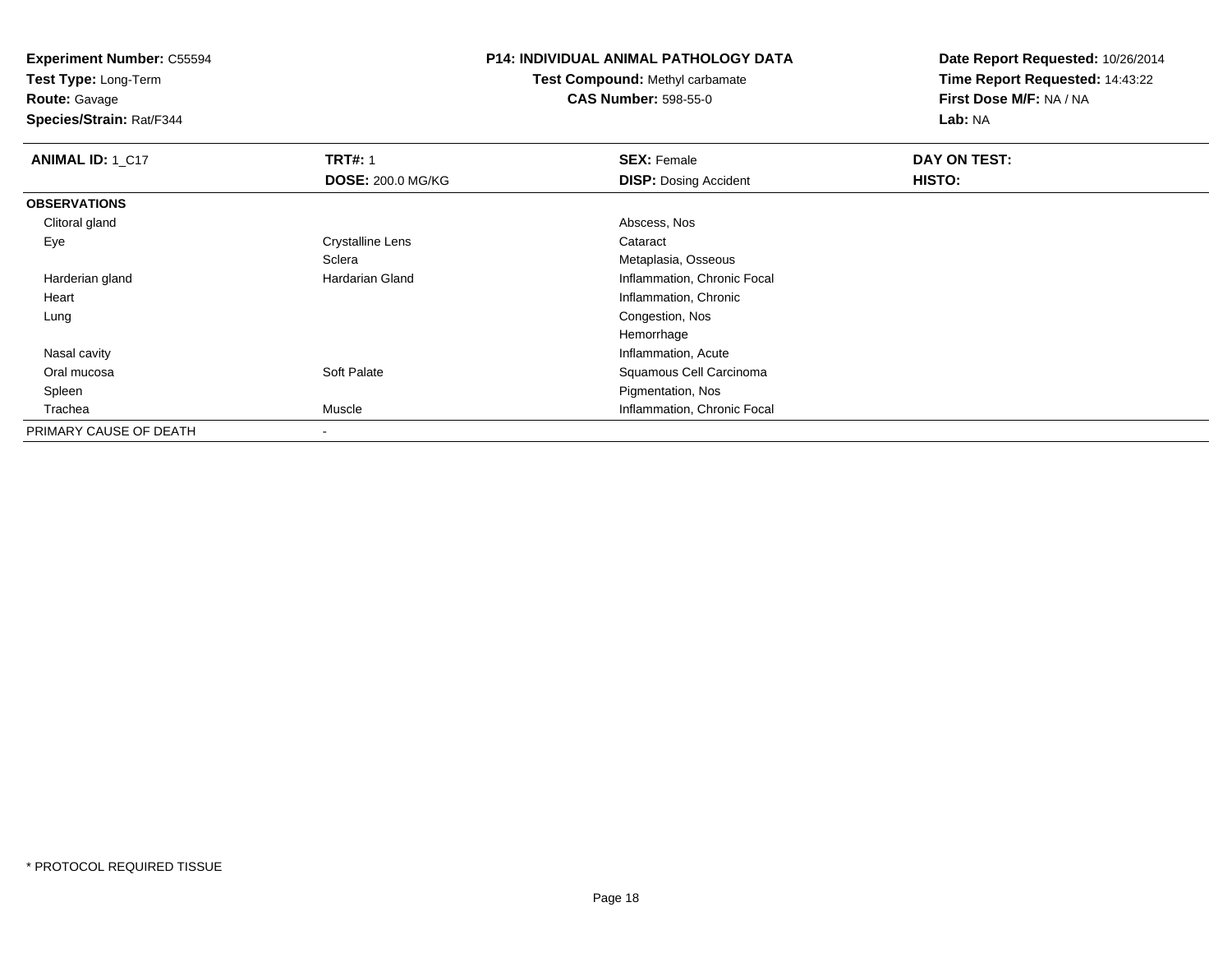**Test Type:** Long-Term

# **Route:** Gavage

**Species/Strain:** Rat/F344

# **P14: INDIVIDUAL ANIMAL PATHOLOGY DATA**

# **Test Compound:** Methyl carbamate**CAS Number:** 598-55-0

| <b>ANIMAL ID: 1_C18</b> | <b>TRT#: 1</b>            | <b>SEX: Female</b>              | DAY ON TEST: |  |
|-------------------------|---------------------------|---------------------------------|--------------|--|
|                         | <b>DOSE: 200.0 MG/KG</b>  | <b>DISP: Terminal Sacrifice</b> | HISTO:       |  |
| <b>OBSERVATIONS</b>     |                           |                                 |              |  |
| Eye                     | Retina                    | Atrophy, Nos                    |              |  |
|                         | <b>Crystalline Lens</b>   | Cataract                        |              |  |
|                         | Sclera                    | Metaplasia, Osseous             |              |  |
| Harderian gland         | Hardarian Gland           | Inflammation, Chronic Focal     |              |  |
| Heart                   |                           | Inflammation, Chronic           |              |  |
| Kidney                  |                           | Nephropathy                     |              |  |
| Liver                   |                           | Cytologic Alteration, Nos       |              |  |
|                         | <b>Bile Duct</b>          | Hyperplasia, Nos                |              |  |
| Lung                    |                           | Histiocytosis                   |              |  |
| Mammary gland           |                           | Fibroadenoma                    |              |  |
| Pituitary gland         | <b>Anterior Pituitary</b> | Hyperplasia, Nos                |              |  |
| Spleen                  |                           | Leukemia, Mononuclear Cell      |              |  |
|                         |                           | Pigmentation, Nos               |              |  |
| Thyroid                 |                           | C-Cell Carcinoma                |              |  |
| PRIMARY CAUSE OF DEATH  | $\overline{\phantom{a}}$  |                                 |              |  |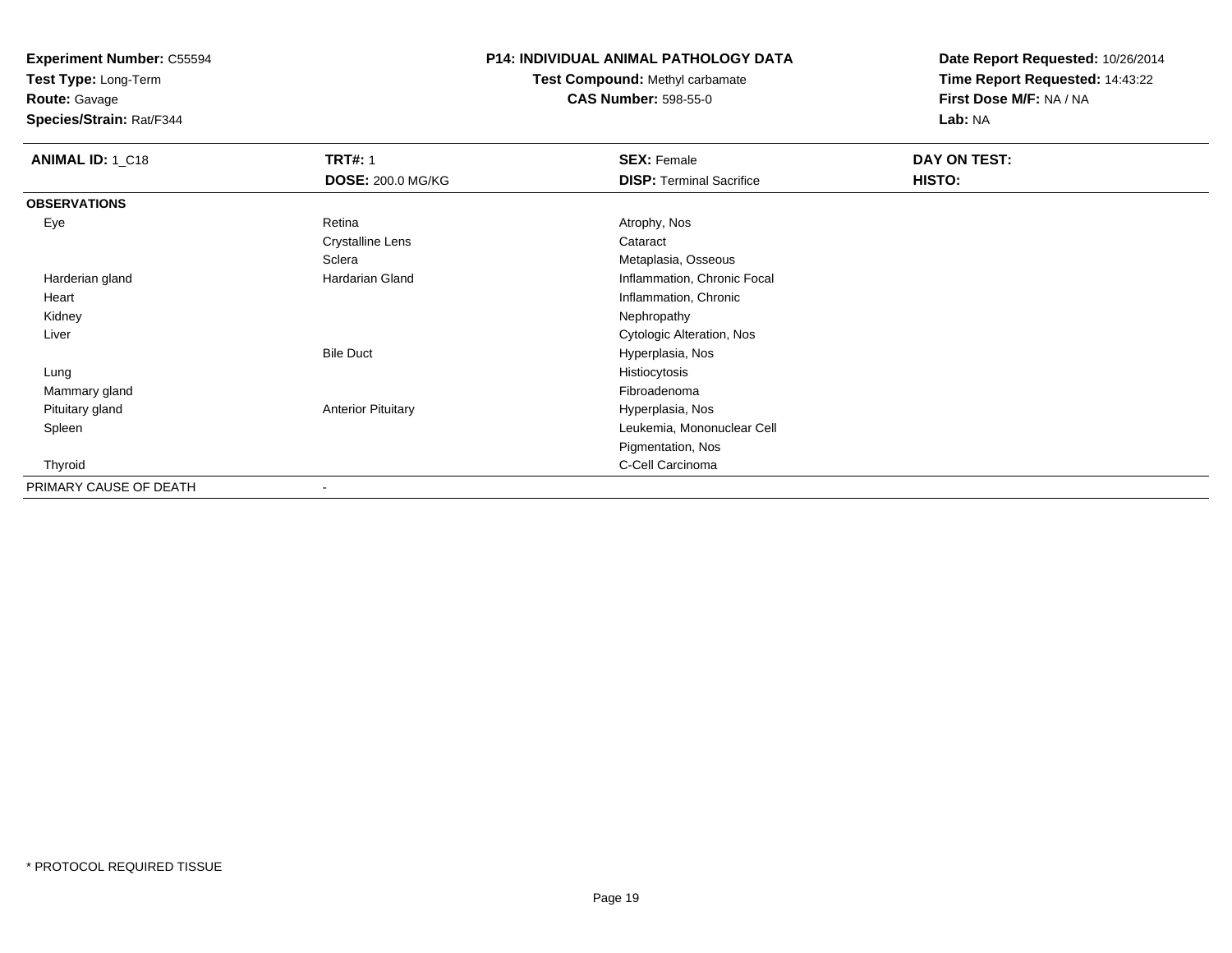**Test Type:** Long-Term

**Route:** Gavage

**Species/Strain:** Rat/F344

# **P14: INDIVIDUAL ANIMAL PATHOLOGY DATA**

**Test Compound:** Methyl carbamate**CAS Number:** 598-55-0

| ANIMAL ID: 1_C19       | <b>TRT#: 1</b>            | <b>SEX: Female</b>               | DAY ON TEST: |  |
|------------------------|---------------------------|----------------------------------|--------------|--|
|                        | <b>DOSE: 200.0 MG/KG</b>  | <b>DISP: Terminal Sacrifice</b>  | HISTO:       |  |
| <b>OBSERVATIONS</b>    |                           |                                  |              |  |
| Eye                    | Retina                    | Atrophy, Nos                     |              |  |
|                        | Crystalline Lens          | Cataract                         |              |  |
|                        | Sclera                    | Metaplasia, Osseous              |              |  |
| Harderian gland        | Hardarian Gland           | Inflammation, Chronic Focal      |              |  |
| Kidney                 |                           | Nephropathy                      |              |  |
| Liver                  |                           | Cytologic Alteration, Nos        |              |  |
| Lung                   |                           | Histiocytosis                    |              |  |
| Mammary gland          |                           | Galactocele                      |              |  |
| Pituitary gland        | <b>Anterior Pituitary</b> | Adenoma, Nos                     |              |  |
| Skin                   | Eyelid Nos                | Abscess, Nos                     |              |  |
|                        | <b>Eyelid Nos</b>         | Inflammation, Chronic            |              |  |
| Spleen                 |                           | Pigmentation, Nos                |              |  |
| Uterus                 |                           | <b>Endometrial Stromal Polyp</b> |              |  |
| PRIMARY CAUSE OF DEATH | $\,$                      |                                  |              |  |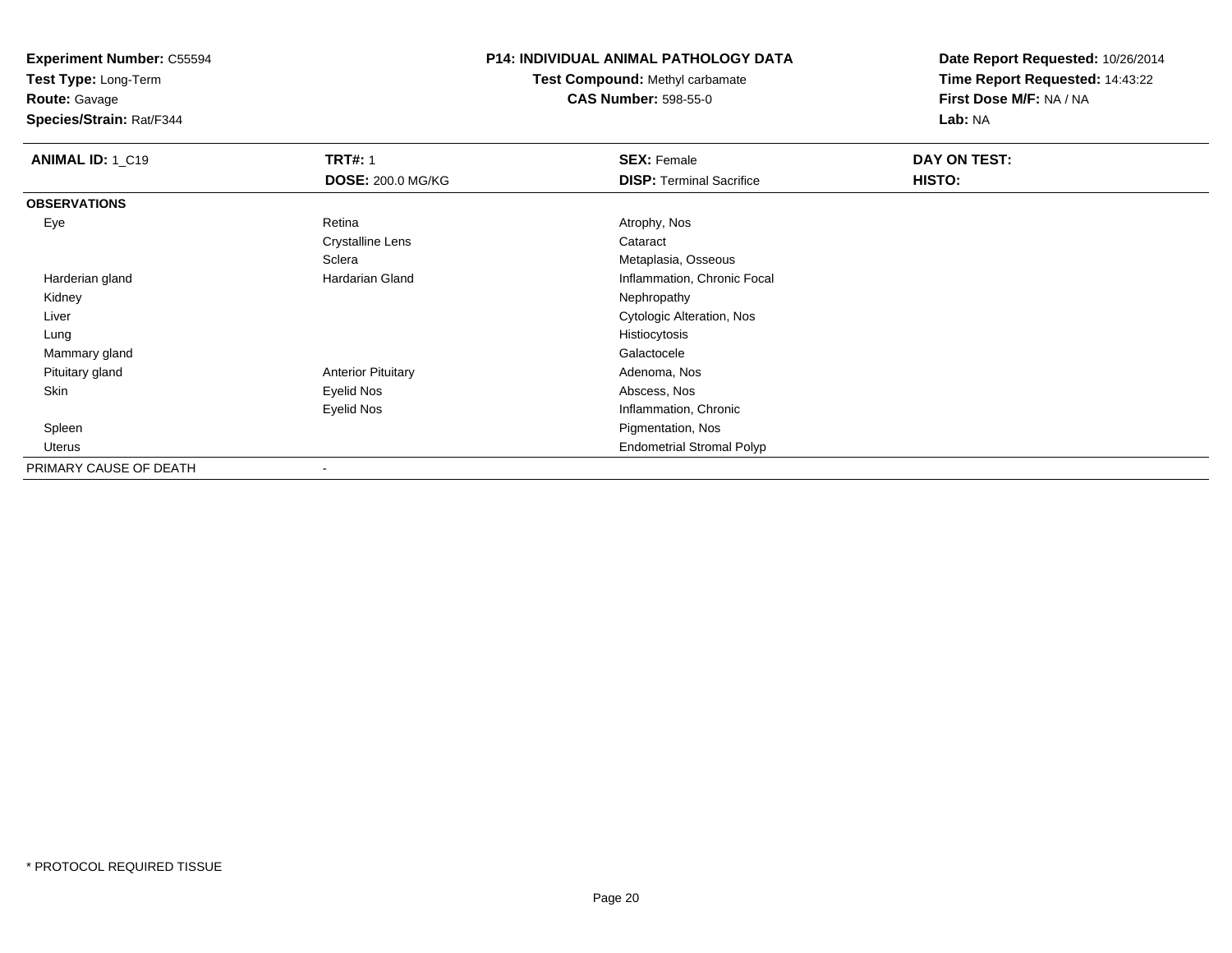**Test Type:** Long-Term

**Route:** Gavage

**Species/Strain:** Rat/F344

# **P14: INDIVIDUAL ANIMAL PATHOLOGY DATA**

**Test Compound:** Methyl carbamate**CAS Number:** 598-55-0

| <b>ANIMAL ID: 1_C20</b> | <b>TRT#: 1</b>            | <b>SEX: Female</b>              | DAY ON TEST: |  |
|-------------------------|---------------------------|---------------------------------|--------------|--|
|                         | <b>DOSE: 200.0 MG/KG</b>  | <b>DISP: Terminal Sacrifice</b> | HISTO:       |  |
| <b>OBSERVATIONS</b>     |                           |                                 |              |  |
| Blood vessel            | Coronary Artery Nos       | Inflammation, Active Chronic    |              |  |
| Eye                     | Retina                    | Atrophy, Nos                    |              |  |
|                         | Crystalline Lens          | Cataract                        |              |  |
|                         | Sclera                    | Metaplasia, Osseous             |              |  |
| Harderian gland         | Hardarian Gland           | Inflammation, Chronic Focal     |              |  |
| Heart                   |                           | Inflammation, Chronic           |              |  |
| Kidney                  |                           | Nephropathy                     |              |  |
| Liver                   |                           | Cytologic Alteration, Nos       |              |  |
|                         | Hepatocytes               | Hyperplasia, Nos                |              |  |
|                         |                           | Inflammation, Chronic Focal     |              |  |
| Lung                    |                           | Alveolar/Bronchiolar Adenoma    |              |  |
|                         |                           | Histiocytosis                   |              |  |
| Pituitary gland         | <b>Anterior Pituitary</b> | Adenoma, Nos                    |              |  |
| Spleen                  |                           | Pigmentation, Nos               |              |  |
| PRIMARY CAUSE OF DEATH  | $\overline{\phantom{a}}$  |                                 |              |  |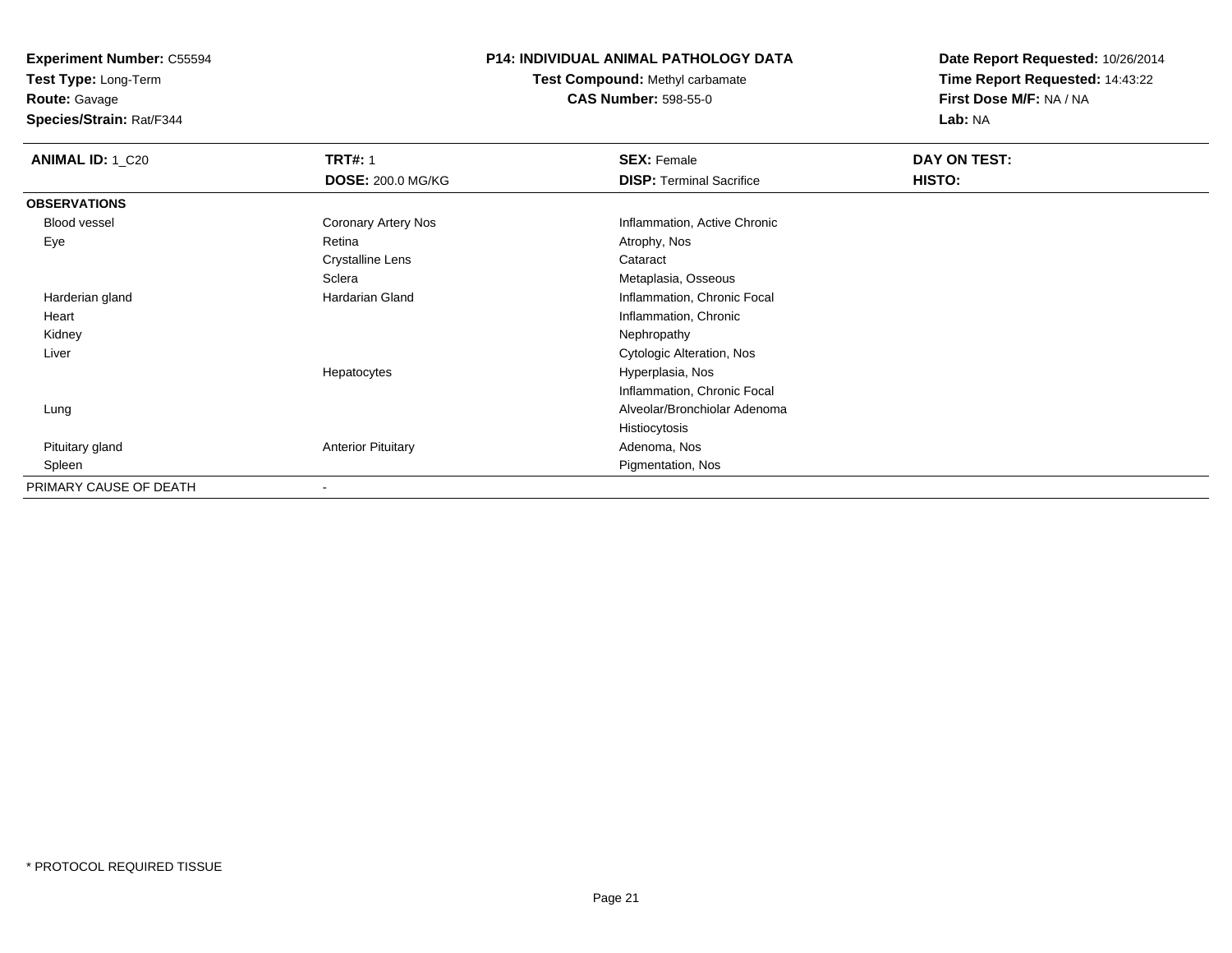| <b>Experiment Number: C55594</b><br>Test Type: Long-Term<br><b>Route: Gavage</b><br>Species/Strain: Rat/F344 |                           | <b>P14: INDIVIDUAL ANIMAL PATHOLOGY DATA</b><br>Test Compound: Methyl carbamate<br><b>CAS Number: 598-55-0</b> | Date Report Requested: 10/26/2014<br>Time Report Requested: 14:43:22<br>First Dose M/F: NA / NA<br>Lab: NA |  |
|--------------------------------------------------------------------------------------------------------------|---------------------------|----------------------------------------------------------------------------------------------------------------|------------------------------------------------------------------------------------------------------------|--|
| <b>ANIMAL ID: 1 C21</b>                                                                                      | <b>TRT#: 1</b>            | <b>SEX: Female</b>                                                                                             | DAY ON TEST:                                                                                               |  |
|                                                                                                              | <b>DOSE: 200.0 MG/KG</b>  | <b>DISP:</b> Natural Death                                                                                     | <b>HISTO:</b>                                                                                              |  |
| <b>OBSERVATIONS</b>                                                                                          |                           |                                                                                                                |                                                                                                            |  |
| Clitoral gland                                                                                               |                           | Inflammation, Acute                                                                                            |                                                                                                            |  |
| Eye                                                                                                          | Retina                    | Atrophy, Nos                                                                                                   |                                                                                                            |  |
|                                                                                                              | <b>Crystalline Lens</b>   | Cataract                                                                                                       |                                                                                                            |  |
| Harderian gland                                                                                              | Hardarian Gland           | Inflammation, Chronic Focal                                                                                    |                                                                                                            |  |
| Liver                                                                                                        |                           | Cytologic Alteration, Nos                                                                                      |                                                                                                            |  |
|                                                                                                              | <b>Bile Duct</b>          | Hyperplasia, Nos                                                                                               |                                                                                                            |  |
|                                                                                                              |                           | Inflammation, Chronic Focal                                                                                    |                                                                                                            |  |
| Pituitary gland                                                                                              | <b>Anterior Pituitary</b> | Adenoma, Nos                                                                                                   |                                                                                                            |  |
| PRIMARY CAUSE OF DEATH                                                                                       |                           |                                                                                                                |                                                                                                            |  |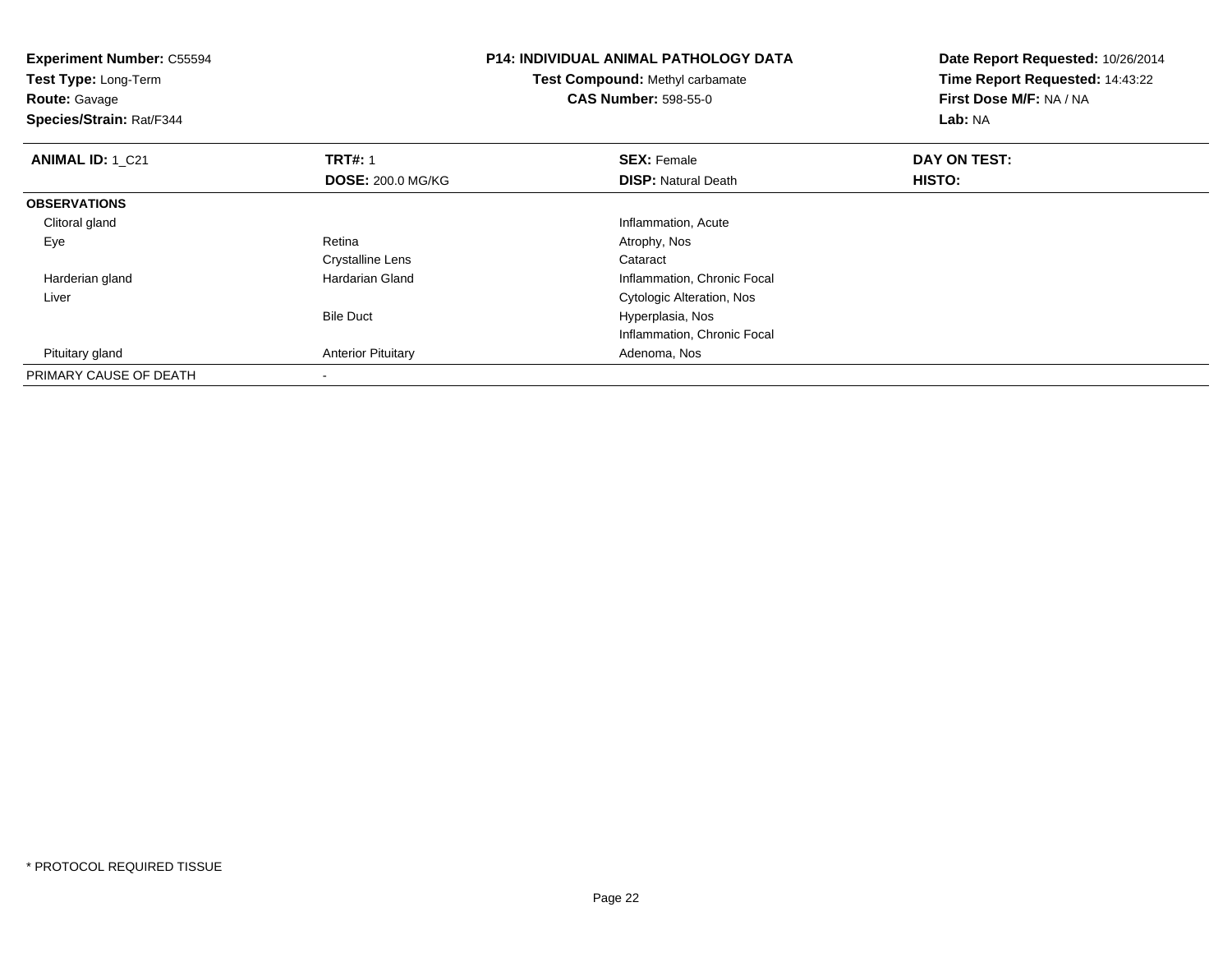**Test Type:** Long-Term

# **Route:** Gavage

**Species/Strain:** Rat/F344

# **P14: INDIVIDUAL ANIMAL PATHOLOGY DATA**

# **Test Compound:** Methyl carbamate**CAS Number:** 598-55-0

| <b>ANIMAL ID: 1_C22</b> | <b>TRT#: 1</b>            | <b>SEX: Female</b>              | DAY ON TEST: |  |
|-------------------------|---------------------------|---------------------------------|--------------|--|
|                         | <b>DOSE: 200.0 MG/KG</b>  | <b>DISP: Terminal Sacrifice</b> | HISTO:       |  |
| <b>OBSERVATIONS</b>     |                           |                                 |              |  |
| Eye                     | Retina                    | Atrophy, Nos                    |              |  |
|                         | <b>Crystalline Lens</b>   | Cataract                        |              |  |
|                         |                           | Hemorrhage                      |              |  |
| Harderian gland         | <b>Hardarian Gland</b>    | Inflammation, Chronic Focal     |              |  |
| Heart                   |                           | Fibrosis, Multifocal            |              |  |
| Kidney                  |                           | Nephropathy                     |              |  |
| Liver                   |                           | Cytologic Alteration, Nos       |              |  |
|                         | <b>Bile Duct</b>          | Hyperplasia, Nos                |              |  |
|                         |                           | Inflammation, Chronic Focal     |              |  |
| Lung                    |                           | Histiocytosis                   |              |  |
| Mammary gland           |                           | Fibroadenoma                    |              |  |
| Pituitary gland         | <b>Anterior Pituitary</b> | Adenoma, Nos                    |              |  |
| Spleen                  |                           | Pigmentation, Nos               |              |  |
| PRIMARY CAUSE OF DEATH  | $\overline{\phantom{a}}$  |                                 |              |  |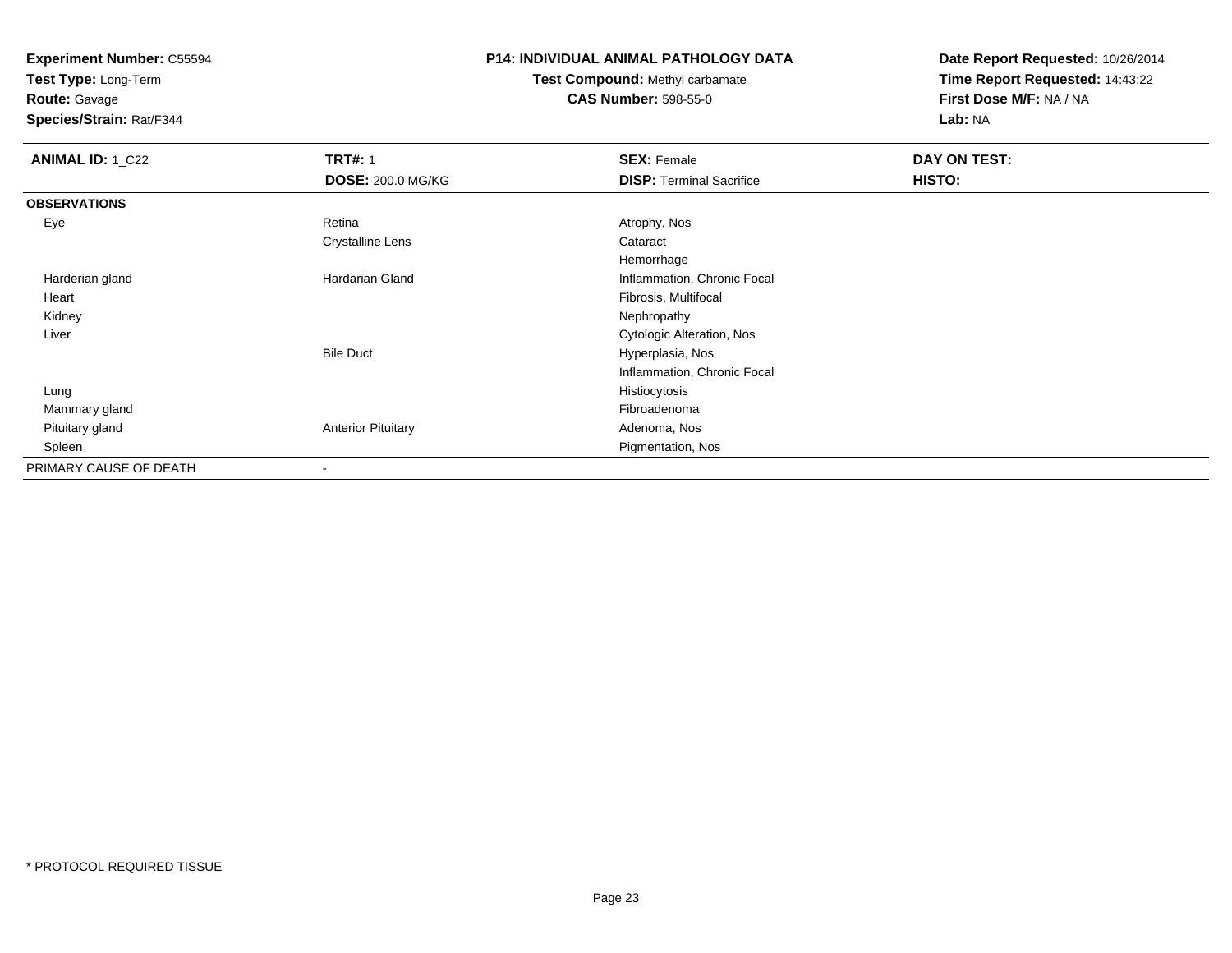**Test Type:** Long-Term

**Route:** Gavage

**Species/Strain:** Rat/F344

# **P14: INDIVIDUAL ANIMAL PATHOLOGY DATA**

**Test Compound:** Methyl carbamate**CAS Number:** 598-55-0

| <b>ANIMAL ID: 1 C23</b> | <b>TRT#: 1</b>            | <b>SEX: Female</b>                | DAY ON TEST: |  |
|-------------------------|---------------------------|-----------------------------------|--------------|--|
|                         | <b>DOSE: 200.0 MG/KG</b>  | <b>DISP: Natural Death</b>        | HISTO:       |  |
| <b>OBSERVATIONS</b>     |                           |                                   |              |  |
| Eye                     | Retina                    | Atrophy, Nos                      |              |  |
|                         | <b>Crystalline Lens</b>   | Cataract                          |              |  |
| Harderian gland         | <b>Hardarian Gland</b>    | Inflammation, Chronic Focal       |              |  |
| Heart                   |                           | Inflammation, Chronic             |              |  |
| Liver                   |                           | Cytologic Alteration, Nos         |              |  |
|                         |                           | Inflammation, Chronic Focal       |              |  |
| Lung                    |                           | Foreign Body, Vegetable           |              |  |
|                         |                           | Histiocytosis                     |              |  |
|                         |                           | Inflammation, Granulomatous Focal |              |  |
| Pituitary gland         | <b>Anterior Pituitary</b> | Adenoma, Nos                      |              |  |
| Spleen                  |                           | Pigmentation, Nos                 |              |  |
| PRIMARY CAUSE OF DEATH  | $\,$                      |                                   |              |  |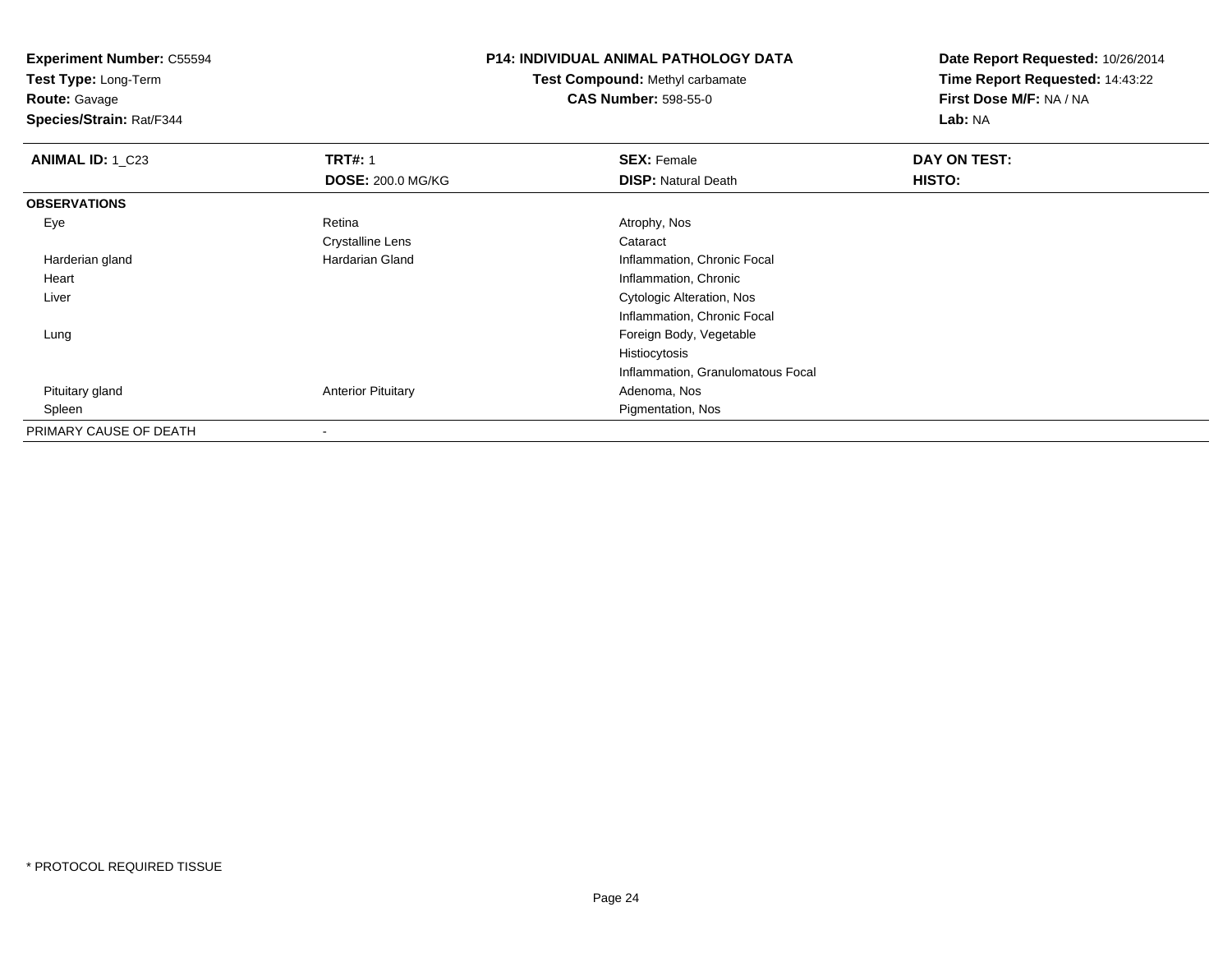| <b>Experiment Number: C55594</b><br>Test Type: Long-Term<br><b>Route: Gavage</b><br>Species/Strain: Rat/F344 |                           | <b>P14: INDIVIDUAL ANIMAL PATHOLOGY DATA</b><br>Test Compound: Methyl carbamate<br><b>CAS Number: 598-55-0</b> | Date Report Requested: 10/26/2014<br>Time Report Requested: 14:43:22<br>First Dose M/F: NA / NA<br>Lab: NA |
|--------------------------------------------------------------------------------------------------------------|---------------------------|----------------------------------------------------------------------------------------------------------------|------------------------------------------------------------------------------------------------------------|
| <b>ANIMAL ID: 1 C24</b>                                                                                      | <b>TRT#: 1</b>            | <b>SEX: Female</b>                                                                                             | DAY ON TEST:                                                                                               |
|                                                                                                              | <b>DOSE: 200.0 MG/KG</b>  | <b>DISP:</b> Natural Death                                                                                     | HISTO:                                                                                                     |
| <b>OBSERVATIONS</b>                                                                                          |                           |                                                                                                                |                                                                                                            |
| Eye                                                                                                          | Sclera                    | Metaplasia, Osseous                                                                                            |                                                                                                            |
| Heart                                                                                                        |                           | Fibrosis, Multifocal                                                                                           |                                                                                                            |
| Kidney                                                                                                       |                           | Nephropathy                                                                                                    |                                                                                                            |
| Liver                                                                                                        |                           | <b>Cytologic Alteration, Nos</b>                                                                               |                                                                                                            |
|                                                                                                              | Hepatocytes               | Hyperplasia, Nos                                                                                               |                                                                                                            |
| Pituitary gland                                                                                              | <b>Anterior Pituitary</b> | Angiectasis                                                                                                    |                                                                                                            |
| Spleen                                                                                                       |                           | Pigmentation, Nos                                                                                              |                                                                                                            |
| PRIMARY CAUSE OF DEATH                                                                                       |                           |                                                                                                                |                                                                                                            |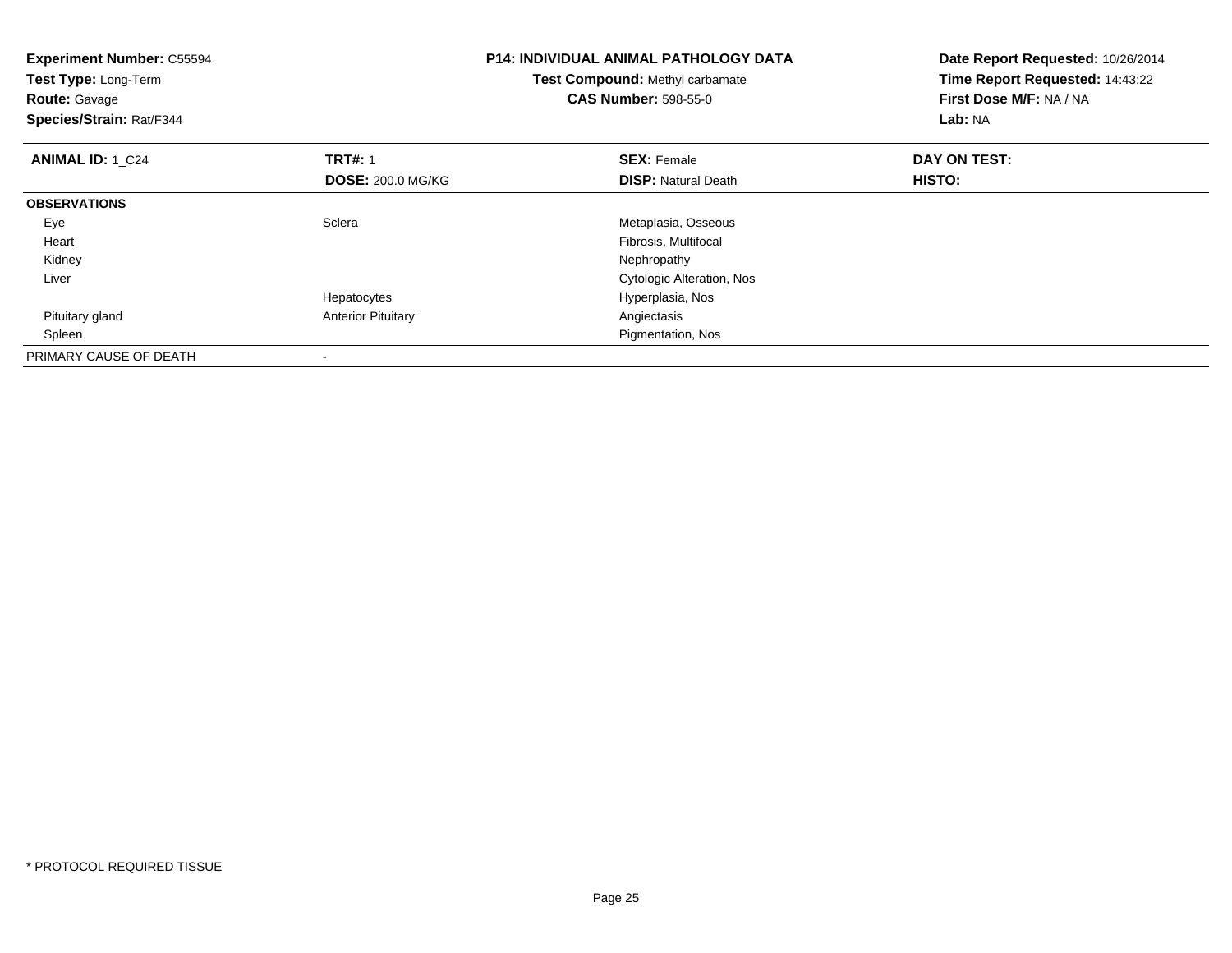**Test Type:** Long-Term

**Route:** Gavage

**Species/Strain:** Rat/F344

# **P14: INDIVIDUAL ANIMAL PATHOLOGY DATA**

**Test Compound:** Methyl carbamate**CAS Number:** 598-55-0

| <b>ANIMAL ID: 1_C25</b> | <b>TRT#: 1</b>            | <b>SEX: Female</b>              | DAY ON TEST: |  |
|-------------------------|---------------------------|---------------------------------|--------------|--|
|                         | DOSE: 200.0 MG/KG         | <b>DISP: Terminal Sacrifice</b> | HISTO:       |  |
| <b>OBSERVATIONS</b>     |                           |                                 |              |  |
| Clitoral gland          |                           | Inflammation, Acute             |              |  |
| Eye                     | Retina                    | Atrophy, Nos                    |              |  |
|                         | <b>Crystalline Lens</b>   | Cataract                        |              |  |
| Heart                   |                           | Fibrosis, Multifocal            |              |  |
| <b>Intestine Small</b>  | Mesentery Nos             | Inflammation, Chronic           |              |  |
|                         | <b>Mesentery Nos</b>      | Necrosis, Fat                   |              |  |
| Kidney                  |                           | Nephropathy                     |              |  |
| Liver                   |                           | Cytologic Alteration, Nos       |              |  |
|                         |                           | Inflammation, Chronic Focal     |              |  |
|                         |                           | Scar                            |              |  |
| Lung                    |                           | Histiocytosis                   |              |  |
| Mammary gland           |                           | Fibroadenoma                    |              |  |
| Pancreas                | Acinus                    | Atrophy, Nos                    |              |  |
| Pituitary gland         | <b>Anterior Pituitary</b> | Adenoma, Nos                    |              |  |
| Spleen                  |                           | Pigmentation, Nos               |              |  |
| Thyroid                 |                           | Hyperplasia, C Cell             |              |  |
| PRIMARY CAUSE OF DEATH  | $\blacksquare$            |                                 |              |  |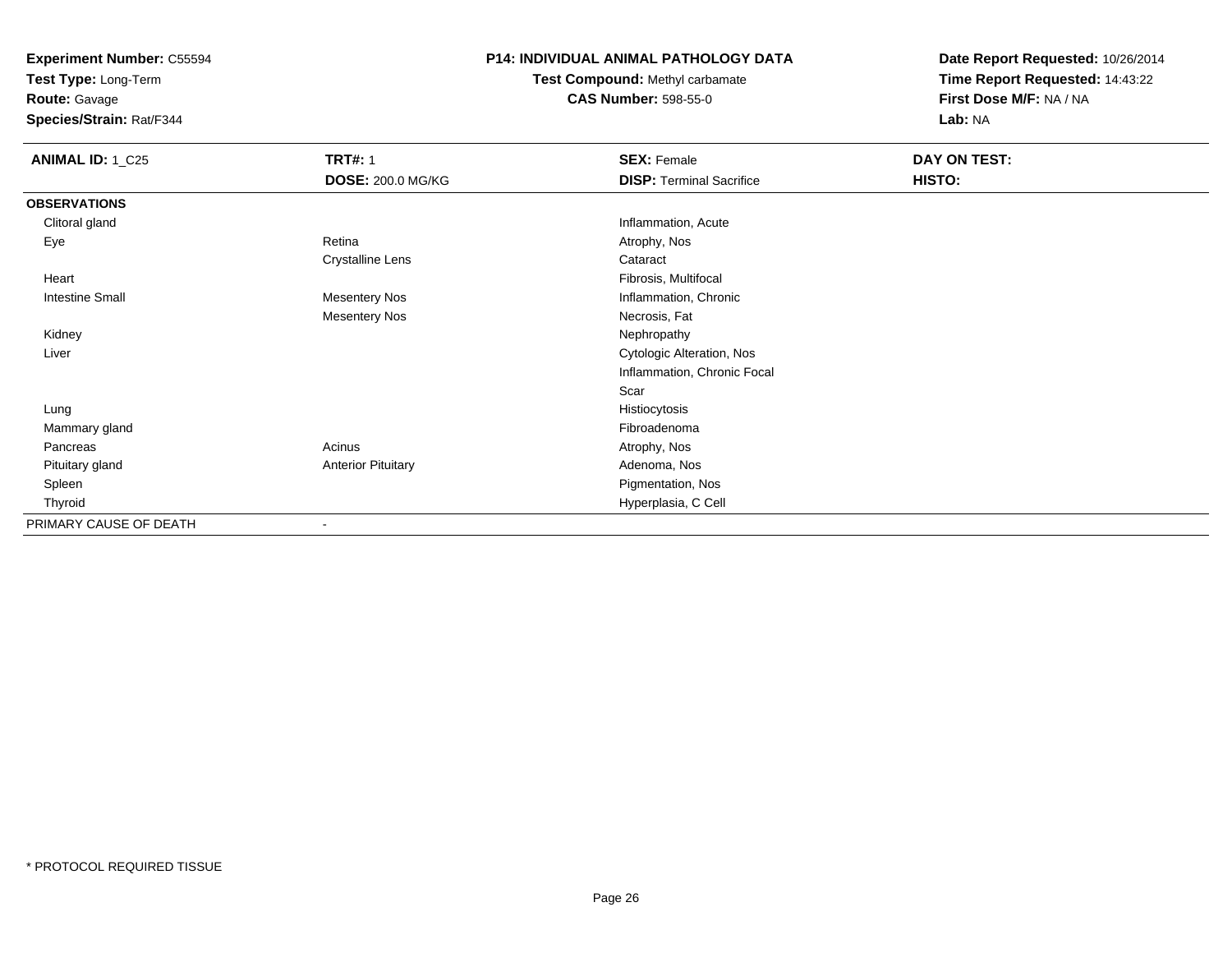**Test Type:** Long-Term

**Route:** Gavage

**Species/Strain:** Rat/F344

# **P14: INDIVIDUAL ANIMAL PATHOLOGY DATA**

**Test Compound:** Methyl carbamate**CAS Number:** 598-55-0

| <b>ANIMAL ID: 1_C26</b> | <b>TRT#: 1</b>            | <b>SEX: Female</b>              | DAY ON TEST:  |  |
|-------------------------|---------------------------|---------------------------------|---------------|--|
|                         | <b>DOSE: 200.0 MG/KG</b>  | <b>DISP: Terminal Sacrifice</b> | <b>HISTO:</b> |  |
| <b>OBSERVATIONS</b>     |                           |                                 |               |  |
| Clitoral gland          |                           | Inflammation, Acute             |               |  |
| Eye                     | Retina                    | Atrophy, Nos                    |               |  |
|                         | <b>Crystalline Lens</b>   | Cataract                        |               |  |
| Harderian gland         | Hardarian Gland           | Inflammation, Chronic Focal     |               |  |
| Heart                   |                           | Fibrosis, Multifocal            |               |  |
| Kidney                  |                           | Nephropathy                     |               |  |
| Liver                   |                           | Cytologic Alteration, Nos       |               |  |
|                         | Hepatocytes               | Hyperplasia, Nos                |               |  |
|                         |                           | Inflammation, Chronic Focal     |               |  |
| Lung                    |                           | Histiocytosis                   |               |  |
| Mammary gland           |                           | Galactocele                     |               |  |
| Pancreas                | Acinus                    | Atrophy, Nos                    |               |  |
| Pituitary gland         | <b>Anterior Pituitary</b> | Adenoma, Nos                    |               |  |
| Spleen                  |                           | Pigmentation, Nos               |               |  |
| Thyroid                 |                           | Hyperplasia, C Cell             |               |  |
| PRIMARY CAUSE OF DEATH  |                           |                                 |               |  |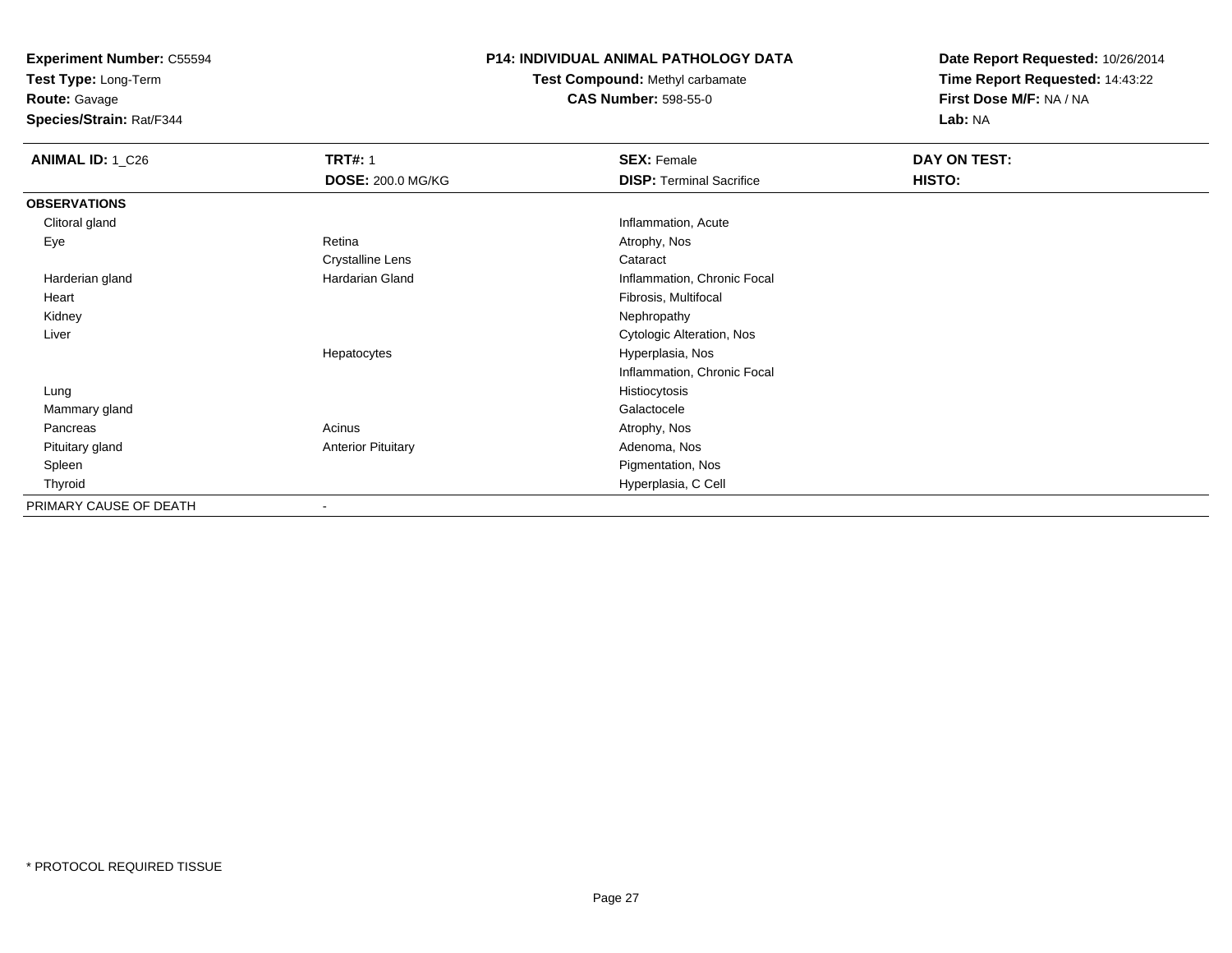**Test Type:** Long-Term

**Route:** Gavage

**Species/Strain:** Rat/F344

# **P14: INDIVIDUAL ANIMAL PATHOLOGY DATA**

**Test Compound:** Methyl carbamate**CAS Number:** 598-55-0

| ANIMAL ID: 1_C27       | <b>TRT#: 1</b>            | <b>SEX: Female</b>               | DAY ON TEST: |  |
|------------------------|---------------------------|----------------------------------|--------------|--|
|                        | DOSE: 200.0 MG/KG         | <b>DISP: Terminal Sacrifice</b>  | HISTO:       |  |
| <b>OBSERVATIONS</b>    |                           |                                  |              |  |
| Clitoral gland         |                           | Adenoma, Nos                     |              |  |
|                        |                           | Inflammation, Acute              |              |  |
| Eye                    | Retina                    | Atrophy, Nos                     |              |  |
|                        | <b>Crystalline Lens</b>   | Cataract                         |              |  |
| Harderian gland        | Hardarian Gland           | Inflammation, Chronic Focal      |              |  |
| Heart                  |                           | Fibrosis, Multifocal             |              |  |
| Kidney                 |                           | Nephropathy                      |              |  |
| Liver                  |                           | Cytologic Alteration, Nos        |              |  |
|                        |                           | Inflammation, Chronic Focal      |              |  |
|                        |                           | Neoplastic Nodule                |              |  |
| Pituitary gland        | <b>Anterior Pituitary</b> | Angiectasis                      |              |  |
| Spleen                 |                           | Pigmentation, Nos                |              |  |
| Uterus                 |                           | <b>Endometrial Stromal Polyp</b> |              |  |
| PRIMARY CAUSE OF DEATH | -                         |                                  |              |  |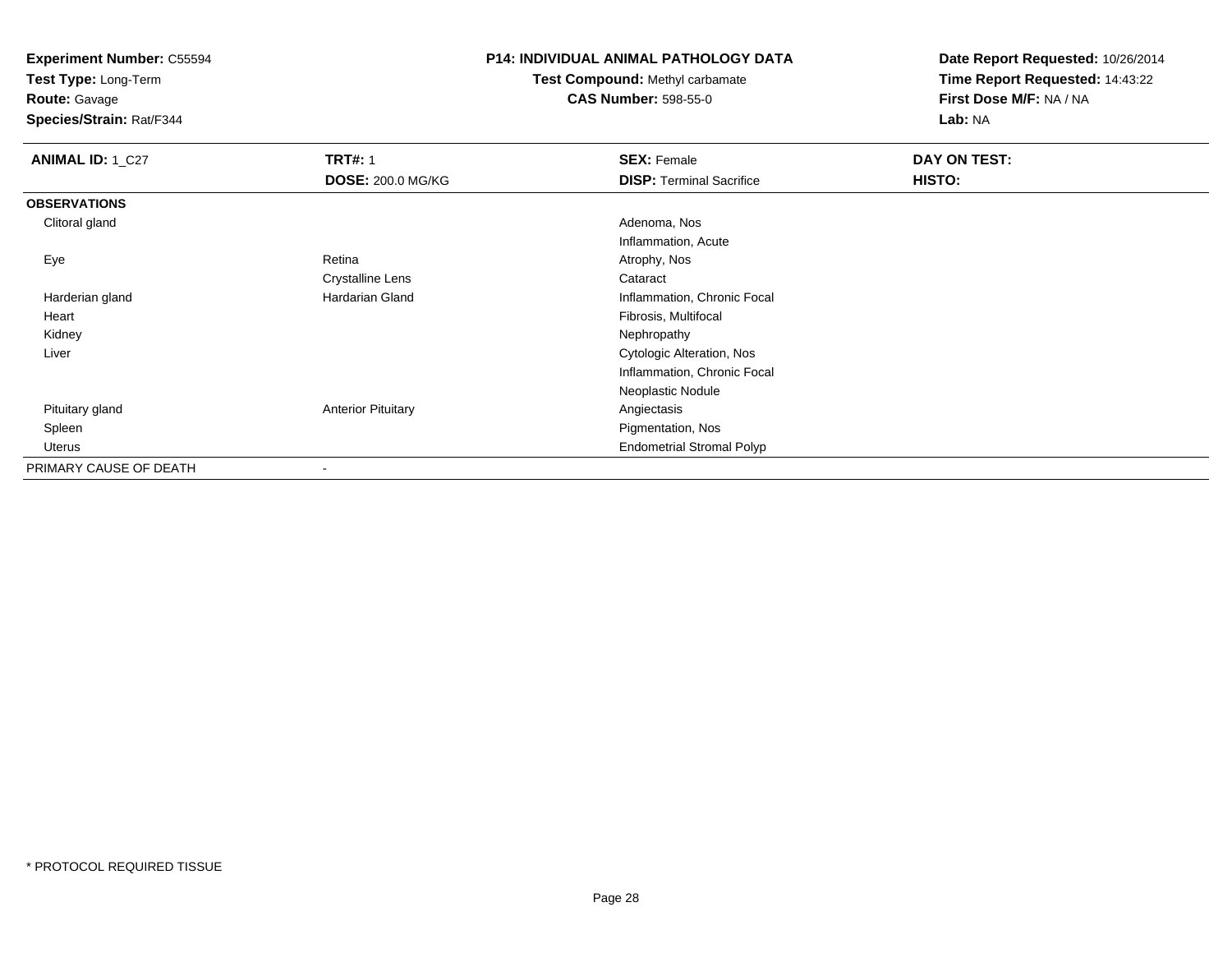**Test Type:** Long-Term

**Route:** Gavage

**Species/Strain:** Rat/F344

# **P14: INDIVIDUAL ANIMAL PATHOLOGY DATA**

**Test Compound:** Methyl carbamate**CAS Number:** 598-55-0

| <b>ANIMAL ID: 1_C28</b> | <b>TRT#: 1</b>           | <b>SEX: Female</b>              | DAY ON TEST: |  |
|-------------------------|--------------------------|---------------------------------|--------------|--|
|                         | <b>DOSE: 200.0 MG/KG</b> | <b>DISP: Terminal Sacrifice</b> | HISTO:       |  |
| <b>OBSERVATIONS</b>     |                          |                                 |              |  |
| Bone marrow             |                          | Hyperplasia, Reticulum Cell     |              |  |
| Eye                     | Retina                   | Atrophy, Nos                    |              |  |
|                         | <b>Crystalline Lens</b>  | Cataract                        |              |  |
|                         | Cornea                   | Inflammation, Chronic           |              |  |
| Harderian gland         | <b>Hardarian Gland</b>   | Inflammation, Chronic Focal     |              |  |
| Heart                   |                          | Fibrosis, Multifocal            |              |  |
| Kidney                  |                          | Nephropathy                     |              |  |
| Liver                   |                          | Cytologic Alteration, Nos       |              |  |
|                         | Hepatocytes              | Hyperplasia, Nos                |              |  |
|                         |                          | Inflammation, Chronic Focal     |              |  |
| Lung                    |                          | Histiocytosis                   |              |  |
|                         |                          | Scar                            |              |  |
| Spleen                  |                          | Pigmentation, Nos               |              |  |
| Thyroid                 |                          | Hyperplasia, C Cell             |              |  |
| PRIMARY CAUSE OF DEATH  | $\overline{\phantom{a}}$ |                                 |              |  |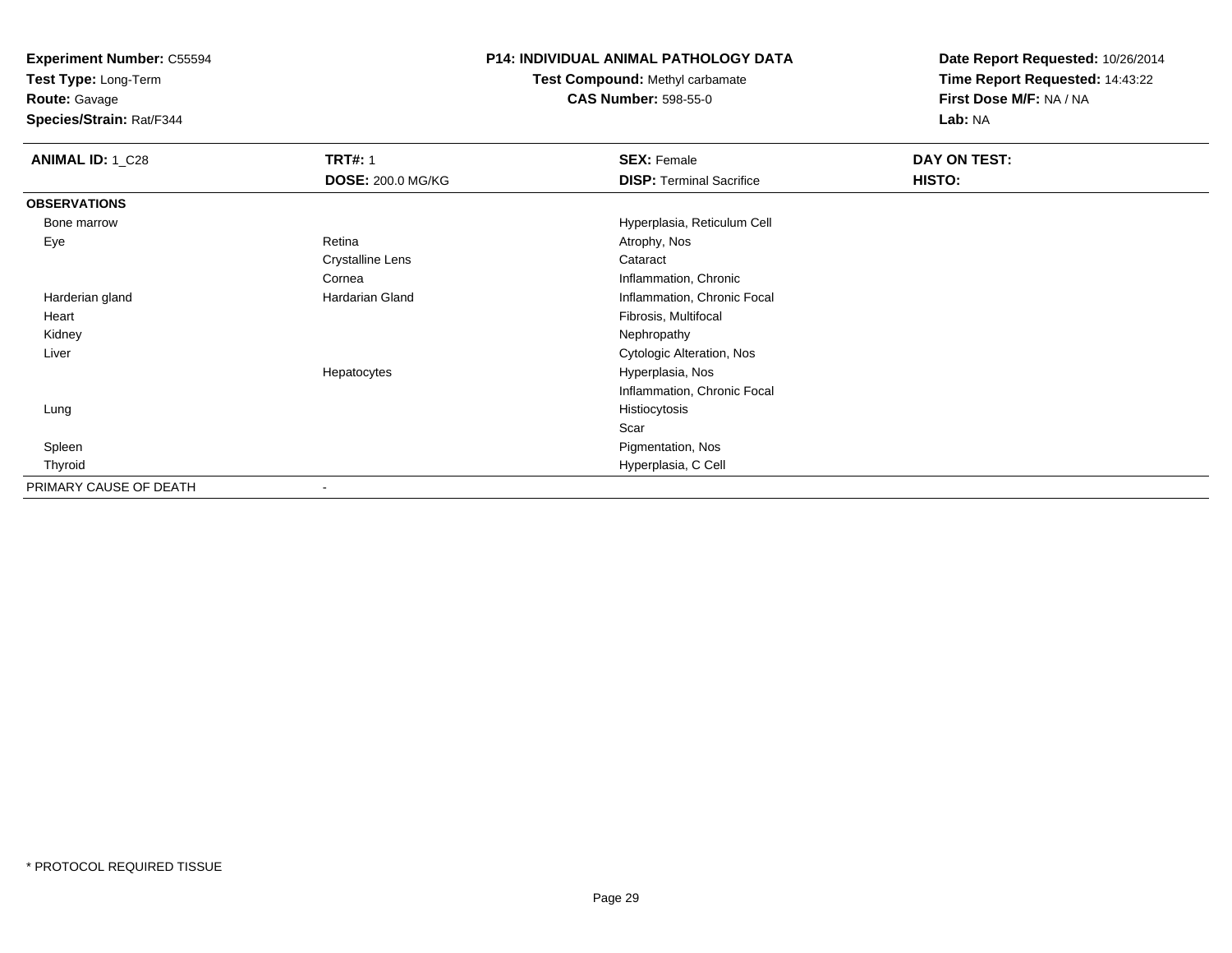**Test Type:** Long-Term

**Route:** Gavage

**Species/Strain:** Rat/F344

# **P14: INDIVIDUAL ANIMAL PATHOLOGY DATA**

**Test Compound:** Methyl carbamate**CAS Number:** 598-55-0

| <b>ANIMAL ID: 1_C29</b> | <b>TRT#: 1</b>            | <b>SEX: Female</b>          | DAY ON TEST: |  |
|-------------------------|---------------------------|-----------------------------|--------------|--|
|                         | <b>DOSE: 200.0 MG/KG</b>  | <b>DISP: Natural Death</b>  | HISTO:       |  |
| <b>OBSERVATIONS</b>     |                           |                             |              |  |
| Brain                   | Cerebrum                  | Glioma, Nos                 |              |  |
| Eye                     | Retina                    | Atrophy, Nos                |              |  |
|                         | <b>Crystalline Lens</b>   | Cataract                    |              |  |
| Harderian gland         | <b>Hardarian Gland</b>    | Inflammation, Chronic Focal |              |  |
| Heart                   |                           | Fibrosis, Multifocal        |              |  |
| Kidney                  | Pelvis                    | Mineralization              |              |  |
| Liver                   |                           | Cytologic Alteration, Nos   |              |  |
|                         | <b>Bile Duct</b>          | Hyperplasia, Nos            |              |  |
| Lung                    |                           | Congestion, Nos             |              |  |
|                         |                           | Histiocytosis               |              |  |
| Pituitary gland         | <b>Anterior Pituitary</b> | Cyst, Nos                   |              |  |
| Spleen                  |                           | Pigmentation, Nos           |              |  |
| PRIMARY CAUSE OF DEATH  | $\overline{\phantom{a}}$  |                             |              |  |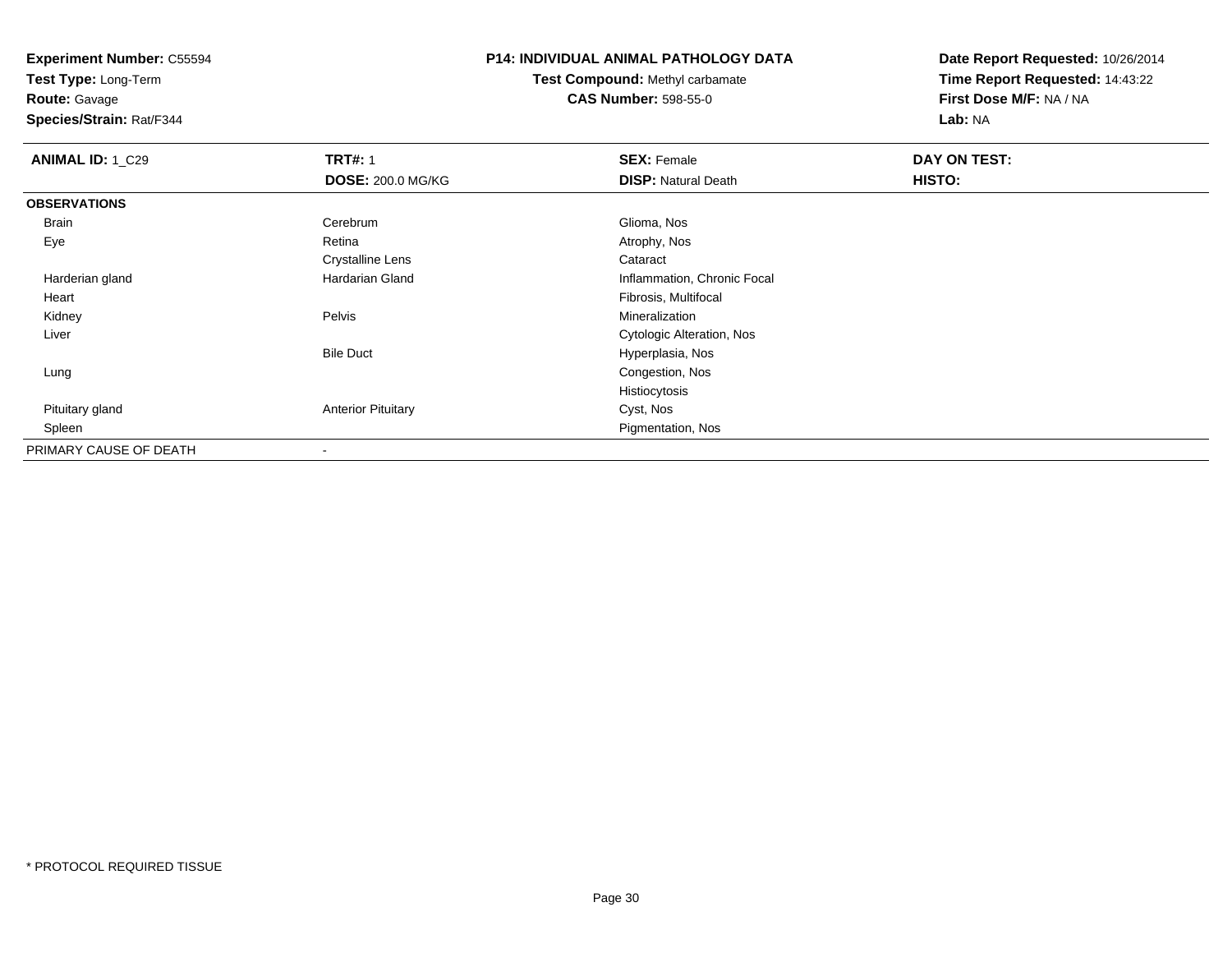**Test Type:** Long-Term

**Route:** Gavage

**Species/Strain:** Rat/F344

# **P14: INDIVIDUAL ANIMAL PATHOLOGY DATA**

**Test Compound:** Methyl carbamate**CAS Number:** 598-55-0

| <b>ANIMAL ID: 1_C30</b> | <b>TRT#: 1</b>            | <b>SEX: Female</b>              | DAY ON TEST: |  |
|-------------------------|---------------------------|---------------------------------|--------------|--|
|                         | <b>DOSE: 200.0 MG/KG</b>  | <b>DISP: Terminal Sacrifice</b> | HISTO:       |  |
| <b>OBSERVATIONS</b>     |                           |                                 |              |  |
| Eye                     | Retina                    | Atrophy, Nos                    |              |  |
|                         | <b>Crystalline Lens</b>   | Cataract                        |              |  |
| Harderian gland         | <b>Hardarian Gland</b>    | Inflammation, Chronic Focal     |              |  |
| Kidney                  |                           | Nephropathy                     |              |  |
| Liver                   |                           | Cytologic Alteration, Nos       |              |  |
|                         | Hepatocytes               | Hyperplasia, Nos                |              |  |
|                         |                           | Inflammation, Chronic Focal     |              |  |
| Lung                    |                           | Histiocytosis                   |              |  |
| Pituitary gland         | <b>Anterior Pituitary</b> | Adenoma, Nos                    |              |  |
| Spleen                  |                           | Pigmentation, Nos               |              |  |
| Uterus                  |                           | Hemorrhage                      |              |  |
| PRIMARY CAUSE OF DEATH  | $\,$ $\,$                 |                                 |              |  |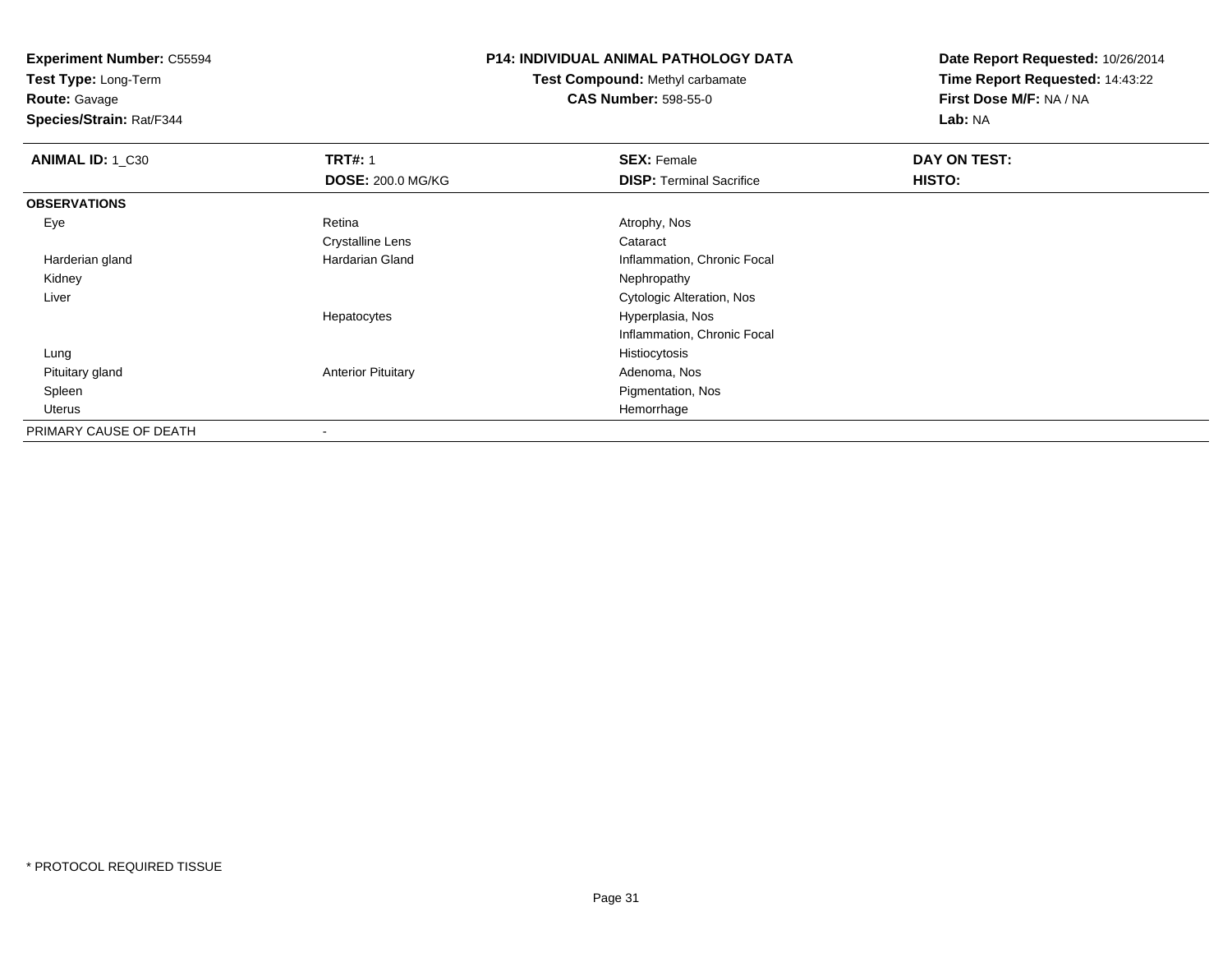**Test Type:** Long-Term

**Route:** Gavage

**Species/Strain:** Rat/F344

# **P14: INDIVIDUAL ANIMAL PATHOLOGY DATA**

**Test Compound:** Methyl carbamate**CAS Number:** 598-55-0

| ANIMAL ID: 1_C31       | <b>TRT#: 1</b>            | <b>SEX: Female</b>              | <b>DAY ON TEST:</b> |  |
|------------------------|---------------------------|---------------------------------|---------------------|--|
|                        | <b>DOSE: 200.0 MG/KG</b>  | <b>DISP: Terminal Sacrifice</b> | HISTO:              |  |
| <b>OBSERVATIONS</b>    |                           |                                 |                     |  |
| Adrenal gland          | Medulla                   | Pheochromocytoma                |                     |  |
| Blood vessel           | Coronary Artery Nos       | Inflammation, Chronic Focal     |                     |  |
| Eye                    | Retina                    | Atrophy, Nos                    |                     |  |
|                        | <b>Crystalline Lens</b>   | Cataract                        |                     |  |
|                        | Sclera                    | Metaplasia, Osseous             |                     |  |
| Heart                  |                           | Inflammation, Chronic           |                     |  |
| Kidney                 |                           | Nephropathy                     |                     |  |
| Liver                  |                           | Cytologic Alteration, Nos       |                     |  |
|                        | <b>Bile Duct</b>          | Hyperplasia, Nos                |                     |  |
|                        | Hepatocytes               | Hyperplasia, Nos                |                     |  |
|                        |                           | Inflammation, Chronic Focal     |                     |  |
| Lung                   |                           | Histiocytosis                   |                     |  |
| Pancreas               | Acinus                    | Atrophy, Nos                    |                     |  |
| Pituitary gland        | <b>Anterior Pituitary</b> | Adenoma, Nos                    |                     |  |
| Spleen                 |                           | Pigmentation, Nos               |                     |  |
| PRIMARY CAUSE OF DEATH | $\overline{\phantom{a}}$  |                                 |                     |  |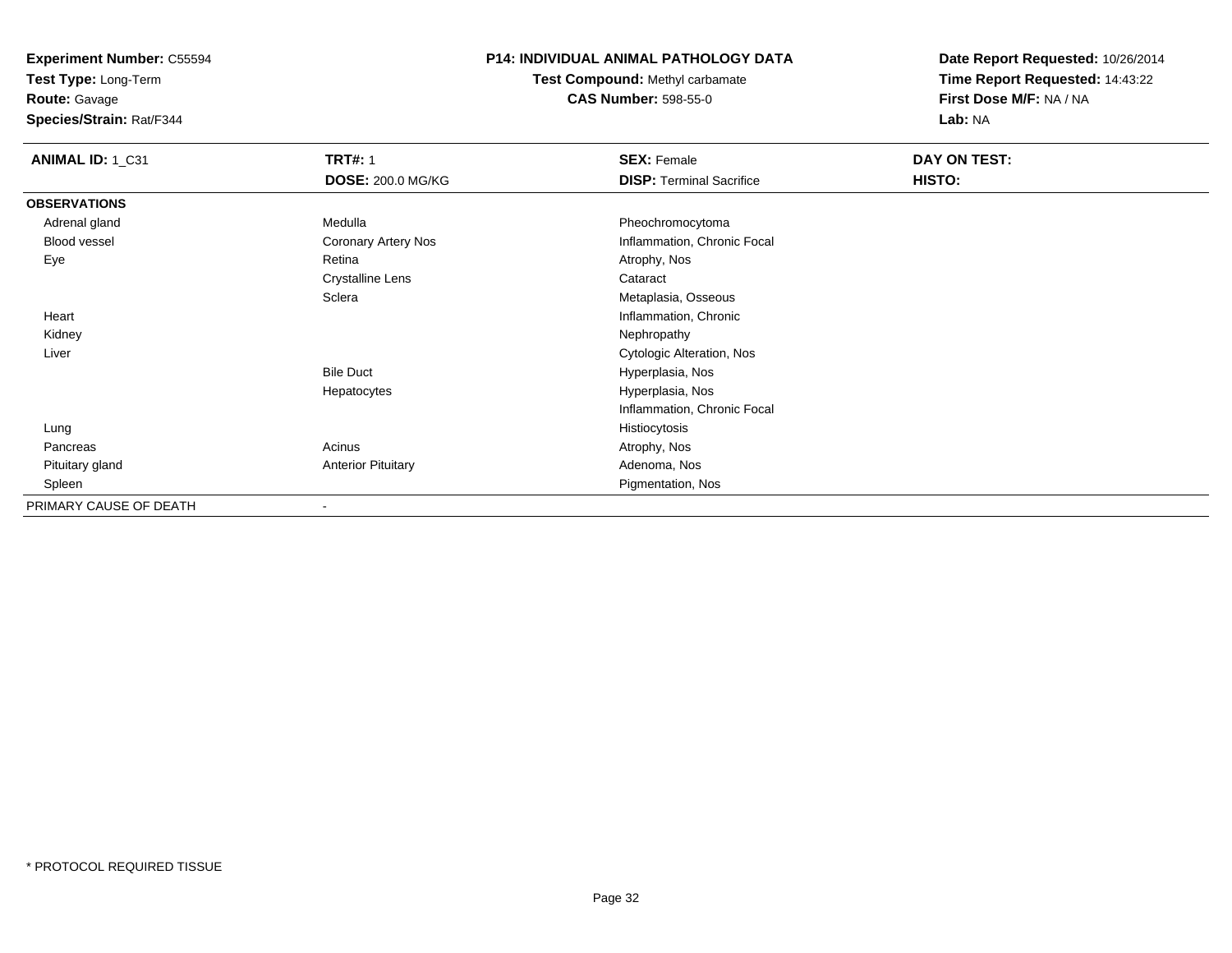**Test Type:** Long-Term

**Route:** Gavage

**Species/Strain:** Rat/F344

# **P14: INDIVIDUAL ANIMAL PATHOLOGY DATA**

**Test Compound:** Methyl carbamate**CAS Number:** 598-55-0

| <b>ANIMAL ID: 1_C32</b> | <b>TRT#: 1</b>            | <b>SEX: Female</b>              | DAY ON TEST: |
|-------------------------|---------------------------|---------------------------------|--------------|
|                         | <b>DOSE: 200.0 MG/KG</b>  | <b>DISP: Terminal Sacrifice</b> | HISTO:       |
| <b>OBSERVATIONS</b>     |                           |                                 |              |
| Adrenal gland           | Medulla                   | Hyperplasia, Nos                |              |
| <b>Blood vessel</b>     | Coronary Artery Nos       | Inflammation, Chronic Focal     |              |
| Eye                     | Retina                    | Atrophy, Nos                    |              |
|                         | Crystalline Lens          | Cataract                        |              |
|                         | Sclera                    | Metaplasia, Osseous             |              |
| Harderian gland         | Hardarian Gland           | Inflammation, Chronic Focal     |              |
| Heart                   |                           | Inflammation, Chronic           |              |
| Kidney                  |                           | Nephropathy                     |              |
| Liver                   |                           | Cytologic Alteration, Nos       |              |
|                         |                           | Inflammation, Chronic Focal     |              |
| Mammary gland           |                           | Fibroadenoma                    |              |
| Nasal cavity            | <b>Turbinate Nos</b>      | Inflammation, Chronic Focal     |              |
| Pancreas                | Acinus                    | Atrophy, Nos                    |              |
| Pituitary gland         | <b>Anterior Pituitary</b> | Adenoma, Nos                    |              |
| Salivary gland          |                           | Atrophy, Nos                    |              |
| Spleen                  |                           | Pigmentation, Nos               |              |
| PRIMARY CAUSE OF DEATH  | $\overline{\phantom{a}}$  |                                 |              |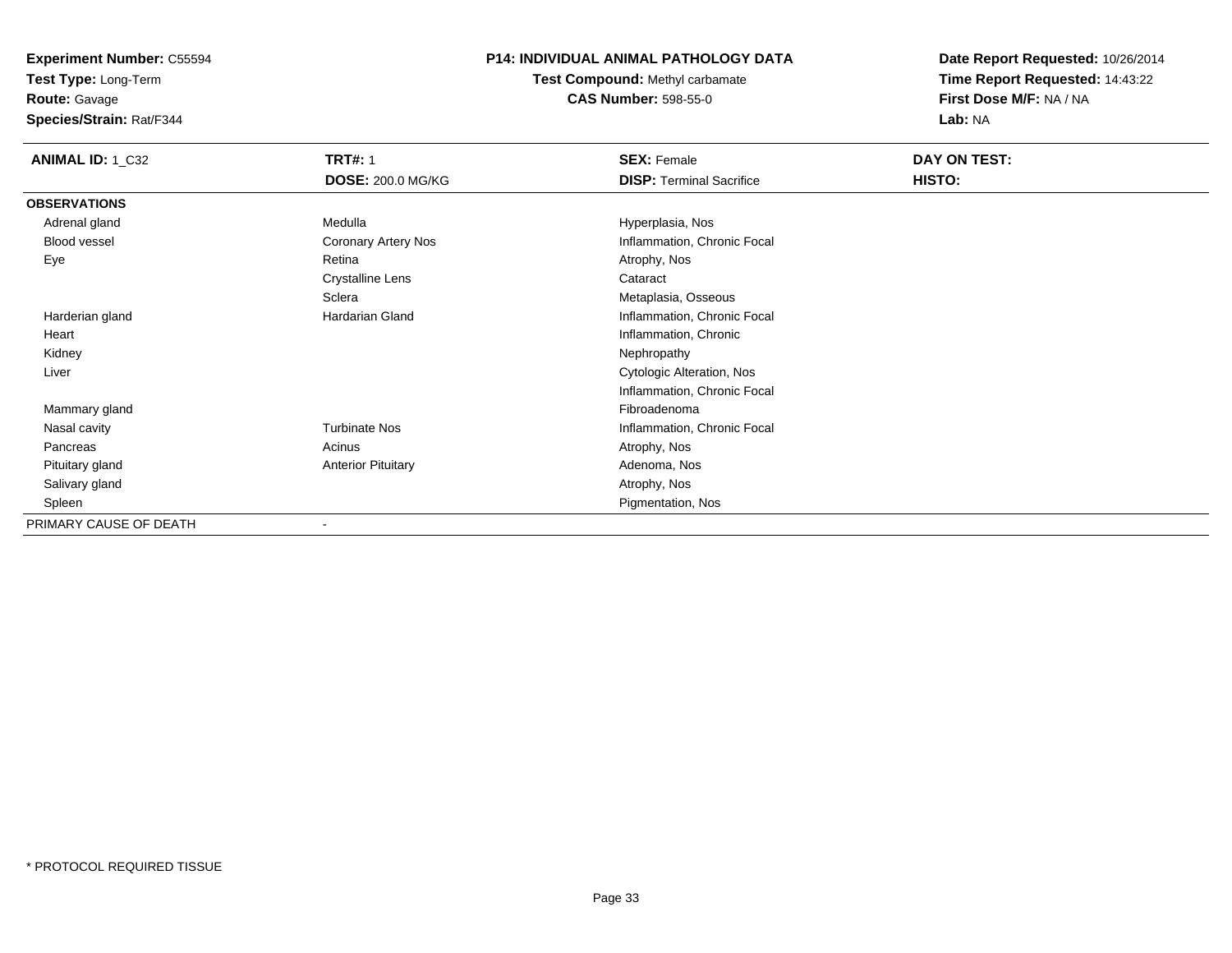**Test Type:** Long-Term**Route:** Gavage

**Species/Strain:** Rat/F344

# **P14: INDIVIDUAL ANIMAL PATHOLOGY DATA**

# **Test Compound:** Methyl carbamate**CAS Number:** 598-55-0

| <b>ANIMAL ID: 1_C33</b> | <b>TRT#: 1</b>            | <b>SEX: Female</b>              | DAY ON TEST:  |  |
|-------------------------|---------------------------|---------------------------------|---------------|--|
|                         | <b>DOSE: 200.0 MG/KG</b>  | <b>DISP: Terminal Sacrifice</b> | <b>HISTO:</b> |  |
| <b>OBSERVATIONS</b>     |                           |                                 |               |  |
| <b>Blood vessel</b>     | Coronary Artery Nos       | Inflammation, Active Chronic    |               |  |
| Clitoral gland          |                           | Inflammation, Acute             |               |  |
| Harderian gland         | Hardarian Gland           | Inflammation, Chronic Focal     |               |  |
| Heart                   |                           | Inflammation, Chronic           |               |  |
| Kidney                  |                           | Nephropathy                     |               |  |
| Liver                   |                           | Cytologic Alteration, Nos       |               |  |
|                         | <b>Bile Duct</b>          | Hyperplasia, Nos                |               |  |
|                         | Hepatocytes               | Hyperplasia, Nos                |               |  |
|                         |                           | Inflammation, Chronic Focal     |               |  |
|                         |                           | Peliosis Hepatis                |               |  |
| Lung                    |                           | Histiocytosis                   |               |  |
| Pancreas                | Islets                    | Islet-Cell Adenoma              |               |  |
| Pituitary gland         | <b>Anterior Pituitary</b> | Angiectasis                     |               |  |
| Spleen                  |                           | Pigmentation, Nos               |               |  |
| Urinary bladder         |                           | Metaplasia, Osseous             |               |  |
| PRIMARY CAUSE OF DEATH  |                           |                                 |               |  |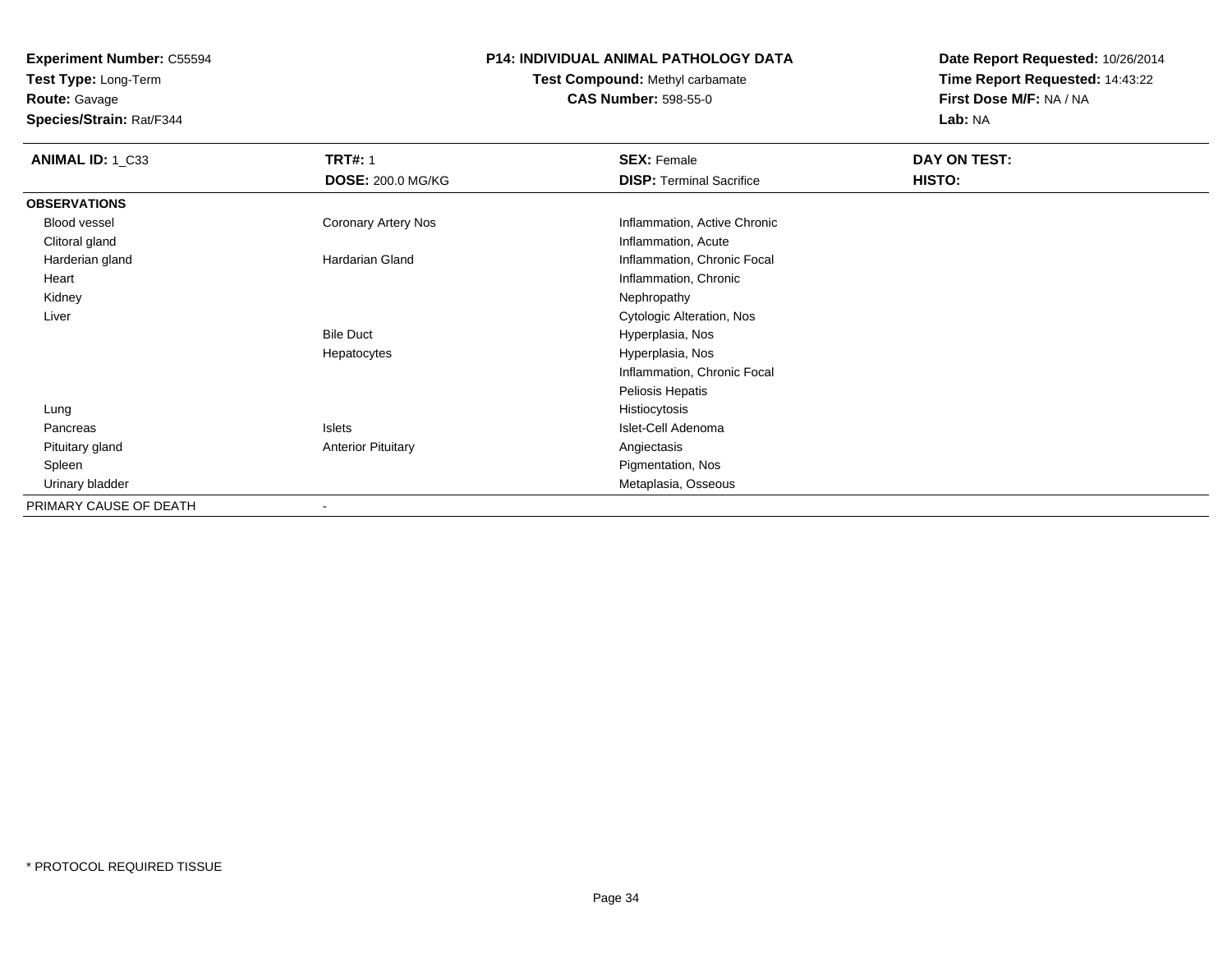**Test Type:** Long-Term

**Route:** Gavage

**Species/Strain:** Rat/F344

# **P14: INDIVIDUAL ANIMAL PATHOLOGY DATA**

**Test Compound:** Methyl carbamate**CAS Number:** 598-55-0

| ANIMAL ID: 1_C34       | <b>TRT#: 1</b>           | <b>SEX: Female</b>               | DAY ON TEST: |  |
|------------------------|--------------------------|----------------------------------|--------------|--|
|                        | <b>DOSE: 200.0 MG/KG</b> | <b>DISP: Terminal Sacrifice</b>  | HISTO:       |  |
| <b>OBSERVATIONS</b>    |                          |                                  |              |  |
| Eye                    | Retina                   | Atrophy, Nos                     |              |  |
|                        | <b>Crystalline Lens</b>  | Cataract                         |              |  |
|                        | Sclera                   | Metaplasia, Osseous              |              |  |
| Heart                  |                          | Fibrosis, Multifocal             |              |  |
| Kidney                 |                          | Nephropathy                      |              |  |
| Liver                  |                          | Cytologic Alteration, Nos        |              |  |
|                        |                          | Inflammation, Chronic Focal      |              |  |
| Lung                   |                          | Histiocytosis                    |              |  |
| Nasal cavity           | <b>Turbinate Nos</b>     | Inflammation, Chronic Focal      |              |  |
| Spleen                 |                          | Pigmentation, Nos                |              |  |
| Uterus                 |                          | <b>Endometrial Stromal Polyp</b> |              |  |
|                        | Endometrium              | Hyperplasia, Cystic              |              |  |
| PRIMARY CAUSE OF DEATH | $\,$                     |                                  |              |  |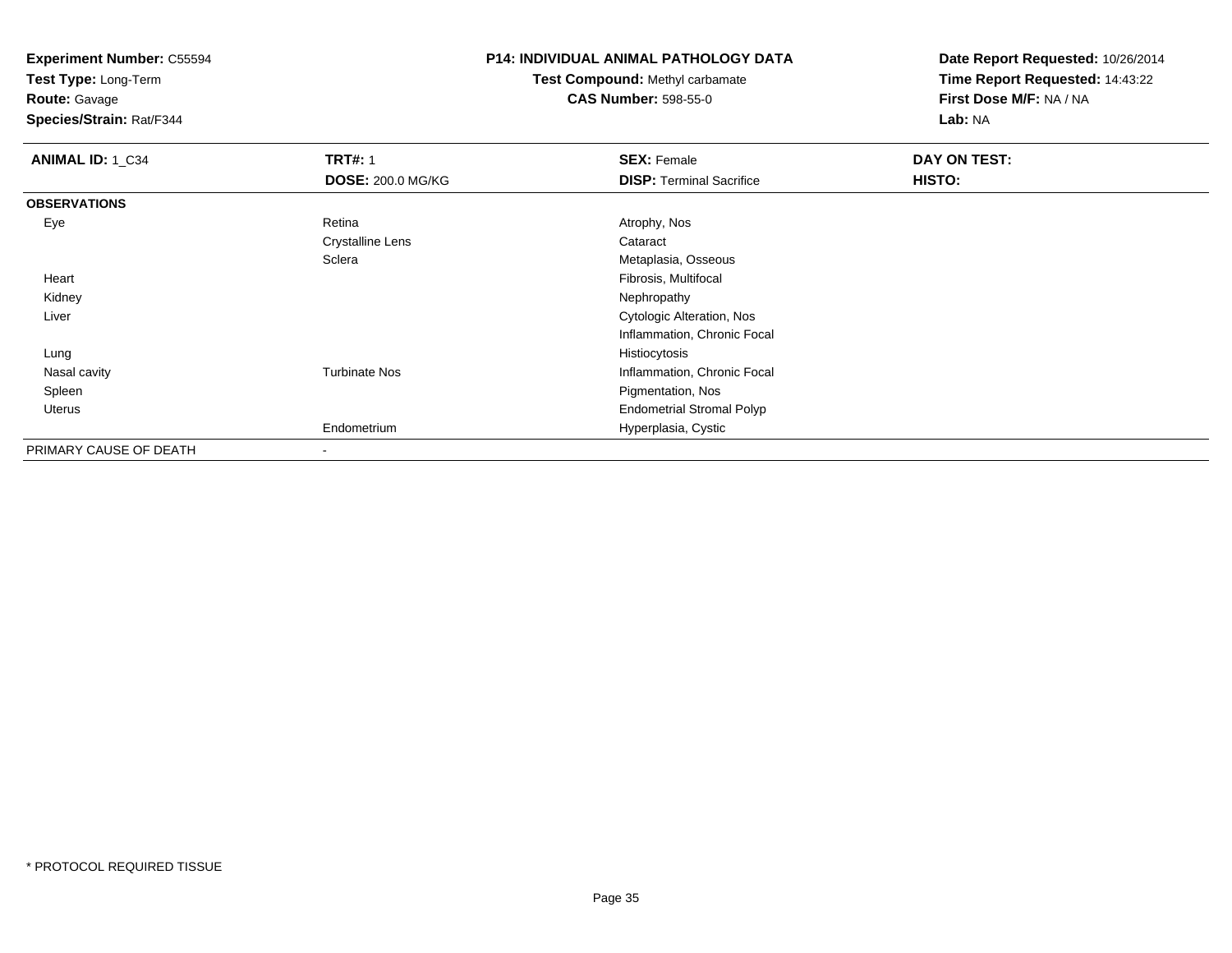**Test Type:** Long-Term

**Route:** Gavage

**Species/Strain:** Rat/F344

# **P14: INDIVIDUAL ANIMAL PATHOLOGY DATA**

**Test Compound:** Methyl carbamate**CAS Number:** 598-55-0

| <b>ANIMAL ID: 1_C35</b> | <b>TRT#: 1</b>            | <b>SEX: Female</b>              | DAY ON TEST: |  |
|-------------------------|---------------------------|---------------------------------|--------------|--|
|                         | <b>DOSE: 200.0 MG/KG</b>  | <b>DISP:</b> Moribund Sacrifice | HISTO:       |  |
| <b>OBSERVATIONS</b>     |                           |                                 |              |  |
| Eye                     | Retina                    | Atrophy, Nos                    |              |  |
|                         | <b>Crystalline Lens</b>   | Cataract                        |              |  |
|                         | Sclera                    | Metaplasia, Osseous             |              |  |
| Heart                   |                           | Fibrosis, Multifocal            |              |  |
| Kidney                  |                           | Nephropathy                     |              |  |
| Liver                   |                           | Cytologic Alteration, Nos       |              |  |
|                         | <b>Bile Duct</b>          | Hyperplasia, Nos                |              |  |
| Lymph node              | Mandibular Lymph Node     | Cyst, Nos                       |              |  |
| Pituitary gland         | <b>Anterior Pituitary</b> | Angiectasis                     |              |  |
| Salivary gland          |                           | Atrophy, Nos                    |              |  |
| Spleen                  |                           | Pigmentation, Nos               |              |  |
| PRIMARY CAUSE OF DEATH  | $\overline{\phantom{a}}$  |                                 |              |  |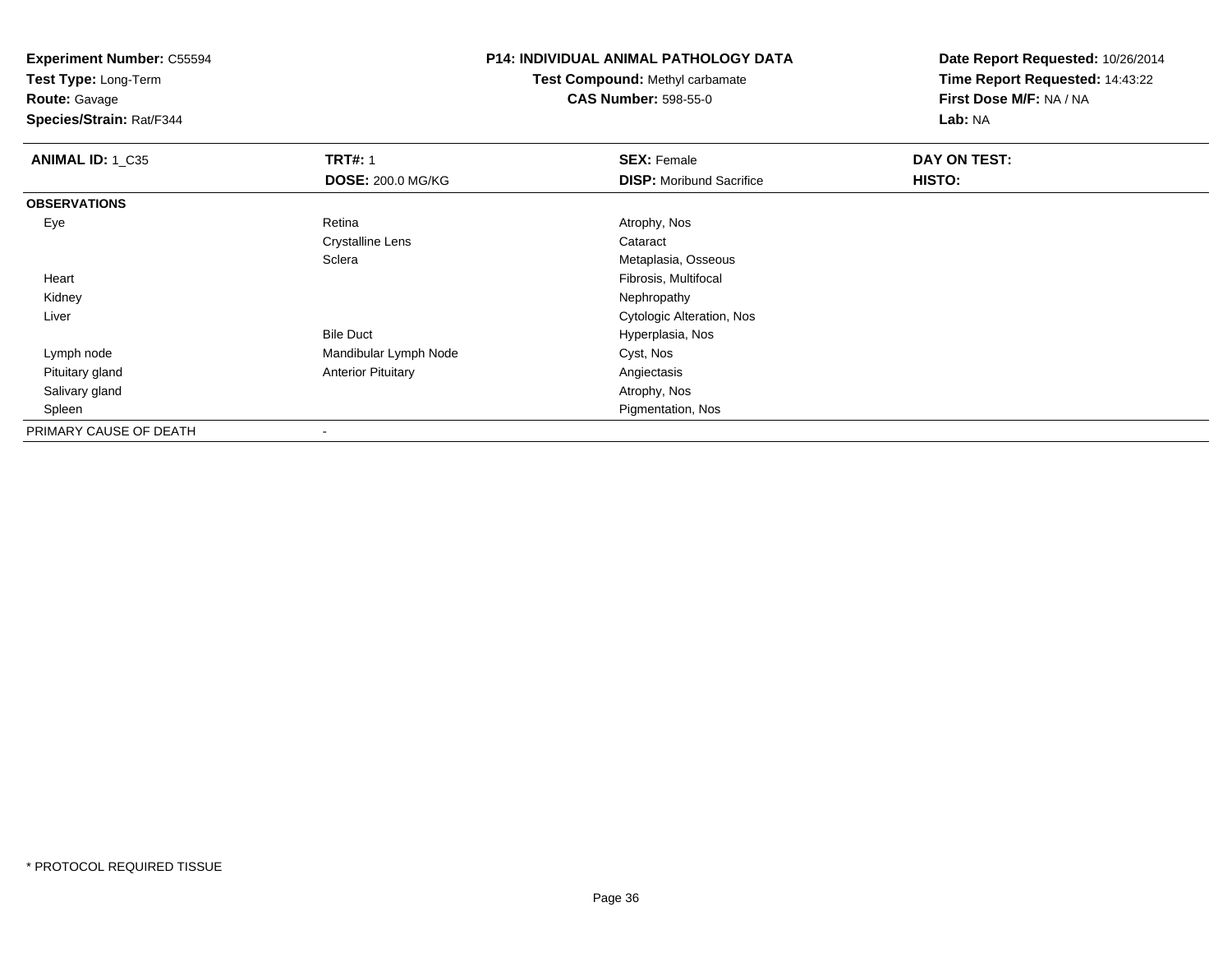**Test Type:** Long-Term

**Route:** Gavage

**Species/Strain:** Rat/F344

## **P14: INDIVIDUAL ANIMAL PATHOLOGY DATA**

**Test Compound:** Methyl carbamate**CAS Number:** 598-55-0

| ANIMAL ID: 1_C36       | <b>TRT#: 1</b>            | <b>SEX: Female</b>              | DAY ON TEST: |
|------------------------|---------------------------|---------------------------------|--------------|
|                        | <b>DOSE: 200.0 MG/KG</b>  | <b>DISP: Terminal Sacrifice</b> | HISTO:       |
| <b>OBSERVATIONS</b>    |                           |                                 |              |
| Eye                    | Retina                    | Atrophy, Nos                    |              |
|                        | <b>Crystalline Lens</b>   | Cataract                        |              |
|                        | Sclera                    | Metaplasia, Osseous             |              |
| Harderian gland        | <b>Hardarian Gland</b>    | Inflammation, Chronic Focal     |              |
| Heart                  |                           | Inflammation, Chronic           |              |
| <b>Intestine Small</b> | <b>Mesentery Nos</b>      | Inflammation, Chronic           |              |
|                        | <b>Mesentery Nos</b>      | Necrosis, Fat                   |              |
| Liver                  |                           | Cytologic Alteration, Nos       |              |
|                        |                           | Hepatocellular Carcinoma        |              |
|                        |                           | Inflammation, Chronic Focal     |              |
|                        |                           | Neoplastic Nodule               |              |
| Lung                   |                           | Histiocytosis                   |              |
| Mammary gland          |                           | Fibroadenoma                    |              |
| Pancreas               | Acinus                    | Atrophy, Nos                    |              |
| Pituitary gland        | <b>Anterior Pituitary</b> | Hyperplasia, Nos                |              |
| Unspecified            | Multiple Organs Nos       | Leukemia, Mononuclear Cell      |              |
| Uterus                 | Endometrium               | Hyperplasia, Cystic             |              |
| PRIMARY CAUSE OF DEATH | $\overline{\phantom{0}}$  |                                 |              |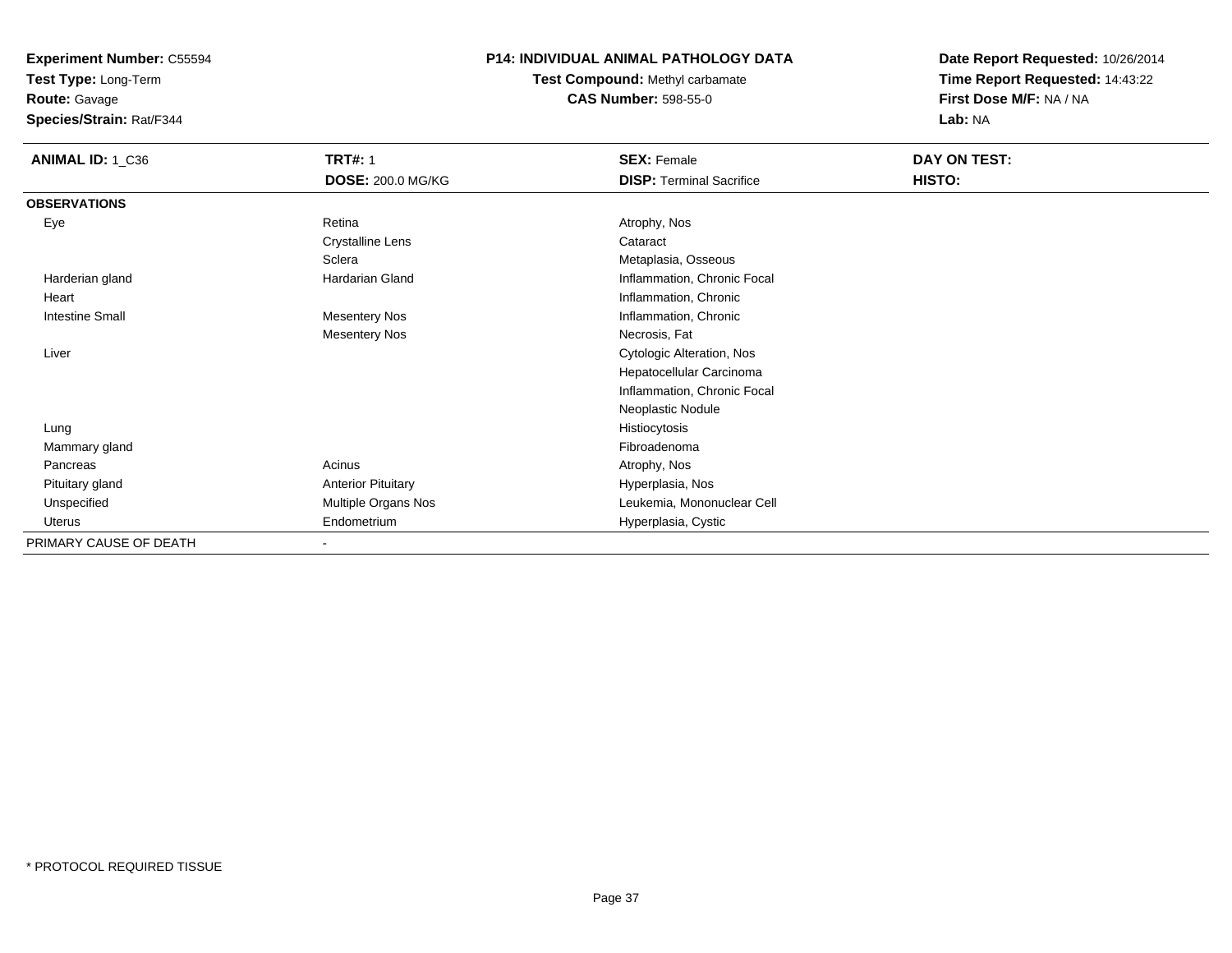**Test Type:** Long-Term

**Route:** Gavage

**Species/Strain:** Rat/F344

### **P14: INDIVIDUAL ANIMAL PATHOLOGY DATA**

# **Test Compound:** Methyl carbamate**CAS Number:** 598-55-0

| ANIMAL ID: 1_C37       | <b>TRT#: 1</b>            | <b>SEX: Female</b>               | DAY ON TEST: |  |
|------------------------|---------------------------|----------------------------------|--------------|--|
|                        | <b>DOSE: 200.0 MG/KG</b>  | <b>DISP: Terminal Sacrifice</b>  | HISTO:       |  |
| <b>OBSERVATIONS</b>    |                           |                                  |              |  |
| Adrenal gland          |                           | Congestion, Nos                  |              |  |
| Clitoral gland         |                           | Inflammation, Acute              |              |  |
| Eye                    | Sclera                    | Metaplasia, Osseous              |              |  |
| Harderian gland        | Hardarian Gland           | Inflammation, Chronic Focal      |              |  |
| Heart                  |                           | Fibrosis, Multifocal             |              |  |
| <b>Intestine Small</b> | <b>Mesentery Nos</b>      | Inflammation, Chronic            |              |  |
|                        | <b>Mesentery Nos</b>      | Necrosis, Fat                    |              |  |
| Kidney                 |                           | Nephropathy                      |              |  |
| Liver                  |                           | <b>Cytologic Alteration, Nos</b> |              |  |
| Lung                   |                           | Histiocytosis                    |              |  |
| Pituitary gland        | <b>Anterior Pituitary</b> | Angiectasis                      |              |  |
| Spleen                 |                           | Pigmentation, Nos                |              |  |
| Uterus                 |                           | <b>Endometrial Stromal Polyp</b> |              |  |
| PRIMARY CAUSE OF DEATH |                           |                                  |              |  |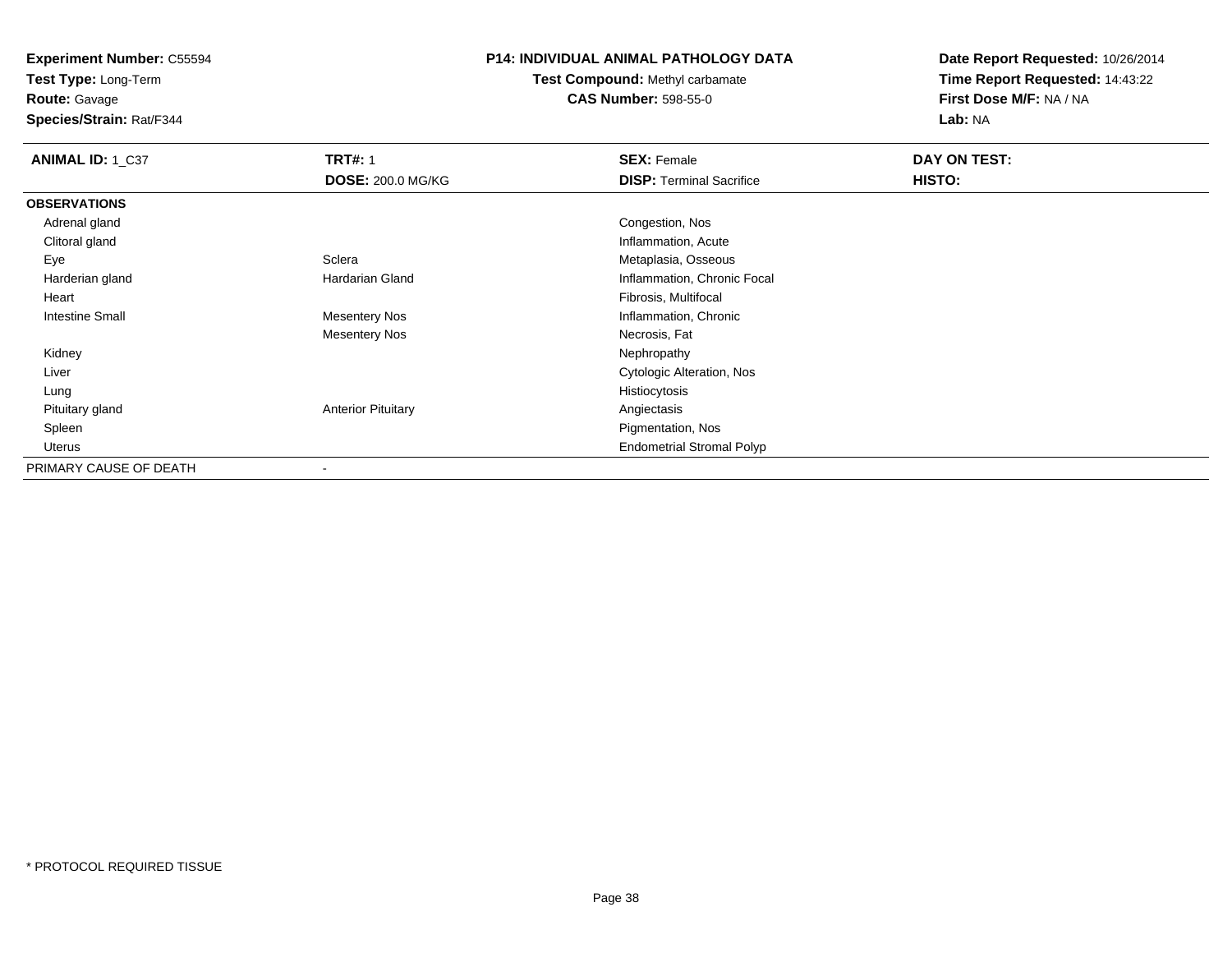| <b>Experiment Number: C55594</b><br>Test Type: Long-Term<br><b>Route: Gavage</b><br>Species/Strain: Rat/F344 |                          | <b>P14: INDIVIDUAL ANIMAL PATHOLOGY DATA</b><br><b>Test Compound: Methyl carbamate</b><br><b>CAS Number: 598-55-0</b> | Date Report Requested: 10/26/2014<br>Time Report Requested: 14:43:22<br>First Dose M/F: NA / NA<br>Lab: NA |
|--------------------------------------------------------------------------------------------------------------|--------------------------|-----------------------------------------------------------------------------------------------------------------------|------------------------------------------------------------------------------------------------------------|
| <b>ANIMAL ID: 1 C38</b>                                                                                      | <b>TRT#: 1</b>           | <b>SEX: Female</b>                                                                                                    | DAY ON TEST:                                                                                               |
|                                                                                                              | <b>DOSE: 200.0 MG/KG</b> | <b>DISP:</b> Terminal Sacrifice                                                                                       | HISTO:                                                                                                     |
| <b>OBSERVATIONS</b>                                                                                          |                          |                                                                                                                       |                                                                                                            |
| Clitoral gland                                                                                               |                          | Inflammation, Acute                                                                                                   |                                                                                                            |
| Heart                                                                                                        |                          | Fibrosis, Multifocal                                                                                                  |                                                                                                            |
| Kidney                                                                                                       |                          | Nephropathy                                                                                                           |                                                                                                            |
| Liver                                                                                                        |                          | Cytologic Alteration, Nos                                                                                             |                                                                                                            |
|                                                                                                              | <b>Bile Duct</b>         | Hyperplasia, Nos                                                                                                      |                                                                                                            |
|                                                                                                              |                          | Inflammation, Chronic Focal                                                                                           |                                                                                                            |
| Lung                                                                                                         |                          | Histiocytosis                                                                                                         |                                                                                                            |
| Spleen                                                                                                       |                          | Pigmentation, Nos                                                                                                     |                                                                                                            |
| PRIMARY CAUSE OF DEATH                                                                                       |                          |                                                                                                                       |                                                                                                            |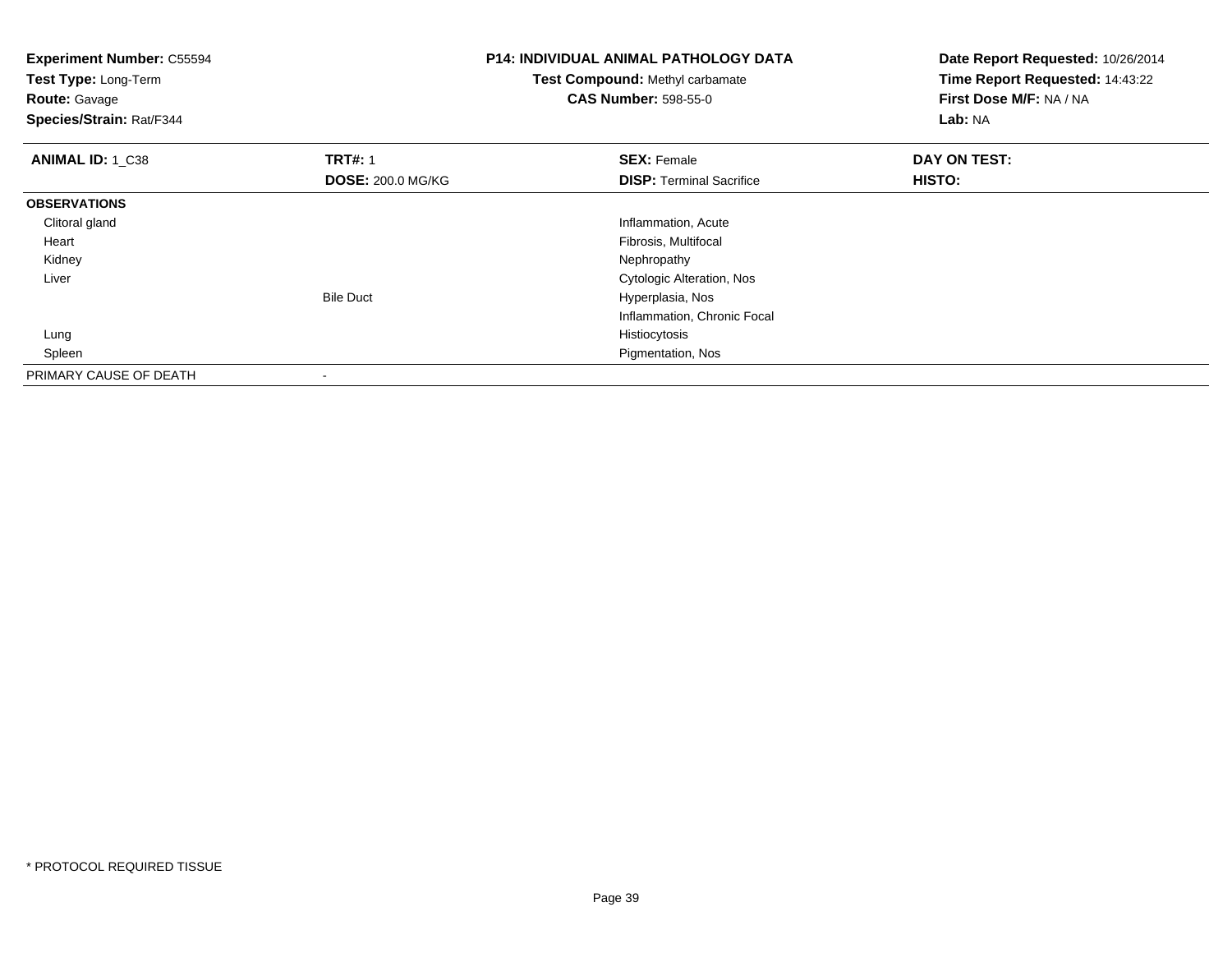**Test Type:** Long-Term

**Route:** Gavage

**Species/Strain:** Rat/F344

## **P14: INDIVIDUAL ANIMAL PATHOLOGY DATA**

**Test Compound:** Methyl carbamate**CAS Number:** 598-55-0

| ANIMAL ID: 1_C39       | <b>TRT#: 1</b>           | <b>SEX: Female</b>               | DAY ON TEST:  |  |
|------------------------|--------------------------|----------------------------------|---------------|--|
|                        | <b>DOSE: 200.0 MG/KG</b> | <b>DISP: Natural Death</b>       | <b>HISTO:</b> |  |
| <b>OBSERVATIONS</b>    |                          |                                  |               |  |
| Adrenal gland          | Cortex Nos               | Necrosis, Nos                    |               |  |
| <b>Brain</b>           |                          | Infarct, Nos                     |               |  |
| Eye                    | Retina                   | Atrophy, Nos                     |               |  |
|                        | <b>Crystalline Lens</b>  | Cataract                         |               |  |
| Heart                  |                          | Fibrosis, Multifocal             |               |  |
| Kidney                 |                          | Nephropathy                      |               |  |
| Liver                  |                          | Cytologic Alteration, Nos        |               |  |
|                        |                          | Necrosis, Nos                    |               |  |
| Stomach                | <b>Glandular Stomach</b> | Pigmentation, Nos                |               |  |
| Unspecified            | Multiple Organs Nos      | Leukemia, Mononuclear Cell       |               |  |
| Uterus                 |                          | <b>Endometrial Stromal Polyp</b> |               |  |
| PRIMARY CAUSE OF DEATH | $\blacksquare$           |                                  |               |  |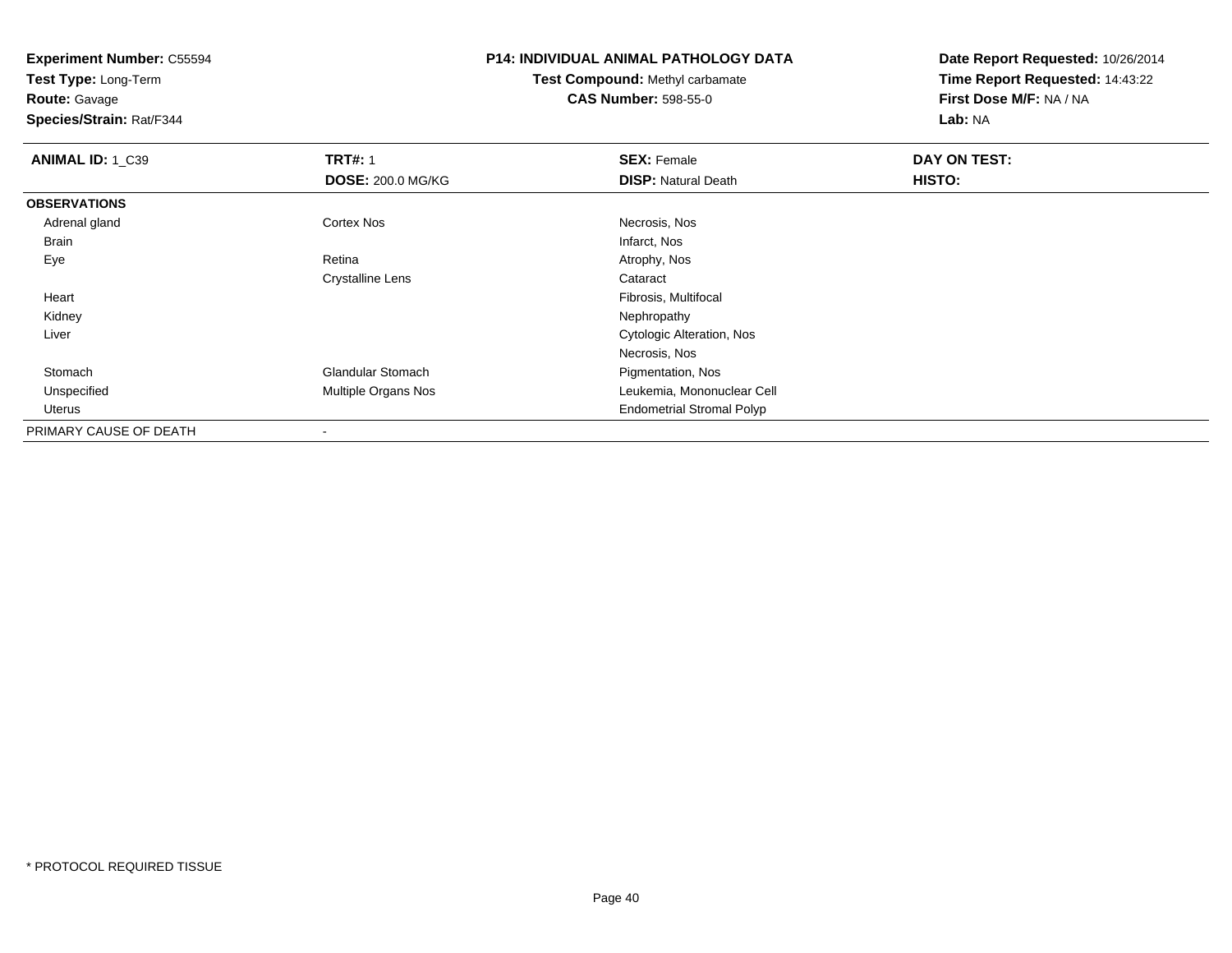| <b>Experiment Number: C55594</b><br>Test Type: Long-Term<br><b>Route: Gavage</b><br>Species/Strain: Rat/F344 |                           | <b>P14: INDIVIDUAL ANIMAL PATHOLOGY DATA</b><br><b>Test Compound: Methyl carbamate</b><br><b>CAS Number: 598-55-0</b> | Date Report Requested: 10/26/2014<br>Time Report Requested: 14:43:22<br>First Dose M/F: NA / NA<br>Lab: NA |  |
|--------------------------------------------------------------------------------------------------------------|---------------------------|-----------------------------------------------------------------------------------------------------------------------|------------------------------------------------------------------------------------------------------------|--|
| <b>ANIMAL ID: 1 C40</b>                                                                                      | <b>TRT#: 1</b>            | <b>SEX: Female</b>                                                                                                    | DAY ON TEST:                                                                                               |  |
|                                                                                                              | <b>DOSE: 200.0 MG/KG</b>  | <b>DISP: Terminal Sacrifice</b>                                                                                       | <b>HISTO:</b>                                                                                              |  |
| <b>OBSERVATIONS</b>                                                                                          |                           |                                                                                                                       |                                                                                                            |  |
| Eye                                                                                                          | Retina                    | Atrophy, Nos                                                                                                          |                                                                                                            |  |
|                                                                                                              | <b>Crystalline Lens</b>   | Cataract                                                                                                              |                                                                                                            |  |
| Heart                                                                                                        |                           | Fibrosis, Multifocal                                                                                                  |                                                                                                            |  |
| Kidney                                                                                                       |                           | Nephropathy                                                                                                           |                                                                                                            |  |
| Liver                                                                                                        |                           | Cytologic Alteration, Nos                                                                                             |                                                                                                            |  |
|                                                                                                              |                           | Inflammation, Chronic Focal                                                                                           |                                                                                                            |  |
| Lung                                                                                                         |                           | Histiocytosis                                                                                                         |                                                                                                            |  |
| Pituitary gland                                                                                              | <b>Anterior Pituitary</b> | Cyst, Nos                                                                                                             |                                                                                                            |  |
| Spleen                                                                                                       |                           | Pigmentation, Nos                                                                                                     |                                                                                                            |  |
| PRIMARY CAUSE OF DEATH                                                                                       |                           |                                                                                                                       |                                                                                                            |  |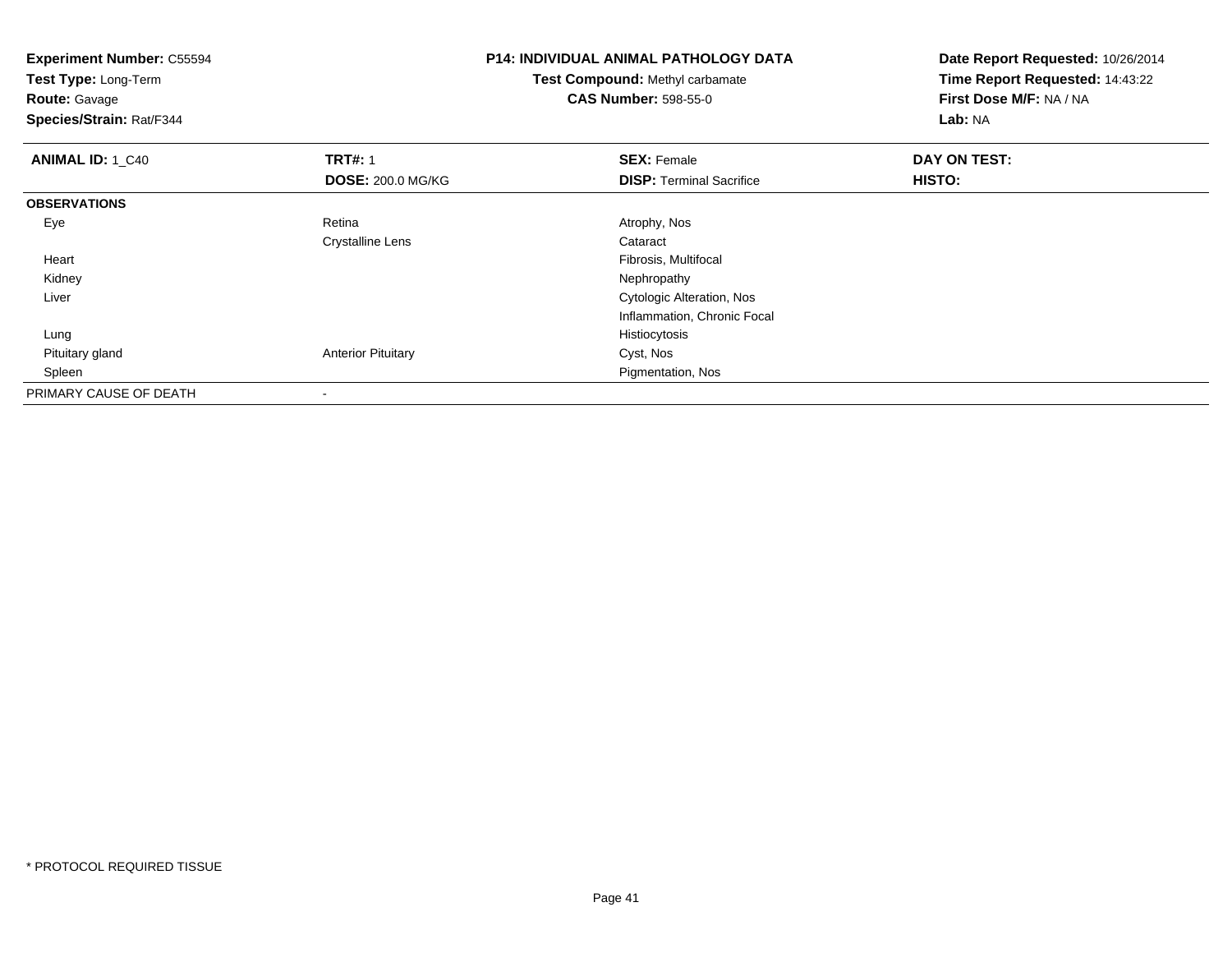| <b>Experiment Number: C55594</b><br><b>Test Type: Long-Term</b><br><b>Route: Gavage</b><br>Species/Strain: Rat/F344 |                           | <b>P14: INDIVIDUAL ANIMAL PATHOLOGY DATA</b><br><b>Test Compound: Methyl carbamate</b><br><b>CAS Number: 598-55-0</b> | Date Report Requested: 10/26/2014<br>Time Report Requested: 14:43:22<br>First Dose M/F: NA / NA<br>Lab: NA |  |
|---------------------------------------------------------------------------------------------------------------------|---------------------------|-----------------------------------------------------------------------------------------------------------------------|------------------------------------------------------------------------------------------------------------|--|
| <b>ANIMAL ID: 1_C41</b>                                                                                             | <b>TRT#: 1</b>            | <b>SEX: Female</b>                                                                                                    | DAY ON TEST:                                                                                               |  |
|                                                                                                                     | <b>DOSE: 200.0 MG/KG</b>  | <b>DISP:</b> Terminal Sacrifice                                                                                       | <b>HISTO:</b>                                                                                              |  |
| <b>OBSERVATIONS</b>                                                                                                 |                           |                                                                                                                       |                                                                                                            |  |
| <b>Blood vessel</b>                                                                                                 | Coronary Artery Nos       | Inflammation, Chronic Focal                                                                                           |                                                                                                            |  |
| Eye                                                                                                                 | Retina                    | Atrophy, Nos                                                                                                          |                                                                                                            |  |
| Heart                                                                                                               |                           | Inflammation, Chronic                                                                                                 |                                                                                                            |  |
| Kidney                                                                                                              |                           | Nephropathy                                                                                                           |                                                                                                            |  |
| Liver                                                                                                               |                           | Cytologic Alteration, Nos                                                                                             |                                                                                                            |  |
|                                                                                                                     |                           | Cytoplasmic Vacuolization                                                                                             |                                                                                                            |  |
|                                                                                                                     |                           | Inflammation, Chronic Focal                                                                                           |                                                                                                            |  |
| Lung                                                                                                                |                           | Histiocytosis                                                                                                         |                                                                                                            |  |
| Pituitary gland                                                                                                     | <b>Anterior Pituitary</b> | Adenoma, Nos                                                                                                          |                                                                                                            |  |
| PRIMARY CAUSE OF DEATH                                                                                              |                           |                                                                                                                       |                                                                                                            |  |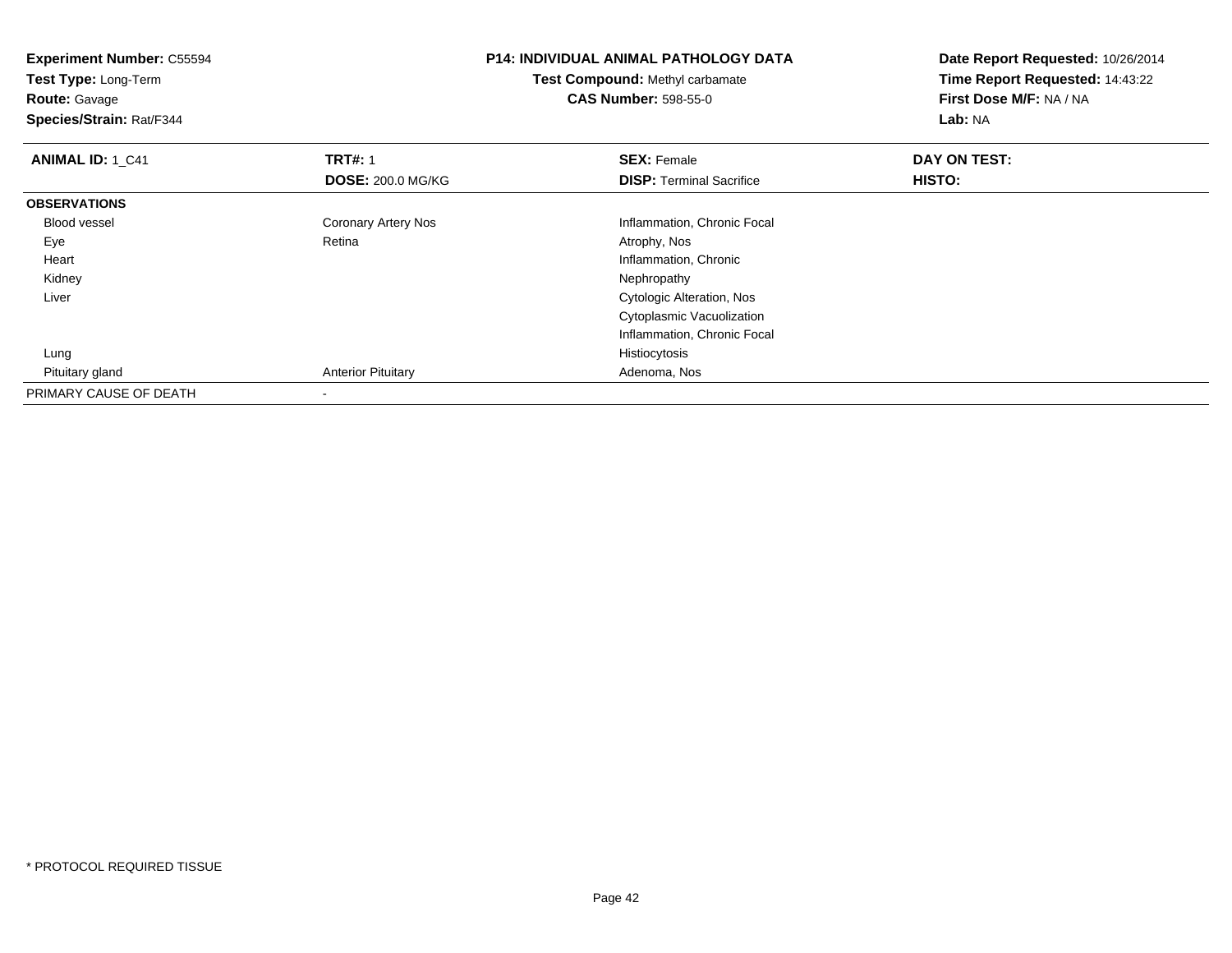**Test Type:** Long-Term

**Route:** Gavage

**Species/Strain:** Rat/F344

### **P14: INDIVIDUAL ANIMAL PATHOLOGY DATA**

**Test Compound:** Methyl carbamate**CAS Number:** 598-55-0

| <b>ANIMAL ID: 1_C42</b> | <b>TRT#: 1</b>            | <b>SEX: Female</b>              | DAY ON TEST: |  |
|-------------------------|---------------------------|---------------------------------|--------------|--|
|                         | <b>DOSE: 200.0 MG/KG</b>  | <b>DISP: Terminal Sacrifice</b> | HISTO:       |  |
| <b>OBSERVATIONS</b>     |                           |                                 |              |  |
| Eye                     | Retina                    | Atrophy, Nos                    |              |  |
|                         | <b>Crystalline Lens</b>   | Cataract                        |              |  |
|                         | Sclera                    | Metaplasia, Osseous             |              |  |
| Harderian gland         | <b>Hardarian Gland</b>    | Inflammation, Chronic Focal     |              |  |
| Heart                   |                           | Fibrosis, Multifocal            |              |  |
| Kidney                  |                           | Nephropathy                     |              |  |
| Liver                   |                           | Cytologic Alteration, Nos       |              |  |
|                         |                           | Inflammation, Chronic Focal     |              |  |
| Lung                    |                           | Histiocytosis                   |              |  |
| Mammary gland           |                           | Adenoma, Nos                    |              |  |
|                         |                           | Galactocele                     |              |  |
| Pituitary gland         | <b>Anterior Pituitary</b> | Adenoma, Nos                    |              |  |
| Spleen                  |                           | Pigmentation, Nos               |              |  |
| PRIMARY CAUSE OF DEATH  | $\overline{\phantom{a}}$  |                                 |              |  |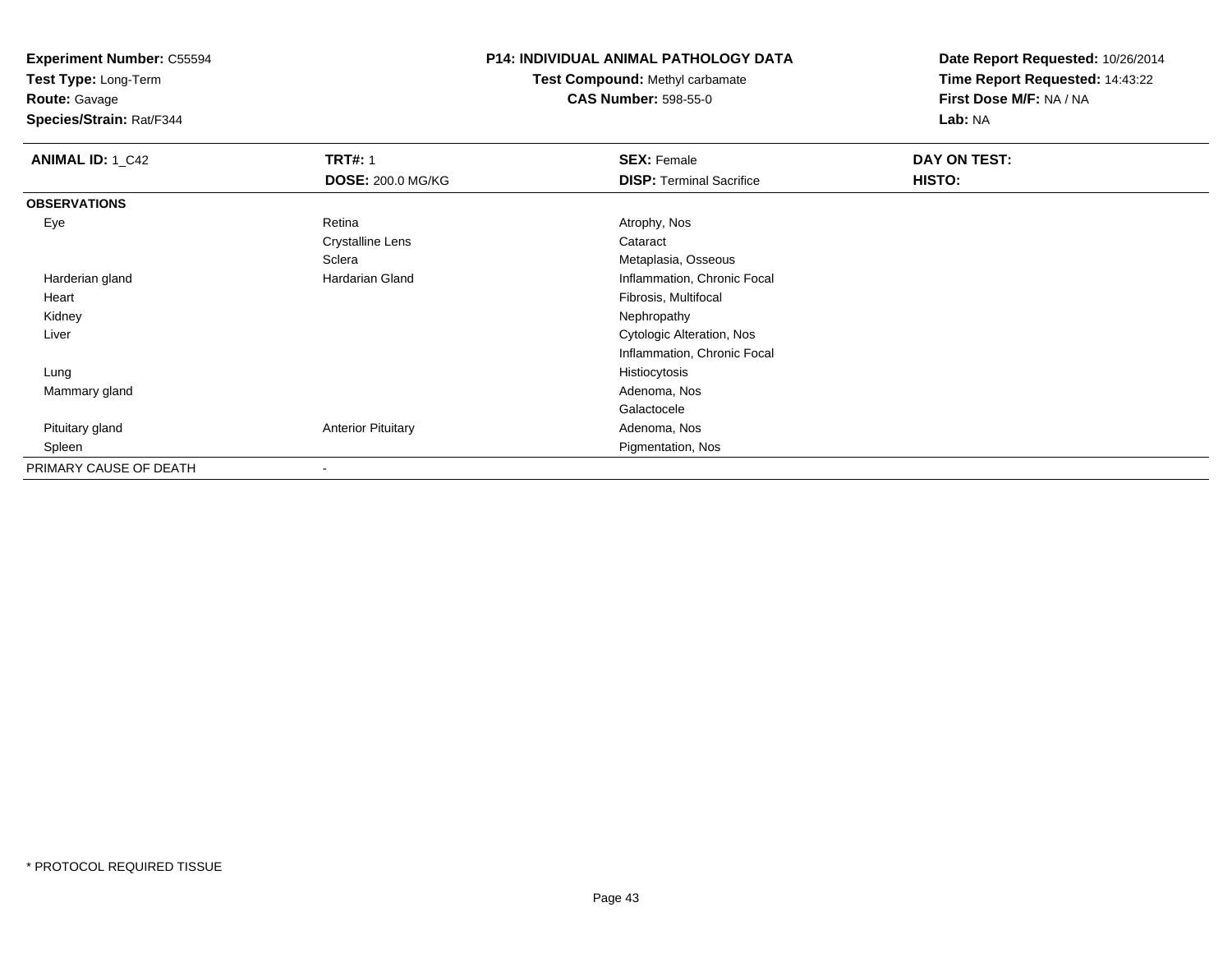**Test Type:** Long-Term

**Route:** Gavage

**Species/Strain:** Rat/F344

## **P14: INDIVIDUAL ANIMAL PATHOLOGY DATA**

**Test Compound:** Methyl carbamate**CAS Number:** 598-55-0

| ANIMAL ID: 1_C43       | <b>TRT#: 1</b><br><b>DOSE: 200.0 MG/KG</b> | <b>SEX: Female</b><br><b>DISP: Terminal Sacrifice</b> | DAY ON TEST:<br>HISTO: |
|------------------------|--------------------------------------------|-------------------------------------------------------|------------------------|
| <b>OBSERVATIONS</b>    |                                            |                                                       |                        |
| <b>Blood vessel</b>    | Artery Nos                                 | Inflammation, Chronic Focal                           |                        |
| Bone marrow            |                                            | Hyperplasia, Reticulum Cell                           |                        |
| Eye                    | Retina                                     | Atrophy, Nos                                          |                        |
|                        | <b>Crystalline Lens</b>                    | Cataract                                              |                        |
|                        | Sclera                                     | Metaplasia, Osseous                                   |                        |
| Harderian gland        | Hardarian Gland                            | Inflammation, Chronic Focal                           |                        |
| Heart                  | Cardiac Valve                              | Inflammation, Chronic                                 |                        |
|                        |                                            | Inflammation, Chronic                                 |                        |
|                        |                                            | Myxomatosis, Cardiac Valve                            |                        |
| Kidney                 |                                            | Nephropathy                                           |                        |
| Liver                  |                                            | <b>Cytologic Alteration, Nos</b>                      |                        |
|                        | <b>Bile Duct</b>                           | Hyperplasia, Nos                                      |                        |
|                        | Hepatocytes                                | Hyperplasia, Nos                                      |                        |
|                        |                                            | Inflammation, Chronic Focal                           |                        |
| Lung                   |                                            | Inflammation, Chronic Focal                           |                        |
| Pituitary gland        | <b>Anterior Pituitary</b>                  | Hyperplasia, Nos                                      |                        |
| Spleen                 |                                            | Pigmentation, Nos                                     |                        |
| Uterus                 | Endometrium                                | Hyperplasia, Cystic                                   |                        |
| PRIMARY CAUSE OF DEATH | $\blacksquare$                             |                                                       |                        |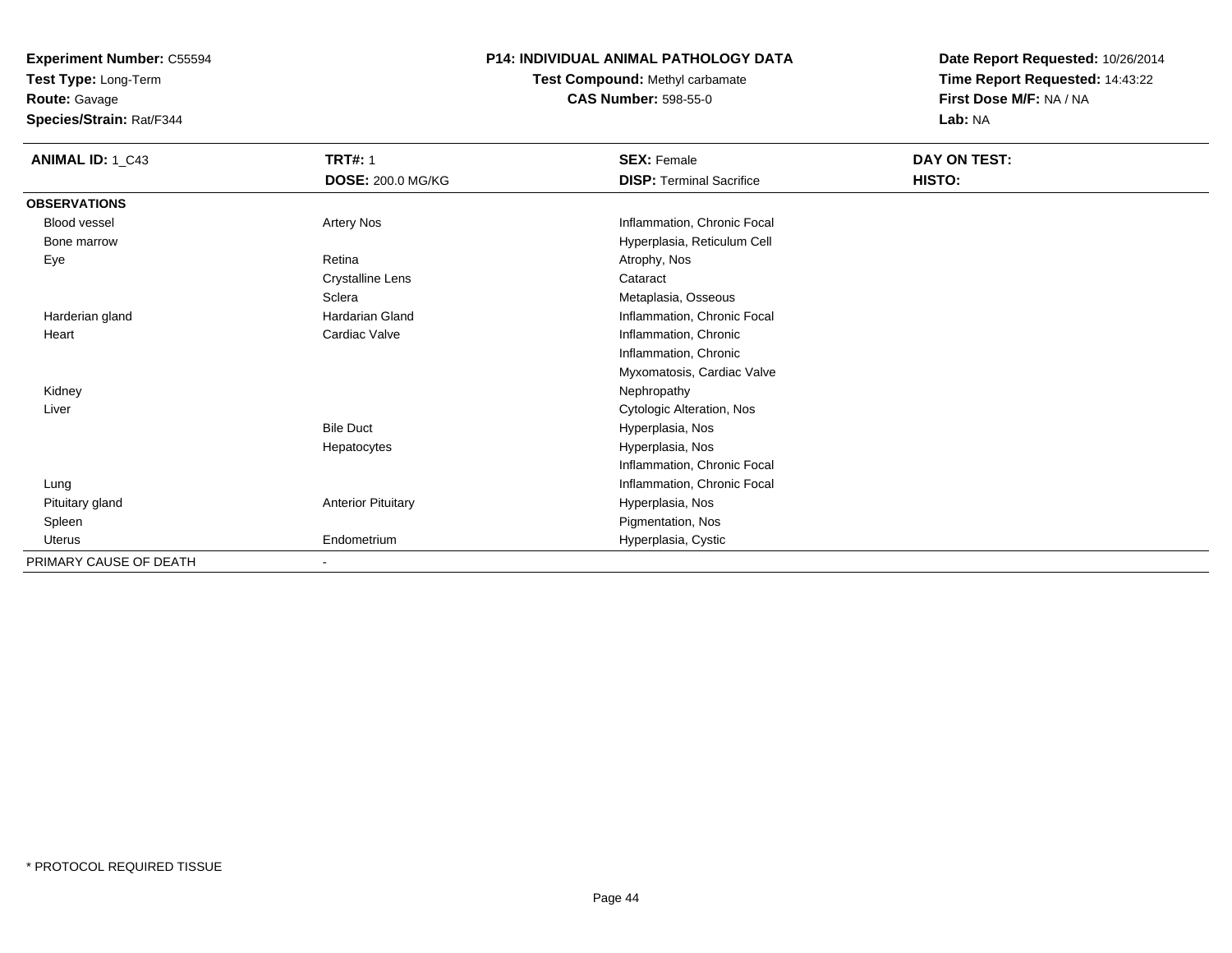| <b>Experiment Number: C55594</b><br>Test Type: Long-Term<br><b>Route: Gavage</b><br>Species/Strain: Rat/F344 |                          | <b>P14: INDIVIDUAL ANIMAL PATHOLOGY DATA</b><br>Test Compound: Methyl carbamate<br><b>CAS Number: 598-55-0</b> | Date Report Requested: 10/26/2014<br>Time Report Requested: 14:43:22<br>First Dose M/F: NA / NA<br>Lab: NA |
|--------------------------------------------------------------------------------------------------------------|--------------------------|----------------------------------------------------------------------------------------------------------------|------------------------------------------------------------------------------------------------------------|
| <b>ANIMAL ID: 1 C44</b>                                                                                      | <b>TRT#: 1</b>           | <b>SEX: Female</b>                                                                                             | DAY ON TEST:                                                                                               |
|                                                                                                              | <b>DOSE: 200.0 MG/KG</b> | <b>DISP:</b> Natural Death                                                                                     | HISTO:                                                                                                     |
| <b>OBSERVATIONS</b>                                                                                          |                          |                                                                                                                |                                                                                                            |
| <b>Brain</b>                                                                                                 |                          | Infarct, Nos                                                                                                   |                                                                                                            |
| Eye                                                                                                          | Retina                   | Atrophy, Nos                                                                                                   |                                                                                                            |
| Heart                                                                                                        |                          | Fibrosis, Multifocal                                                                                           |                                                                                                            |
| Liver                                                                                                        |                          | Cytologic Alteration, Nos                                                                                      |                                                                                                            |
|                                                                                                              |                          | Cytoplasmic Vacuolization                                                                                      |                                                                                                            |
|                                                                                                              | Centrilobular            | Necrosis, Nos                                                                                                  |                                                                                                            |
| Unspecified                                                                                                  | Multiple Organs Nos      | Leukemia, Mononuclear Cell                                                                                     |                                                                                                            |
| PRIMARY CAUSE OF DEATH                                                                                       |                          |                                                                                                                |                                                                                                            |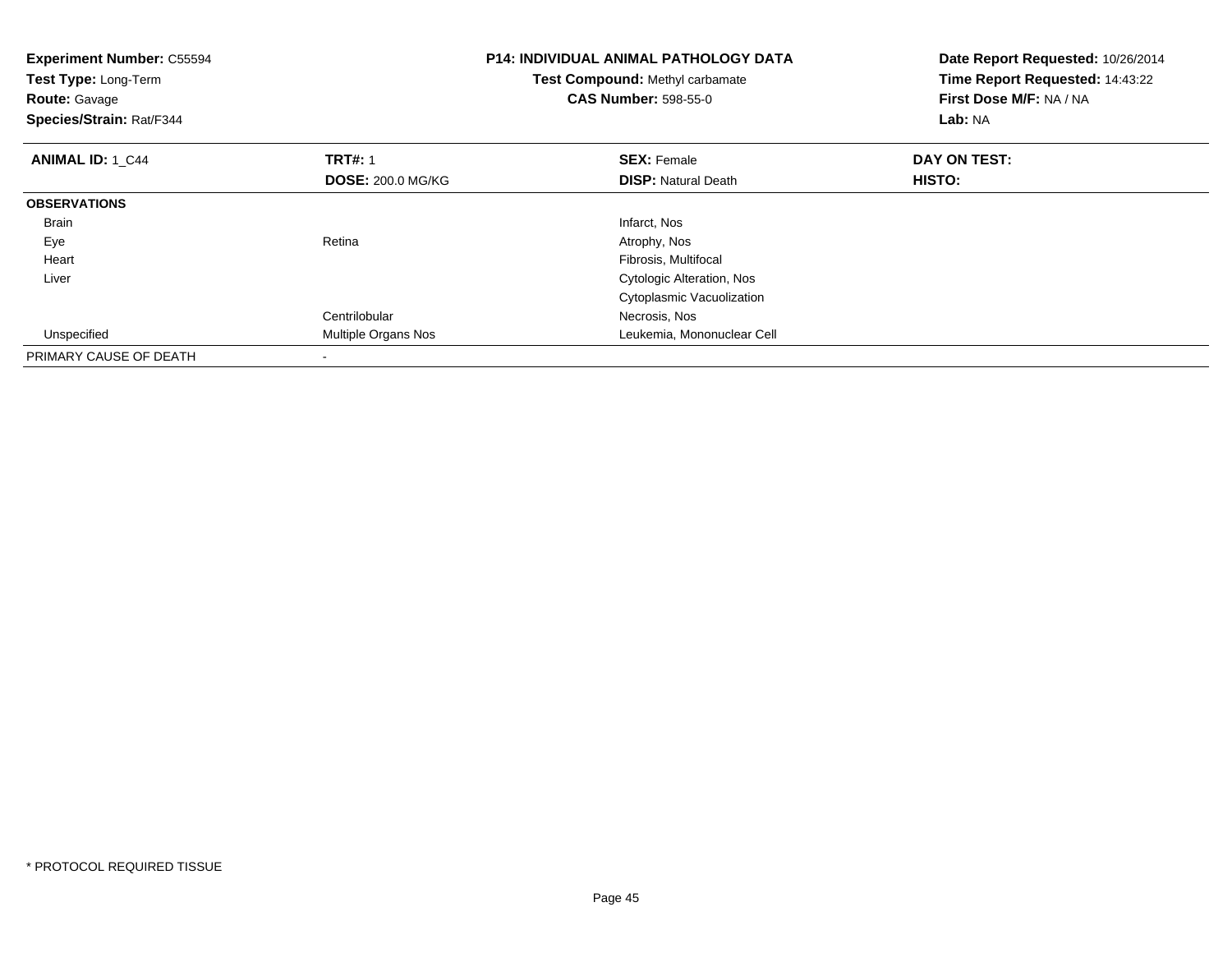**Test Type:** Long-Term

**Route:** Gavage

**Species/Strain:** Rat/F344

## **P14: INDIVIDUAL ANIMAL PATHOLOGY DATA**

**Test Compound:** Methyl carbamate**CAS Number:** 598-55-0

| <b>ANIMAL ID: 1_C45</b> | <b>TRT#: 1</b>            | <b>SEX: Female</b>              | DAY ON TEST: |  |
|-------------------------|---------------------------|---------------------------------|--------------|--|
|                         | <b>DOSE: 200.0 MG/KG</b>  | <b>DISP: Terminal Sacrifice</b> | HISTO:       |  |
| <b>OBSERVATIONS</b>     |                           |                                 |              |  |
| Adrenal gland           | Medulla                   | Hyperplasia, Nos                |              |  |
| Eye                     | Retina                    | Atrophy, Nos                    |              |  |
|                         | Sclera                    | Metaplasia, Osseous             |              |  |
| Harderian gland         | Hardarian Gland           | Inflammation, Chronic Focal     |              |  |
| Heart                   |                           | Fibrosis, Multifocal            |              |  |
| Kidney                  |                           | Nephropathy                     |              |  |
| Liver                   |                           | Cytologic Alteration, Nos       |              |  |
|                         |                           | Inflammation, Chronic Focal     |              |  |
| Lung                    |                           | Histiocytosis                   |              |  |
| Lymph node              | Mandibular Lymph Node     | Cyst, Nos                       |              |  |
| Pancreas                | Acinus                    | Atrophy, Nos                    |              |  |
| Pituitary gland         | <b>Anterior Pituitary</b> | Adenoma, Nos                    |              |  |
| Skin                    |                           | Ulcer, Acute                    |              |  |
| Spleen                  |                           | Pigmentation, Nos               |              |  |
| PRIMARY CAUSE OF DEATH  | $\overline{\phantom{a}}$  |                                 |              |  |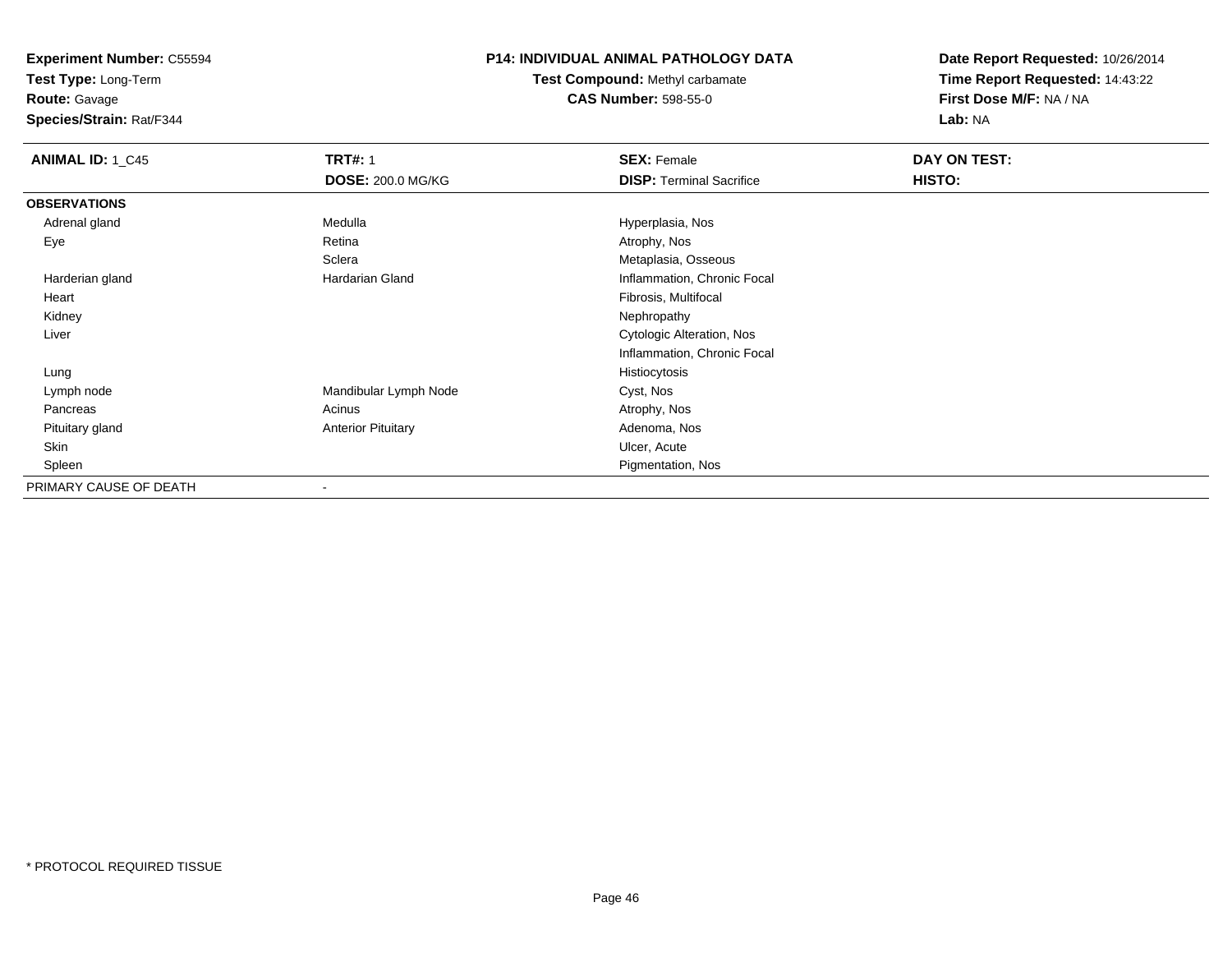**Test Type:** Long-Term

**Route:** Gavage

**Species/Strain:** Rat/F344

## **P14: INDIVIDUAL ANIMAL PATHOLOGY DATA**

**Test Compound:** Methyl carbamate**CAS Number:** 598-55-0

| <b>ANIMAL ID: 1_C46</b> | <b>TRT#: 1</b>            | <b>SEX: Female</b>              | DAY ON TEST: |  |
|-------------------------|---------------------------|---------------------------------|--------------|--|
|                         | <b>DOSE: 200.0 MG/KG</b>  | <b>DISP: Terminal Sacrifice</b> | HISTO:       |  |
| <b>OBSERVATIONS</b>     |                           |                                 |              |  |
| Eye                     | Retina                    | Atrophy, Nos                    |              |  |
|                         | <b>Crystalline Lens</b>   | Cataract                        |              |  |
| Harderian gland         | <b>Hardarian Gland</b>    | Inflammation, Chronic Focal     |              |  |
| Heart                   |                           | Fibrosis, Multifocal            |              |  |
| Kidney                  |                           | Nephropathy                     |              |  |
| Liver                   |                           | Cytologic Alteration, Nos       |              |  |
|                         | <b>Bile Duct</b>          | Hyperplasia, Nos                |              |  |
|                         | Hepatocytes               | Hyperplasia, Nos                |              |  |
|                         |                           | Inflammation, Chronic Focal     |              |  |
| Lung                    |                           | Histiocytosis                   |              |  |
| Pituitary gland         | <b>Anterior Pituitary</b> | Adenoma, Nos                    |              |  |
| Spleen                  |                           | Pigmentation, Nos               |              |  |
| Thyroid                 |                           | C-Cell Adenoma                  |              |  |
|                         |                           | Hyperplasia, C Cell             |              |  |
| PRIMARY CAUSE OF DEATH  | $\overline{\phantom{a}}$  |                                 |              |  |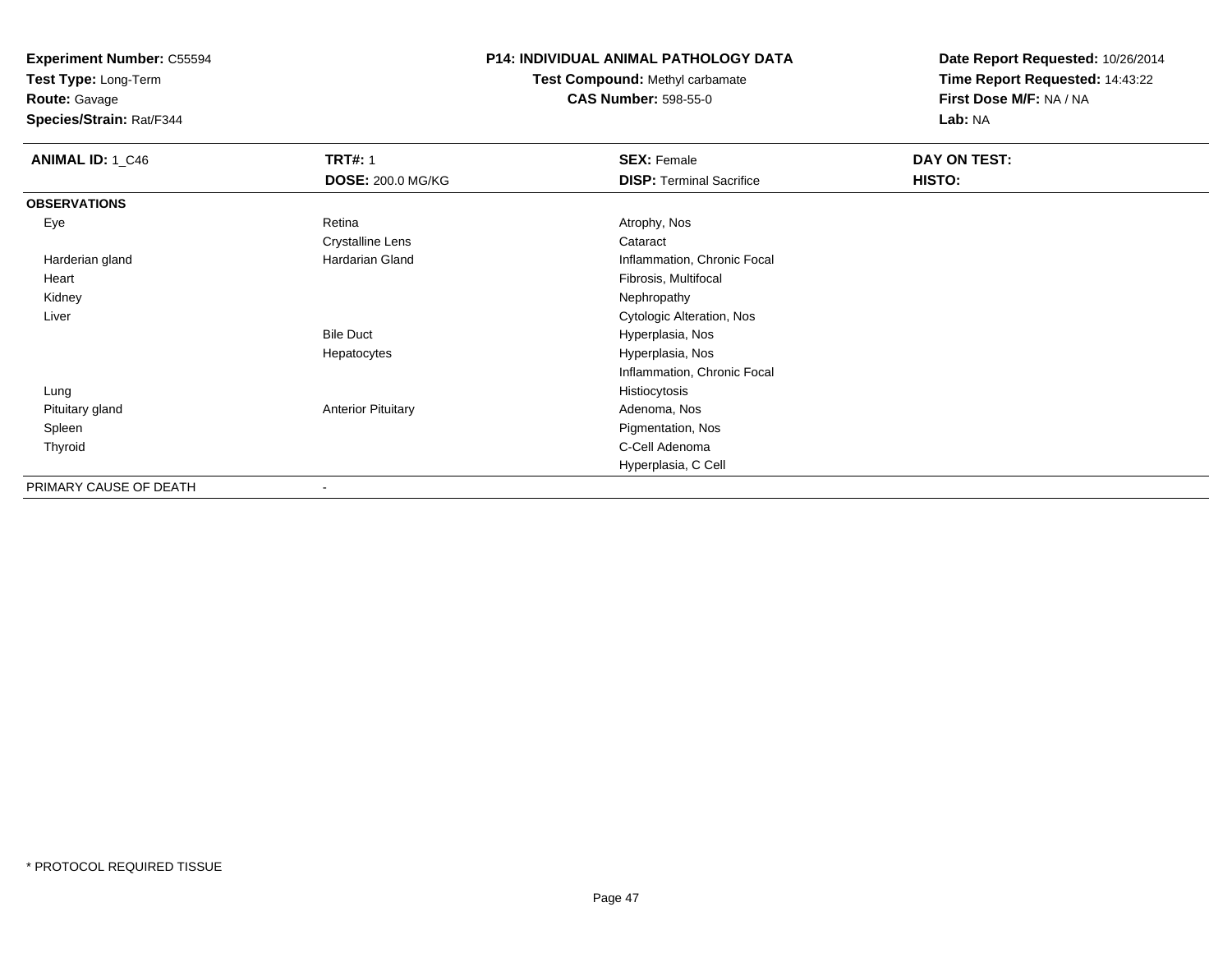**Test Type:** Long-Term

**Route:** Gavage

**Species/Strain:** Rat/F344

### **P14: INDIVIDUAL ANIMAL PATHOLOGY DATA**

**Test Compound:** Methyl carbamate**CAS Number:** 598-55-0

| <b>ANIMAL ID: 1_C47</b> | <b>TRT#: 1</b>            | <b>SEX: Female</b>               | DAY ON TEST: |  |
|-------------------------|---------------------------|----------------------------------|--------------|--|
|                         | <b>DOSE: 200.0 MG/KG</b>  | <b>DISP: Terminal Sacrifice</b>  | HISTO:       |  |
| <b>OBSERVATIONS</b>     |                           |                                  |              |  |
| Eye                     | Retina                    | Atrophy, Nos                     |              |  |
|                         | <b>Crystalline Lens</b>   | Cataract                         |              |  |
|                         | Sclera                    | Metaplasia, Osseous              |              |  |
| Heart                   |                           | Fibrosis, Multifocal             |              |  |
| Kidney                  |                           | Nephropathy                      |              |  |
| Liver                   |                           | <b>Cytologic Alteration, Nos</b> |              |  |
|                         |                           | Inflammation, Chronic Focal      |              |  |
|                         |                           | Neoplastic Nodule                |              |  |
| Lung                    |                           | Histiocytosis                    |              |  |
| Pituitary gland         | <b>Anterior Pituitary</b> | Adenoma, Nos                     |              |  |
| Spleen                  |                           | Pigmentation, Nos                |              |  |
| Unspecified             | Diaphragm Nos             | Sarcoma, Nos                     |              |  |
| Uterus                  | Endometrium               | Hyperplasia, Cystic              |              |  |
| PRIMARY CAUSE OF DEATH  |                           |                                  |              |  |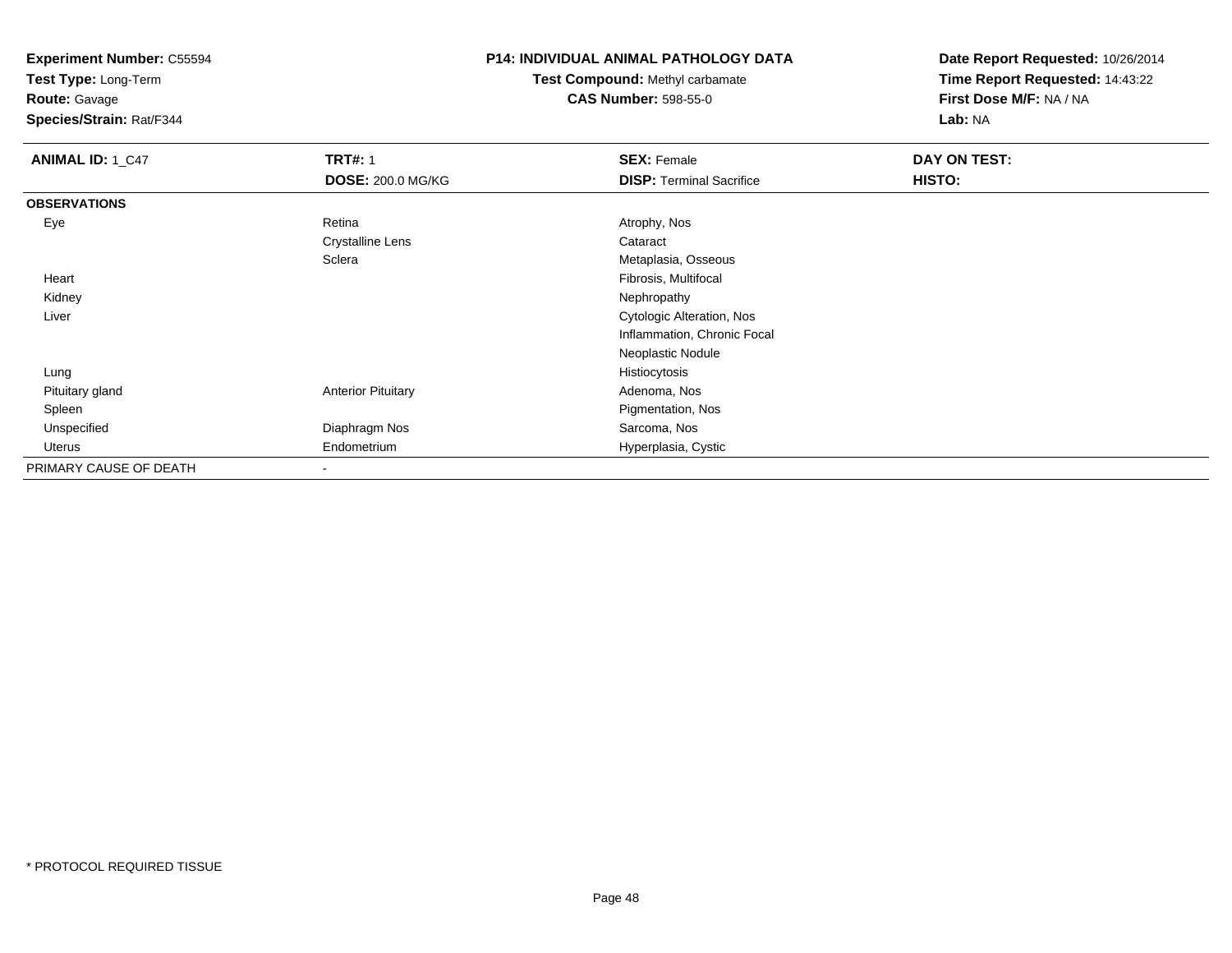**Test Type:** Long-Term

**Route:** Gavage

**Species/Strain:** Rat/F344

# **P14: INDIVIDUAL ANIMAL PATHOLOGY DATA**

# **Test Compound:** Methyl carbamate**CAS Number:** 598-55-0

| <b>ANIMAL ID: 1 C48</b> | <b>TRT#: 1</b>           | <b>SEX: Female</b>         | DAY ON TEST: |  |
|-------------------------|--------------------------|----------------------------|--------------|--|
|                         | <b>DOSE: 200.0 MG/KG</b> | <b>DISP: Natural Death</b> | HISTO:       |  |
| <b>OBSERVATIONS</b>     |                          |                            |              |  |
| Bone                    |                          | Hyperplasia, Diffuse       |              |  |
| Eye                     | Sclera                   | Metaplasia, Osseous        |              |  |
| Heart                   |                          | Fibrosis, Multifocal       |              |  |
|                         | <b>Endocardium Nos</b>   | Thrombosis, Nos            |              |  |
| Kidney                  |                          | Nephropathy                |              |  |
| Liver                   | Centrilobular            | Congestion, Nos            |              |  |
|                         |                          | Cytologic Alteration, Nos  |              |  |
|                         | <b>Bile Duct</b>         | Hyperplasia, Nos           |              |  |
| Spleen                  |                          | Pigmentation, Nos          |              |  |
| PRIMARY CAUSE OF DEATH  | $\overline{\phantom{a}}$ |                            |              |  |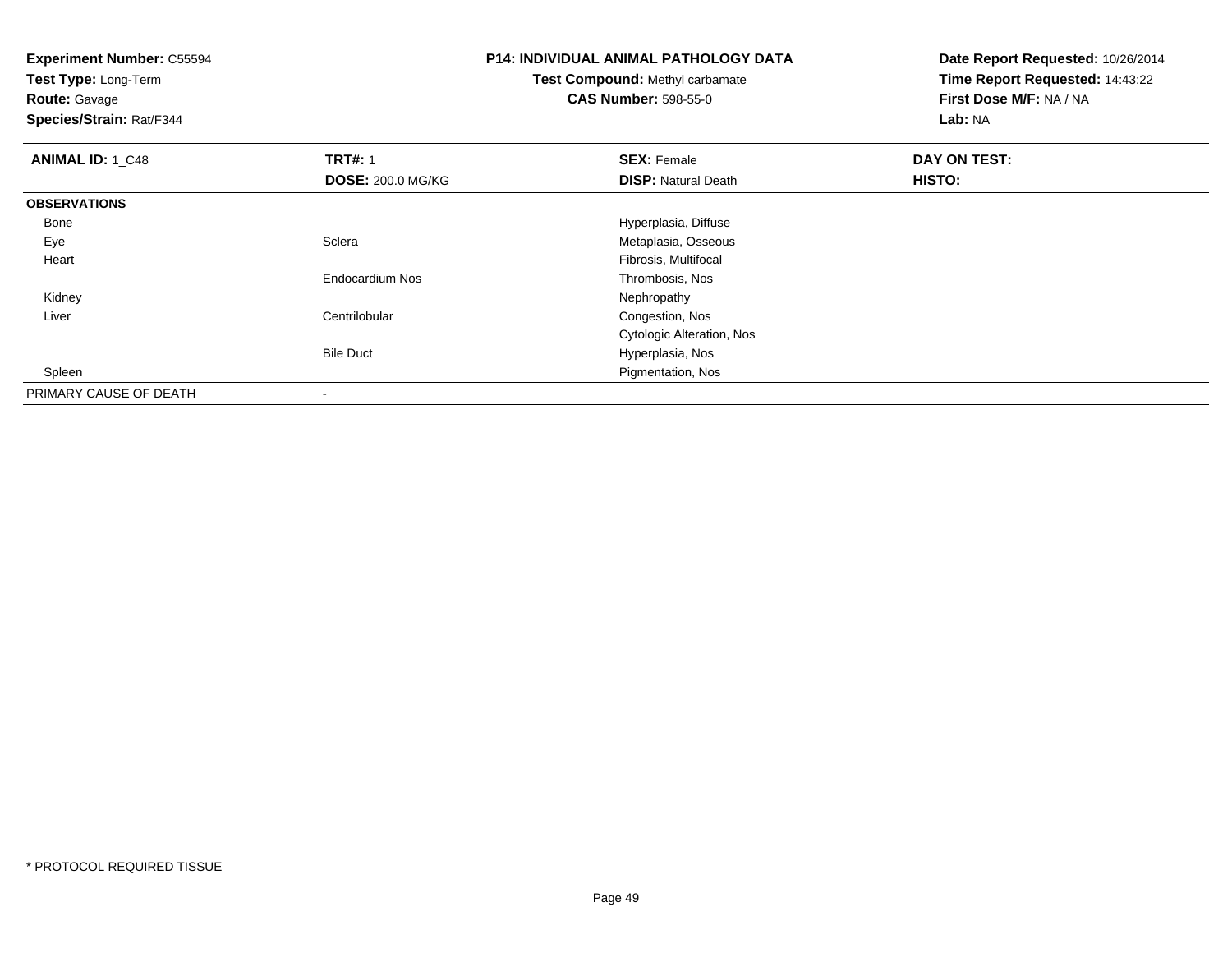**Test Type:** Long-Term

**Route:** Gavage

**Species/Strain:** Rat/F344

### **P14: INDIVIDUAL ANIMAL PATHOLOGY DATA**

**Test Compound:** Methyl carbamate**CAS Number:** 598-55-0

| <b>ANIMAL ID: 1_C49</b> | <b>TRT#: 1</b>            | <b>SEX: Female</b>               | DAY ON TEST: |  |
|-------------------------|---------------------------|----------------------------------|--------------|--|
|                         | DOSE: 200.0 MG/KG         | <b>DISP: Terminal Sacrifice</b>  | HISTO:       |  |
| <b>OBSERVATIONS</b>     |                           |                                  |              |  |
| Clitoral gland          |                           | Cyst, Nos                        |              |  |
| Eye                     | Retina                    | Atrophy, Nos                     |              |  |
|                         | <b>Crystalline Lens</b>   | Cataract                         |              |  |
|                         | Nasolacrimal Duct         | Inflammation, Acute              |              |  |
|                         | Sclera                    | Metaplasia, Osseous              |              |  |
| Heart                   |                           | Inflammation, Chronic            |              |  |
|                         |                           | Myxomatosis, Cardiac Valve       |              |  |
| Kidney                  |                           | Nephropathy                      |              |  |
| Liver                   |                           | <b>Cytologic Alteration, Nos</b> |              |  |
|                         |                           | Inflammation, Chronic Focal      |              |  |
|                         |                           | Neoplastic Nodule                |              |  |
| Lung                    |                           | Alveolar/Bronchiolar Carcinoma   |              |  |
| Pituitary gland         | <b>Anterior Pituitary</b> | Adenoma, Nos                     |              |  |
| Spleen                  |                           | Pigmentation, Nos                |              |  |
| Thyroid                 |                           | C-Cell Adenoma                   |              |  |
| Uterus                  |                           | Inflammation, Acute              |              |  |
| Vagina                  |                           | Squamous Cell Carcinoma          |              |  |
| PRIMARY CAUSE OF DEATH  |                           |                                  |              |  |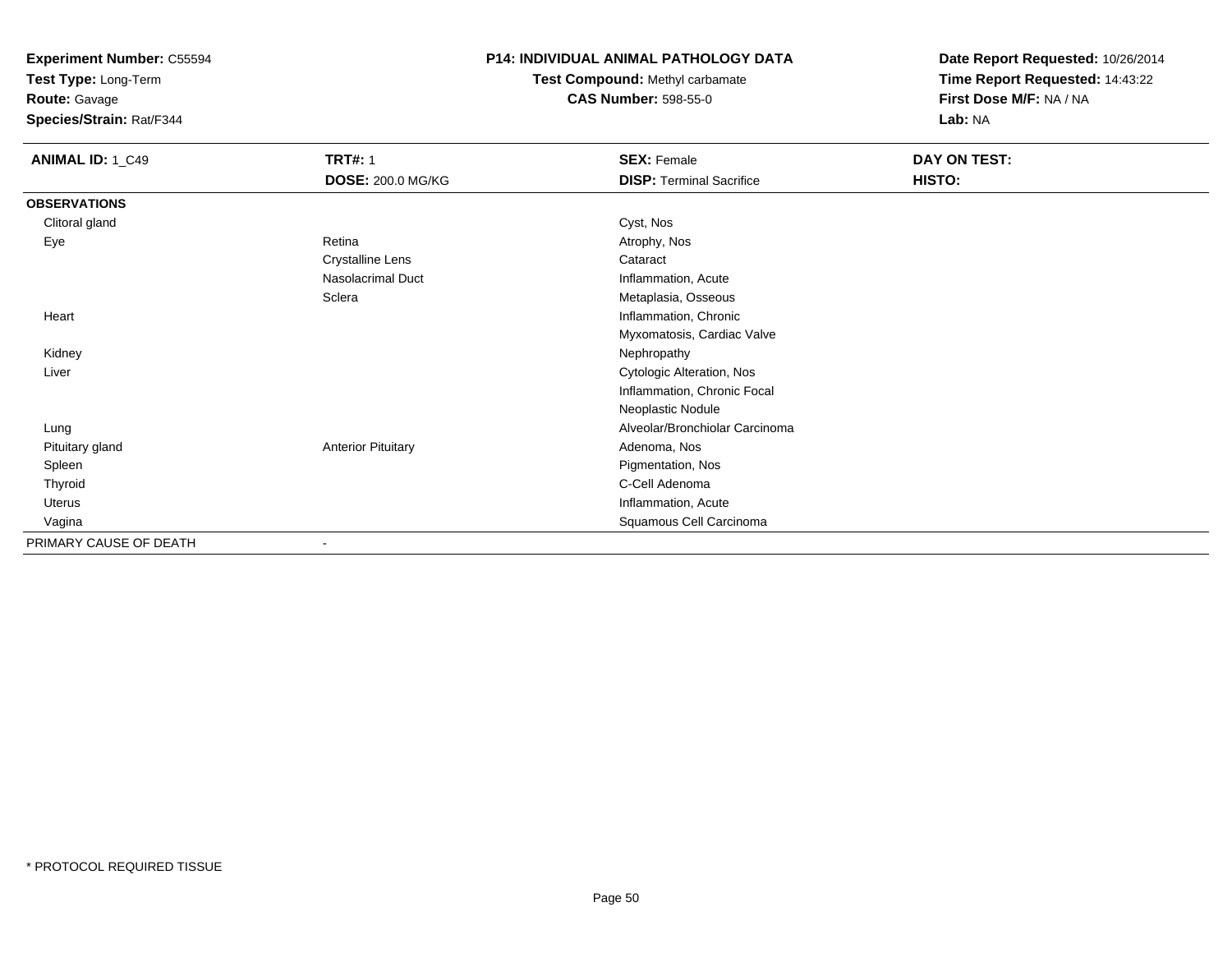**Test Type:** Long-Term

**Route:** Gavage

**Species/Strain:** Rat/F344

## **P14: INDIVIDUAL ANIMAL PATHOLOGY DATA**

**Test Compound:** Methyl carbamate**CAS Number:** 598-55-0

| <b>ANIMAL ID: 1_C50</b> | <b>TRT#: 1</b>            | <b>SEX: Female</b>            | DAY ON TEST: |
|-------------------------|---------------------------|-------------------------------|--------------|
|                         | <b>DOSE: 200.0 MG/KG</b>  | <b>DISP: Natural Death</b>    | HISTO:       |
| <b>OBSERVATIONS</b>     |                           |                               |              |
| Adrenal gland           | <b>Cortex Nos</b>         | Angiectasis                   |              |
| Bone marrow             |                           | Hyperplasia, Nos              |              |
| Ear                     | Middle Ear                | Inflammation, Acute           |              |
| Eye                     | Retina                    | Atrophy, Nos                  |              |
|                         | <b>Crystalline Lens</b>   | Cataract                      |              |
| Harderian gland         | Hardarian Gland           | Inflammation, Chronic Focal   |              |
| Heart                   |                           | Fibrosis, Multifocal          |              |
| Kidney                  |                           | Neurilemoma, Metastatic       |              |
| Liver                   |                           | Cytologic Alteration, Nos     |              |
|                         | Hepatocytes               | Hyperplasia, Nos              |              |
| Lung                    |                           | Histiocytosis                 |              |
| Lymph node              | Mediastinal Lymph Node    | Hemorrhage                    |              |
|                         | Mesenteric Lymph Node     | Hemorrhage                    |              |
|                         | Mediastinal Lymph Node    | Inflammation, Chronic         |              |
| Pituitary gland         | <b>Anterior Pituitary</b> | Cyst, Nos                     |              |
| Spleen                  |                           | Hematopoiesis                 |              |
|                         |                           | Leukemia, Mononuclear Cell    |              |
| Unspecified             | Multiple Organs Nos       | Neurilemoma, Metastatic       |              |
|                         | Abdomen                   | Neurilemoma, Unc Prim Or Meta |              |
| Zymbal gland            |                           | Squamous Cell Carcinoma       |              |
| PRIMARY CAUSE OF DEATH  |                           |                               |              |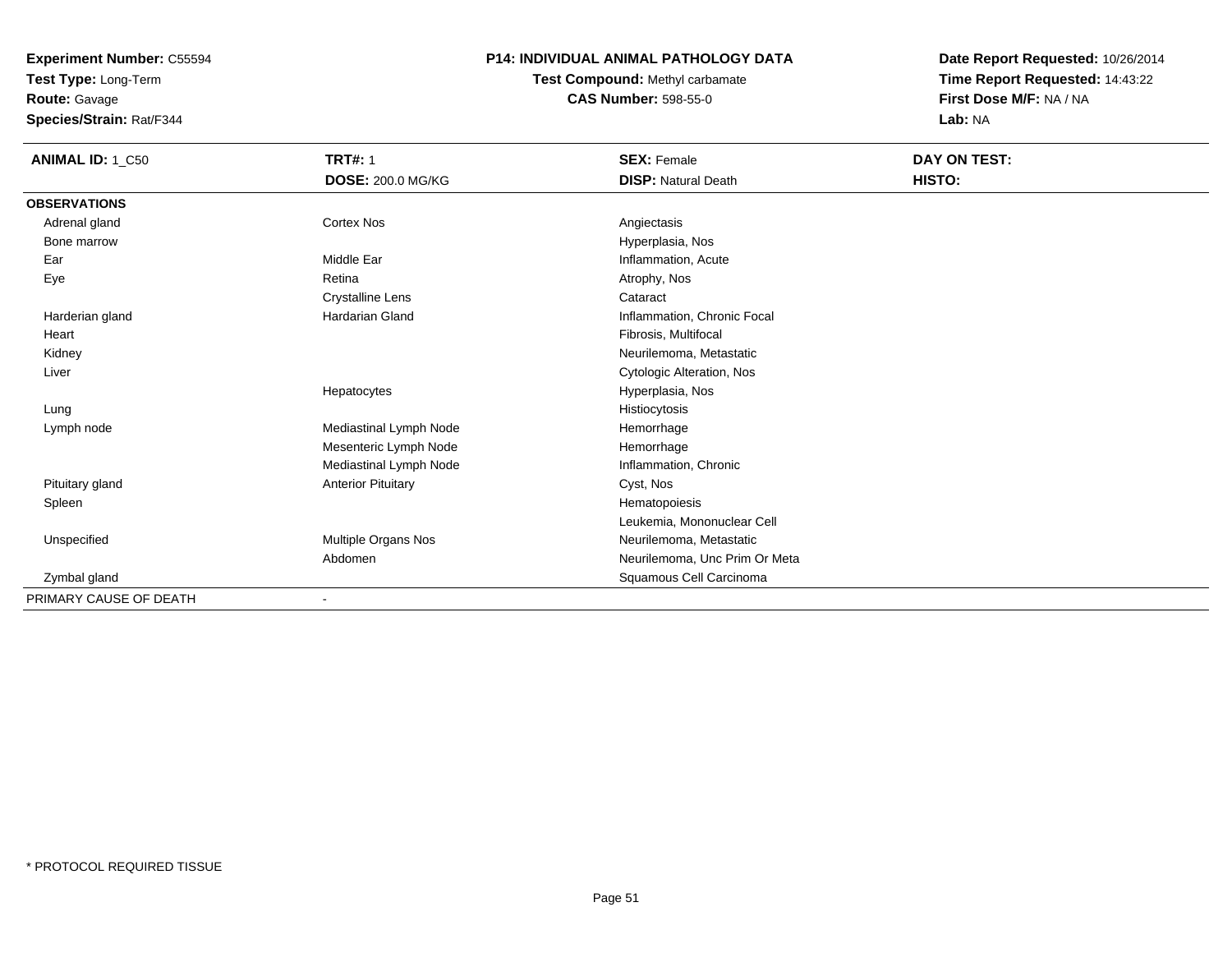| <b>Experiment Number: C55594</b><br>Test Type: Long-Term<br><b>Route: Gavage</b><br>Species/Strain: Rat/F344 |                           | <b>P14: INDIVIDUAL ANIMAL PATHOLOGY DATA</b><br>Test Compound: Methyl carbamate<br><b>CAS Number: 598-55-0</b> | Date Report Requested: 10/26/2014<br>Time Report Requested: 14:43:22<br>First Dose M/F: NA / NA<br>Lab: NA |
|--------------------------------------------------------------------------------------------------------------|---------------------------|----------------------------------------------------------------------------------------------------------------|------------------------------------------------------------------------------------------------------------|
| <b>ANIMAL ID: 2_C01</b>                                                                                      | <b>TRT#: 2</b>            | <b>SEX: Female</b>                                                                                             | DAY ON TEST:                                                                                               |
|                                                                                                              | <b>DOSE: 100.0 MG/KG</b>  | <b>DISP: Terminal Sacrifice</b>                                                                                | HISTO:                                                                                                     |
| <b>OBSERVATIONS</b>                                                                                          |                           |                                                                                                                |                                                                                                            |
| Eye                                                                                                          | Retina                    | Atrophy, Nos                                                                                                   |                                                                                                            |
|                                                                                                              | Sclera                    | Metaplasia, Osseous                                                                                            |                                                                                                            |
| Kidney                                                                                                       |                           | Nephropathy                                                                                                    |                                                                                                            |
| Liver                                                                                                        |                           | Cytologic Alteration, Nos                                                                                      |                                                                                                            |
|                                                                                                              | <b>Bile Duct</b>          | Hyperplasia, Nos                                                                                               |                                                                                                            |
| Mammary gland                                                                                                |                           | Fibroadenoma                                                                                                   |                                                                                                            |
| Pituitary gland                                                                                              | <b>Anterior Pituitary</b> | Adenoma, Nos                                                                                                   |                                                                                                            |
| Uterus                                                                                                       |                           | <b>Endometrial Stromal Polyp</b>                                                                               |                                                                                                            |
| PRIMARY CAUSE OF DEATH                                                                                       |                           |                                                                                                                |                                                                                                            |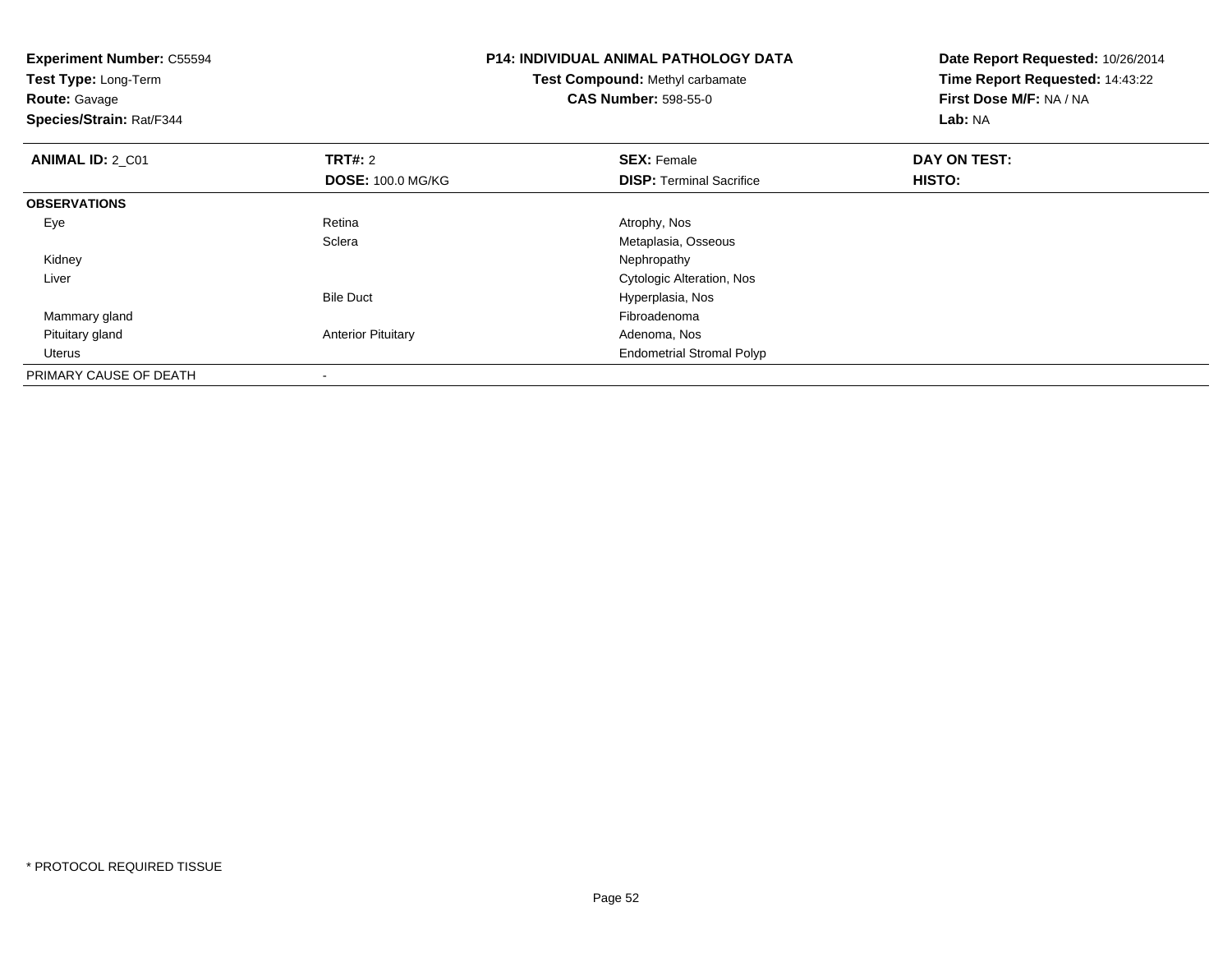**Test Type:** Long-Term

**Route:** Gavage

**Species/Strain:** Rat/F344

## **P14: INDIVIDUAL ANIMAL PATHOLOGY DATA**

**Test Compound:** Methyl carbamate**CAS Number:** 598-55-0

| <b>ANIMAL ID: 2_C02</b> | <b>TRT#: 2</b>            | <b>SEX: Female</b>              | DAY ON TEST:  |  |
|-------------------------|---------------------------|---------------------------------|---------------|--|
|                         | <b>DOSE: 100.0 MG/KG</b>  | <b>DISP: Terminal Sacrifice</b> | <b>HISTO:</b> |  |
| <b>OBSERVATIONS</b>     |                           |                                 |               |  |
| Adrenal gland           |                           | Cortical Adenoma                |               |  |
| Eye                     | Retina                    | Atrophy, Nos                    |               |  |
|                         | <b>Crystalline Lens</b>   | Cataract                        |               |  |
| Kidney                  |                           | Nephropathy                     |               |  |
| Liver                   |                           | Cytologic Alteration, Nos       |               |  |
|                         |                           | Inflammation, Chronic Focal     |               |  |
| Pituitary gland         | <b>Anterior Pituitary</b> | Angiectasis                     |               |  |
|                         | <b>Anterior Pituitary</b> | Hyperplasia, Nos                |               |  |
| Skin                    |                           | Keratoacanthoma                 |               |  |
| Spleen                  |                           | Pigmentation, Nos               |               |  |
| Uterus                  | Endometrium               | Hyperplasia, Cystic             |               |  |
| PRIMARY CAUSE OF DEATH  |                           |                                 |               |  |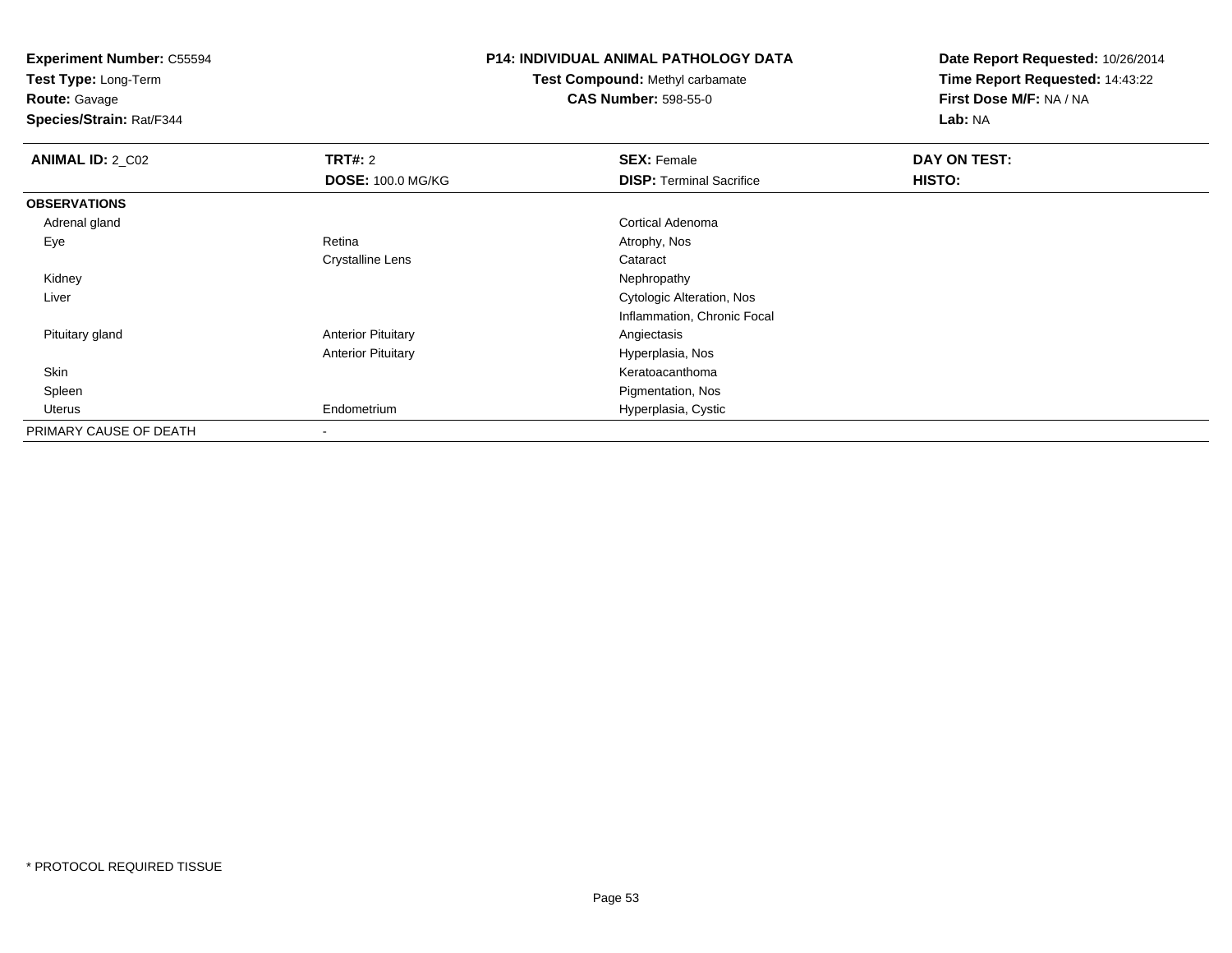**Experiment Number:** C55594**Test Type:** Long-Term**Route:** Gavage **Species/Strain:** Rat/F344**P14: INDIVIDUAL ANIMAL PATHOLOGY DATATest Compound:** Methyl carbamate**CAS Number:** 598-55-0**Date Report Requested:** 10/26/2014**Time Report Requested:** 14:43:22**First Dose M/F:** NA / NA**Lab:** NA**ANIMAL ID: 2 C03 TRT#:** 2 **SEX:** Female **DAY ON TEST: DOSE:** 100.0 MG/KG**DISP:** Terminal Sacrifice **HISTO: OBSERVATIONS** Adrenal glandMedulla Medulla Hyperplasia, Nos<br>
Retina Medulla Atrophy, Nos Eyee and the contract of the Retina Atrophy, Nos and Atrophy, Nos and Atrophy, Nos and Atrophy, Nos and Atrophy, Nos **Sclera** Metaplasia, Osseous<br>Nephropathy Kidneyy the control of the control of the control of the control of the control of the control of the control of the control of the control of the control of the control of the control of the control of the control of the contro Liver Cytologic Alteration, Nos Pituitary glandAnterior Pituitary **Adenoma, Nos** Adenoma, Nos Anterior Pituitary Hyperplasia, Nos Spleen Pigmentation, Nos Uterus Serosa Fibrosis, Focal PRIMARY CAUSE OF DEATH-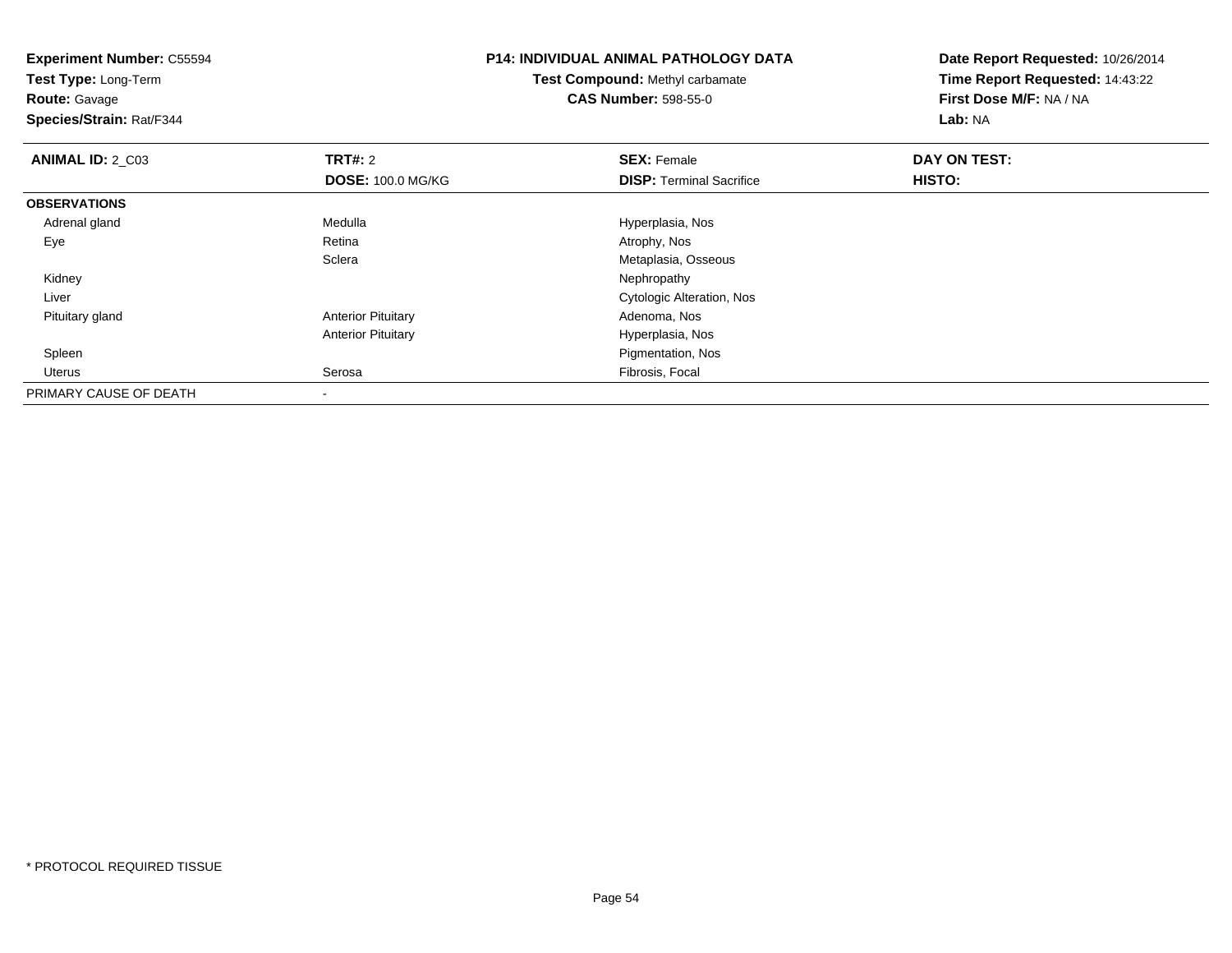**Experiment Number:** C55594**Test Type:** Long-Term**Route:** Gavage **Species/Strain:** Rat/F344**P14: INDIVIDUAL ANIMAL PATHOLOGY DATATest Compound:** Methyl carbamate**CAS Number:** 598-55-0**Date Report Requested:** 10/26/2014**Time Report Requested:** 14:43:22**First Dose M/F:** NA / NA**Lab:** NA**ANIMAL ID: 2 C04 TRT#:** 2 **SEX:** Female **DAY ON TEST: DOSE:** 100.0 MG/KG**DISP:** Terminal Sacrifice **HISTO: OBSERVATIONS** Eyee and the contract of the Retina Atrophy, Nos and Atrophy, Nos and Atrophy, Nos and Atrophy, Nos and Atrophy, Nos **Sclera** Sclera (Standard Collective Collection of Metaplasia, Osseous (Standard Collective Collective Collective Colle<br>
Metaplasian Gland<br>
Metaplasian Collective Collective Collective Collective Collective Collective Collective Co Harderian glandInflammation, Chronic Focal<br>Nephropathy Kidneyy the control of the control of the control of the control of the control of the control of the control of the control of the control of the control of the control of the control of the control of the control of the contro Liver Cytologic Alteration, NosBile Duct Hyperplasia, Nos Mammary glandd and the control of the control of the control of the control of the control of the control of the control of the control of the control of the control of the control of the control of the control of the control of the co Pituitary glandAnterior Pituitary **Adenoma, Nos** Adenoma, Nos Spleen Pigmentation, Nos PRIMARY CAUSE OF DEATH-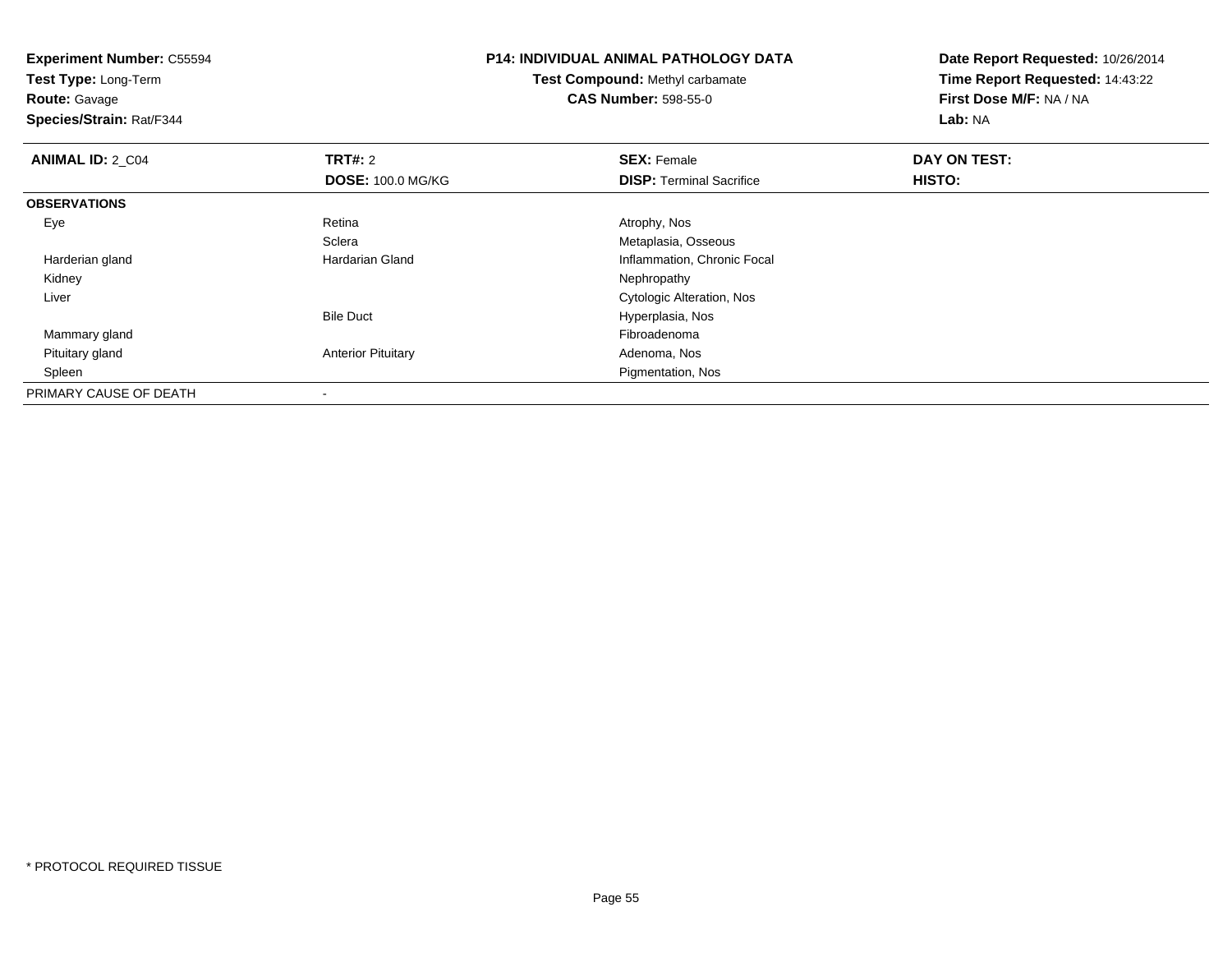| <b>Experiment Number: C55594</b><br>Test Type: Long-Term<br><b>Route: Gavage</b><br>Species/Strain: Rat/F344 |                           | <b>P14: INDIVIDUAL ANIMAL PATHOLOGY DATA</b><br>Test Compound: Methyl carbamate<br><b>CAS Number: 598-55-0</b> | Date Report Requested: 10/26/2014<br>Time Report Requested: 14:43:22<br>First Dose M/F: NA / NA<br>Lab: NA |
|--------------------------------------------------------------------------------------------------------------|---------------------------|----------------------------------------------------------------------------------------------------------------|------------------------------------------------------------------------------------------------------------|
| <b>ANIMAL ID: 2 C05</b>                                                                                      | <b>TRT#: 2</b>            | <b>SEX: Female</b>                                                                                             | DAY ON TEST:                                                                                               |
|                                                                                                              | <b>DOSE: 100.0 MG/KG</b>  | <b>DISP:</b> Terminal Sacrifice                                                                                | <b>HISTO:</b>                                                                                              |
| <b>OBSERVATIONS</b>                                                                                          |                           |                                                                                                                |                                                                                                            |
| <b>Blood vessel</b>                                                                                          | Renal Artery Nos          | Inflammation, Chronic                                                                                          |                                                                                                            |
| Eye                                                                                                          | Retina                    | Atrophy, Nos                                                                                                   |                                                                                                            |
|                                                                                                              | Sclera                    | Metaplasia, Osseous                                                                                            |                                                                                                            |
| Kidney                                                                                                       |                           | Nephropathy                                                                                                    |                                                                                                            |
| Liver                                                                                                        |                           | Cytologic Alteration, Nos                                                                                      |                                                                                                            |
|                                                                                                              |                           | Inflammation, Chronic Focal                                                                                    |                                                                                                            |
| Pituitary gland                                                                                              | <b>Anterior Pituitary</b> | Adenoma, Nos                                                                                                   |                                                                                                            |
| Spleen                                                                                                       |                           | Pigmentation, Nos                                                                                              |                                                                                                            |
| PRIMARY CAUSE OF DEATH                                                                                       | $\overline{\phantom{a}}$  |                                                                                                                |                                                                                                            |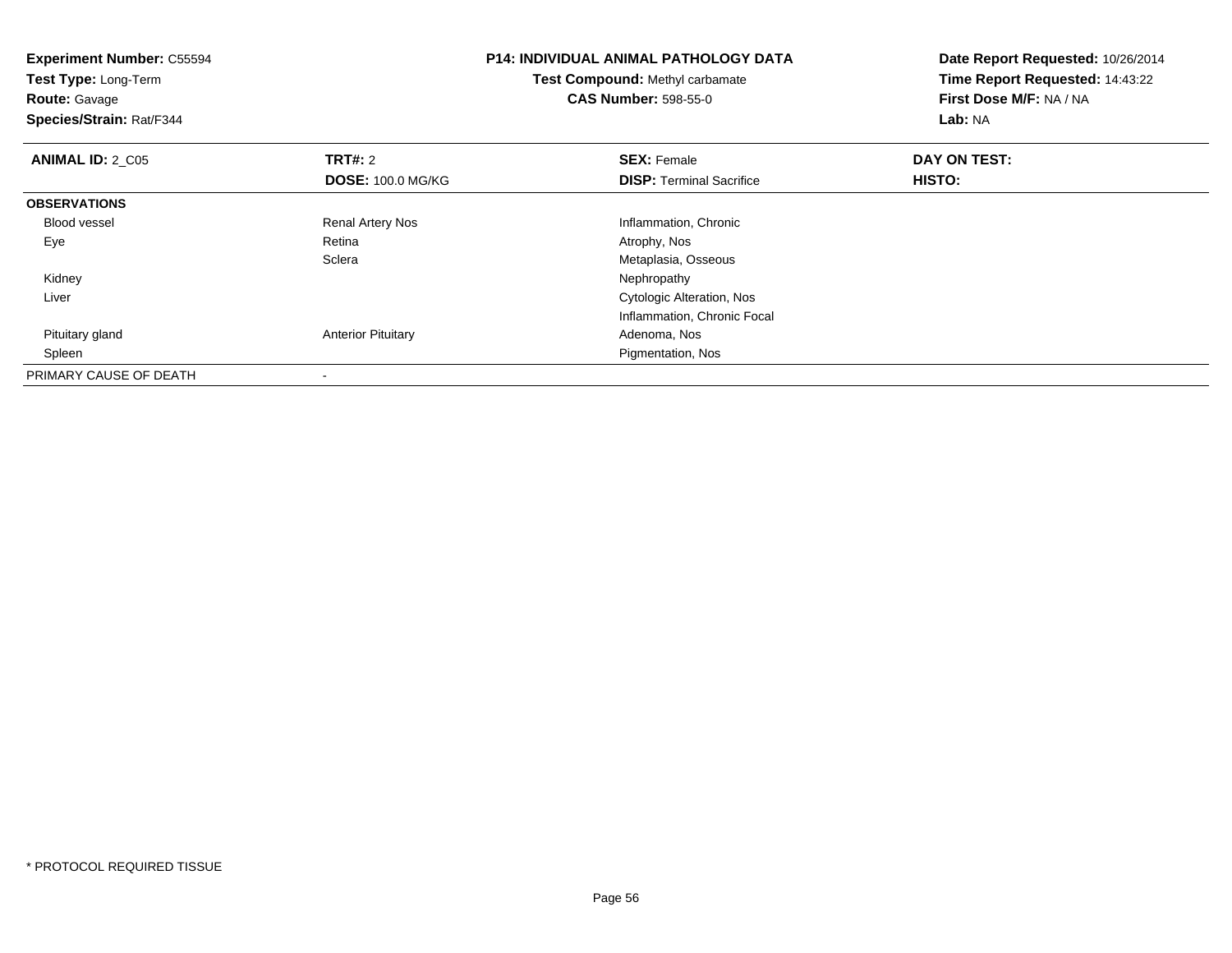**Experiment Number:** C55594**Test Type:** Long-Term**Route:** Gavage **Species/Strain:** Rat/F344**P14: INDIVIDUAL ANIMAL PATHOLOGY DATATest Compound:** Methyl carbamate**CAS Number:** 598-55-0**Date Report Requested:** 10/26/2014**Time Report Requested:** 14:43:22**First Dose M/F:** NA / NA**Lab:** NA**ANIMAL ID: 2 C06 6 DAY ON TRT#:** 2 **SEX:** Female **SEX:** Female **DOSE:** 100.0 MG/KG**DISP:** Terminal Sacrifice **HISTO: OBSERVATIONS** Adrenal glandCortex Nos **Exercise Serverse Exercise Serverse Exercise Serverse Exercise Serverse Exercise Serverse Exercise** MedullaMedulla Medulla entre el mercano de la españa Hyperplasia, Nos estados en la escrita de la escrita de la escrit<br>Atrophy, Nos Eyee and the contract of the Retina Atrophy, Nos and Atrophy, Nos and Atrophy, Nos and Atrophy, Nos and Atrophy, Nos Crystalline Lens Cataract **Sclera** Metaplasia, Osseous<br>Nephropathy Kidneyy the control of the control of the control of the control of the control of the control of the control of the control of the control of the control of the control of the control of the control of the control of the contro Liver Cytologic Alteration, Nos Leukemia, Mononuclear Cell Mammary glandd and the control of the control of the control of the control of the control of the control of the control of the control of the control of the control of the control of the control of the control of the control of the co Uterus Endometrium Hyperplasia, Cystic PRIMARY CAUSE OF DEATH-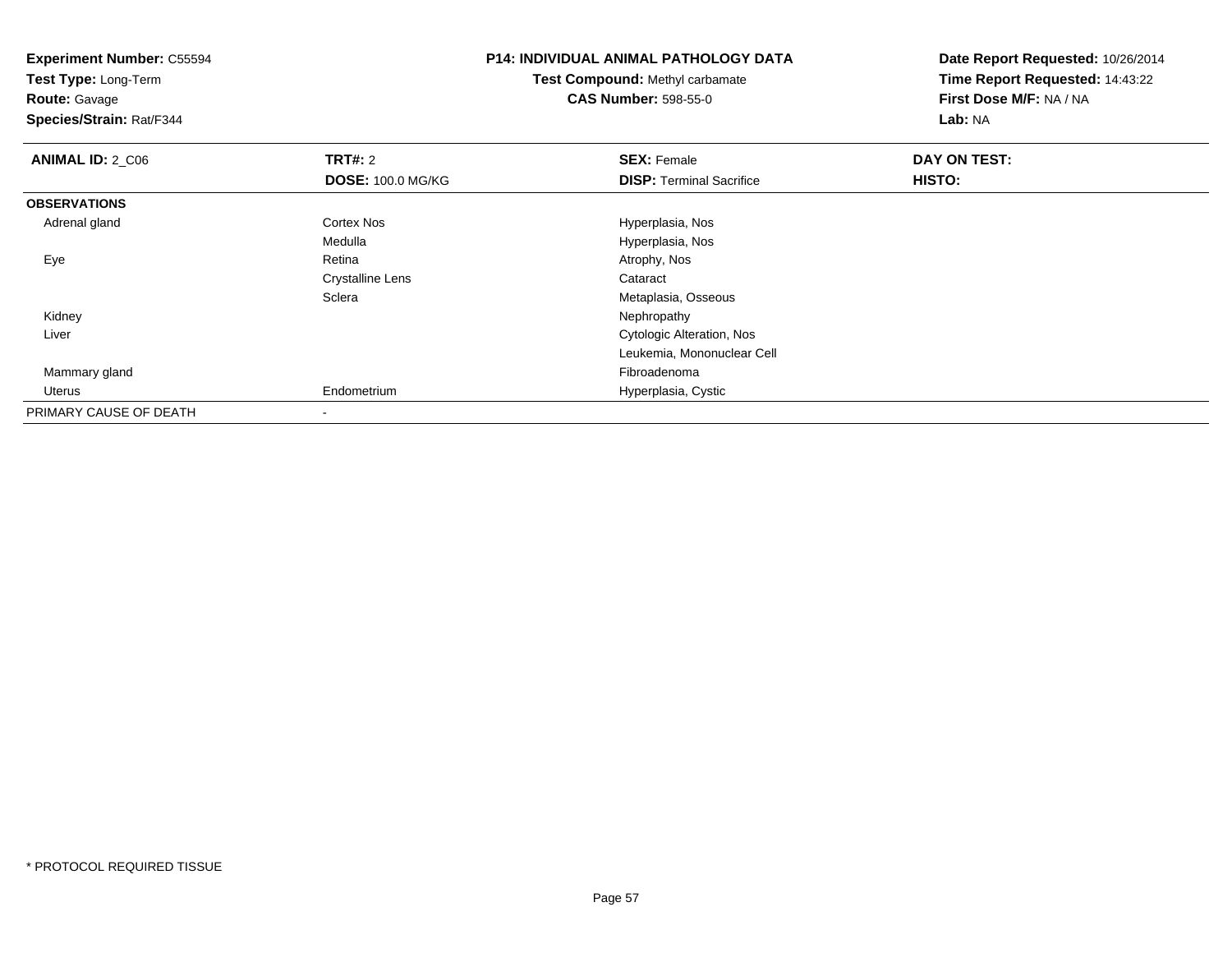| <b>Experiment Number: C55594</b><br>Test Type: Long-Term<br><b>Route: Gavage</b><br>Species/Strain: Rat/F344 |                           | <b>P14: INDIVIDUAL ANIMAL PATHOLOGY DATA</b><br><b>Test Compound: Methyl carbamate</b><br><b>CAS Number: 598-55-0</b> | Date Report Requested: 10/26/2014<br>Time Report Requested: 14:43:22<br>First Dose M/F: NA / NA<br>Lab: NA |
|--------------------------------------------------------------------------------------------------------------|---------------------------|-----------------------------------------------------------------------------------------------------------------------|------------------------------------------------------------------------------------------------------------|
| <b>ANIMAL ID: 2_C07</b>                                                                                      | <b>TRT#: 2</b>            | <b>SEX: Female</b>                                                                                                    | DAY ON TEST:                                                                                               |
|                                                                                                              | <b>DOSE: 100.0 MG/KG</b>  | <b>DISP:</b> Terminal Sacrifice                                                                                       | HISTO:                                                                                                     |
| <b>OBSERVATIONS</b>                                                                                          |                           |                                                                                                                       |                                                                                                            |
| Eye                                                                                                          | Retina                    | Atrophy, Nos                                                                                                          |                                                                                                            |
| Intestine Small                                                                                              | Mesentery Nos             | Necrosis, Fat                                                                                                         |                                                                                                            |
| Kidney                                                                                                       |                           | Nephropathy                                                                                                           |                                                                                                            |
| Liver                                                                                                        |                           | Cytologic Alteration, Nos                                                                                             |                                                                                                            |
|                                                                                                              |                           | Inflammation, Chronic Focal                                                                                           |                                                                                                            |
| Pituitary gland                                                                                              | <b>Anterior Pituitary</b> | Cyst, Nos                                                                                                             |                                                                                                            |
|                                                                                                              | <b>Anterior Pituitary</b> | Hyperplasia, Nos                                                                                                      |                                                                                                            |
| Spleen                                                                                                       |                           | Pigmentation, Nos                                                                                                     |                                                                                                            |
| Uterus                                                                                                       |                           | <b>Endometrial Stromal Polyp</b>                                                                                      |                                                                                                            |
| PRIMARY CAUSE OF DEATH                                                                                       |                           |                                                                                                                       |                                                                                                            |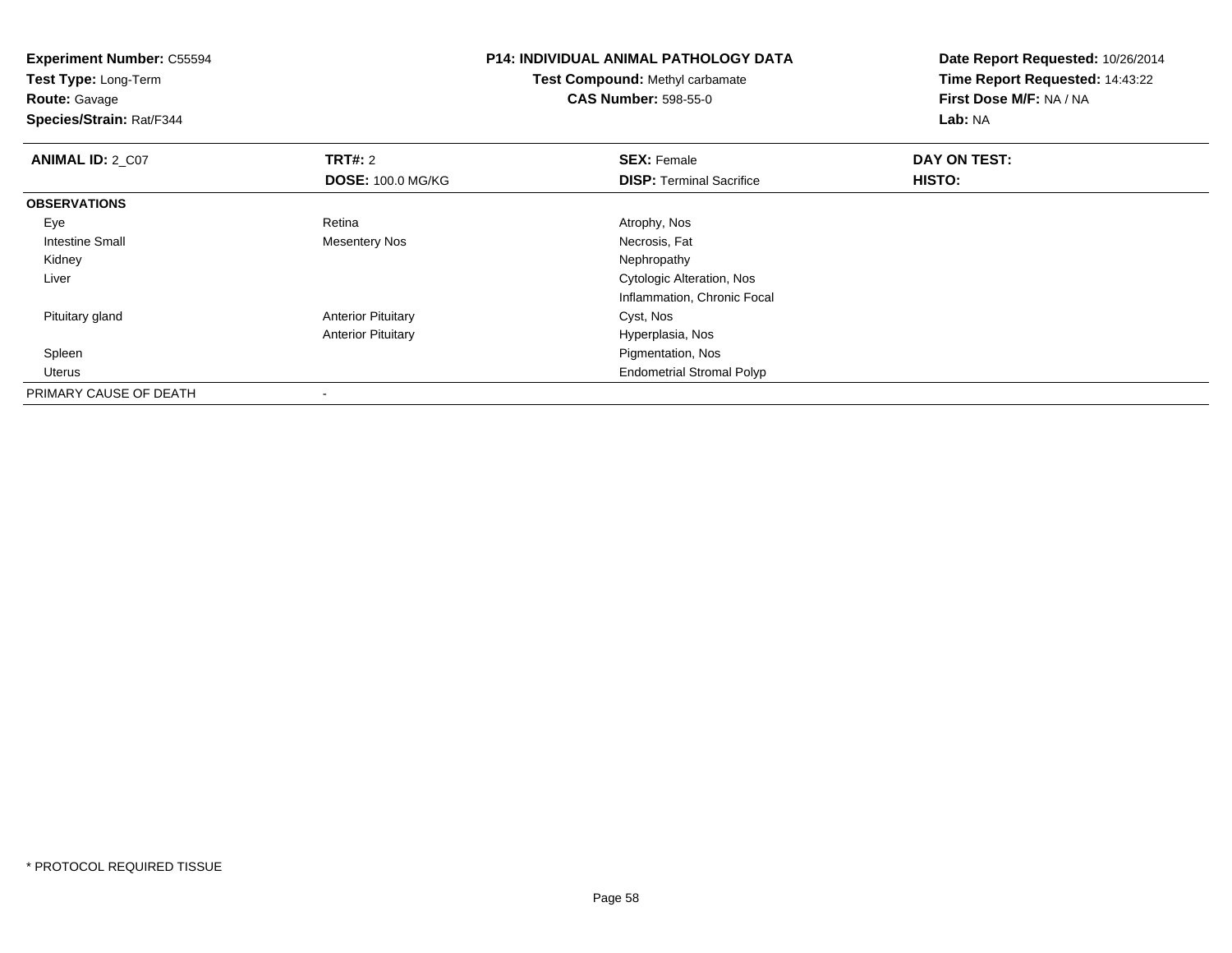| <b>Experiment Number: C55594</b><br>Test Type: Long-Term<br><b>Route: Gavage</b><br>Species/Strain: Rat/F344 |                           | <b>P14: INDIVIDUAL ANIMAL PATHOLOGY DATA</b><br>Test Compound: Methyl carbamate<br><b>CAS Number: 598-55-0</b> | Date Report Requested: 10/26/2014<br>Time Report Requested: 14:43:22<br>First Dose M/F: NA / NA<br>Lab: NA |
|--------------------------------------------------------------------------------------------------------------|---------------------------|----------------------------------------------------------------------------------------------------------------|------------------------------------------------------------------------------------------------------------|
| <b>ANIMAL ID: 2 C08</b>                                                                                      | <b>TRT#: 2</b>            | <b>SEX: Female</b>                                                                                             | DAY ON TEST:                                                                                               |
|                                                                                                              | <b>DOSE: 100.0 MG/KG</b>  | <b>DISP: Terminal Sacrifice</b>                                                                                | HISTO:                                                                                                     |
| <b>OBSERVATIONS</b>                                                                                          |                           |                                                                                                                |                                                                                                            |
| Eye                                                                                                          | Sclera                    | Metaplasia, Osseous                                                                                            |                                                                                                            |
| Harderian gland                                                                                              | <b>Hardarian Gland</b>    | Inflammation, Chronic Focal                                                                                    |                                                                                                            |
| Kidney                                                                                                       |                           | Nephropathy                                                                                                    |                                                                                                            |
| Liver                                                                                                        |                           | Cytologic Alteration, Nos                                                                                      |                                                                                                            |
| Mammary gland                                                                                                |                           | Adenoma, Nos                                                                                                   |                                                                                                            |
|                                                                                                              |                           | Galactocele                                                                                                    |                                                                                                            |
| Pituitary gland                                                                                              | <b>Anterior Pituitary</b> | Adenoma, Nos                                                                                                   |                                                                                                            |
| Spleen                                                                                                       |                           | Pigmentation, Nos                                                                                              |                                                                                                            |
| PRIMARY CAUSE OF DEATH                                                                                       | $\overline{\phantom{a}}$  |                                                                                                                |                                                                                                            |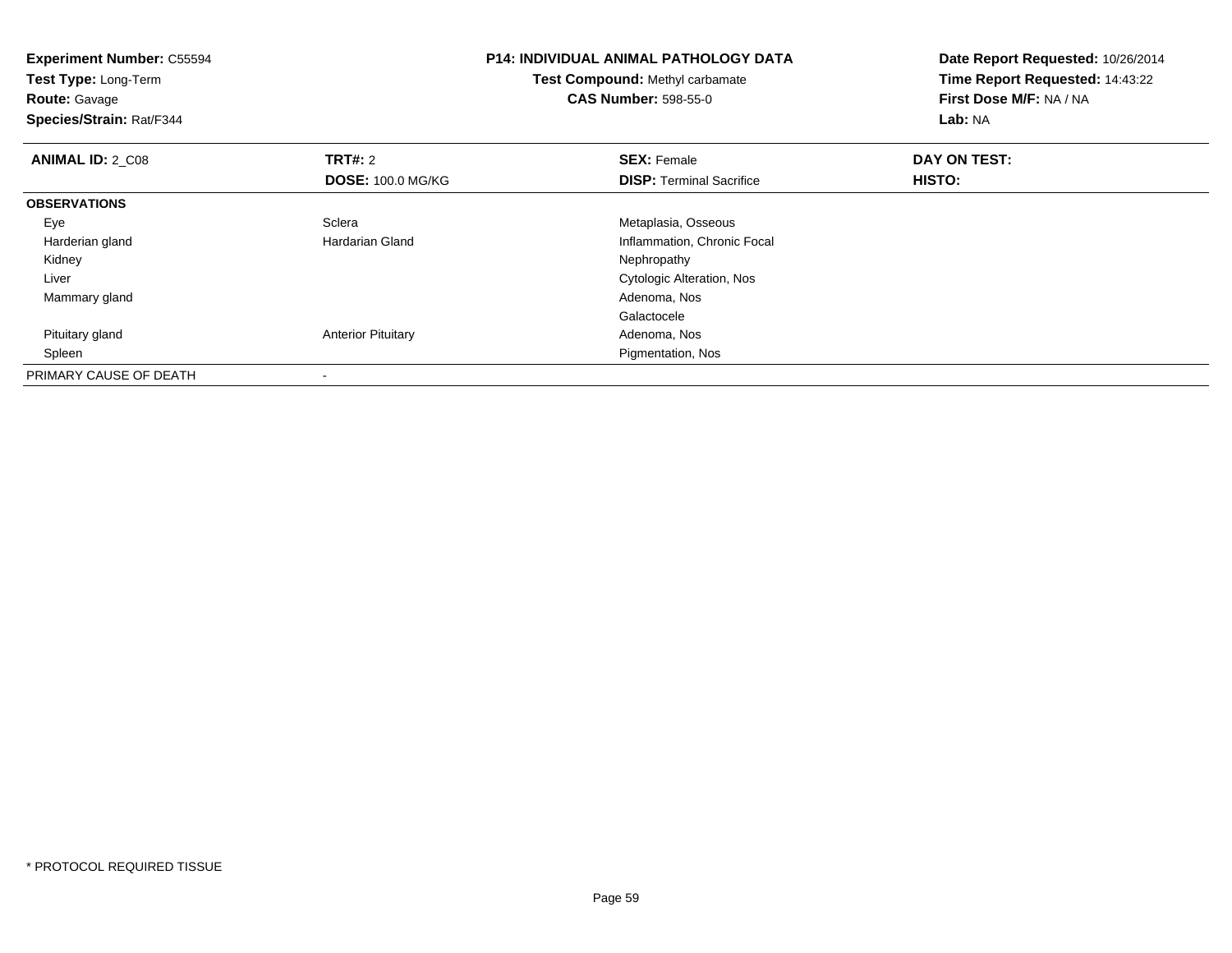**Test Type:** Long-Term

**Route:** Gavage

**Species/Strain:** Rat/F344

## **P14: INDIVIDUAL ANIMAL PATHOLOGY DATA**

**Test Compound:** Methyl carbamate**CAS Number:** 598-55-0

| <b>ANIMAL ID: 2_C09</b> | TRT#: 2                   | <b>SEX: Female</b>               | DAY ON TEST: |  |
|-------------------------|---------------------------|----------------------------------|--------------|--|
|                         | <b>DOSE: 100.0 MG/KG</b>  | <b>DISP: Terminal Sacrifice</b>  | HISTO:       |  |
| <b>OBSERVATIONS</b>     |                           |                                  |              |  |
| Clitoral gland          |                           | Hyperplasia, Nos                 |              |  |
|                         |                           | Inflammation, Acute              |              |  |
| Eye                     | Retina                    | Atrophy, Nos                     |              |  |
| Harderian gland         | <b>Hardarian Gland</b>    | Inflammation, Chronic Focal      |              |  |
| Kidney                  |                           | Nephropathy                      |              |  |
| Liver                   |                           | <b>Cytologic Alteration, Nos</b> |              |  |
|                         |                           | Inflammation, Chronic Focal      |              |  |
| Pituitary gland         | <b>Anterior Pituitary</b> | Angiectasis                      |              |  |
|                         | <b>Anterior Pituitary</b> | Hyperplasia, Nos                 |              |  |
| Spleen                  |                           | Pigmentation, Nos                |              |  |
| PRIMARY CAUSE OF DEATH  | $\overline{\phantom{a}}$  |                                  |              |  |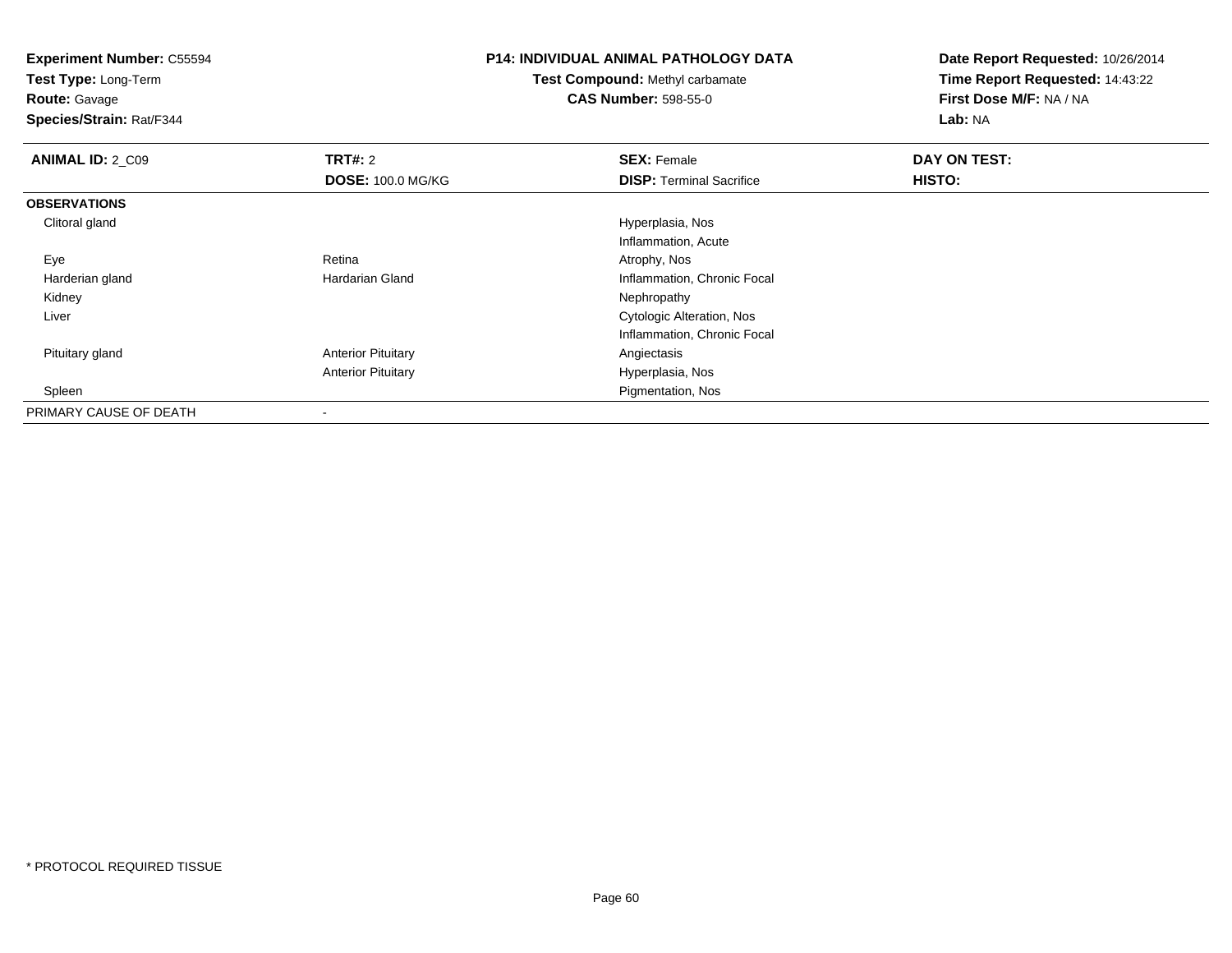| <b>Experiment Number: C55594</b><br>Test Type: Long-Term<br><b>Route: Gavage</b><br>Species/Strain: Rat/F344 |                           | <b>P14: INDIVIDUAL ANIMAL PATHOLOGY DATA</b><br>Test Compound: Methyl carbamate<br><b>CAS Number: 598-55-0</b> | Date Report Requested: 10/26/2014<br>Time Report Requested: 14:43:22<br>First Dose M/F: NA / NA<br>Lab: NA |
|--------------------------------------------------------------------------------------------------------------|---------------------------|----------------------------------------------------------------------------------------------------------------|------------------------------------------------------------------------------------------------------------|
| <b>ANIMAL ID: 2 C10</b>                                                                                      | <b>TRT#:</b> 2            | <b>SEX: Female</b>                                                                                             | DAY ON TEST:                                                                                               |
|                                                                                                              | <b>DOSE: 100.0 MG/KG</b>  | <b>DISP:</b> Terminal Sacrifice                                                                                | HISTO:                                                                                                     |
| <b>OBSERVATIONS</b>                                                                                          |                           |                                                                                                                |                                                                                                            |
| Adrenal gland                                                                                                | <b>Cortex Nos</b>         | Cytoplasmic Vacuolization                                                                                      |                                                                                                            |
| Clitoral gland                                                                                               |                           | Hyperplasia, Nos                                                                                               |                                                                                                            |
| Eye                                                                                                          | Retina                    | Atrophy, Nos                                                                                                   |                                                                                                            |
| Kidney                                                                                                       |                           | Nephropathy                                                                                                    |                                                                                                            |
| Liver                                                                                                        |                           | Cytologic Alteration, Nos                                                                                      |                                                                                                            |
|                                                                                                              |                           | Inflammation, Chronic Focal                                                                                    |                                                                                                            |
| Pituitary gland                                                                                              | <b>Anterior Pituitary</b> | Adenoma, Nos                                                                                                   |                                                                                                            |
| Spleen                                                                                                       |                           | Pigmentation, Nos                                                                                              |                                                                                                            |
| PRIMARY CAUSE OF DEATH                                                                                       | $\overline{\phantom{a}}$  |                                                                                                                |                                                                                                            |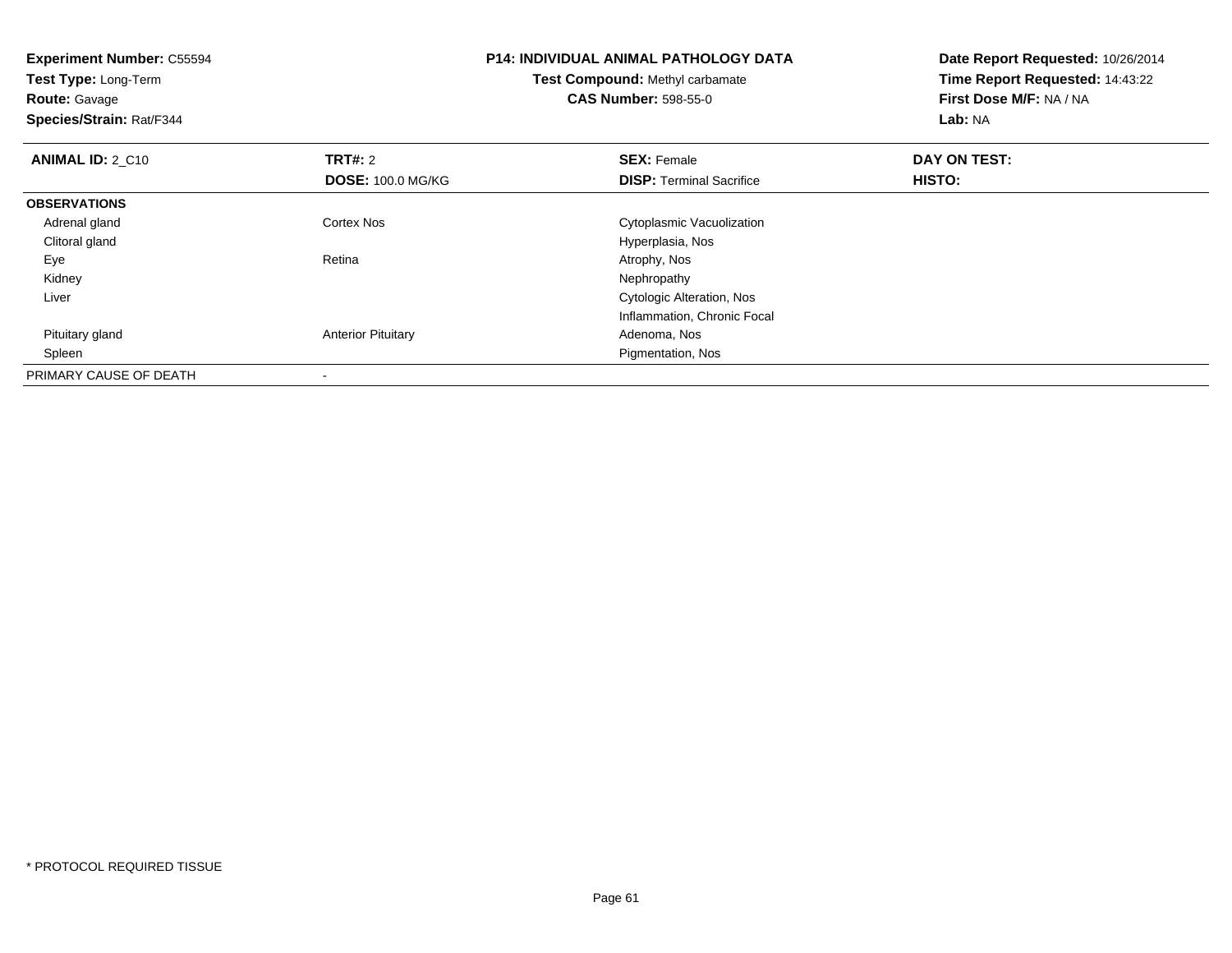**Test Type:** Long-Term

**Route:** Gavage

**Species/Strain:** Rat/F344

# **P14: INDIVIDUAL ANIMAL PATHOLOGY DATA**

**Test Compound:** Methyl carbamate**CAS Number:** 598-55-0

| <b>ANIMAL ID: 2_C11</b> | <b>TRT#: 2</b>            | <b>SEX: Female</b>              | DAY ON TEST: |  |
|-------------------------|---------------------------|---------------------------------|--------------|--|
|                         | <b>DOSE: 100.0 MG/KG</b>  | <b>DISP: Terminal Sacrifice</b> | HISTO:       |  |
| <b>OBSERVATIONS</b>     |                           |                                 |              |  |
| Adrenal gland           | Medulla                   | Pheochromocytoma                |              |  |
| Eye                     | Retina                    | Atrophy, Nos                    |              |  |
|                         | Sclera                    | Metaplasia, Osseous             |              |  |
| Kidney                  |                           | Nephropathy                     |              |  |
| Liver                   |                           | Cytologic Alteration, Nos       |              |  |
|                         | <b>Bile Duct</b>          | Hyperplasia, Nos                |              |  |
| Mammary gland           |                           | Adenoma, Nos                    |              |  |
| Pituitary gland         | <b>Anterior Pituitary</b> | Adenoma, Nos                    |              |  |
|                         | <b>Anterior Pituitary</b> | Angiectasis                     |              |  |
| Spleen                  |                           | Pigmentation, Nos               |              |  |
| Uterus                  |                           | Hemorrhage                      |              |  |
| PRIMARY CAUSE OF DEATH  | $\overline{\phantom{a}}$  |                                 |              |  |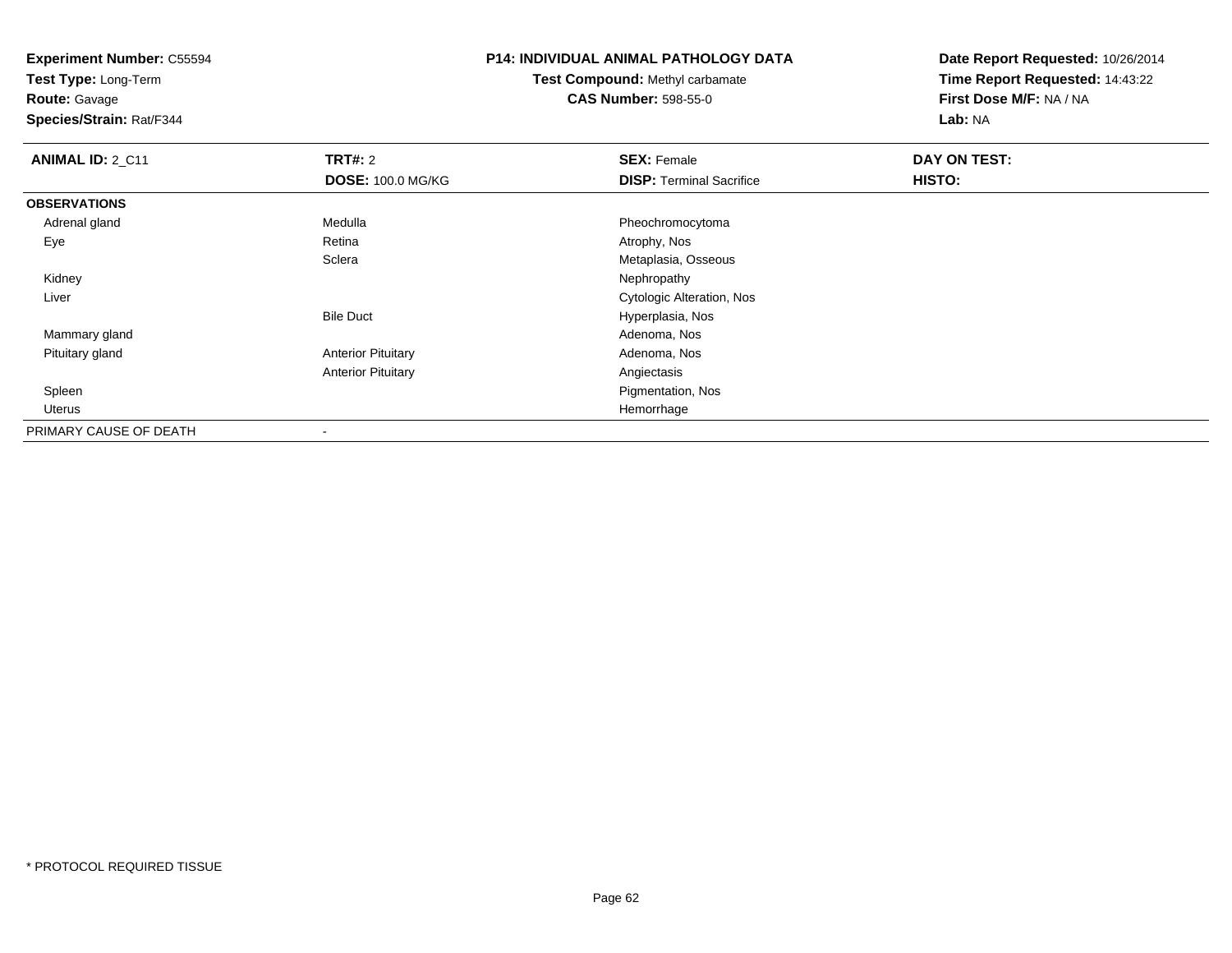| <b>Experiment Number: C55594</b><br><b>Test Type: Long-Term</b> |                           | <b>P14: INDIVIDUAL ANIMAL PATHOLOGY DATA</b> | Date Report Requested: 10/26/2014 |
|-----------------------------------------------------------------|---------------------------|----------------------------------------------|-----------------------------------|
|                                                                 |                           | <b>Test Compound: Methyl carbamate</b>       | Time Report Requested: 14:43:22   |
| <b>Route: Gavage</b>                                            |                           | <b>CAS Number: 598-55-0</b>                  | First Dose M/F: NA / NA           |
| Species/Strain: Rat/F344                                        |                           |                                              | Lab: NA                           |
| <b>ANIMAL ID: 2 C12</b>                                         | <b>TRT#: 2</b>            | <b>SEX: Female</b>                           | DAY ON TEST:                      |
|                                                                 | <b>DOSE: 100.0 MG/KG</b>  | <b>DISP:</b> Terminal Sacrifice              | <b>HISTO:</b>                     |
| <b>OBSERVATIONS</b>                                             |                           |                                              |                                   |
| Adrenal gland                                                   | Medulla                   | Hyperplasia, Nos                             |                                   |
| Kidney                                                          |                           | Nephropathy                                  |                                   |
| Liver                                                           |                           | Cytologic Alteration, Nos                    |                                   |
|                                                                 |                           | Inflammation, Chronic Focal                  |                                   |
| Lung                                                            |                           | Hemorrhage                                   |                                   |
| Pituitary gland                                                 | <b>Anterior Pituitary</b> | Adenoma, Nos                                 |                                   |
|                                                                 | <b>Anterior Pituitary</b> | Cyst, Nos                                    |                                   |
| Unspecified                                                     | Multiple Organs Nos       | Leukemia, Mononuclear Cell                   |                                   |
| Uterus                                                          | Endometrium               | Hyperplasia, Cystic                          |                                   |
| PRIMARY CAUSE OF DEATH                                          | $\overline{\phantom{a}}$  |                                              |                                   |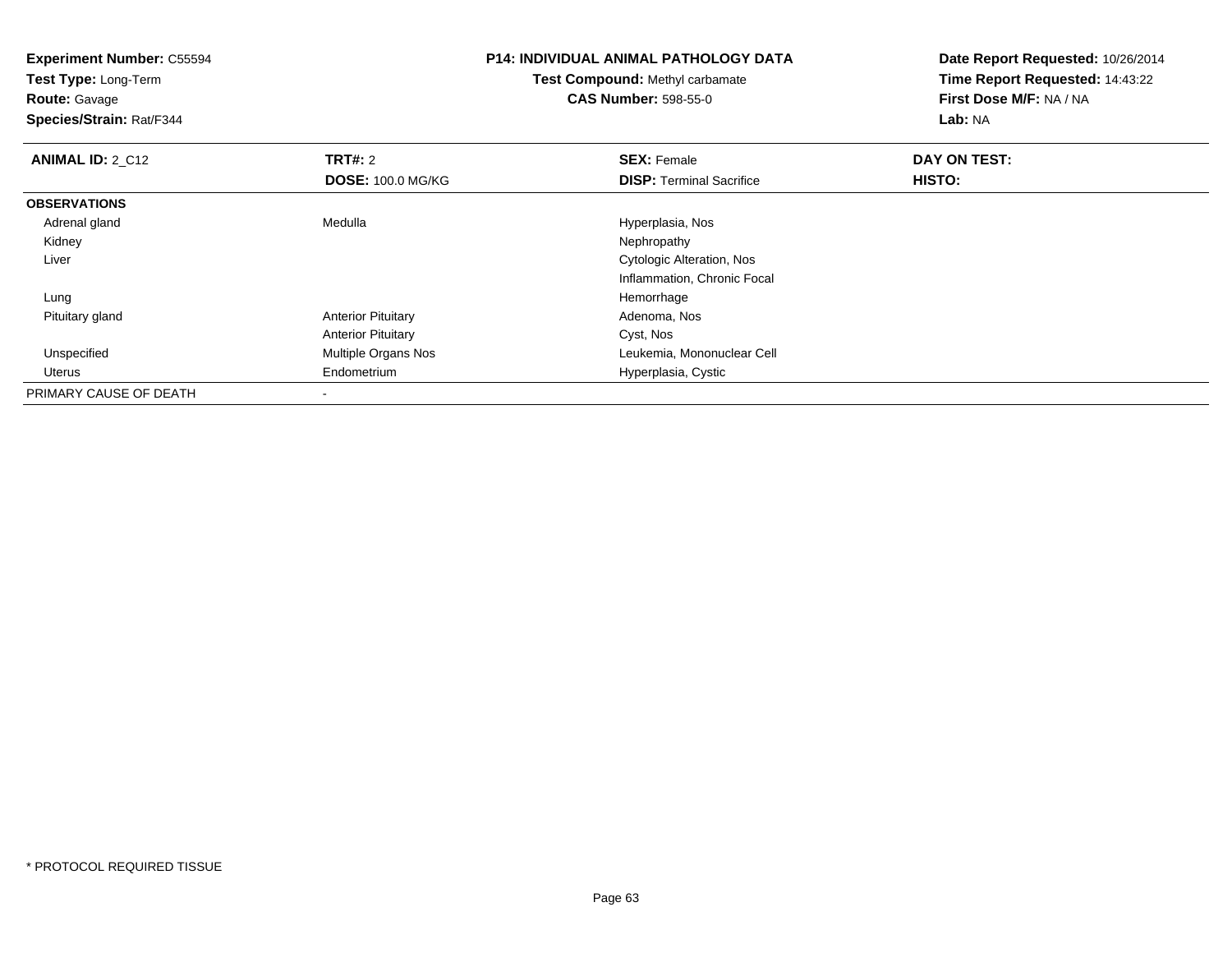**Test Type:** Long-Term

**Route:** Gavage

**Species/Strain:** Rat/F344

## **P14: INDIVIDUAL ANIMAL PATHOLOGY DATA**

**Test Compound:** Methyl carbamate**CAS Number:** 598-55-0

| <b>ANIMAL ID: 2_C13</b> | <b>TRT#: 2</b>            | <b>SEX: Female</b>              | DAY ON TEST: |  |
|-------------------------|---------------------------|---------------------------------|--------------|--|
|                         | <b>DOSE: 100.0 MG/KG</b>  | <b>DISP:</b> Moribund Sacrifice | HISTO:       |  |
| <b>OBSERVATIONS</b>     |                           |                                 |              |  |
| Eye                     | Retina                    | Atrophy, Nos                    |              |  |
|                         |                           | Hemorrhage                      |              |  |
|                         |                           | Inflammation, Acute             |              |  |
| Harderian gland         | Hardarian Gland           | Ectopia                         |              |  |
|                         | Hardarian Gland           | Inflammation, Acute             |              |  |
| Kidney                  |                           | Nephropathy                     |              |  |
| Liver                   |                           | Cytologic Alteration, Nos       |              |  |
|                         | <b>Bile Duct</b>          | Hyperplasia, Nos                |              |  |
| Lymph node              | Mandibular Lymph Node     | Cyst, Nos                       |              |  |
| Pituitary gland         | <b>Anterior Pituitary</b> | Hyperplasia, Nos                |              |  |
| Unspecified             | Multiple Organs Nos       | Leukemia, Mononuclear Cell      |              |  |
| PRIMARY CAUSE OF DEATH  | ۰                         |                                 |              |  |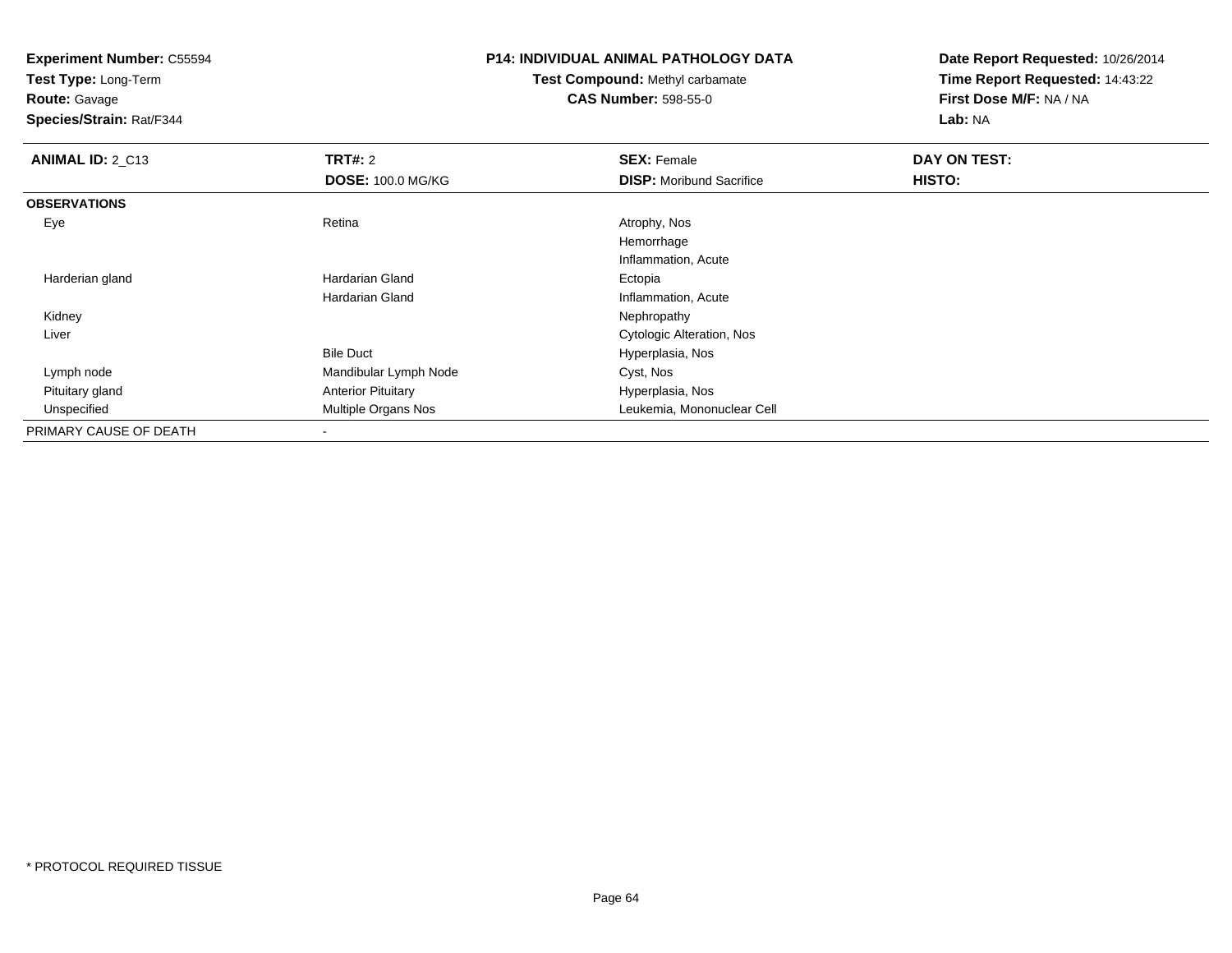| <b>Experiment Number: C55594</b><br>Test Type: Long-Term<br><b>Route: Gavage</b><br>Species/Strain: Rat/F344 |                          | <b>P14: INDIVIDUAL ANIMAL PATHOLOGY DATA</b><br>Test Compound: Methyl carbamate<br><b>CAS Number: 598-55-0</b> | Date Report Requested: 10/26/2014<br>Time Report Requested: 14:43:22<br>First Dose M/F: NA / NA<br>Lab: NA |
|--------------------------------------------------------------------------------------------------------------|--------------------------|----------------------------------------------------------------------------------------------------------------|------------------------------------------------------------------------------------------------------------|
| <b>ANIMAL ID: 2 C14</b>                                                                                      | <b>TRT#:</b> 2           | <b>SEX: Female</b>                                                                                             | DAY ON TEST:                                                                                               |
|                                                                                                              | <b>DOSE: 100.0 MG/KG</b> | <b>DISP:</b> Terminal Sacrifice                                                                                | HISTO:                                                                                                     |
| <b>OBSERVATIONS</b>                                                                                          |                          |                                                                                                                |                                                                                                            |
| Adrenal gland                                                                                                |                          | Hypertrophy, Focal                                                                                             |                                                                                                            |
| Eye                                                                                                          | Retina                   | Atrophy, Nos                                                                                                   |                                                                                                            |
| Harderian gland                                                                                              | <b>Hardarian Gland</b>   | Inflammation, Chronic Focal                                                                                    |                                                                                                            |
| Kidney                                                                                                       |                          | Nephropathy                                                                                                    |                                                                                                            |
| Liver                                                                                                        |                          | Cytologic Alteration, Nos                                                                                      |                                                                                                            |
|                                                                                                              |                          | Inflammation, Chronic Focal                                                                                    |                                                                                                            |
| Spleen                                                                                                       |                          | Pigmentation, Nos                                                                                              |                                                                                                            |
| PRIMARY CAUSE OF DEATH                                                                                       |                          |                                                                                                                |                                                                                                            |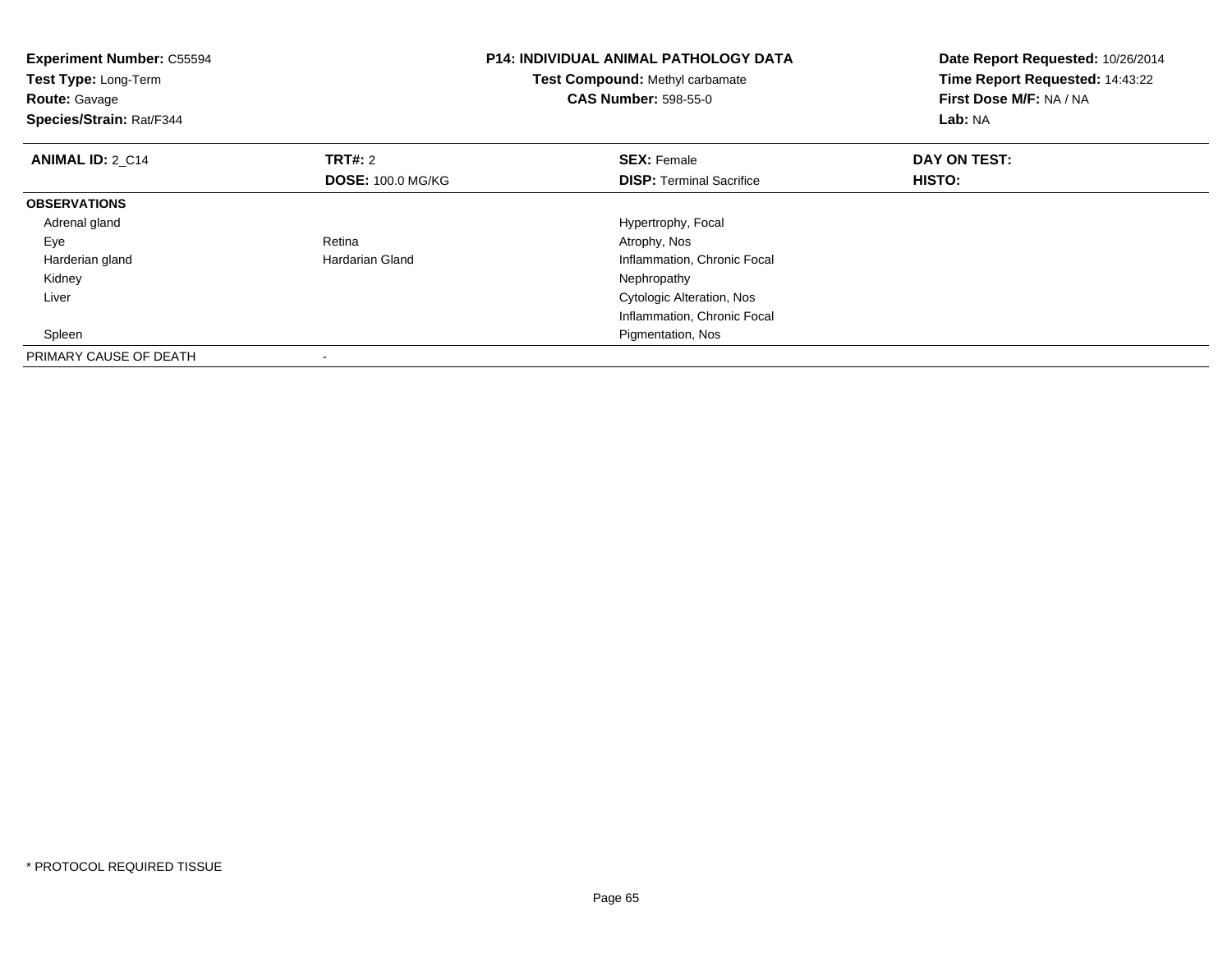| <b>Experiment Number: C55594</b><br>Test Type: Long-Term<br><b>Route: Gavage</b><br>Species/Strain: Rat/F344 |                           | <b>P14: INDIVIDUAL ANIMAL PATHOLOGY DATA</b><br>Test Compound: Methyl carbamate<br><b>CAS Number: 598-55-0</b> | Date Report Requested: 10/26/2014<br>Time Report Requested: 14:43:22<br>First Dose M/F: NA / NA<br>Lab: NA |
|--------------------------------------------------------------------------------------------------------------|---------------------------|----------------------------------------------------------------------------------------------------------------|------------------------------------------------------------------------------------------------------------|
| <b>ANIMAL ID: 2_C15</b>                                                                                      | <b>TRT#:</b> 2            | <b>SEX: Female</b>                                                                                             | DAY ON TEST:                                                                                               |
|                                                                                                              | <b>DOSE: 100.0 MG/KG</b>  | <b>DISP:</b> Terminal Sacrifice                                                                                | HISTO:                                                                                                     |
| <b>OBSERVATIONS</b>                                                                                          |                           |                                                                                                                |                                                                                                            |
| Eye                                                                                                          | Retina                    | Atrophy, Nos                                                                                                   |                                                                                                            |
| Kidney                                                                                                       |                           | Nephropathy                                                                                                    |                                                                                                            |
| Liver                                                                                                        |                           | Cytologic Alteration, Nos                                                                                      |                                                                                                            |
|                                                                                                              |                           | Inflammation, Chronic Focal                                                                                    |                                                                                                            |
| Pituitary gland                                                                                              | <b>Anterior Pituitary</b> | Carcinoma, Nos                                                                                                 |                                                                                                            |
| Spleen                                                                                                       |                           | Pigmentation, Nos                                                                                              |                                                                                                            |
| Unspecified                                                                                                  |                           | Fibroma                                                                                                        |                                                                                                            |
| PRIMARY CAUSE OF DEATH                                                                                       |                           |                                                                                                                |                                                                                                            |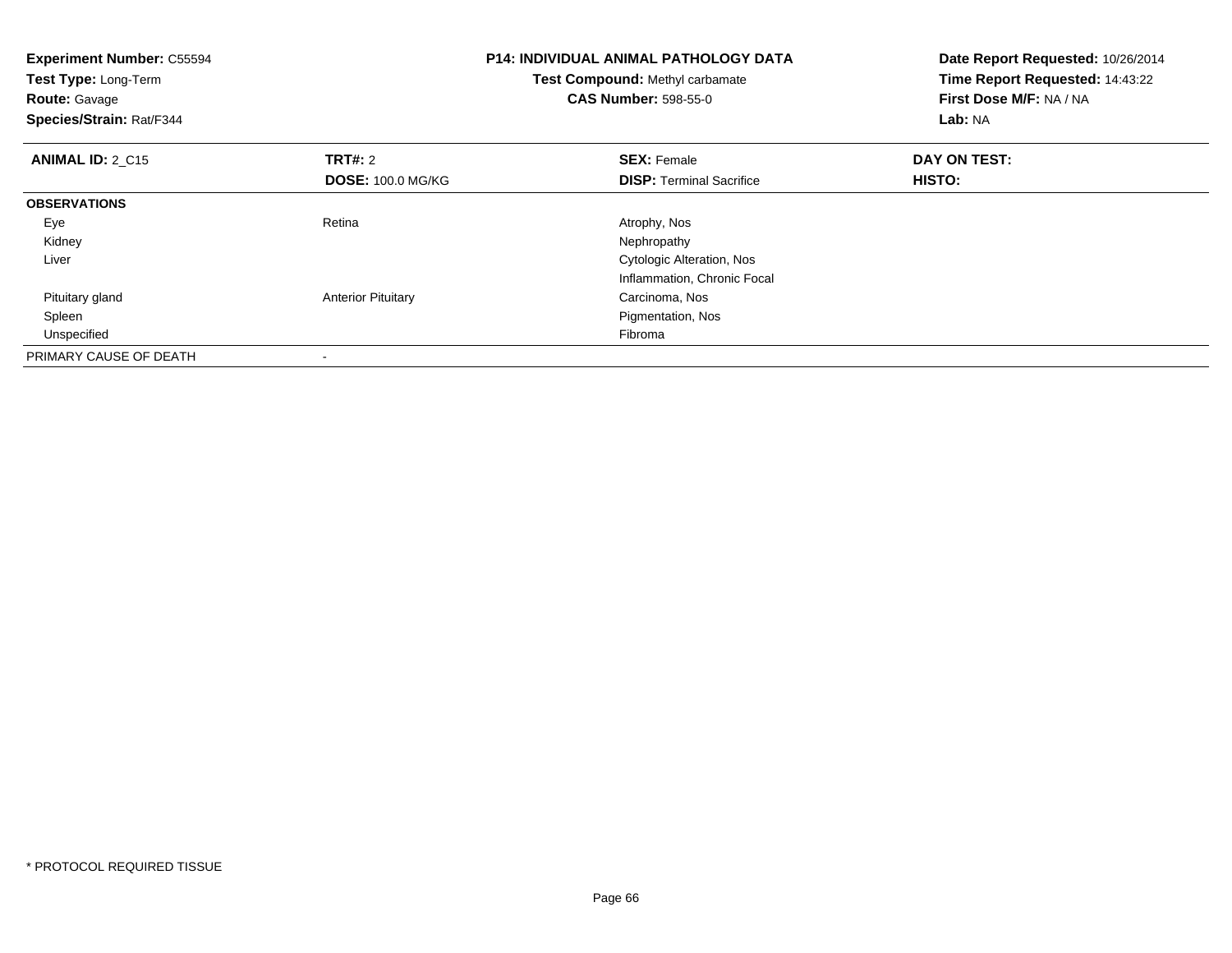| <b>Experiment Number: C55594</b><br>Test Type: Long-Term<br><b>Route: Gavage</b><br>Species/Strain: Rat/F344 |                          | <b>P14: INDIVIDUAL ANIMAL PATHOLOGY DATA</b><br>Test Compound: Methyl carbamate<br><b>CAS Number: 598-55-0</b> | Date Report Requested: 10/26/2014<br>Time Report Requested: 14:43:22<br>First Dose M/F: NA / NA<br>Lab: NA |
|--------------------------------------------------------------------------------------------------------------|--------------------------|----------------------------------------------------------------------------------------------------------------|------------------------------------------------------------------------------------------------------------|
| <b>ANIMAL ID: 2 C16</b>                                                                                      | TRT#: 2                  | <b>SEX: Female</b>                                                                                             | DAY ON TEST:                                                                                               |
|                                                                                                              | <b>DOSE: 100.0 MG/KG</b> | <b>DISP:</b> Moribund Sacrifice                                                                                | HISTO:                                                                                                     |
| <b>OBSERVATIONS</b>                                                                                          |                          |                                                                                                                |                                                                                                            |
| Bone marrow                                                                                                  |                          | Hyperplasia, Nos                                                                                               |                                                                                                            |
| Lung                                                                                                         |                          | Carcinoma, Nos, Metastatic                                                                                     |                                                                                                            |
| Skin                                                                                                         |                          | Carcinoma, Nos                                                                                                 |                                                                                                            |
| Spleen                                                                                                       |                          | Hematopoiesis                                                                                                  |                                                                                                            |
| Thyroid                                                                                                      |                          | Cyst, Embryonal Duct                                                                                           |                                                                                                            |
| PRIMARY CAUSE OF DEATH                                                                                       |                          |                                                                                                                |                                                                                                            |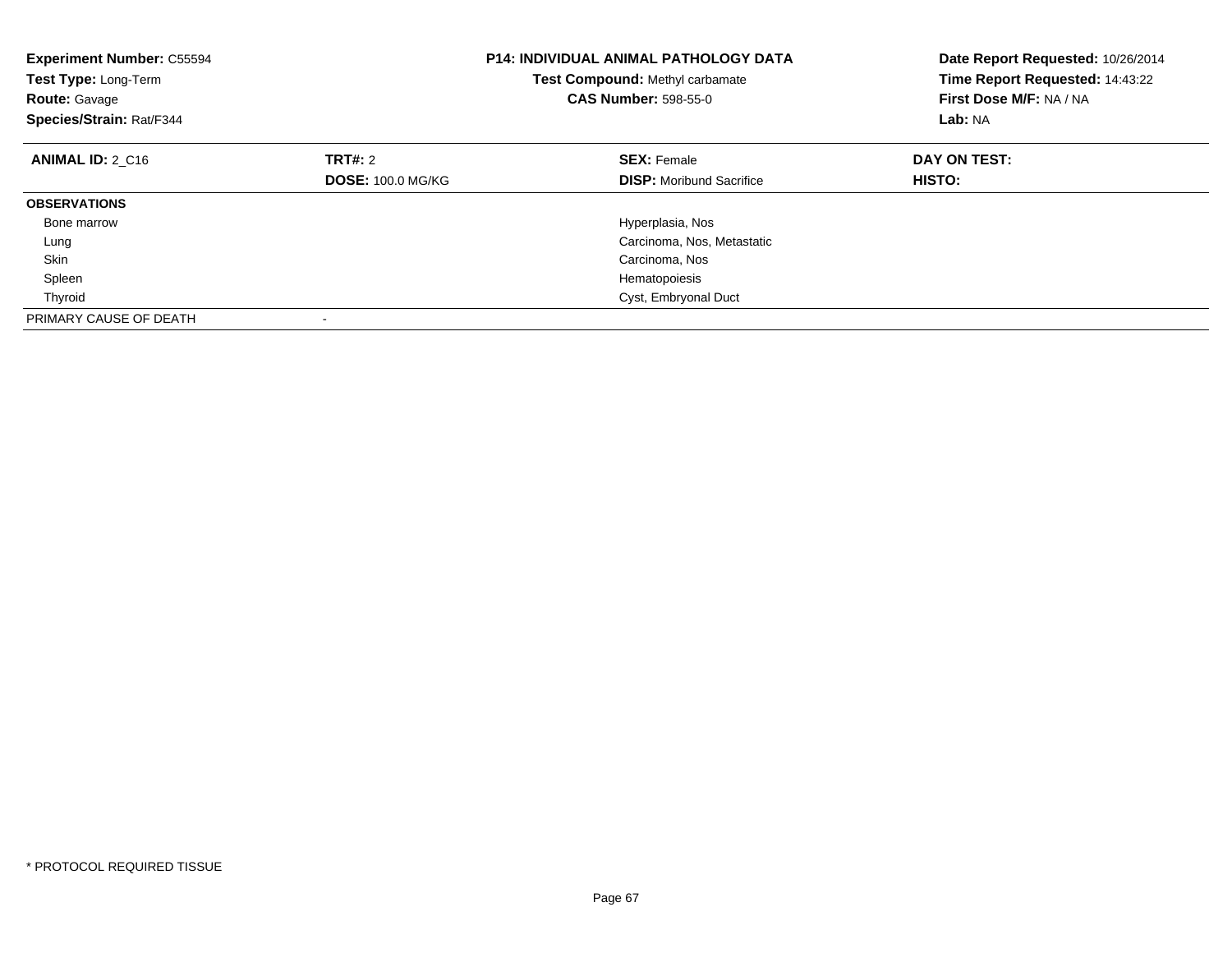| <b>Experiment Number: C55594</b><br>Test Type: Long-Term<br><b>Route: Gavage</b><br>Species/Strain: Rat/F344 |                           | <b>P14: INDIVIDUAL ANIMAL PATHOLOGY DATA</b><br>Test Compound: Methyl carbamate<br><b>CAS Number: 598-55-0</b> | Date Report Requested: 10/26/2014<br>Time Report Requested: 14:43:22<br>First Dose M/F: NA / NA<br>Lab: NA |
|--------------------------------------------------------------------------------------------------------------|---------------------------|----------------------------------------------------------------------------------------------------------------|------------------------------------------------------------------------------------------------------------|
| <b>ANIMAL ID: 2 C17</b>                                                                                      | TRT#: 2                   | <b>SEX: Female</b>                                                                                             | DAY ON TEST:                                                                                               |
|                                                                                                              | <b>DOSE: 100.0 MG/KG</b>  | <b>DISP:</b> Terminal Sacrifice                                                                                | HISTO:                                                                                                     |
| <b>OBSERVATIONS</b>                                                                                          |                           |                                                                                                                |                                                                                                            |
| Adrenal gland                                                                                                | Cortex Nos                | Hyperplasia, Focal                                                                                             |                                                                                                            |
| Harderian gland                                                                                              | Hardarian Gland           | Inflammation, Chronic Focal                                                                                    |                                                                                                            |
| Liver                                                                                                        |                           | Cytologic Alteration, Nos                                                                                      |                                                                                                            |
|                                                                                                              |                           | Inflammation, Chronic Focal                                                                                    |                                                                                                            |
| Pituitary gland                                                                                              | <b>Anterior Pituitary</b> | Cyst, Nos                                                                                                      |                                                                                                            |
| Spleen                                                                                                       |                           | Pigmentation, Nos                                                                                              |                                                                                                            |
| PRIMARY CAUSE OF DEATH                                                                                       |                           |                                                                                                                |                                                                                                            |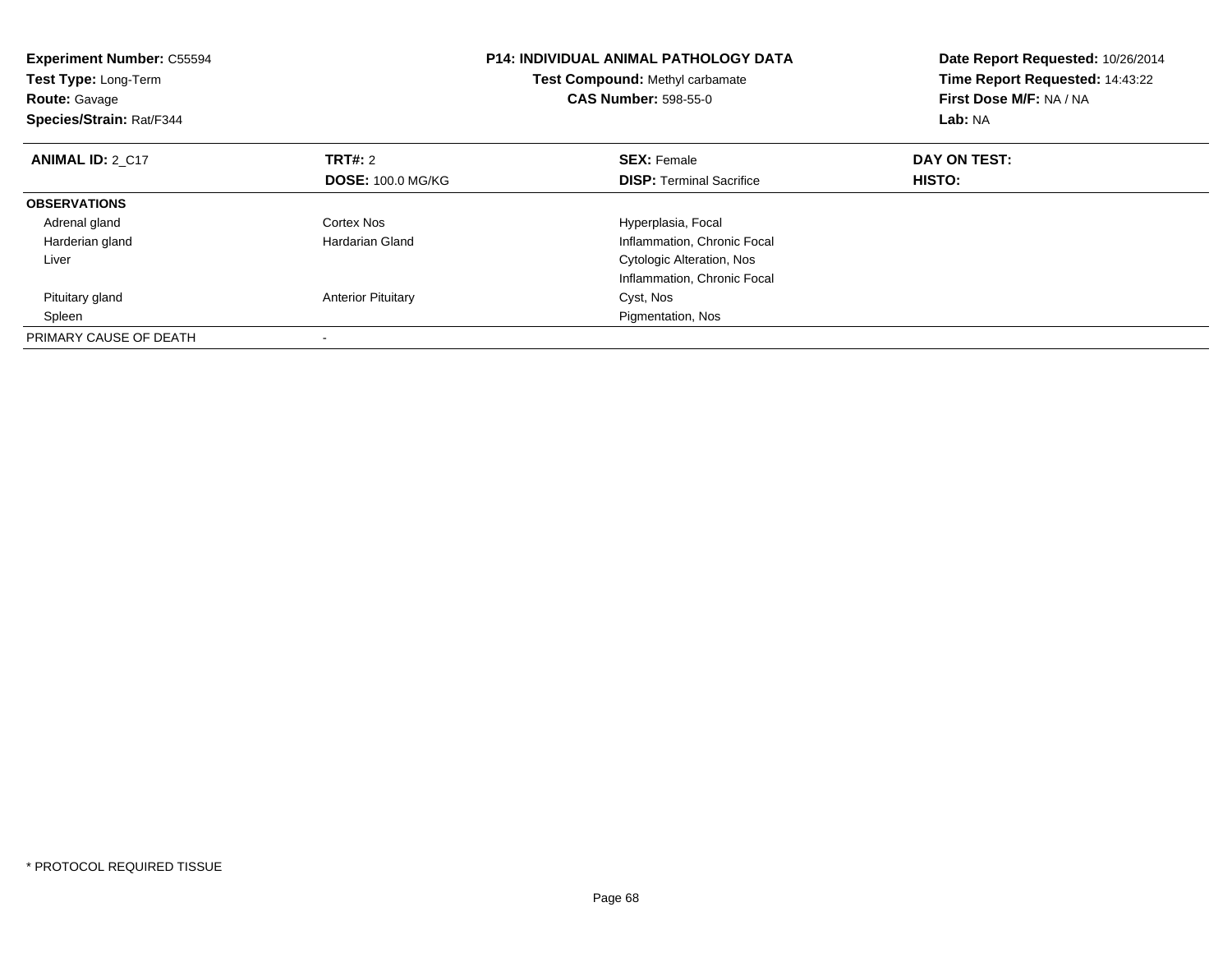**Test Type:** Long-Term

**Route:** Gavage

**Species/Strain:** Rat/F344

# **P14: INDIVIDUAL ANIMAL PATHOLOGY DATA**

**Test Compound:** Methyl carbamate**CAS Number:** 598-55-0

| <b>ANIMAL ID: 2_C18</b> | TRT#: 2                   | <b>SEX: Female</b>               | DAY ON TEST: |  |
|-------------------------|---------------------------|----------------------------------|--------------|--|
|                         | <b>DOSE: 100.0 MG/KG</b>  | <b>DISP: Terminal Sacrifice</b>  | HISTO:       |  |
| <b>OBSERVATIONS</b>     |                           |                                  |              |  |
| Eye                     | Retina                    | Atrophy, Nos                     |              |  |
|                         | <b>Crystalline Lens</b>   | Cataract                         |              |  |
|                         | Sclera                    | Metaplasia, Osseous              |              |  |
| Harderian gland         | Hardarian Gland           | Inflammation, Chronic Focal      |              |  |
| Kidney                  |                           | Inflammation, Chronic            |              |  |
| Liver                   |                           | <b>Cytologic Alteration, Nos</b> |              |  |
|                         | <b>Bile Duct</b>          | Hyperplasia, Nos                 |              |  |
|                         |                           | Inflammation, Chronic Focal      |              |  |
| Mammary gland           |                           | Adenoma, Nos                     |              |  |
| Pituitary gland         | <b>Anterior Pituitary</b> | Cyst, Nos                        |              |  |
| Spleen                  |                           | Leukemia, Mononuclear Cell       |              |  |
| PRIMARY CAUSE OF DEATH  | $\blacksquare$            |                                  |              |  |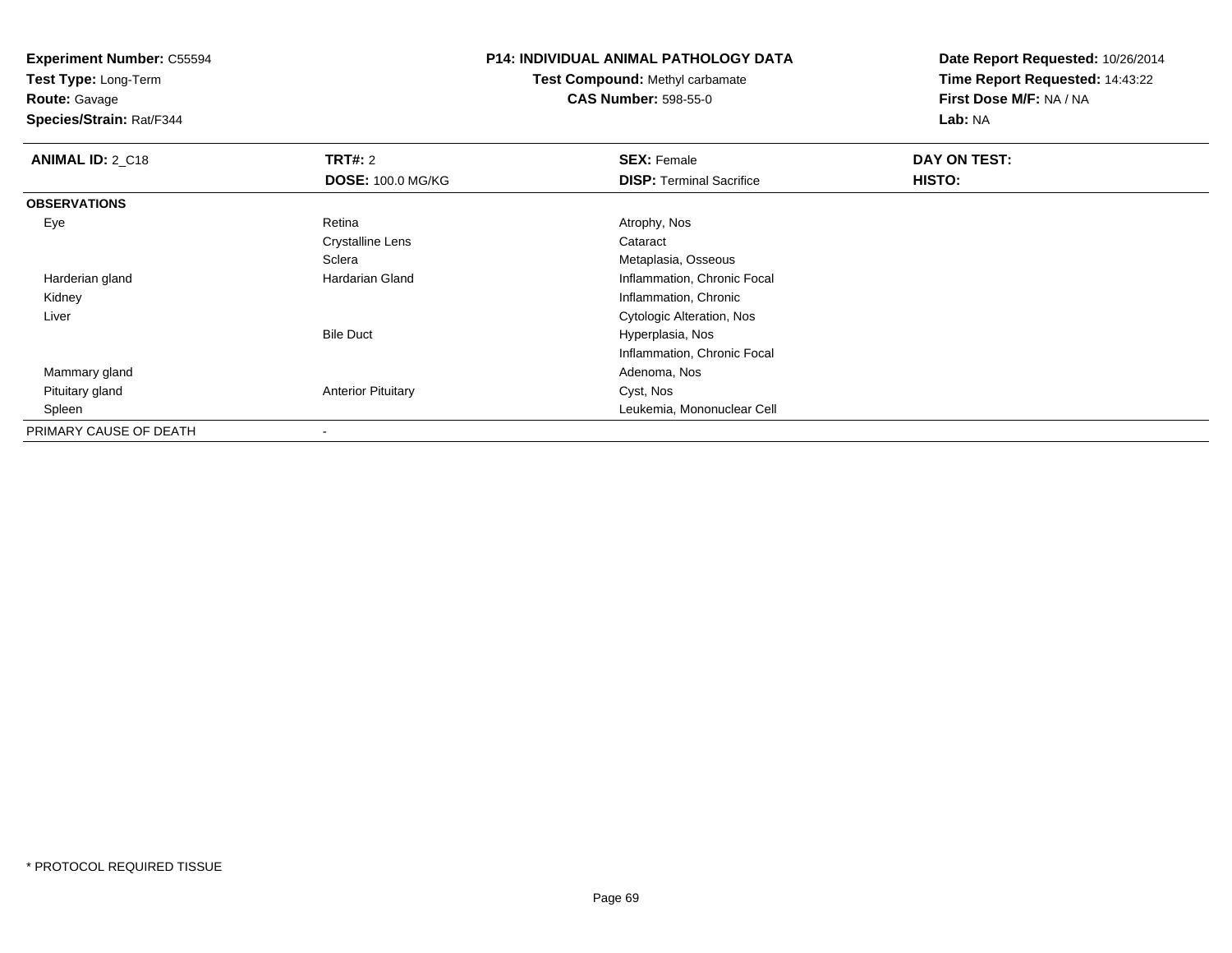| <b>Experiment Number: C55594</b><br>Test Type: Long-Term<br><b>Route: Gavage</b><br>Species/Strain: Rat/F344 |                           | <b>P14: INDIVIDUAL ANIMAL PATHOLOGY DATA</b><br>Test Compound: Methyl carbamate<br><b>CAS Number: 598-55-0</b> | Date Report Requested: 10/26/2014<br>Time Report Requested: 14:43:22<br>First Dose M/F: NA / NA<br>Lab: NA |
|--------------------------------------------------------------------------------------------------------------|---------------------------|----------------------------------------------------------------------------------------------------------------|------------------------------------------------------------------------------------------------------------|
| <b>ANIMAL ID: 2 C19</b>                                                                                      | <b>TRT#: 2</b>            | <b>SEX: Female</b>                                                                                             | DAY ON TEST:                                                                                               |
|                                                                                                              | <b>DOSE: 100.0 MG/KG</b>  | <b>DISP:</b> Terminal Sacrifice                                                                                | <b>HISTO:</b>                                                                                              |
| <b>OBSERVATIONS</b>                                                                                          |                           |                                                                                                                |                                                                                                            |
| Adrenal gland                                                                                                | Cortex Nos                | Cytoplasmic Vacuolization                                                                                      |                                                                                                            |
| Clitoral gland                                                                                               |                           | Adenoma, Nos                                                                                                   |                                                                                                            |
| Harderian gland                                                                                              | Hardarian Gland           | Inflammation, Chronic Focal                                                                                    |                                                                                                            |
| Kidney                                                                                                       |                           | Nephropathy                                                                                                    |                                                                                                            |
| Liver                                                                                                        |                           | Cytologic Alteration, Nos                                                                                      |                                                                                                            |
|                                                                                                              |                           | Inflammation, Chronic Focal                                                                                    |                                                                                                            |
| Pituitary gland                                                                                              | <b>Anterior Pituitary</b> | Adenoma, Nos                                                                                                   |                                                                                                            |
| PRIMARY CAUSE OF DEATH                                                                                       |                           |                                                                                                                |                                                                                                            |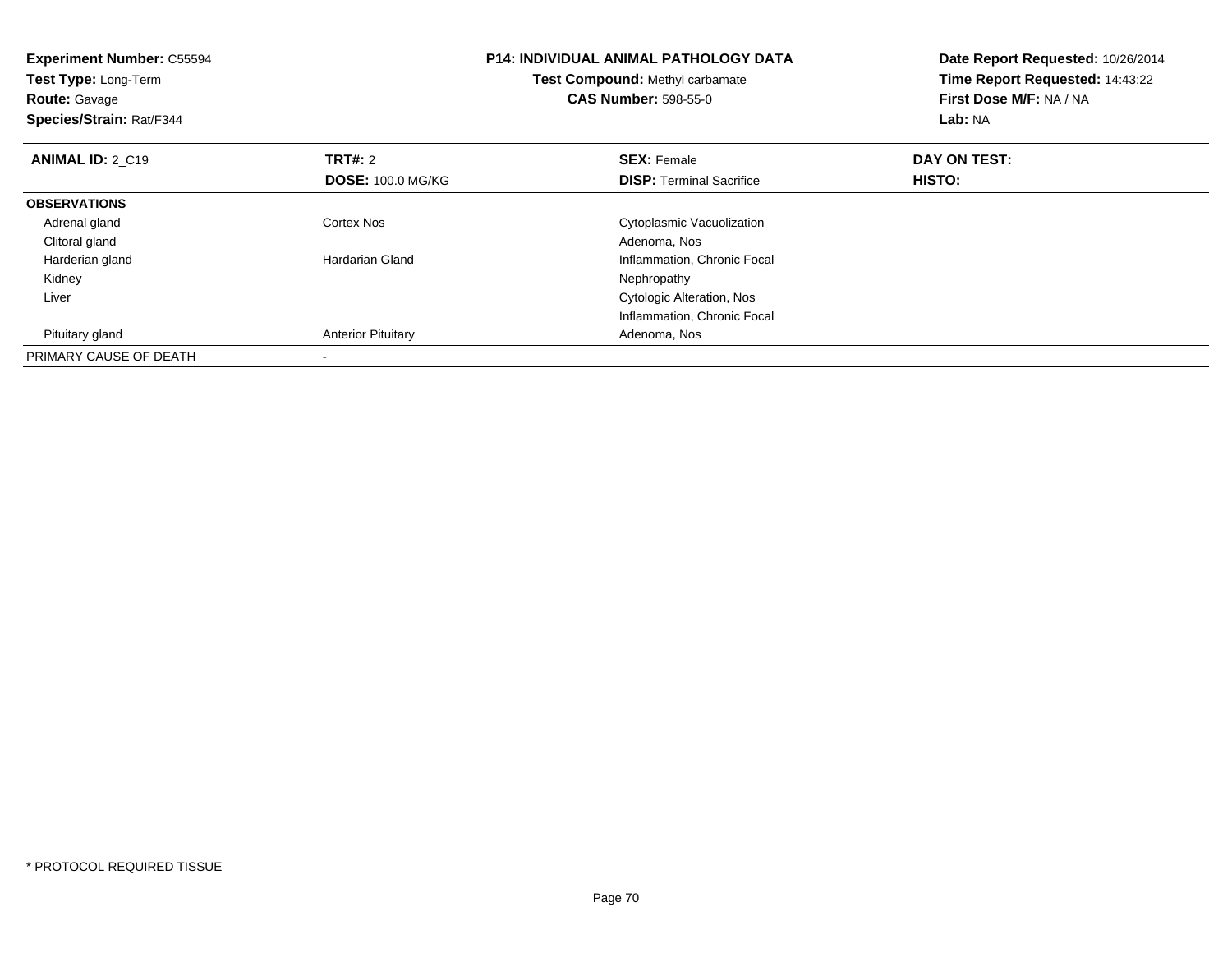| <b>Experiment Number: C55594</b><br>Test Type: Long-Term<br><b>Route: Gavage</b><br>Species/Strain: Rat/F344 |                          | <b>P14: INDIVIDUAL ANIMAL PATHOLOGY DATA</b><br>Test Compound: Methyl carbamate<br><b>CAS Number: 598-55-0</b> | Date Report Requested: 10/26/2014<br>Time Report Requested: 14:43:22<br>First Dose M/F: NA / NA<br>Lab: NA |
|--------------------------------------------------------------------------------------------------------------|--------------------------|----------------------------------------------------------------------------------------------------------------|------------------------------------------------------------------------------------------------------------|
| <b>ANIMAL ID: 2_C20</b>                                                                                      | <b>TRT#: 2</b>           | <b>SEX: Female</b>                                                                                             | DAY ON TEST:                                                                                               |
|                                                                                                              | <b>DOSE: 100.0 MG/KG</b> | <b>DISP:</b> Natural Death                                                                                     | HISTO:                                                                                                     |
| <b>OBSERVATIONS</b>                                                                                          |                          |                                                                                                                |                                                                                                            |
| Adrenal gland                                                                                                | Medulla                  | Hyperplasia, Nos                                                                                               |                                                                                                            |
| Eye                                                                                                          | Retina                   | Atrophy, Nos                                                                                                   |                                                                                                            |
|                                                                                                              | Crystalline Lens         | Cataract                                                                                                       |                                                                                                            |
| Liver                                                                                                        | Centrilobular            | Congestion, Nos                                                                                                |                                                                                                            |
|                                                                                                              |                          | Cytologic Alteration, Nos                                                                                      |                                                                                                            |
| Spleen                                                                                                       |                          | Hyperplasia, Lymphoid                                                                                          |                                                                                                            |
| Thymus                                                                                                       |                          | Thymoma, Benign                                                                                                |                                                                                                            |
| PRIMARY CAUSE OF DEATH                                                                                       |                          |                                                                                                                |                                                                                                            |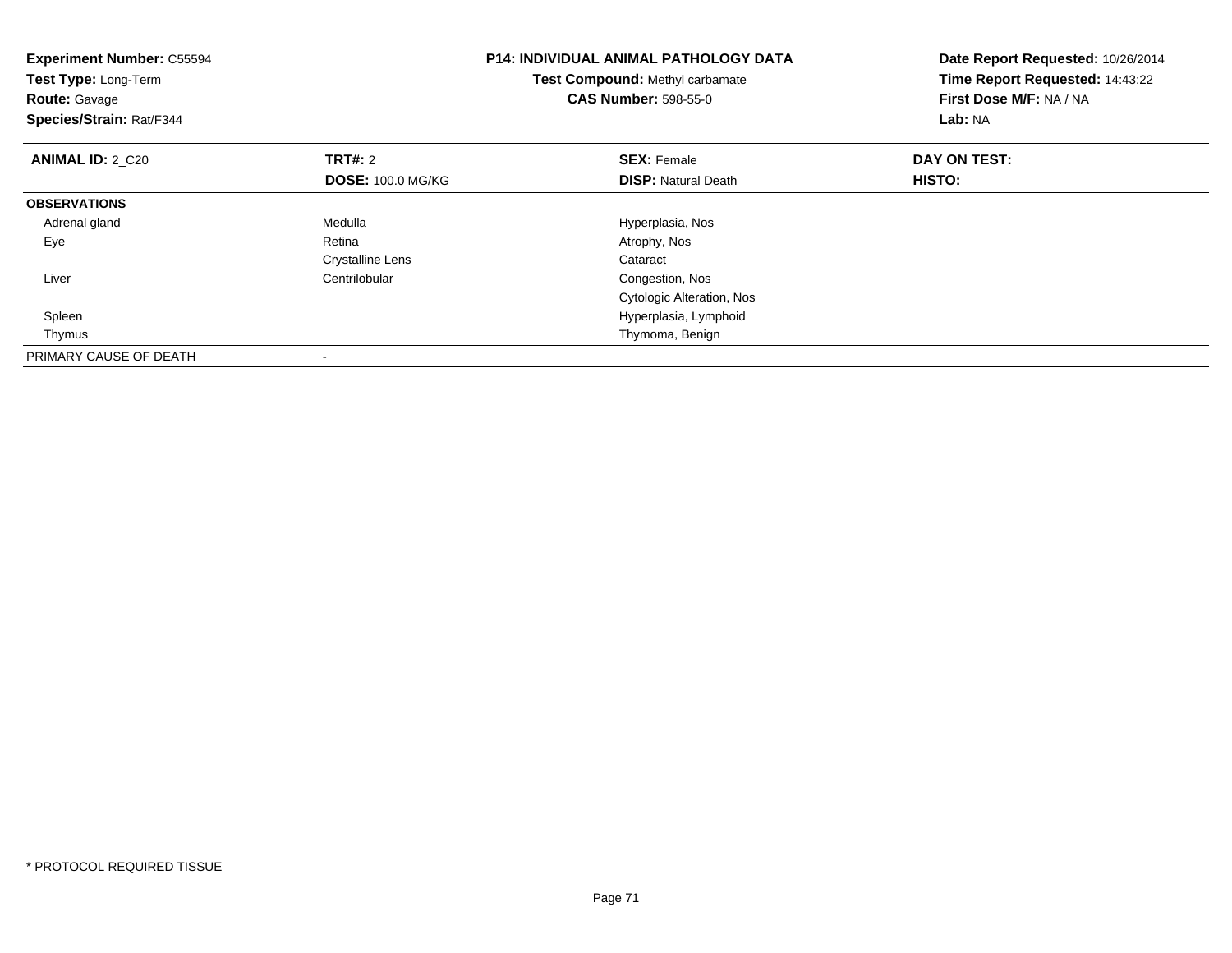| <b>Experiment Number: C55594</b><br>Test Type: Long-Term<br><b>Route: Gavage</b><br>Species/Strain: Rat/F344 |                                                        | <b>P14: INDIVIDUAL ANIMAL PATHOLOGY DATA</b><br>Test Compound: Methyl carbamate<br><b>CAS Number: 598-55-0</b> | Date Report Requested: 10/26/2014<br>Time Report Requested: 14:43:22<br>First Dose M/F: NA / NA<br>Lab: NA |
|--------------------------------------------------------------------------------------------------------------|--------------------------------------------------------|----------------------------------------------------------------------------------------------------------------|------------------------------------------------------------------------------------------------------------|
| <b>ANIMAL ID: 2 C21</b>                                                                                      | <b>TRT#: 2</b><br><b>DOSE: 100.0 MG/KG</b>             | <b>SEX: Female</b><br><b>DISP:</b> Terminal Sacrifice                                                          | DAY ON TEST:<br>HISTO:                                                                                     |
| <b>OBSERVATIONS</b>                                                                                          |                                                        |                                                                                                                |                                                                                                            |
| Eye                                                                                                          | Retina<br>Crystalline Lens                             | Atrophy, Nos<br>Cataract                                                                                       |                                                                                                            |
| Harderian gland<br>Kidney                                                                                    | <b>Hardarian Gland</b>                                 | Inflammation, Chronic Focal<br>Nephropathy                                                                     |                                                                                                            |
| Liver<br>Mammary gland                                                                                       |                                                        | Cytologic Alteration, Nos<br>Fibroadenoma                                                                      |                                                                                                            |
| Pituitary gland                                                                                              | <b>Anterior Pituitary</b><br><b>Anterior Pituitary</b> | Adenoma, Nos<br>Angiectasis                                                                                    |                                                                                                            |
| Spleen<br>PRIMARY CAUSE OF DEATH                                                                             |                                                        | Pigmentation, Nos                                                                                              |                                                                                                            |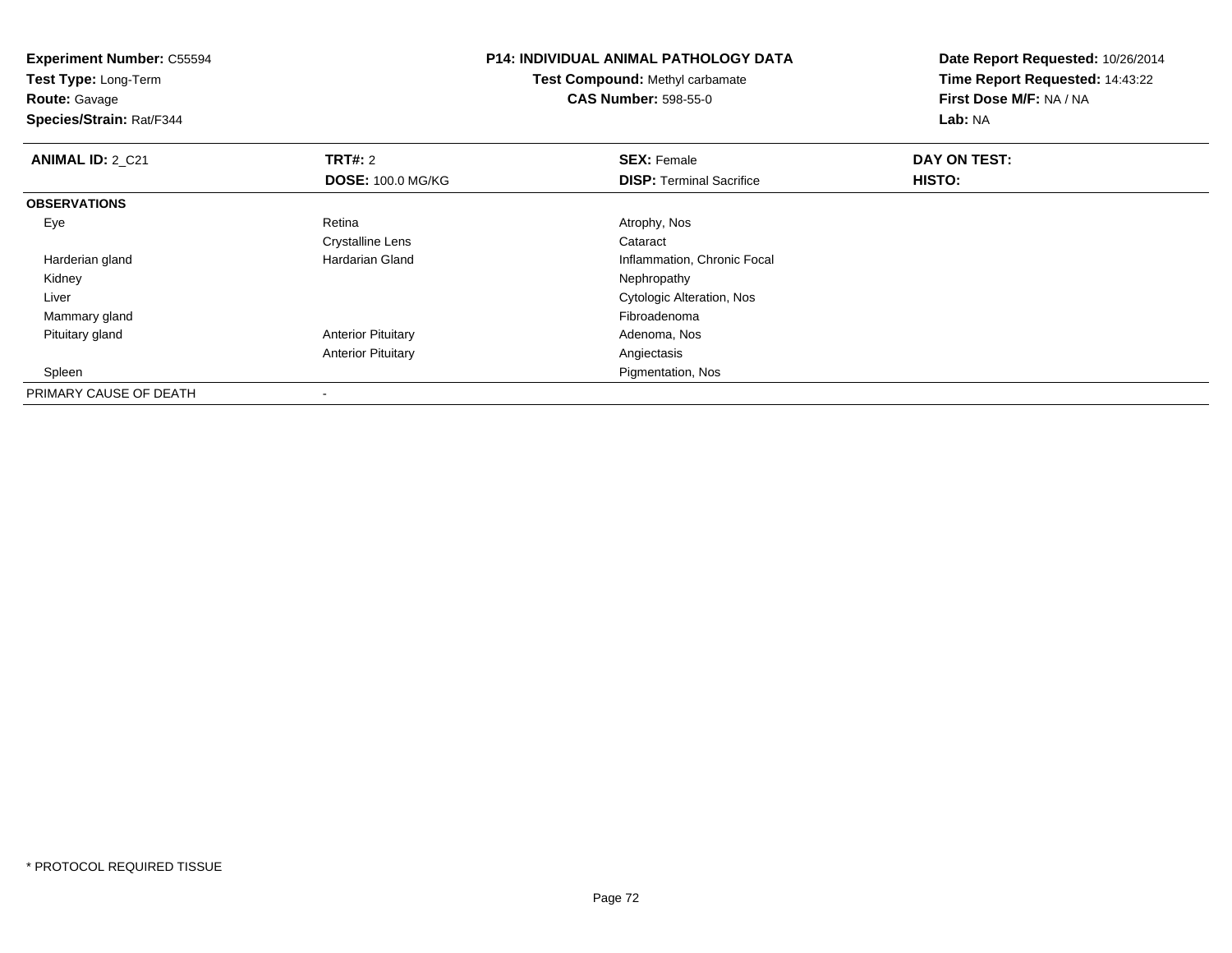**Test Type:** Long-Term

**Route:** Gavage

**Species/Strain:** Rat/F344

### **P14: INDIVIDUAL ANIMAL PATHOLOGY DATA**

**Test Compound:** Methyl carbamate**CAS Number:** 598-55-0

| <b>ANIMAL ID: 2 C22</b> | TRT#: 2                   | <b>SEX: Female</b>               | DAY ON TEST: |  |
|-------------------------|---------------------------|----------------------------------|--------------|--|
|                         | <b>DOSE: 100.0 MG/KG</b>  | <b>DISP:</b> Terminal Sacrifice  | HISTO:       |  |
| <b>OBSERVATIONS</b>     |                           |                                  |              |  |
| Clitoral gland          |                           | Dilatation, Ducts                |              |  |
|                         |                           | Inflammation, Active Chronic     |              |  |
| Eye                     | Retina                    | Atrophy, Nos                     |              |  |
|                         | <b>Crystalline Lens</b>   | Cataract                         |              |  |
| Harderian gland         | Hardarian Gland           | Inflammation, Chronic Focal      |              |  |
| Intestine Small         | <b>Mesentery Nos</b>      | Necrosis, Fat                    |              |  |
| Kidney                  |                           | Nephropathy                      |              |  |
| Liver                   |                           | <b>Cytologic Alteration, Nos</b> |              |  |
| Pituitary gland         | <b>Anterior Pituitary</b> | Adenoma, Nos                     |              |  |
| Spleen                  | Capsule                   | Inflammation, Chronic            |              |  |
| Unspecified             | Multiple Organs Nos       | Leukemia, Mononuclear Cell       |              |  |
| PRIMARY CAUSE OF DEATH  | -                         |                                  |              |  |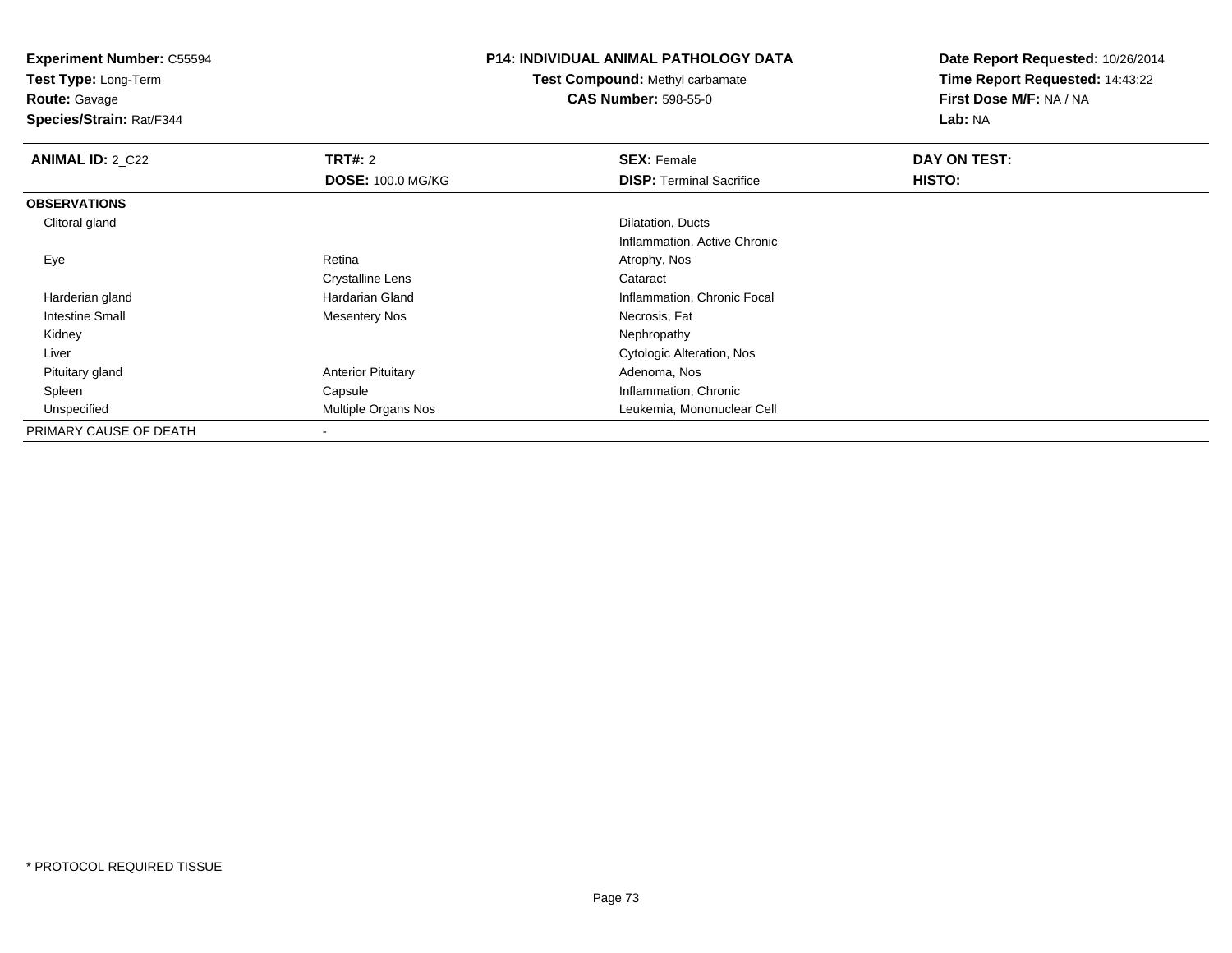| <b>Experiment Number: C55594</b><br>Test Type: Long-Term<br><b>Route: Gavage</b><br>Species/Strain: Rat/F344 |                                     | <b>P14: INDIVIDUAL ANIMAL PATHOLOGY DATA</b><br>Test Compound: Methyl carbamate<br><b>CAS Number: 598-55-0</b> | Date Report Requested: 10/26/2014<br>Time Report Requested: 14:43:22<br>First Dose M/F: NA / NA<br>Lab: NA |
|--------------------------------------------------------------------------------------------------------------|-------------------------------------|----------------------------------------------------------------------------------------------------------------|------------------------------------------------------------------------------------------------------------|
| <b>ANIMAL ID: 2 C23</b>                                                                                      | TRT#: 2<br><b>DOSE: 100.0 MG/KG</b> | <b>SEX: Female</b><br><b>DISP:</b> Terminal Sacrifice                                                          | DAY ON TEST:<br>HISTO:                                                                                     |
| <b>OBSERVATIONS</b>                                                                                          |                                     |                                                                                                                |                                                                                                            |
| Kidney                                                                                                       |                                     | Nephropathy                                                                                                    |                                                                                                            |
| Liver                                                                                                        |                                     | Cytologic Alteration, Nos                                                                                      |                                                                                                            |
| Pituitary gland                                                                                              | <b>Anterior Pituitary</b>           | Cyst, Nos                                                                                                      |                                                                                                            |
| Spleen                                                                                                       |                                     | Pigmentation, Nos                                                                                              |                                                                                                            |
| PRIMARY CAUSE OF DEATH                                                                                       |                                     |                                                                                                                |                                                                                                            |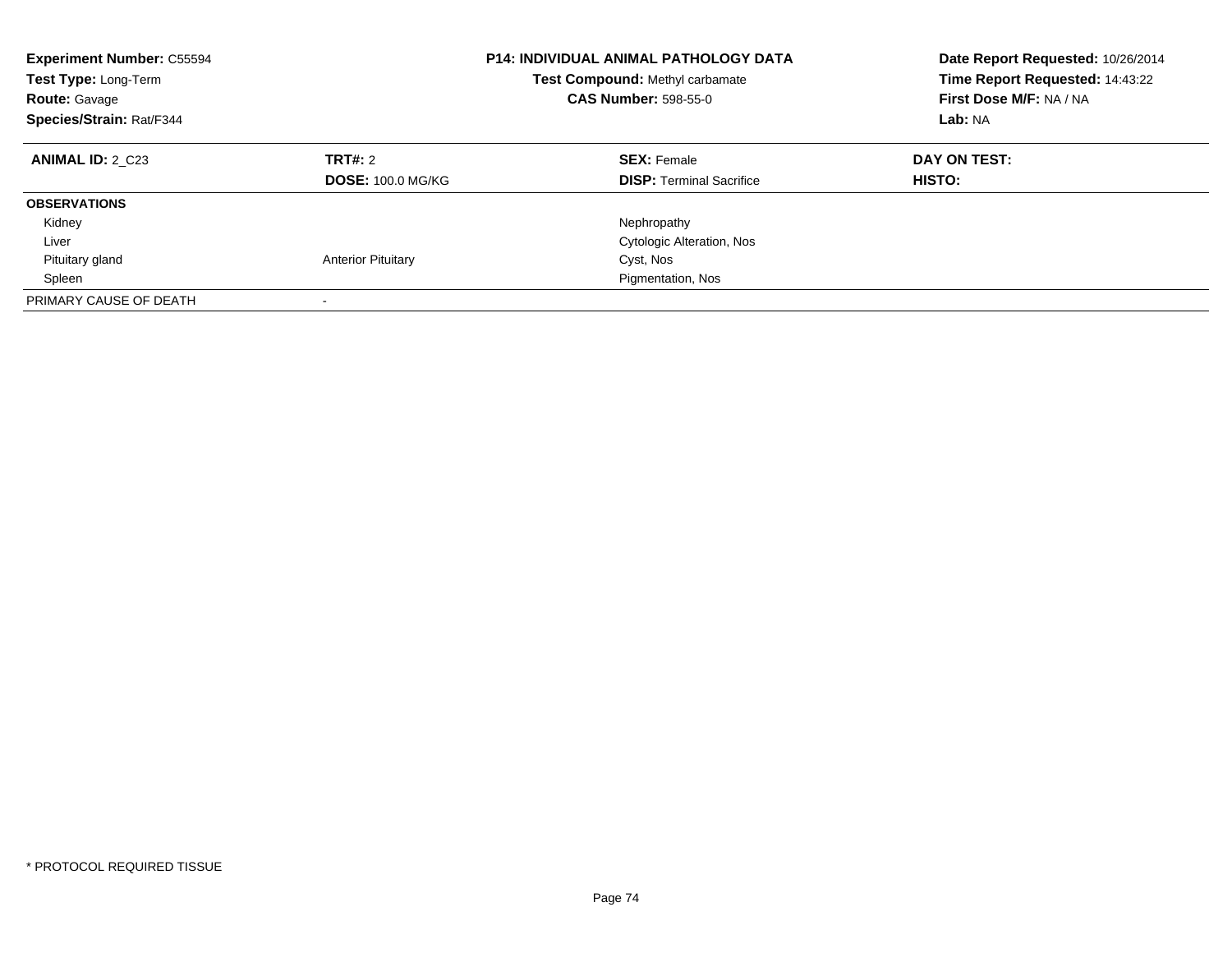**Test Type:** Long-Term

**Route:** Gavage

**Species/Strain:** Rat/F344

## **P14: INDIVIDUAL ANIMAL PATHOLOGY DATA**

**Test Compound:** Methyl carbamate**CAS Number:** 598-55-0

| <b>ANIMAL ID: 2_C24</b> | TRT#: 2                  | <b>SEX: Female</b>               | DAY ON TEST: |  |
|-------------------------|--------------------------|----------------------------------|--------------|--|
|                         | <b>DOSE: 100.0 MG/KG</b> | <b>DISP:</b> Moribund Sacrifice  | HISTO:       |  |
| <b>OBSERVATIONS</b>     |                          |                                  |              |  |
| <b>Brain</b>            |                          | Hemorrhage                       |              |  |
|                         |                          | Thrombosis, Nos                  |              |  |
| Eye                     | Sclera                   | Metaplasia, Osseous              |              |  |
| <b>Intestine Small</b>  | <b>Mesentery Nos</b>     | Necrosis, Fat                    |              |  |
| Kidney                  |                          | Nephropathy                      |              |  |
| Liver                   |                          | <b>Cytoplasmic Vacuolization</b> |              |  |
|                         |                          | Hematopoiesis                    |              |  |
| Lung                    |                          | Histiocytosis                    |              |  |
| Pancreas                |                          | Inflammation, Chronic            |              |  |
| Spinal cord             |                          | Hemorrhage                       |              |  |
| Unspecified             | Multiple Organs Nos      | Leukemia, Mononuclear Cell       |              |  |
| PRIMARY CAUSE OF DEATH  | ۰                        |                                  |              |  |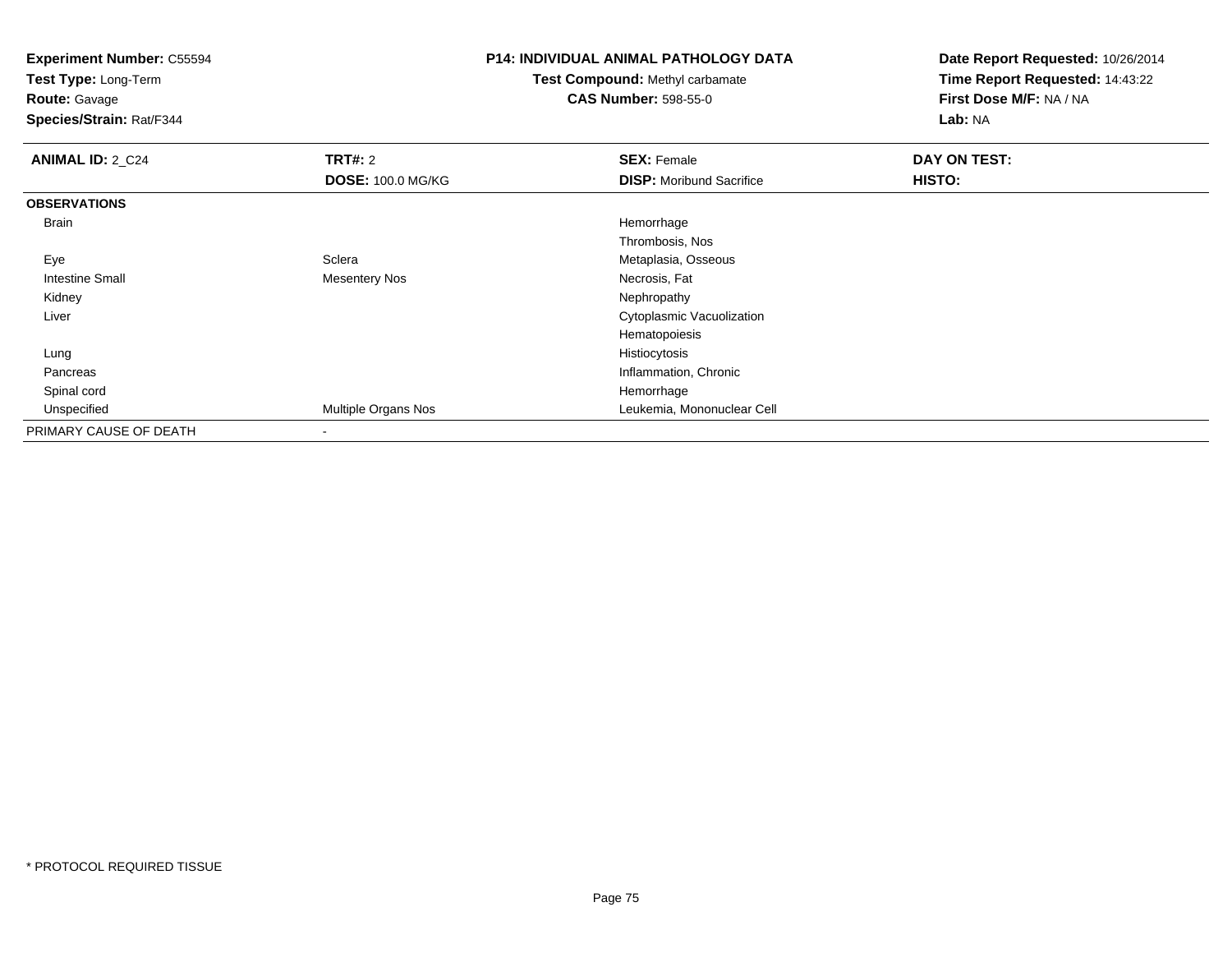**Experiment Number:** C55594**Test Type:** Long-Term**Route:** Gavage **Species/Strain:** Rat/F344**P14: INDIVIDUAL ANIMAL PATHOLOGY DATATest Compound:** Methyl carbamate**CAS Number:** 598-55-0**Date Report Requested:** 10/26/2014**Time Report Requested:** 14:43:22**First Dose M/F:** NA / NA**Lab:** NA**ANIMAL ID: 2 C25 TRT#:** 2 **SEX:** Female **DAY ON TEST: DOSE:** 100.0 MG/KG**DISP:** Terminal Sacrifice **HISTO: OBSERVATIONS** Adrenal glandMedulla Medulla Hyperplasia, Nos<br>
Retina Medulla Atrophy, Nos Eyee and the contract of the Retina Atrophy, Nos and Atrophy, Nos and Atrophy, Nos and Atrophy, Nos and Atrophy, Nos **Sclera** Metaplasia, Osseous<br>Nephropathy Kidneyy the control of the control of the control of the control of the control of the control of the control of the control of the control of the control of the control of the control of the control of the control of the contro Liver Cytologic Alteration, Nos Pituitary glandAnterior Pituitary **Adenoma, Nos** Adenoma, Nos Anterior Pituitary Cyst, Nos Spleen Pigmentation, Nos Unspecified Inflammation, Active Chronic Uterus Endometrial Stromal PolypPRIMARY CAUSE OF DEATH

-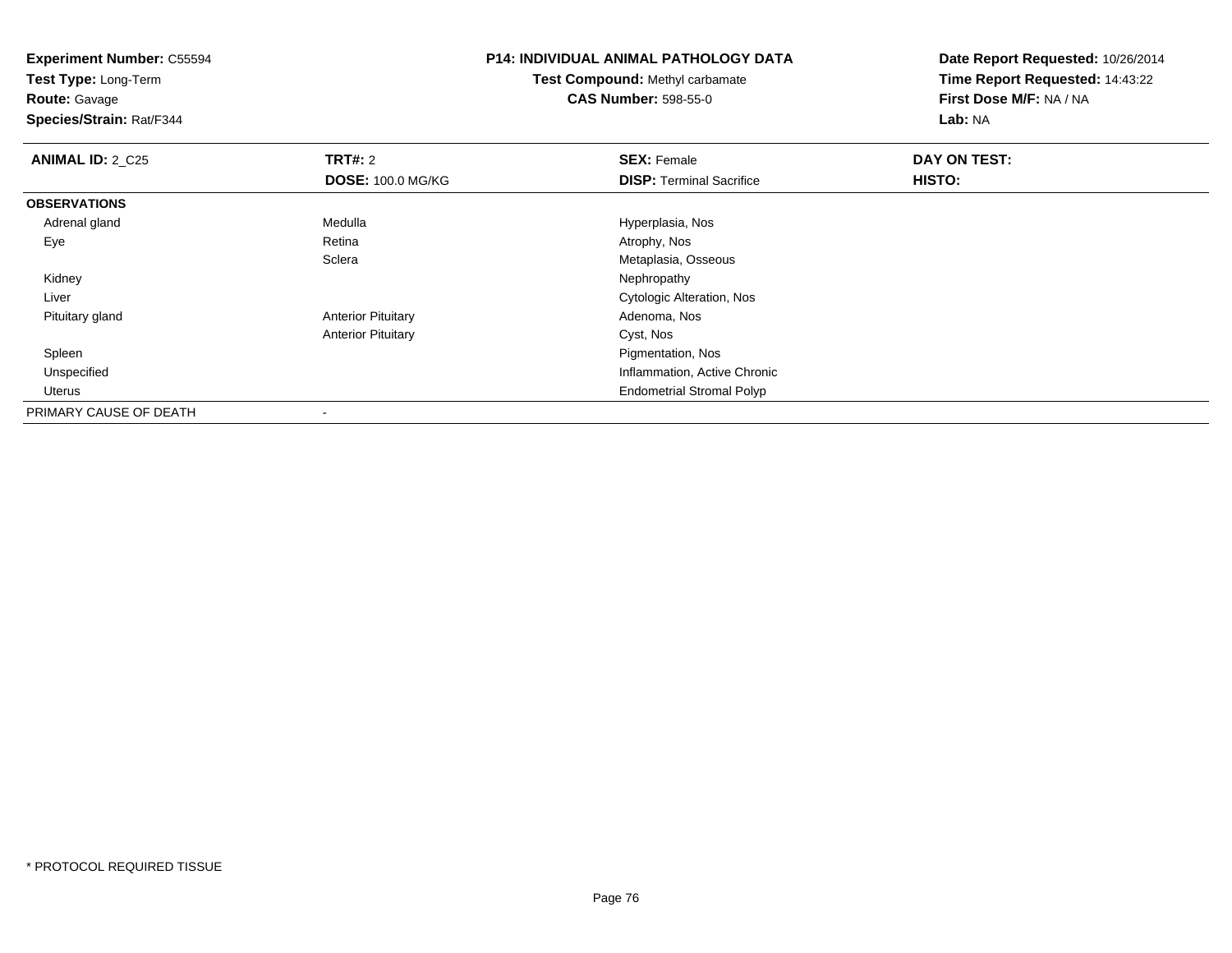| <b>Experiment Number: C55594</b><br>Test Type: Long-Term<br><b>Route: Gavage</b><br>Species/Strain: Rat/F344 |                           | <b>P14: INDIVIDUAL ANIMAL PATHOLOGY DATA</b><br><b>Test Compound: Methyl carbamate</b><br><b>CAS Number: 598-55-0</b> | Date Report Requested: 10/26/2014<br>Time Report Requested: 14:43:22<br>First Dose M/F: NA / NA<br>Lab: NA |
|--------------------------------------------------------------------------------------------------------------|---------------------------|-----------------------------------------------------------------------------------------------------------------------|------------------------------------------------------------------------------------------------------------|
| <b>ANIMAL ID: 2 C26</b>                                                                                      | <b>TRT#: 2</b>            | <b>SEX: Female</b>                                                                                                    | DAY ON TEST:                                                                                               |
|                                                                                                              | <b>DOSE: 100.0 MG/KG</b>  | <b>DISP:</b> Moribund Sacrifice                                                                                       | HISTO:                                                                                                     |
| <b>OBSERVATIONS</b>                                                                                          |                           |                                                                                                                       |                                                                                                            |
| Eye                                                                                                          | Retina                    | Atrophy, Nos                                                                                                          |                                                                                                            |
| Kidney                                                                                                       |                           | Nephropathy                                                                                                           |                                                                                                            |
| Liver                                                                                                        |                           | Cytologic Alteration, Nos                                                                                             |                                                                                                            |
| Pituitary gland                                                                                              | <b>Anterior Pituitary</b> | Adenoma, Nos                                                                                                          |                                                                                                            |
| Spleen                                                                                                       |                           | Necrosis, Nos                                                                                                         |                                                                                                            |
| Unspecified                                                                                                  | Multiple Organs Nos       | Leukemia, Mononuclear Cell                                                                                            |                                                                                                            |
| PRIMARY CAUSE OF DEATH                                                                                       |                           |                                                                                                                       |                                                                                                            |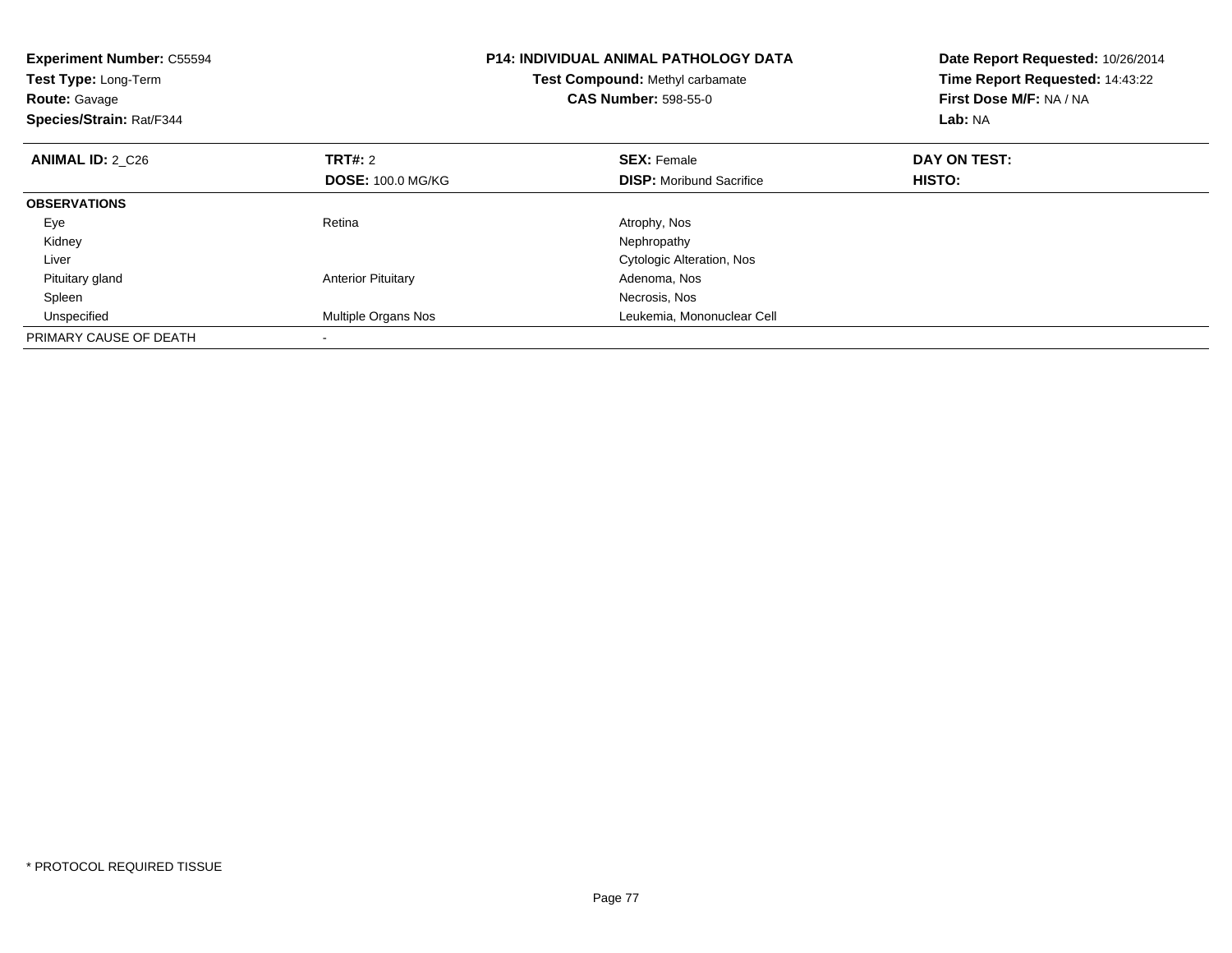**Test Type:** Long-Term

**Route:** Gavage

**Species/Strain:** Rat/F344

### **P14: INDIVIDUAL ANIMAL PATHOLOGY DATA**

**Test Compound:** Methyl carbamate**CAS Number:** 598-55-0

| <b>ANIMAL ID: 2_C27</b> | <b>TRT#: 2</b>           | <b>SEX: Female</b>               | DAY ON TEST: |  |
|-------------------------|--------------------------|----------------------------------|--------------|--|
|                         | <b>DOSE: 100.0 MG/KG</b> | <b>DISP: Natural Death</b>       | HISTO:       |  |
| <b>OBSERVATIONS</b>     |                          |                                  |              |  |
| Adrenal gland           | <b>Cortex Nos</b>        | Congestion, Nos                  |              |  |
|                         | <b>Cortex Nos</b>        | Cytoplasmic Vacuolization        |              |  |
| Eye                     | Retina                   | Atrophy, Nos                     |              |  |
|                         | <b>Crystalline Lens</b>  | Cataract                         |              |  |
| Kidney                  |                          | Nephropathy                      |              |  |
| Liver                   |                          | <b>Cytologic Alteration, Nos</b> |              |  |
|                         | <b>Hepatic Sinusoid</b>  | Foam-Cell                        |              |  |
|                         | <b>Bile Duct</b>         | Hyperplasia, Nos                 |              |  |
|                         |                          | Necrosis, Nos                    |              |  |
| Lung                    |                          | Histiocytosis                    |              |  |
| Mammary gland           |                          | Fibroadenoma                     |              |  |
| Nasal cavity            | <b>Turbinate Nos</b>     | Adenomatous Polyp, Nos           |              |  |
| Spleen                  |                          | Hematopoiesis                    |              |  |
| PRIMARY CAUSE OF DEATH  |                          |                                  |              |  |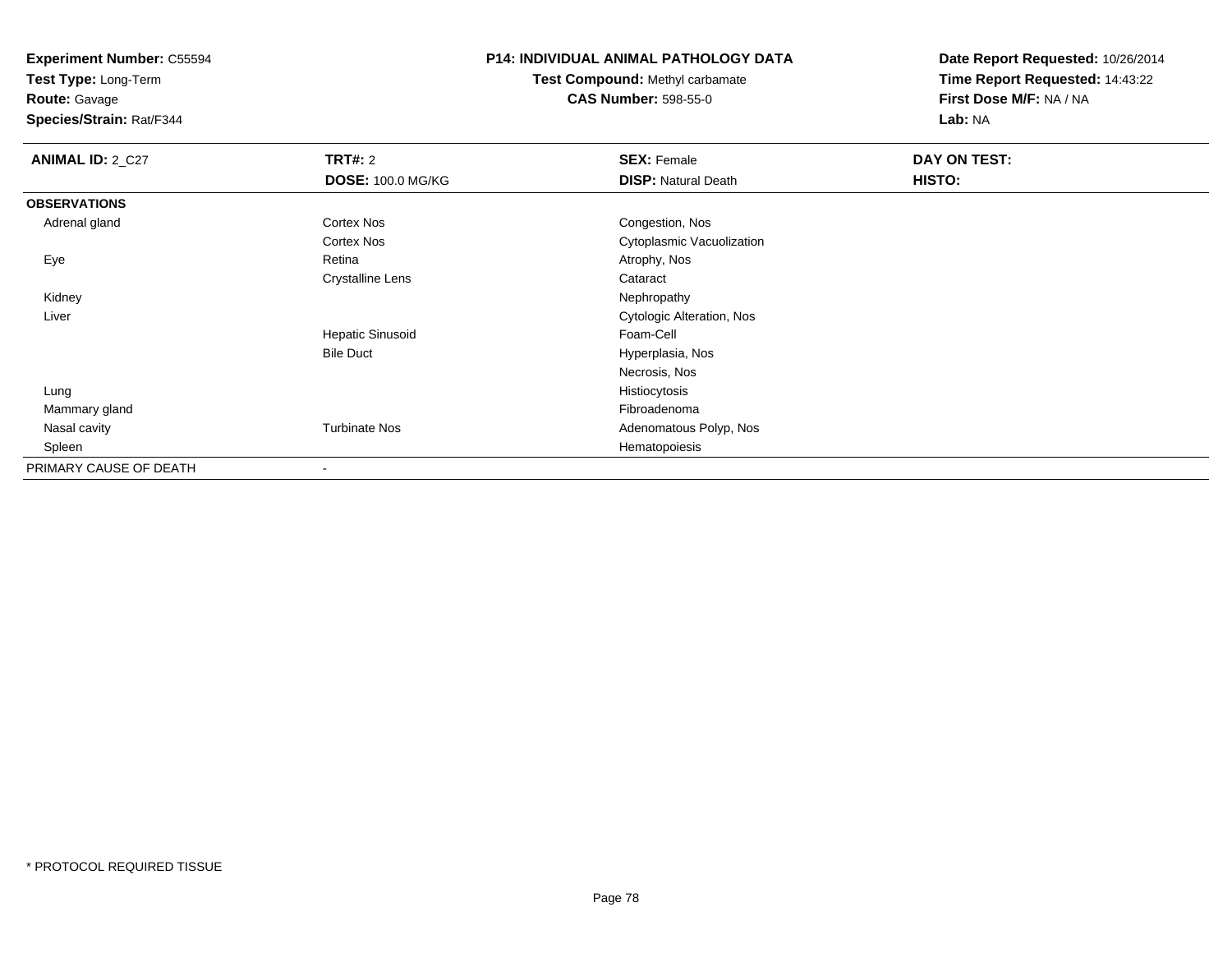**Test Type:** Long-Term

**Route:** Gavage

**Species/Strain:** Rat/F344

### **P14: INDIVIDUAL ANIMAL PATHOLOGY DATA**

**Test Compound:** Methyl carbamate**CAS Number:** 598-55-0

| <b>ANIMAL ID: 2_C28</b> | TRT#: 2                   | <b>SEX: Female</b>              | <b>DAY ON TEST:</b> |
|-------------------------|---------------------------|---------------------------------|---------------------|
|                         | <b>DOSE: 100.0 MG/KG</b>  | <b>DISP:</b> Moribund Sacrifice | HISTO:              |
| <b>OBSERVATIONS</b>     |                           |                                 |                     |
| Heart                   |                           | Fibrosis, Multifocal            |                     |
|                         |                           | Myxomatosis, Cardiac Valve      |                     |
| Kidney                  |                           | Nephropathy                     |                     |
| Liver                   |                           | Cytoplasmic Vacuolization       |                     |
|                         | <b>Bile Duct</b>          | Hyperplasia, Nos                |                     |
| Pancreas                | Acinus                    | Atrophy, Nos                    |                     |
| Pituitary gland         | <b>Anterior Pituitary</b> | Angiectasis                     |                     |
|                         | <b>Anterior Pituitary</b> | Hyperplasia, Nos                |                     |
| Salivary gland          | <b>Parotid Gland Nos</b>  | Cytoplasmic Vacuolization       |                     |
| Unspecified             | Multiple Organs Nos       | Leukemia, Mononuclear Cell      |                     |
| Uterus                  | Cervix Uteri              | Sarcoma, Nos                    |                     |
| PRIMARY CAUSE OF DEATH  |                           |                                 |                     |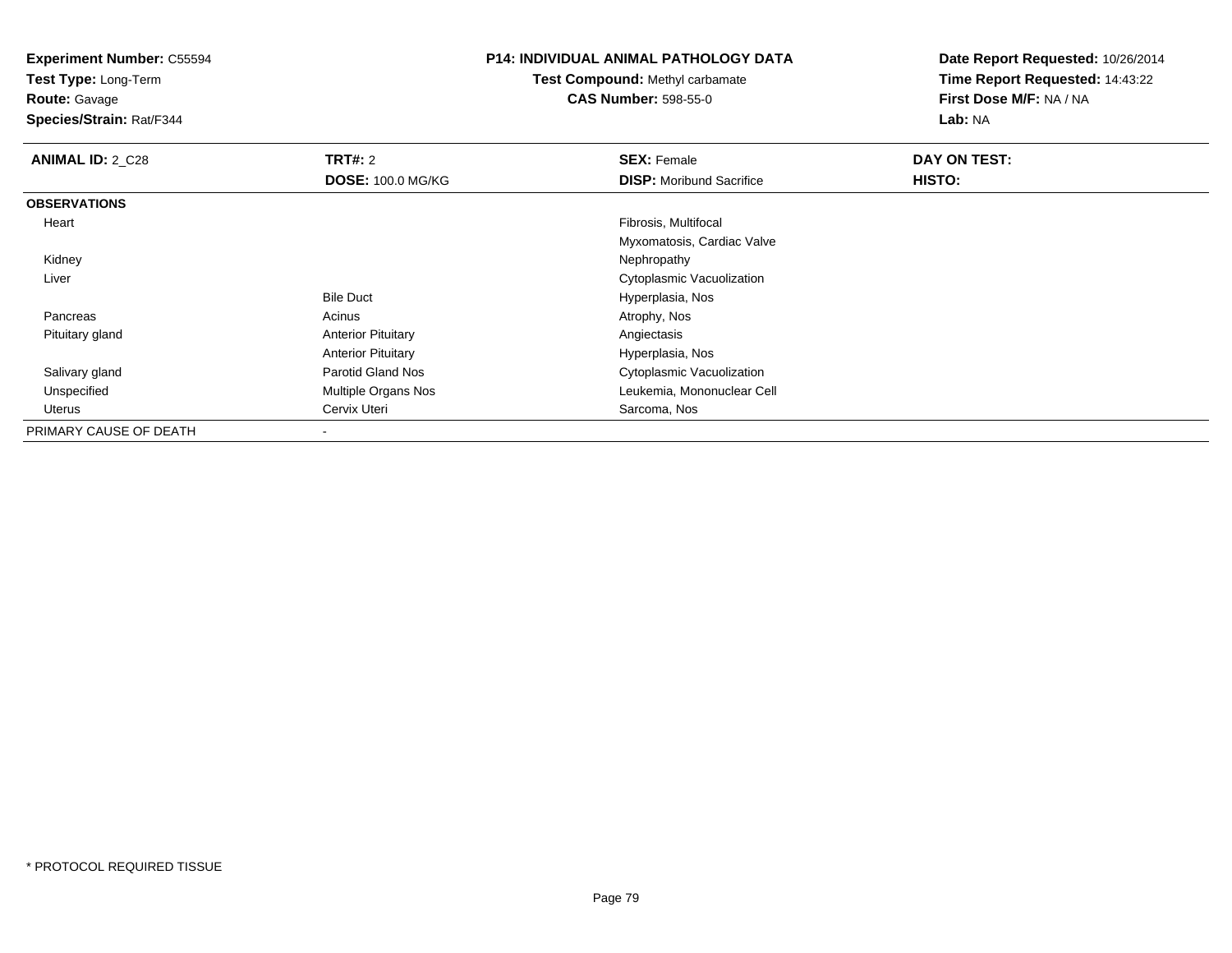| <b>Experiment Number: C55594</b><br>Test Type: Long-Term<br><b>Route: Gavage</b><br>Species/Strain: Rat/F344 |                           | <b>P14: INDIVIDUAL ANIMAL PATHOLOGY DATA</b><br>Test Compound: Methyl carbamate<br><b>CAS Number: 598-55-0</b> | Date Report Requested: 10/26/2014<br>Time Report Requested: 14:43:22<br>First Dose M/F: NA / NA<br>Lab: NA |
|--------------------------------------------------------------------------------------------------------------|---------------------------|----------------------------------------------------------------------------------------------------------------|------------------------------------------------------------------------------------------------------------|
| <b>ANIMAL ID: 2 C29</b>                                                                                      | <b>TRT#: 2</b>            | <b>SEX: Female</b>                                                                                             | DAY ON TEST:                                                                                               |
|                                                                                                              | <b>DOSE: 100.0 MG/KG</b>  | <b>DISP:</b> Moribund Sacrifice                                                                                | HISTO:                                                                                                     |
| <b>OBSERVATIONS</b>                                                                                          |                           |                                                                                                                |                                                                                                            |
| Eye                                                                                                          | Retina                    | Atrophy, Nos                                                                                                   |                                                                                                            |
|                                                                                                              | Sclera                    | Metaplasia, Osseous                                                                                            |                                                                                                            |
| Liver                                                                                                        |                           | Cytologic Alteration, Nos                                                                                      |                                                                                                            |
| Mammary gland                                                                                                |                           | Fibroadenoma                                                                                                   |                                                                                                            |
| Pituitary gland                                                                                              | <b>Anterior Pituitary</b> | Adenoma, Nos                                                                                                   |                                                                                                            |
| Spleen                                                                                                       |                           | Hematopoiesis                                                                                                  |                                                                                                            |
| Unspecified                                                                                                  | Adipose Tissue            | Inflammation, Active Chronic                                                                                   |                                                                                                            |
| PRIMARY CAUSE OF DEATH                                                                                       |                           |                                                                                                                |                                                                                                            |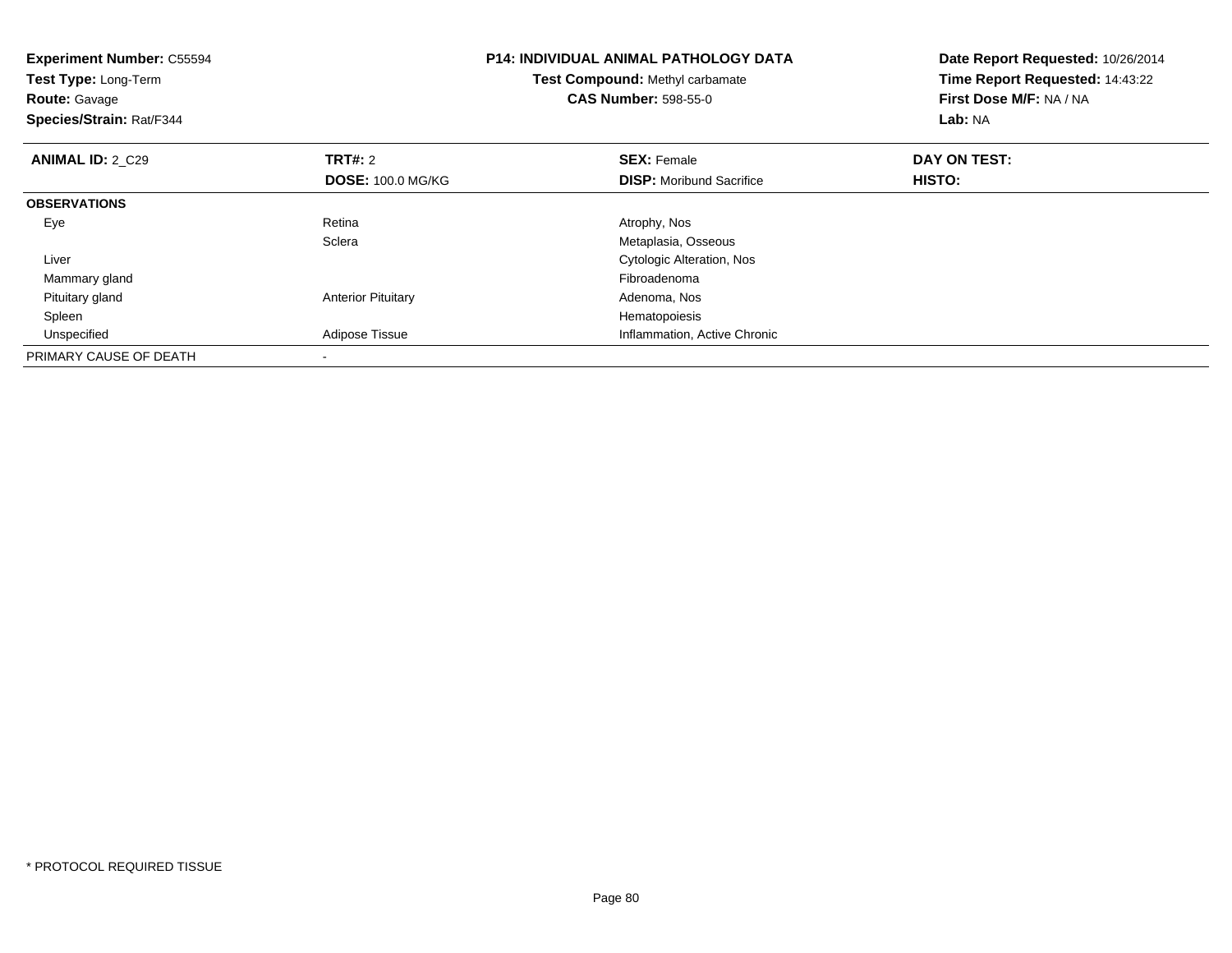**Test Type:** Long-Term

**Route:** Gavage

**Species/Strain:** Rat/F344

## **P14: INDIVIDUAL ANIMAL PATHOLOGY DATA**

**Test Compound:** Methyl carbamate**CAS Number:** 598-55-0

| <b>ANIMAL ID: 2_C30</b> | TRT#: 2                  | <b>SEX: Female</b>              | DAY ON TEST: |  |
|-------------------------|--------------------------|---------------------------------|--------------|--|
|                         | <b>DOSE: 100.0 MG/KG</b> | <b>DISP:</b> Moribund Sacrifice | HISTO:       |  |
| <b>OBSERVATIONS</b>     |                          |                                 |              |  |
| Eye                     | <b>Crystalline Lens</b>  | Cataract                        |              |  |
|                         | Nasolacrimal Duct        | Inflammation, Acute             |              |  |
| Intestine Small         | <b>Mesentery Nos</b>     | Necrosis, Fat                   |              |  |
| Kidney                  |                          | Nephropathy                     |              |  |
| Liver                   |                          | Cytoplasmic Vacuolization       |              |  |
| Lung                    |                          | Histiocytosis                   |              |  |
| Mammary gland           |                          | Galactocele                     |              |  |
| Spleen                  |                          | Necrosis, Nos                   |              |  |
| Unspecified             | Multiple Organs Nos      | Leukemia, Mononuclear Cell      |              |  |
| Urinary bladder         |                          | Hyperplasia, Epithelial         |              |  |
| Uterus                  |                          | Inflammation, Acute             |              |  |
| PRIMARY CAUSE OF DEATH  | $\blacksquare$           |                                 |              |  |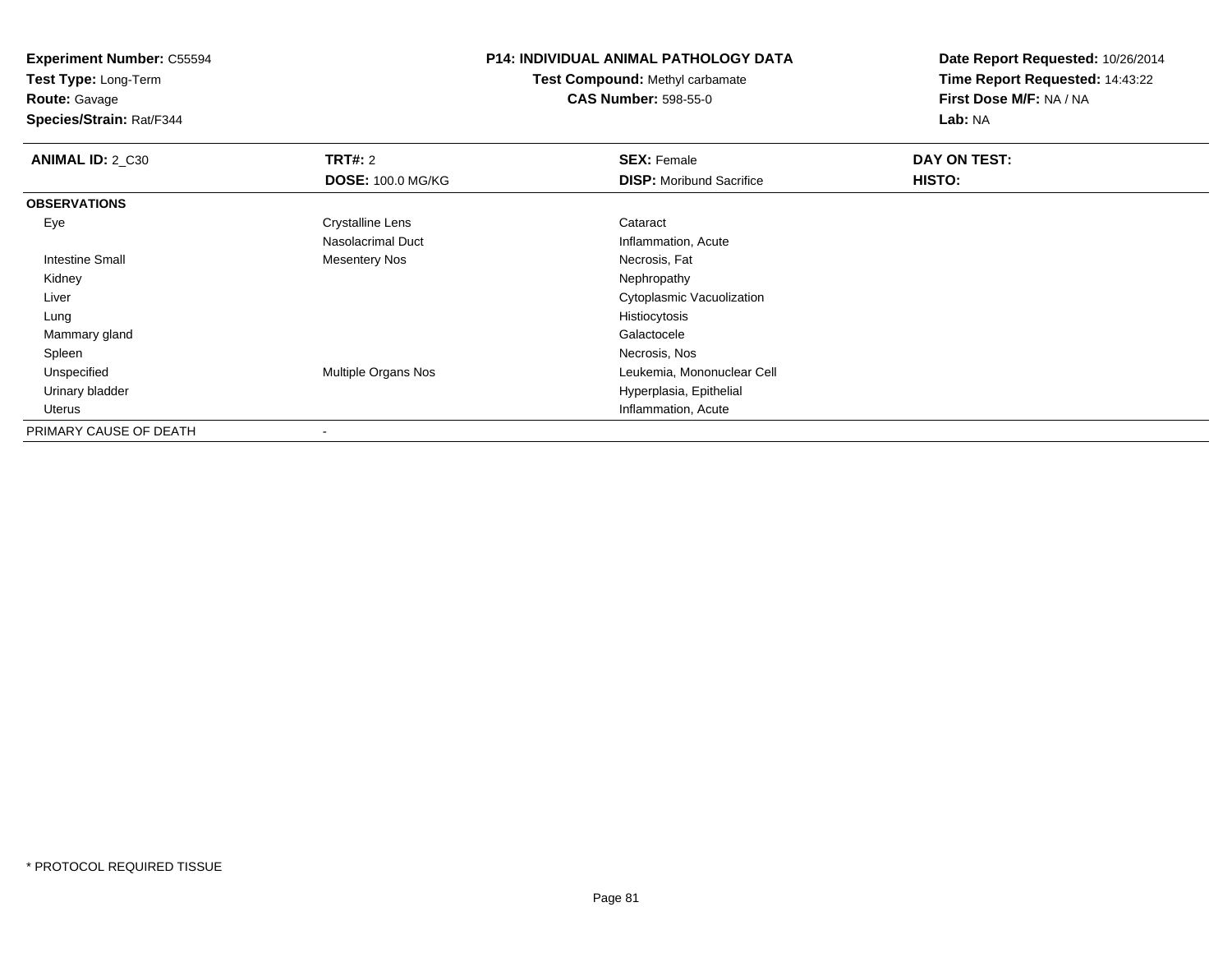**Experiment Number:** C55594**Test Type:** Long-Term

**Route:** Gavage

**Species/Strain:** Rat/F344

# **P14: INDIVIDUAL ANIMAL PATHOLOGY DATA**

**Test Compound:** Methyl carbamate**CAS Number:** 598-55-0

| ANIMAL ID: 2_C31       | TRT#: 2                   | <b>SEX: Female</b>               | DAY ON TEST: |  |
|------------------------|---------------------------|----------------------------------|--------------|--|
|                        | <b>DOSE: 100.0 MG/KG</b>  | <b>DISP:</b> Terminal Sacrifice  | HISTO:       |  |
| <b>OBSERVATIONS</b>    |                           |                                  |              |  |
| Eye                    | Sclera                    | Metaplasia, Osseous              |              |  |
| Kidney                 |                           | Nephropathy                      |              |  |
| Liver                  |                           | Cytologic Alteration, Nos        |              |  |
|                        |                           | Fibrosis, Focal                  |              |  |
|                        | <b>Bile Duct</b>          | Hyperplasia, Nos                 |              |  |
| Mammary gland          |                           | Fibroadenoma                     |              |  |
| Pituitary gland        | <b>Anterior Pituitary</b> | Angiectasis                      |              |  |
|                        | <b>Anterior Pituitary</b> | Hyperplasia, Nos                 |              |  |
| Spleen                 |                           | Pigmentation, Nos                |              |  |
| Uterus                 |                           | <b>Endometrial Stromal Polyp</b> |              |  |
| PRIMARY CAUSE OF DEATH | ۰                         |                                  |              |  |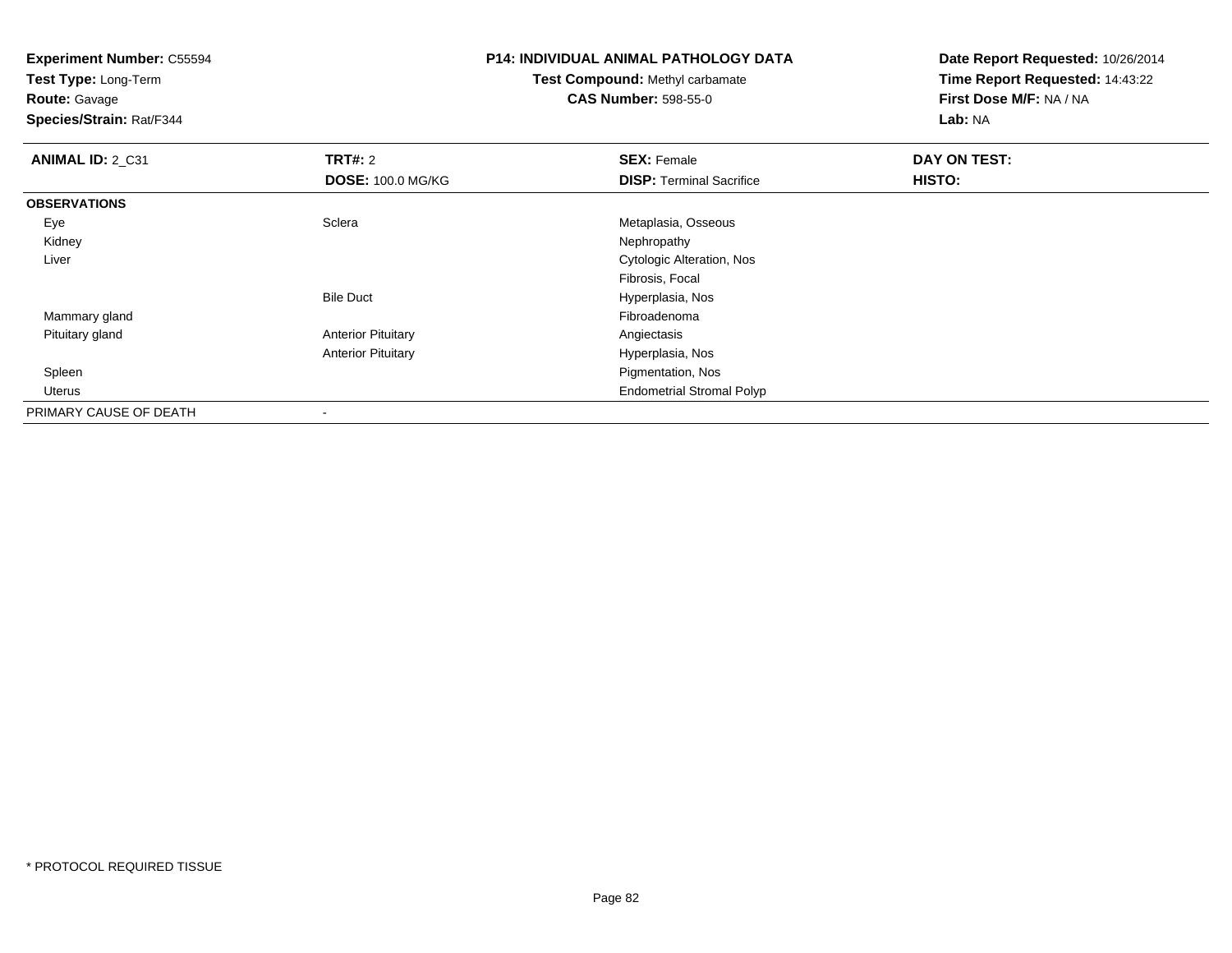| <b>Experiment Number: C55594</b><br>Test Type: Long-Term<br><b>Route: Gavage</b><br>Species/Strain: Rat/F344 |                          | <b>P14: INDIVIDUAL ANIMAL PATHOLOGY DATA</b><br>Test Compound: Methyl carbamate<br><b>CAS Number: 598-55-0</b> | Date Report Requested: 10/26/2014<br>Time Report Requested: 14:43:22<br>First Dose M/F: NA / NA<br>Lab: NA |
|--------------------------------------------------------------------------------------------------------------|--------------------------|----------------------------------------------------------------------------------------------------------------|------------------------------------------------------------------------------------------------------------|
| <b>ANIMAL ID: 2_C32</b>                                                                                      | <b>TRT#: 2</b>           | <b>SEX: Female</b>                                                                                             | DAY ON TEST:                                                                                               |
|                                                                                                              | <b>DOSE: 100.0 MG/KG</b> | <b>DISP:</b> Terminal Sacrifice                                                                                | HISTO:                                                                                                     |
| <b>OBSERVATIONS</b>                                                                                          |                          |                                                                                                                |                                                                                                            |
| Adrenal gland                                                                                                | <b>Cortex Nos</b>        | Cytoplasmic Vacuolization                                                                                      |                                                                                                            |
|                                                                                                              | Cortex Nos               | Hyperplasia, Nos                                                                                               |                                                                                                            |
| Eye                                                                                                          | Sclera                   | Metaplasia, Osseous                                                                                            |                                                                                                            |
| Kidney                                                                                                       |                          | Nephropathy                                                                                                    |                                                                                                            |
| Liver                                                                                                        |                          | Cytologic Alteration, Nos                                                                                      |                                                                                                            |
|                                                                                                              | <b>Bile Duct</b>         | Hyperplasia, Nos                                                                                               |                                                                                                            |
|                                                                                                              |                          | Inflammation, Chronic Focal                                                                                    |                                                                                                            |
| Spleen                                                                                                       |                          | Pigmentation, Nos                                                                                              |                                                                                                            |
| PRIMARY CAUSE OF DEATH                                                                                       |                          |                                                                                                                |                                                                                                            |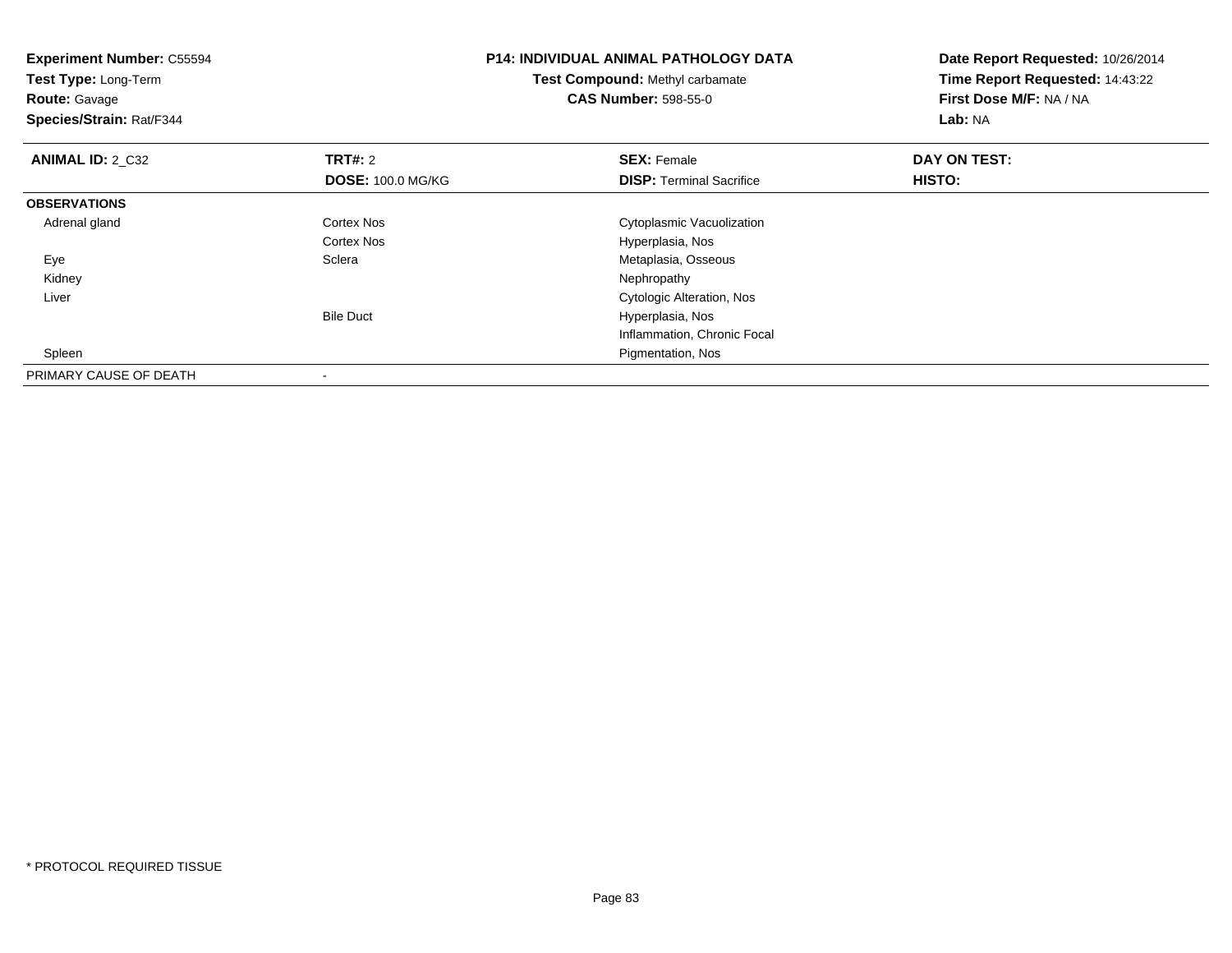| <b>Experiment Number: C55594</b><br>Test Type: Long-Term<br><b>Route: Gavage</b><br>Species/Strain: Rat/F344 |                           | <b>P14: INDIVIDUAL ANIMAL PATHOLOGY DATA</b><br>Test Compound: Methyl carbamate<br><b>CAS Number: 598-55-0</b> | Date Report Requested: 10/26/2014<br>Time Report Requested: 14:43:22<br>First Dose M/F: NA / NA<br>Lab: NA |
|--------------------------------------------------------------------------------------------------------------|---------------------------|----------------------------------------------------------------------------------------------------------------|------------------------------------------------------------------------------------------------------------|
| <b>ANIMAL ID: 2 C33</b>                                                                                      | <b>TRT#: 2</b>            | <b>SEX: Female</b>                                                                                             | DAY ON TEST:                                                                                               |
|                                                                                                              | <b>DOSE: 100.0 MG/KG</b>  | <b>DISP:</b> Natural Death                                                                                     | HISTO:                                                                                                     |
| <b>OBSERVATIONS</b>                                                                                          |                           |                                                                                                                |                                                                                                            |
| Eye                                                                                                          |                           | Hemorrhage                                                                                                     |                                                                                                            |
|                                                                                                              | Sclera                    | Metaplasia, Osseous                                                                                            |                                                                                                            |
| Liver                                                                                                        |                           | <b>Cytologic Alteration, Nos</b>                                                                               |                                                                                                            |
| Lung                                                                                                         |                           | Congestion, Nos                                                                                                |                                                                                                            |
| Pituitary gland                                                                                              | <b>Anterior Pituitary</b> | Adenoma, Nos                                                                                                   |                                                                                                            |
|                                                                                                              | <b>Anterior Pituitary</b> | Hemorrhage                                                                                                     |                                                                                                            |
| Spleen                                                                                                       |                           | Pigmentation, Nos                                                                                              |                                                                                                            |
| PRIMARY CAUSE OF DEATH                                                                                       |                           |                                                                                                                |                                                                                                            |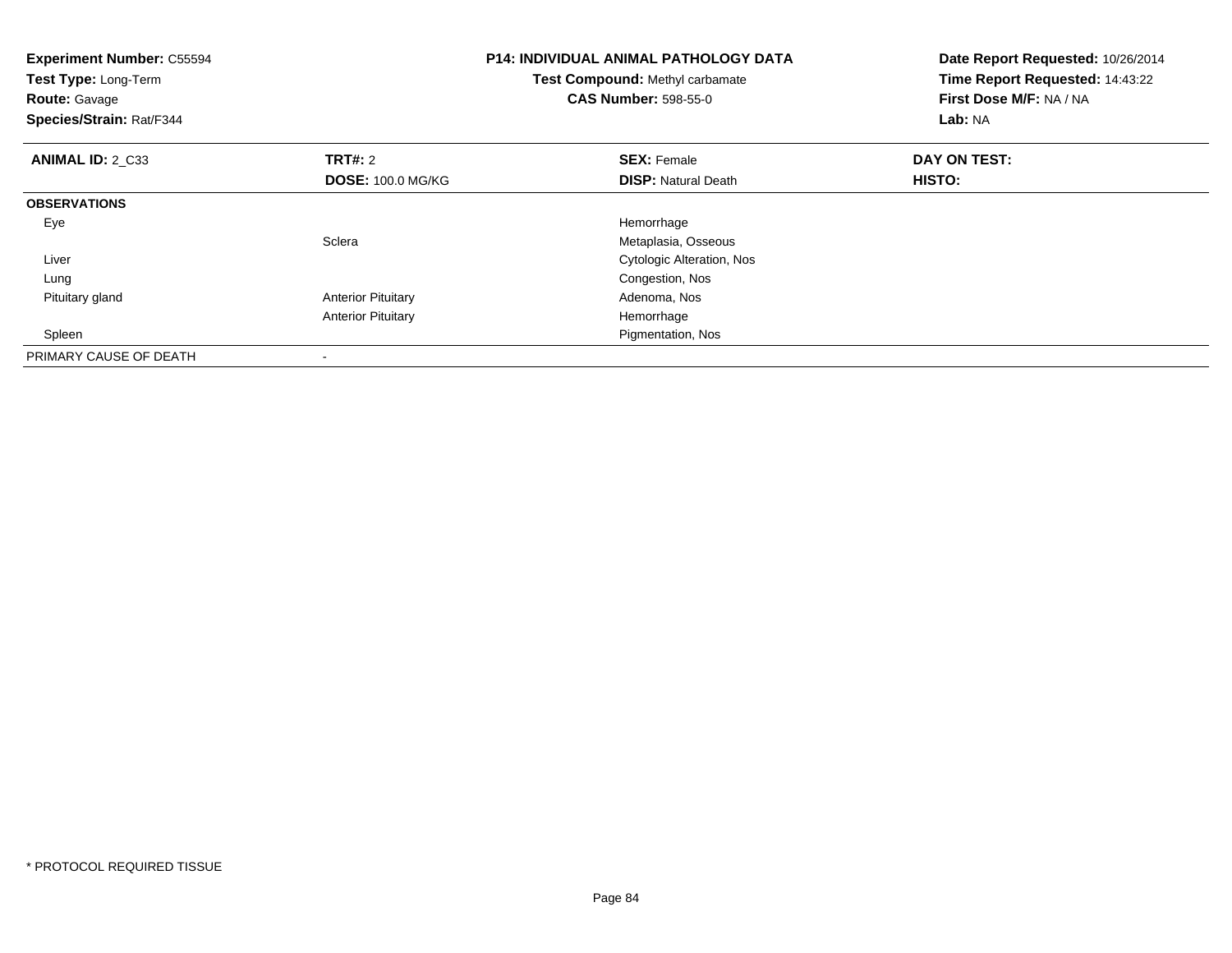| <b>Experiment Number: C55594</b><br>Test Type: Long-Term<br><b>Route: Gavage</b><br>Species/Strain: Rat/F344 |                           | <b>P14: INDIVIDUAL ANIMAL PATHOLOGY DATA</b><br>Test Compound: Methyl carbamate<br><b>CAS Number: 598-55-0</b> | Date Report Requested: 10/26/2014<br>Time Report Requested: 14:43:22<br>First Dose M/F: NA / NA<br>Lab: NA |
|--------------------------------------------------------------------------------------------------------------|---------------------------|----------------------------------------------------------------------------------------------------------------|------------------------------------------------------------------------------------------------------------|
| <b>ANIMAL ID: 2 C34</b>                                                                                      | <b>TRT#: 2</b>            | <b>SEX: Female</b>                                                                                             | DAY ON TEST:                                                                                               |
|                                                                                                              | <b>DOSE: 100.0 MG/KG</b>  | <b>DISP:</b> Terminal Sacrifice                                                                                | HISTO:                                                                                                     |
| <b>OBSERVATIONS</b>                                                                                          |                           |                                                                                                                |                                                                                                            |
| Clitoral gland                                                                                               |                           | Adenoma, Nos                                                                                                   |                                                                                                            |
| Eye                                                                                                          | Sclera                    | Metaplasia, Osseous                                                                                            |                                                                                                            |
| Liver                                                                                                        |                           | Cytologic Alteration, Nos                                                                                      |                                                                                                            |
|                                                                                                              | <b>Bile Duct</b>          | Hyperplasia, Nos                                                                                               |                                                                                                            |
|                                                                                                              | Hepatocytes               | Hyperplasia, Nos                                                                                               |                                                                                                            |
| Pituitary gland                                                                                              | <b>Anterior Pituitary</b> | Cyst, Nos                                                                                                      |                                                                                                            |
| Uterus                                                                                                       | Endometrium               | Hyperplasia, Cystic                                                                                            |                                                                                                            |
| PRIMARY CAUSE OF DEATH                                                                                       |                           |                                                                                                                |                                                                                                            |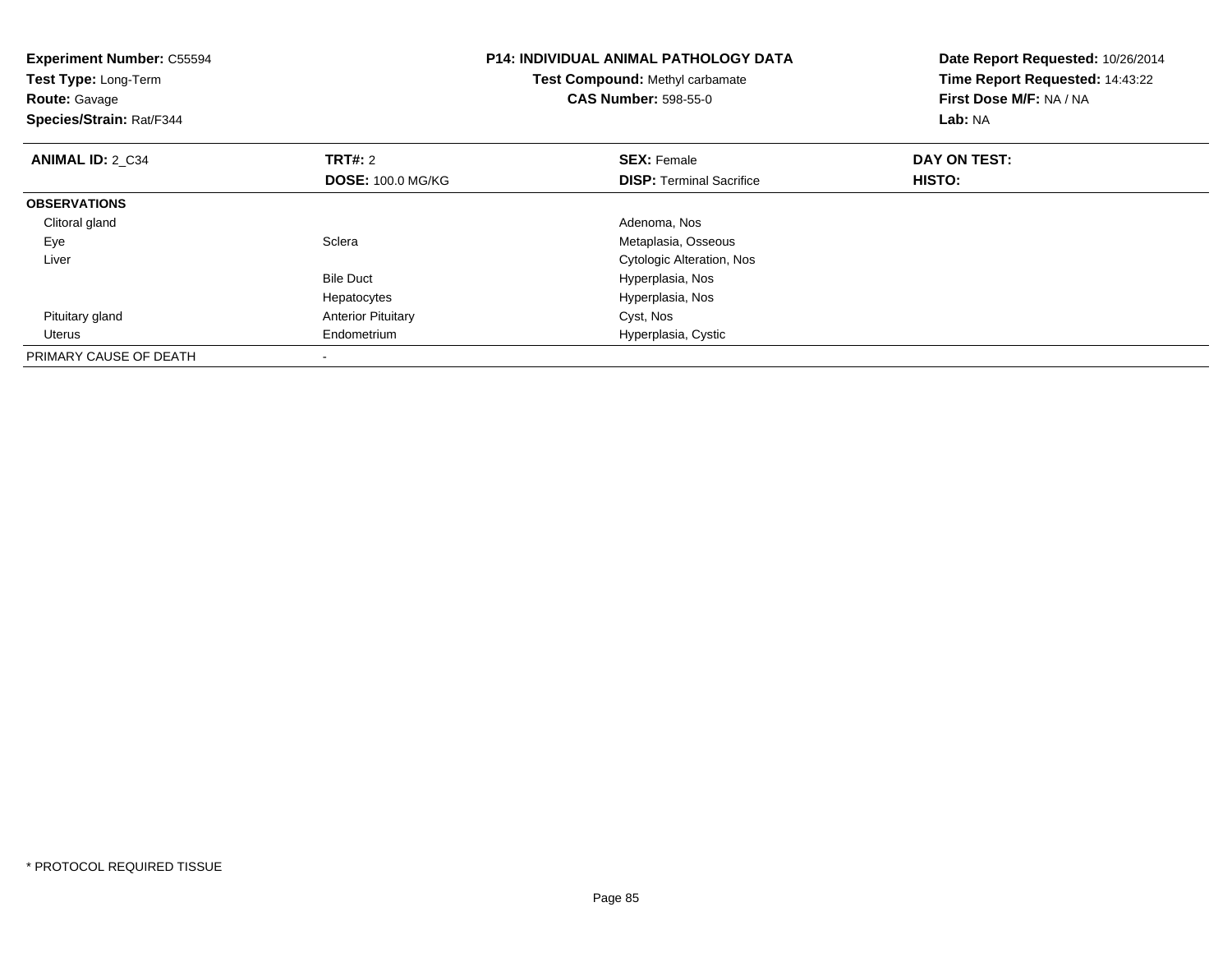| <b>Experiment Number: C55594</b><br>Test Type: Long-Term<br><b>Route: Gavage</b><br>Species/Strain: Rat/F344 |                           | <b>P14: INDIVIDUAL ANIMAL PATHOLOGY DATA</b><br>Test Compound: Methyl carbamate<br><b>CAS Number: 598-55-0</b> | Date Report Requested: 10/26/2014<br>Time Report Requested: 14:43:22<br>First Dose M/F: NA / NA<br>Lab: NA |  |
|--------------------------------------------------------------------------------------------------------------|---------------------------|----------------------------------------------------------------------------------------------------------------|------------------------------------------------------------------------------------------------------------|--|
| <b>ANIMAL ID: 2 C35</b>                                                                                      | <b>TRT#:</b> 2            | <b>SEX: Female</b>                                                                                             | DAY ON TEST:                                                                                               |  |
|                                                                                                              | <b>DOSE: 100.0 MG/KG</b>  | <b>DISP: Terminal Sacrifice</b>                                                                                | <b>HISTO:</b>                                                                                              |  |
| <b>OBSERVATIONS</b>                                                                                          |                           |                                                                                                                |                                                                                                            |  |
| Clitoral gland                                                                                               |                           | Inflammation, Active Chronic                                                                                   |                                                                                                            |  |
| Harderian gland                                                                                              | <b>Hardarian Gland</b>    | Inflammation, Chronic Focal                                                                                    |                                                                                                            |  |
| Liver                                                                                                        |                           | Cytologic Alteration, Nos                                                                                      |                                                                                                            |  |
|                                                                                                              |                           | Inflammation, Chronic Focal                                                                                    |                                                                                                            |  |
| Mammary gland                                                                                                |                           | Hyperplasia, Nos                                                                                               |                                                                                                            |  |
| Pituitary gland                                                                                              | <b>Anterior Pituitary</b> | Adenoma, Nos                                                                                                   |                                                                                                            |  |
|                                                                                                              | <b>Anterior Pituitary</b> | Cyst, Nos                                                                                                      |                                                                                                            |  |
| Uterus                                                                                                       |                           | <b>Endometrial Stromal Polyp</b>                                                                               |                                                                                                            |  |
| PRIMARY CAUSE OF DEATH                                                                                       |                           |                                                                                                                |                                                                                                            |  |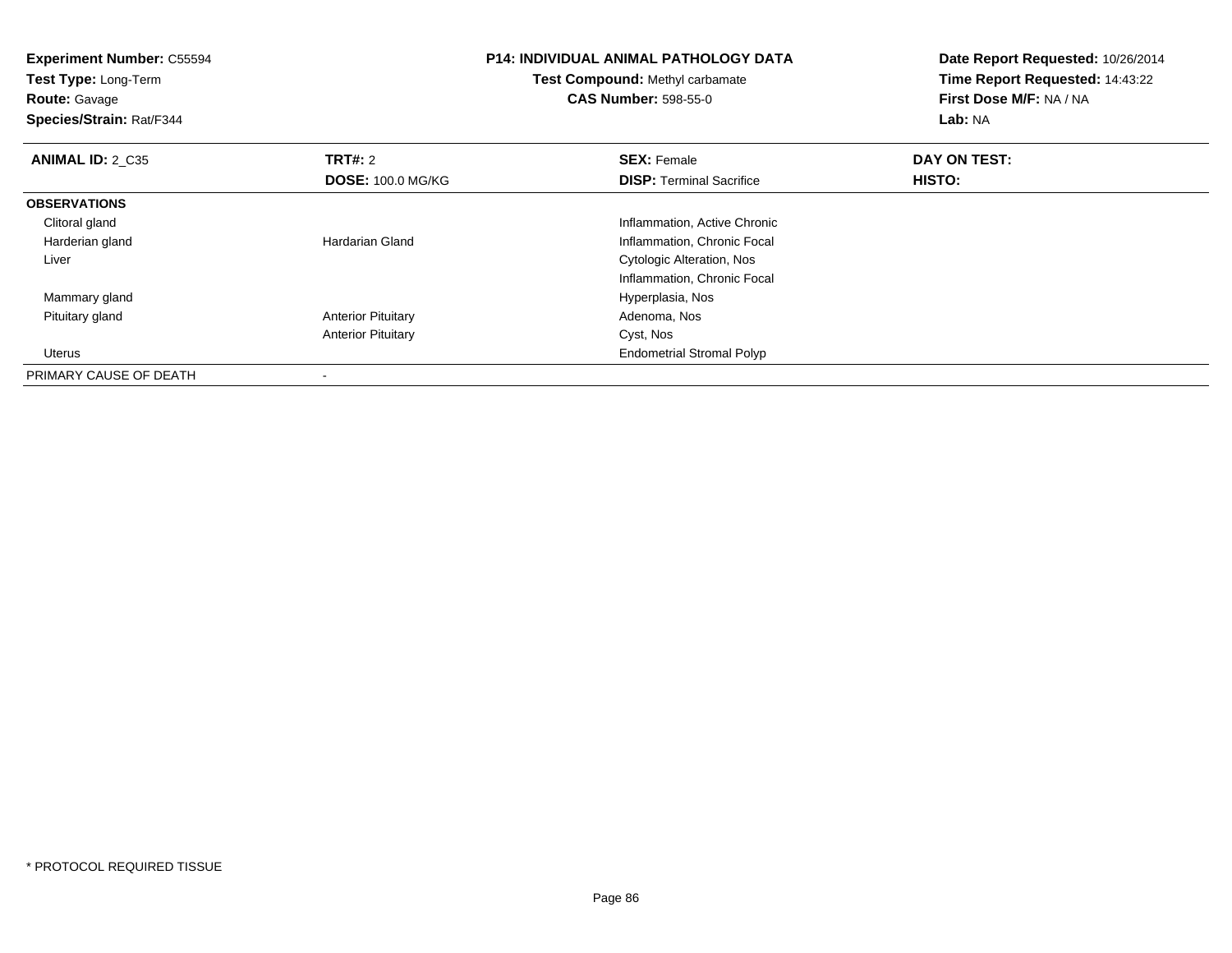| <b>Experiment Number: C55594</b><br>Test Type: Long-Term<br><b>Route: Gavage</b><br>Species/Strain: Rat/F344 |                           | <b>P14: INDIVIDUAL ANIMAL PATHOLOGY DATA</b><br>Test Compound: Methyl carbamate<br><b>CAS Number: 598-55-0</b> | Date Report Requested: 10/26/2014<br>Time Report Requested: 14:43:22<br>First Dose M/F: NA / NA<br>Lab: NA |
|--------------------------------------------------------------------------------------------------------------|---------------------------|----------------------------------------------------------------------------------------------------------------|------------------------------------------------------------------------------------------------------------|
| ANIMAL ID: 2 C36                                                                                             | TRT#: 2                   | <b>SEX: Female</b>                                                                                             | DAY ON TEST:                                                                                               |
|                                                                                                              | <b>DOSE: 100.0 MG/KG</b>  | <b>DISP:</b> Terminal Sacrifice                                                                                | <b>HISTO:</b>                                                                                              |
| <b>OBSERVATIONS</b>                                                                                          |                           |                                                                                                                |                                                                                                            |
| Adrenal gland                                                                                                | Cortex Nos                | Cytoplasmic Vacuolization                                                                                      |                                                                                                            |
| Liver                                                                                                        |                           | Cyst, Nos                                                                                                      |                                                                                                            |
|                                                                                                              |                           | <b>Cytologic Alteration, Nos</b>                                                                               |                                                                                                            |
|                                                                                                              |                           | Inflammation, Chronic Focal                                                                                    |                                                                                                            |
| Mammary gland                                                                                                |                           | Fibroadenoma                                                                                                   |                                                                                                            |
| Pituitary gland                                                                                              | <b>Anterior Pituitary</b> | Adenoma, Nos                                                                                                   |                                                                                                            |
| Uterus                                                                                                       |                           | <b>Endometrial Stromal Polyp</b>                                                                               |                                                                                                            |
| PRIMARY CAUSE OF DEATH                                                                                       | $\overline{\phantom{a}}$  |                                                                                                                |                                                                                                            |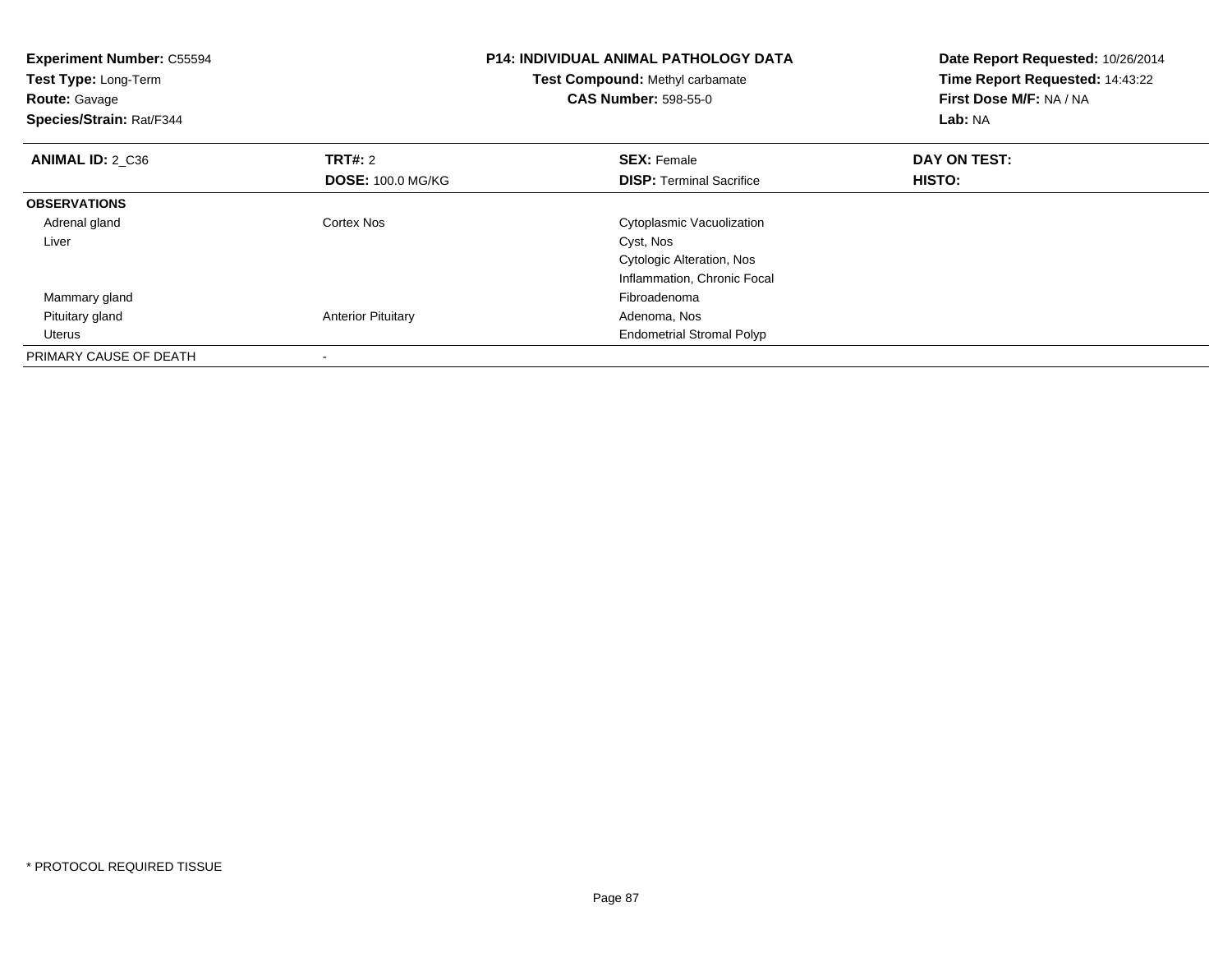| <b>Experiment Number: C55594</b><br>Test Type: Long-Term<br><b>Route: Gavage</b> | <b>P14: INDIVIDUAL ANIMAL PATHOLOGY DATA</b><br><b>Test Compound: Methyl carbamate</b><br><b>CAS Number: 598-55-0</b> |                                 | Date Report Requested: 10/26/2014<br>Time Report Requested: 14:43:22<br>First Dose M/F: NA / NA |
|----------------------------------------------------------------------------------|-----------------------------------------------------------------------------------------------------------------------|---------------------------------|-------------------------------------------------------------------------------------------------|
| Species/Strain: Rat/F344                                                         |                                                                                                                       |                                 | Lab: NA                                                                                         |
| <b>ANIMAL ID: 2 C37</b>                                                          | TRT#: 2                                                                                                               | <b>SEX: Female</b>              | DAY ON TEST:                                                                                    |
|                                                                                  | <b>DOSE: 100.0 MG/KG</b>                                                                                              | <b>DISP:</b> Moribund Sacrifice | HISTO:                                                                                          |
| <b>OBSERVATIONS</b>                                                              |                                                                                                                       |                                 |                                                                                                 |
| Clitoral gland                                                                   |                                                                                                                       | Adenoma, Nos                    |                                                                                                 |
| Spleen                                                                           |                                                                                                                       | Pigmentation, Nos               |                                                                                                 |
| PRIMARY CAUSE OF DEATH                                                           |                                                                                                                       |                                 |                                                                                                 |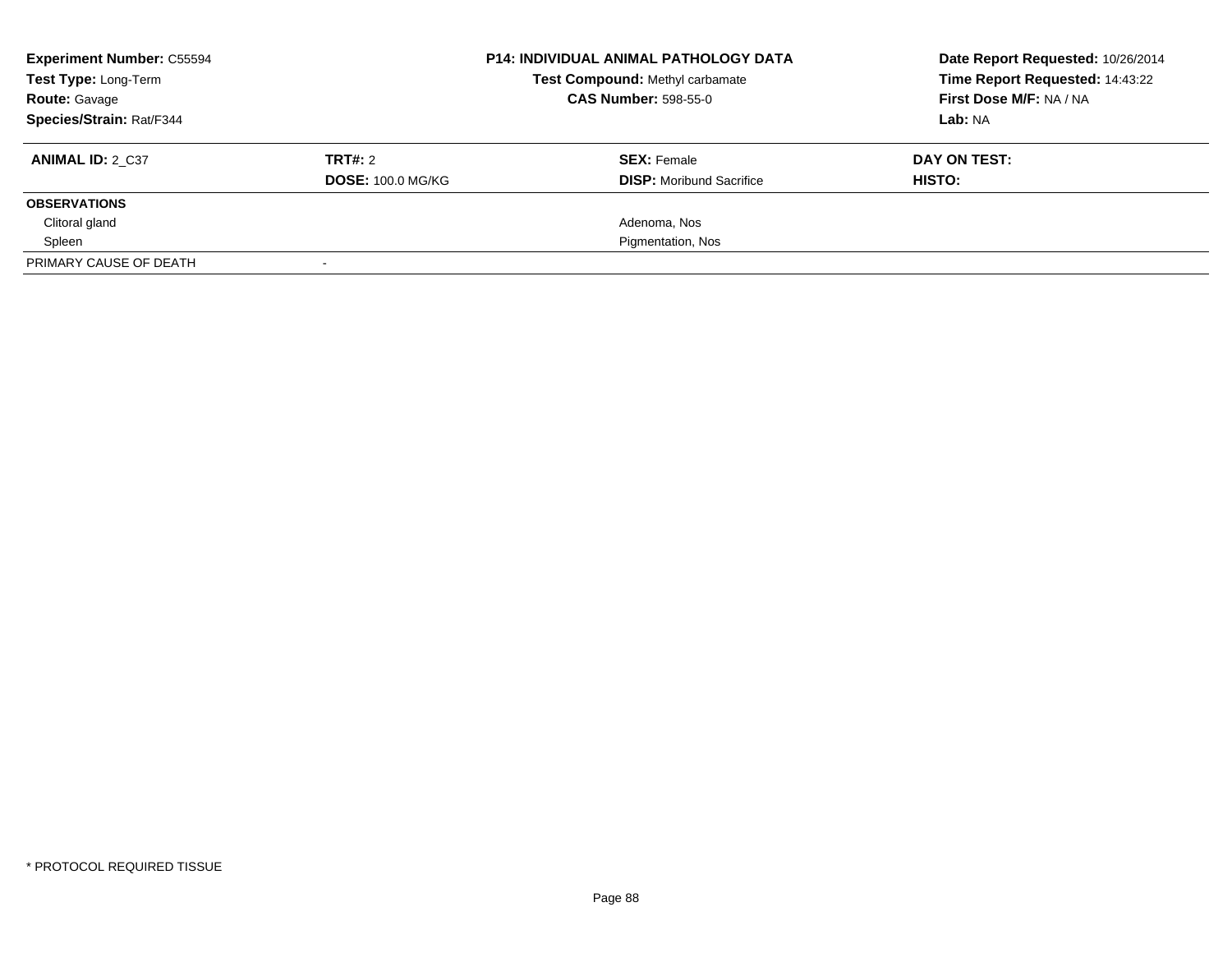| <b>Experiment Number: C55594</b><br><b>Test Type: Long-Term</b><br><b>Route: Gavage</b><br>Species/Strain: Rat/F344 |                           | <b>P14: INDIVIDUAL ANIMAL PATHOLOGY DATA</b><br><b>Test Compound: Methyl carbamate</b><br><b>CAS Number: 598-55-0</b> | Date Report Requested: 10/26/2014<br>Time Report Requested: 14:43:22<br>First Dose M/F: NA / NA<br>Lab: NA |
|---------------------------------------------------------------------------------------------------------------------|---------------------------|-----------------------------------------------------------------------------------------------------------------------|------------------------------------------------------------------------------------------------------------|
| <b>ANIMAL ID: 2 C38</b>                                                                                             | <b>TRT#: 2</b>            | <b>SEX: Female</b>                                                                                                    | DAY ON TEST:                                                                                               |
|                                                                                                                     | <b>DOSE: 100.0 MG/KG</b>  | <b>DISP:</b> Terminal Sacrifice                                                                                       | <b>HISTO:</b>                                                                                              |
| <b>OBSERVATIONS</b>                                                                                                 |                           |                                                                                                                       |                                                                                                            |
| Eye                                                                                                                 | Sclera                    | Metaplasia, Osseous                                                                                                   |                                                                                                            |
| Liver                                                                                                               | <b>Bile Duct</b>          | Hyperplasia, Nos                                                                                                      |                                                                                                            |
|                                                                                                                     |                           | Inflammation, Chronic Focal                                                                                           |                                                                                                            |
| Pituitary gland                                                                                                     | <b>Anterior Pituitary</b> | Cyst, Nos                                                                                                             |                                                                                                            |
| Spleen                                                                                                              |                           | Pigmentation, Nos                                                                                                     |                                                                                                            |
| Uterus                                                                                                              |                           | <b>Endometrial Stromal Polyp</b>                                                                                      |                                                                                                            |
| PRIMARY CAUSE OF DEATH                                                                                              |                           |                                                                                                                       |                                                                                                            |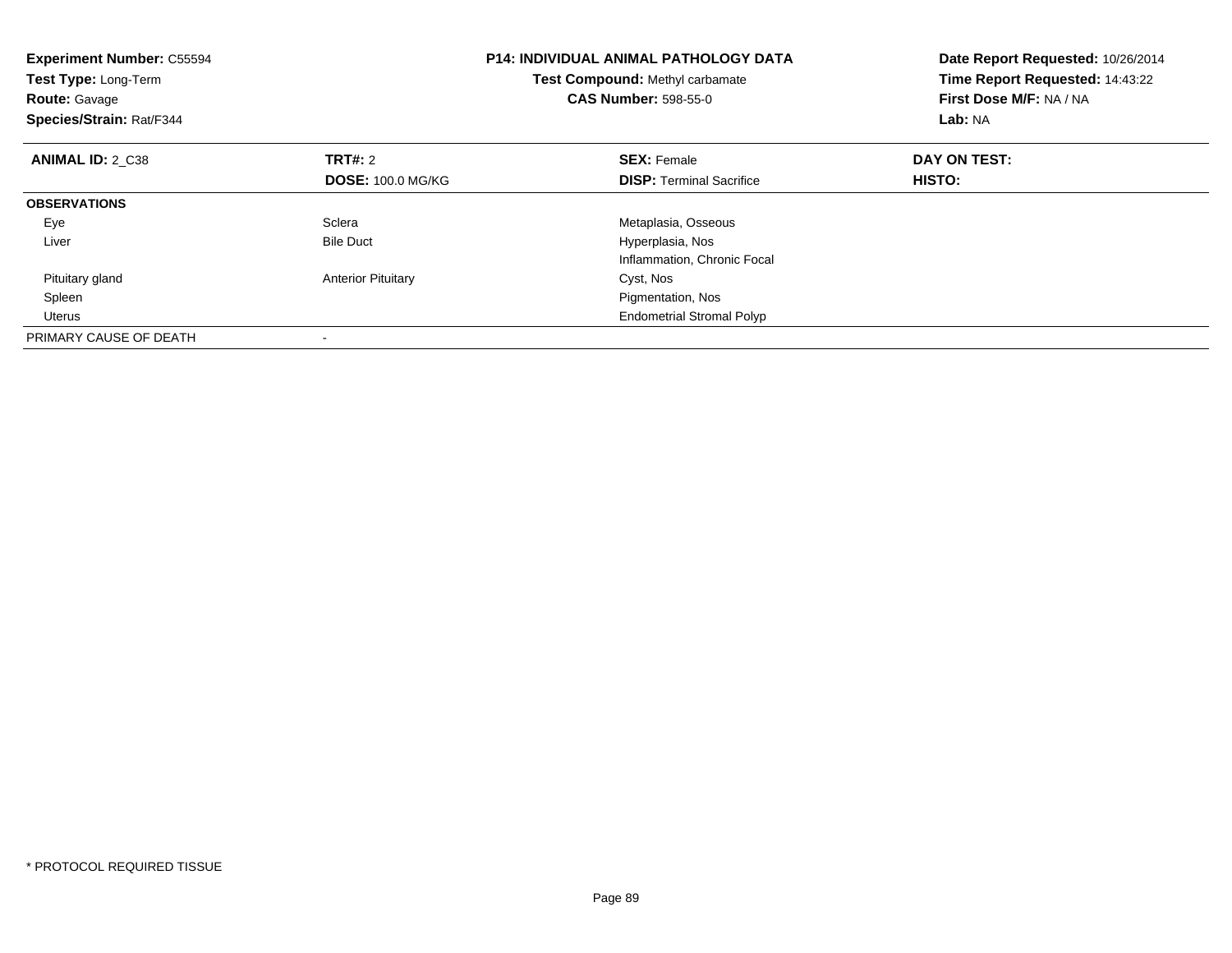| <b>Experiment Number: C55594</b><br>Test Type: Long-Term<br><b>CAS Number: 598-55-0</b><br><b>Route: Gavage</b><br>Species/Strain: Rat/F344 |                          | <b>P14: INDIVIDUAL ANIMAL PATHOLOGY DATA</b><br>Test Compound: Methyl carbamate | Date Report Requested: 10/26/2014<br>Time Report Requested: 14:43:22<br>First Dose M/F: NA / NA<br>Lab: NA |
|---------------------------------------------------------------------------------------------------------------------------------------------|--------------------------|---------------------------------------------------------------------------------|------------------------------------------------------------------------------------------------------------|
| <b>ANIMAL ID: 2 C39</b>                                                                                                                     | <b>TRT#: 2</b>           | <b>SEX: Female</b>                                                              | DAY ON TEST:                                                                                               |
|                                                                                                                                             | <b>DOSE: 100.0 MG/KG</b> | <b>DISP:</b> Natural Death                                                      | <b>HISTO:</b>                                                                                              |
| <b>OBSERVATIONS</b>                                                                                                                         |                          |                                                                                 |                                                                                                            |
| Eye                                                                                                                                         | <b>Crystalline Lens</b>  | Cataract                                                                        |                                                                                                            |
| Harderian gland                                                                                                                             | Hardarian Gland          | Inflammation, Chronic Focal                                                     |                                                                                                            |
| Liver                                                                                                                                       | Centrilobular            | Congestion, Nos                                                                 |                                                                                                            |
| Unspecified                                                                                                                                 | Multiple Organs Nos      | Leukemia, Mononuclear Cell                                                      |                                                                                                            |
| <b>Uterus</b>                                                                                                                               |                          | <b>Endometrial Stromal Polyp</b>                                                |                                                                                                            |
| PRIMARY CAUSE OF DEATH                                                                                                                      |                          |                                                                                 |                                                                                                            |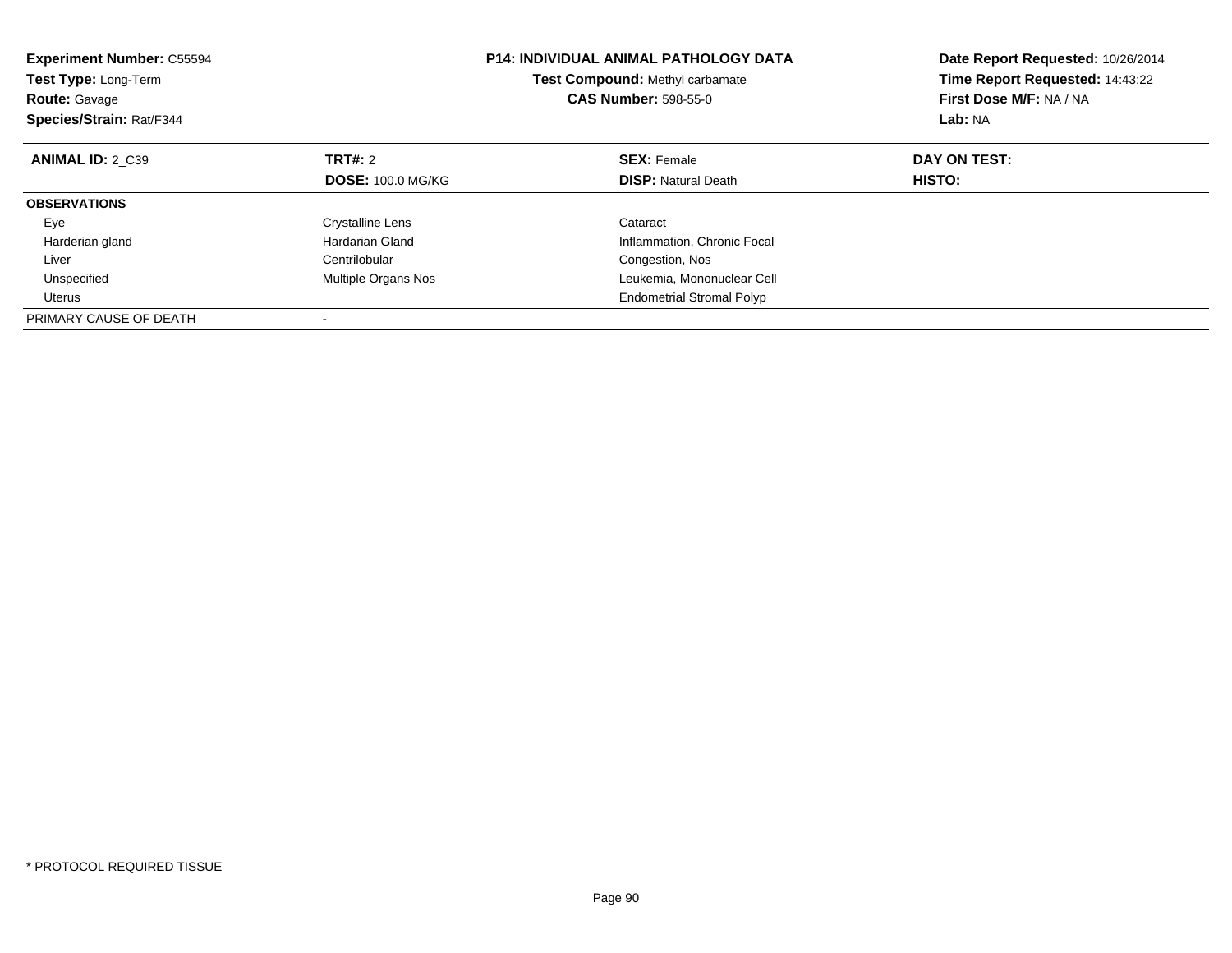| <b>Experiment Number: C55594</b><br>Test Type: Long-Term<br><b>Route: Gavage</b><br>Species/Strain: Rat/F344 |                           | <b>P14: INDIVIDUAL ANIMAL PATHOLOGY DATA</b><br><b>Test Compound: Methyl carbamate</b><br><b>CAS Number: 598-55-0</b> | Date Report Requested: 10/26/2014<br>Time Report Requested: 14:43:22<br>First Dose M/F: NA / NA<br>Lab: NA |
|--------------------------------------------------------------------------------------------------------------|---------------------------|-----------------------------------------------------------------------------------------------------------------------|------------------------------------------------------------------------------------------------------------|
| <b>ANIMAL ID: 2 C40</b>                                                                                      | TRT#: 2                   | <b>SEX: Female</b>                                                                                                    | DAY ON TEST:                                                                                               |
|                                                                                                              | <b>DOSE: 100.0 MG/KG</b>  | <b>DISP:</b> Terminal Sacrifice                                                                                       | <b>HISTO:</b>                                                                                              |
| <b>OBSERVATIONS</b>                                                                                          |                           |                                                                                                                       |                                                                                                            |
| Eye                                                                                                          | Sclera                    | Metaplasia, Osseous                                                                                                   |                                                                                                            |
| Kidney                                                                                                       |                           | Nephropathy                                                                                                           |                                                                                                            |
| Liver                                                                                                        |                           | Cytologic Alteration, Nos                                                                                             |                                                                                                            |
| Mammary gland                                                                                                |                           | Adenoma, Nos                                                                                                          |                                                                                                            |
| Pituitary gland                                                                                              | <b>Anterior Pituitary</b> | Adenoma, Nos                                                                                                          |                                                                                                            |
| Spleen                                                                                                       |                           | Hyperplasia, Lymphoid                                                                                                 |                                                                                                            |
| PRIMARY CAUSE OF DEATH                                                                                       |                           |                                                                                                                       |                                                                                                            |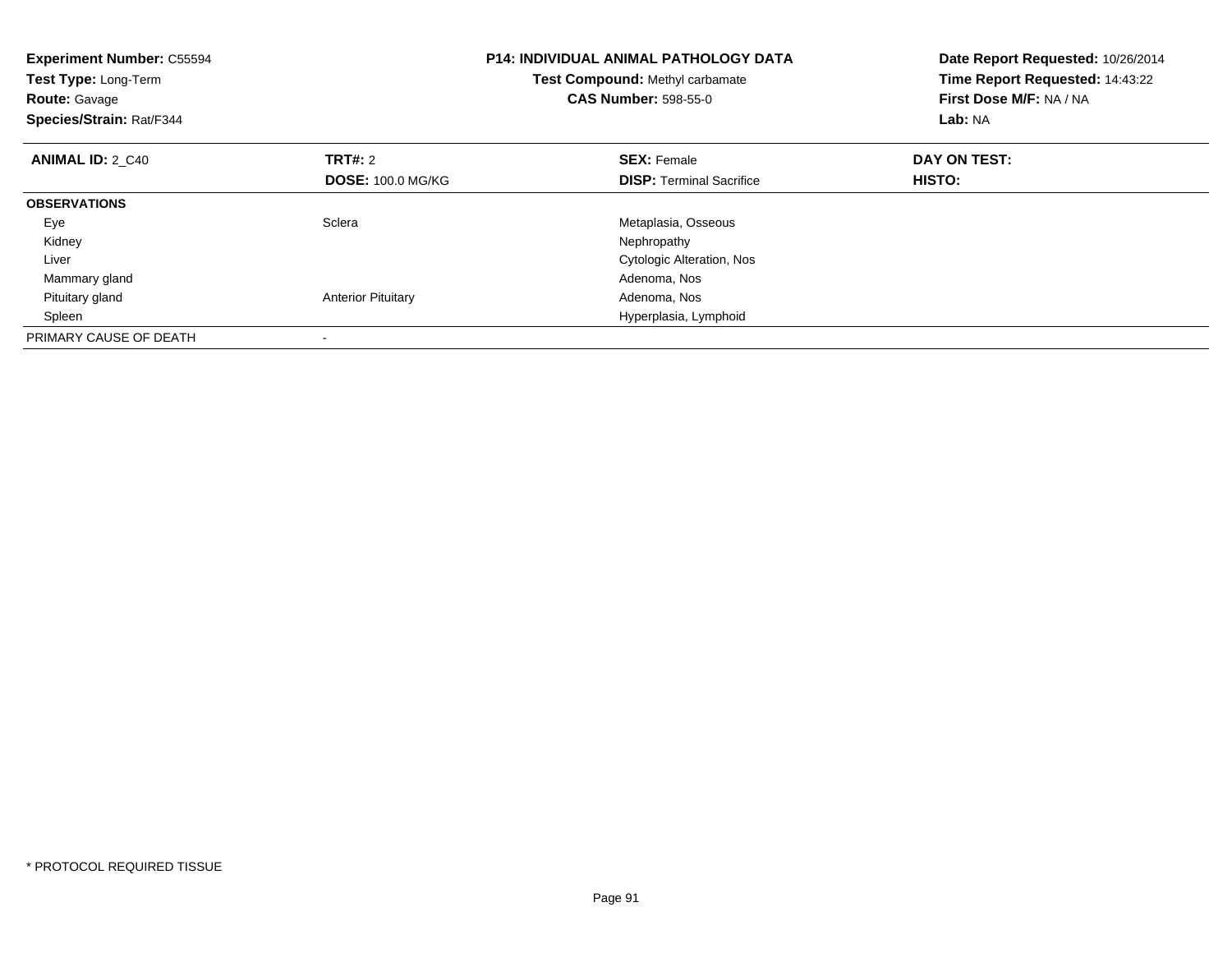**Experiment Number:** C55594**Test Type:** Long-Term**Route:** Gavage **Species/Strain:** Rat/F344**P14: INDIVIDUAL ANIMAL PATHOLOGY DATATest Compound:** Methyl carbamate**CAS Number:** 598-55-0**Date Report Requested:** 10/26/2014**Time Report Requested:** 14:43:22**First Dose M/F:** NA / NA**Lab:** NA**ANIMAL ID: 2 C41 TRT#:** 2 **SEX:** Female **DAY ON TEST: DOSE:** 100.0 MG/KG**DISP:** Terminal Sacrifice **HISTO: OBSERVATIONS** Adrenal gland Medulla Hyperplasia, Nos EyeSclera Metaplasia, Osseous<br>
Hardarian Gland Metaplasia, Osseous<br>
Metaplasia, Osseous Harderian glandInflammation, Chronic Focal<br>Nephropathy Kidneyy the control of the control of the control of the control of the control of the control of the control of the control of the control of the control of the control of the control of the control of the control of the contro Liver Cytologic Alteration, Nos Inflammation, Chronic Focal Pituitary glandAnterior Pituitary **Cyst, Nos**  Spleen Pigmentation, Nos Uterus Endometrium Hyperplasia, Cystic PRIMARY CAUSE OF DEATH-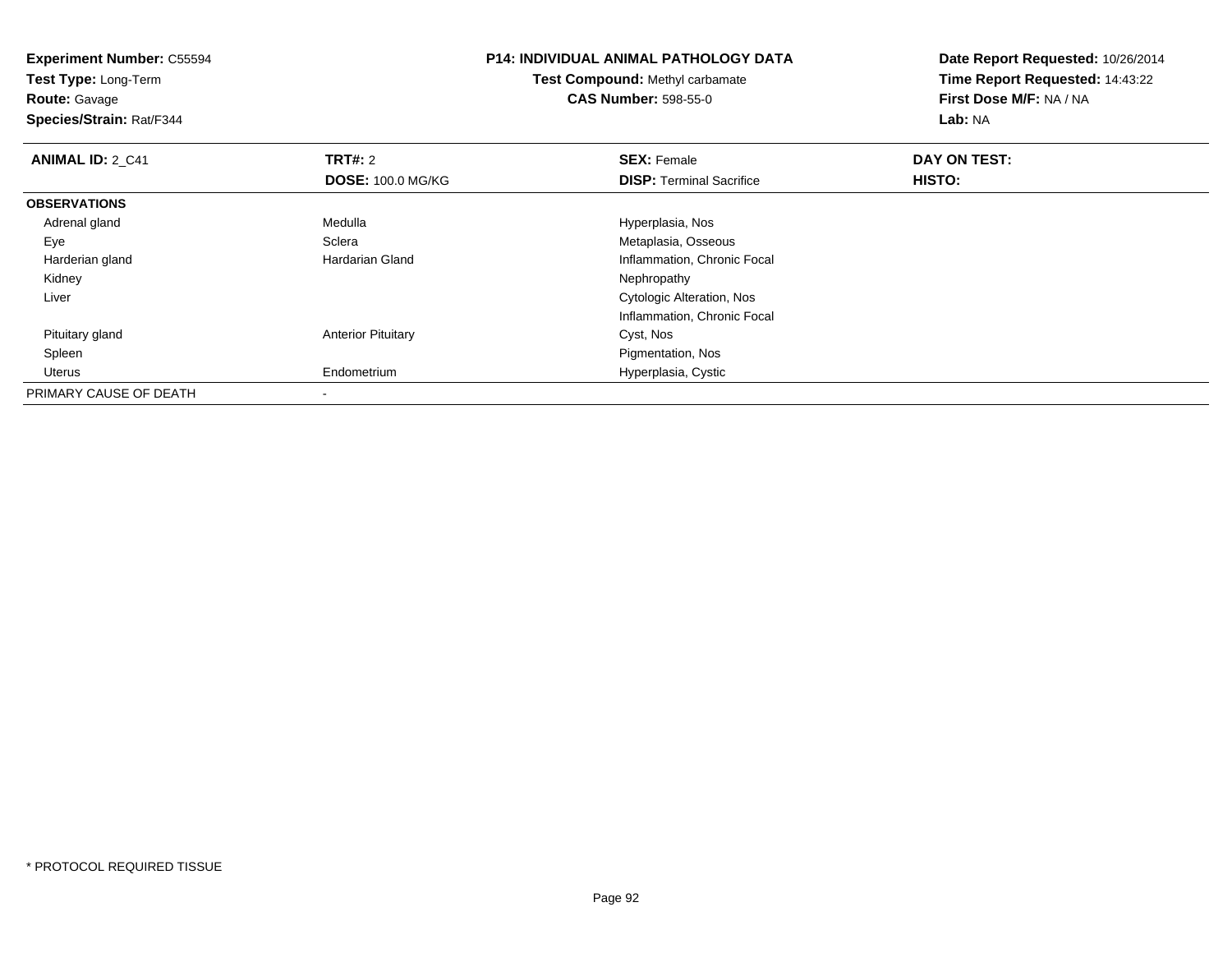| <b>Experiment Number: C55594</b><br>Test Type: Long-Term<br><b>Route: Gavage</b><br>Species/Strain: Rat/F344 |                           | <b>P14: INDIVIDUAL ANIMAL PATHOLOGY DATA</b><br>Test Compound: Methyl carbamate<br><b>CAS Number: 598-55-0</b> | Date Report Requested: 10/26/2014<br>Time Report Requested: 14:43:22<br>First Dose M/F: NA / NA<br>Lab: NA |  |
|--------------------------------------------------------------------------------------------------------------|---------------------------|----------------------------------------------------------------------------------------------------------------|------------------------------------------------------------------------------------------------------------|--|
| <b>ANIMAL ID: 2 C42</b>                                                                                      | <b>TRT#: 2</b>            | <b>SEX: Female</b>                                                                                             | DAY ON TEST:                                                                                               |  |
|                                                                                                              | <b>DOSE: 100.0 MG/KG</b>  | <b>DISP:</b> Terminal Sacrifice                                                                                | <b>HISTO:</b>                                                                                              |  |
| <b>OBSERVATIONS</b>                                                                                          |                           |                                                                                                                |                                                                                                            |  |
| Kidney                                                                                                       |                           | Nephropathy                                                                                                    |                                                                                                            |  |
| Liver                                                                                                        |                           | <b>Cytologic Alteration, Nos</b>                                                                               |                                                                                                            |  |
|                                                                                                              |                           | Inflammation, Chronic Focal                                                                                    |                                                                                                            |  |
| Pituitary gland                                                                                              | <b>Anterior Pituitary</b> | Adenoma, Nos                                                                                                   |                                                                                                            |  |
| Spleen                                                                                                       |                           | Pigmentation, Nos                                                                                              |                                                                                                            |  |
| Uterus                                                                                                       |                           | <b>Endometrial Stromal Polyp</b>                                                                               |                                                                                                            |  |
| PRIMARY CAUSE OF DEATH                                                                                       |                           |                                                                                                                |                                                                                                            |  |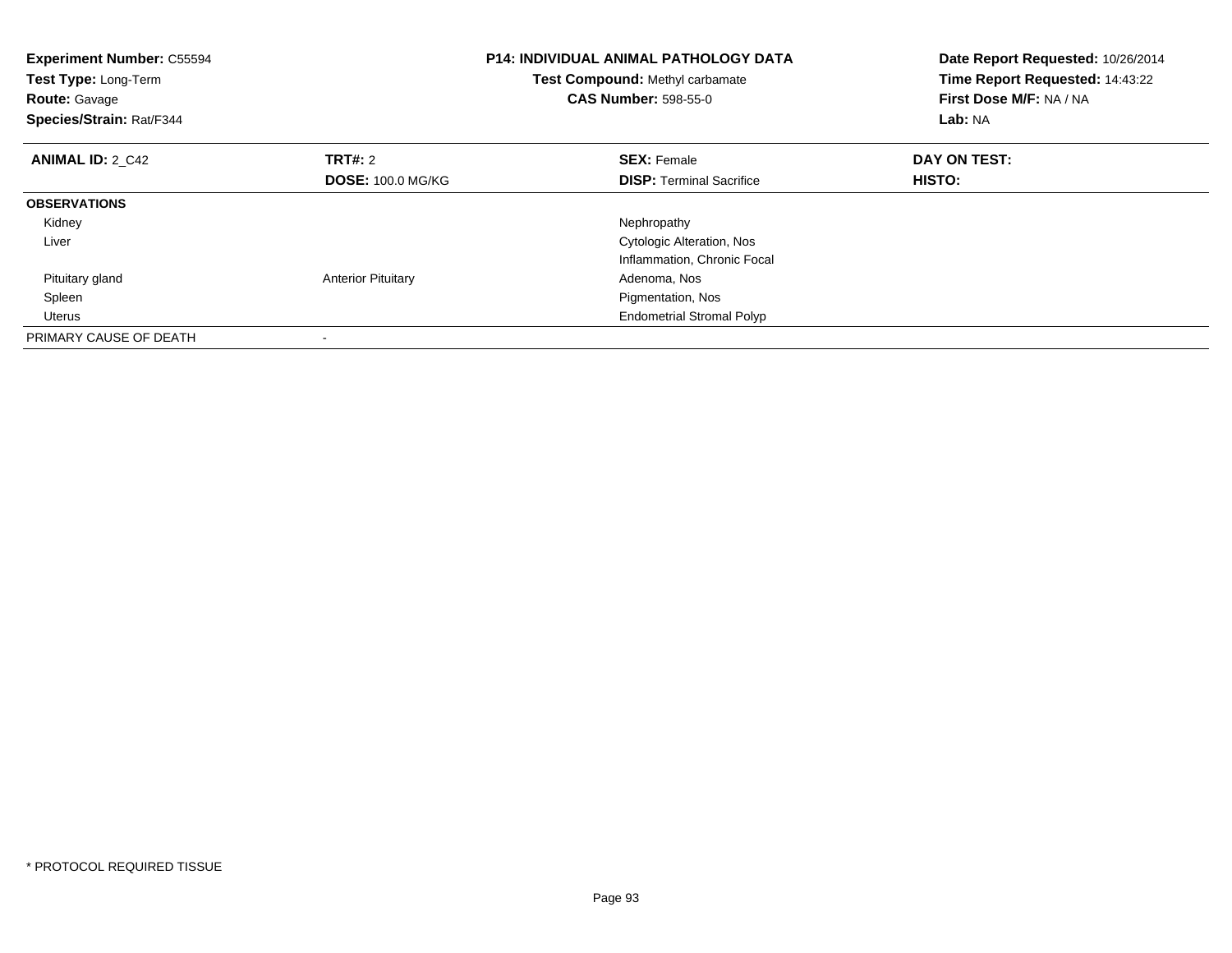**Test Type:** Long-Term

**Route:** Gavage

**Species/Strain:** Rat/F344

### **P14: INDIVIDUAL ANIMAL PATHOLOGY DATA**

**Test Compound:** Methyl carbamate**CAS Number:** 598-55-0

| <b>ANIMAL ID: 2_C43</b> | <b>TRT#: 2</b>             | <b>SEX: Female</b>              | DAY ON TEST: |  |
|-------------------------|----------------------------|---------------------------------|--------------|--|
|                         | <b>DOSE: 100.0 MG/KG</b>   | <b>DISP:</b> Terminal Sacrifice | HISTO:       |  |
| <b>OBSERVATIONS</b>     |                            |                                 |              |  |
| Adrenal gland           |                            | Cortical Adenoma                |              |  |
|                         | Medulla                    | Hyperplasia, Nos                |              |  |
| Clitoral gland          |                            | Adenoma, Nos                    |              |  |
| Eye                     | Sclera                     | Metaplasia, Osseous             |              |  |
| Harderian gland         | Hardarian Gland            | Inflammation, Chronic Focal     |              |  |
| Kidney                  |                            | Nephropathy                     |              |  |
| Liver                   | <b>Bile Duct</b>           | Hyperplasia, Nos                |              |  |
| Mammary gland           |                            | Carcinoma, Nos                  |              |  |
|                         |                            | Galactocele                     |              |  |
| Pituitary gland         | <b>Anterior Pituitary</b>  | Angiectasis                     |              |  |
| Unspecified             | <b>Multiple Organs Nos</b> | Leukemia, Mononuclear Cell      |              |  |
| PRIMARY CAUSE OF DEATH  |                            |                                 |              |  |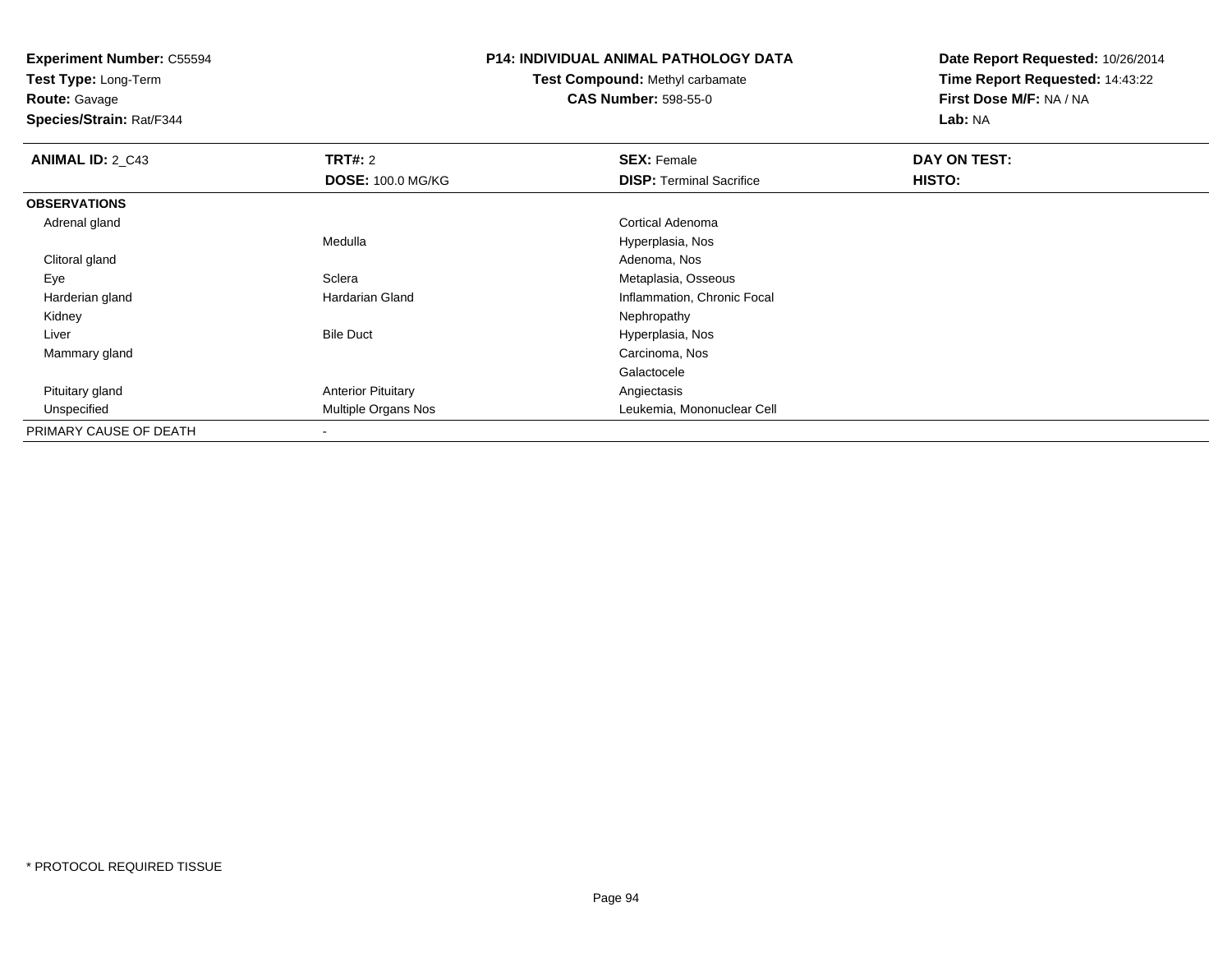**Test Type:** Long-Term

**Route:** Gavage

**Species/Strain:** Rat/F344

# **P14: INDIVIDUAL ANIMAL PATHOLOGY DATA**

# **Test Compound:** Methyl carbamate**CAS Number:** 598-55-0

| <b>ANIMAL ID: 2_C44</b> | TRT#: 2                   | <b>SEX: Female</b>              | DAY ON TEST:  |  |
|-------------------------|---------------------------|---------------------------------|---------------|--|
|                         | <b>DOSE: 100.0 MG/KG</b>  | <b>DISP: Terminal Sacrifice</b> | <b>HISTO:</b> |  |
| <b>OBSERVATIONS</b>     |                           |                                 |               |  |
| Eye                     | Sclera                    | Metaplasia, Osseous             |               |  |
| Kidney                  |                           | Nephropathy                     |               |  |
| Liver                   |                           | Cytologic Alteration, Nos       |               |  |
|                         | Hepatocytes               | Hyperplasia, Nos                |               |  |
|                         |                           | Peliosis Hepatis                |               |  |
| Mammary gland           |                           | Fibroadenoma                    |               |  |
| Pituitary gland         | <b>Anterior Pituitary</b> | Adenoma, Nos                    |               |  |
|                         | <b>Anterior Pituitary</b> | Cyst, Nos                       |               |  |
|                         | <b>Anterior Pituitary</b> | Hyperplasia, Nos                |               |  |
| Spleen                  |                           | Pigmentation, Nos               |               |  |
| PRIMARY CAUSE OF DEATH  | $\overline{\phantom{a}}$  |                                 |               |  |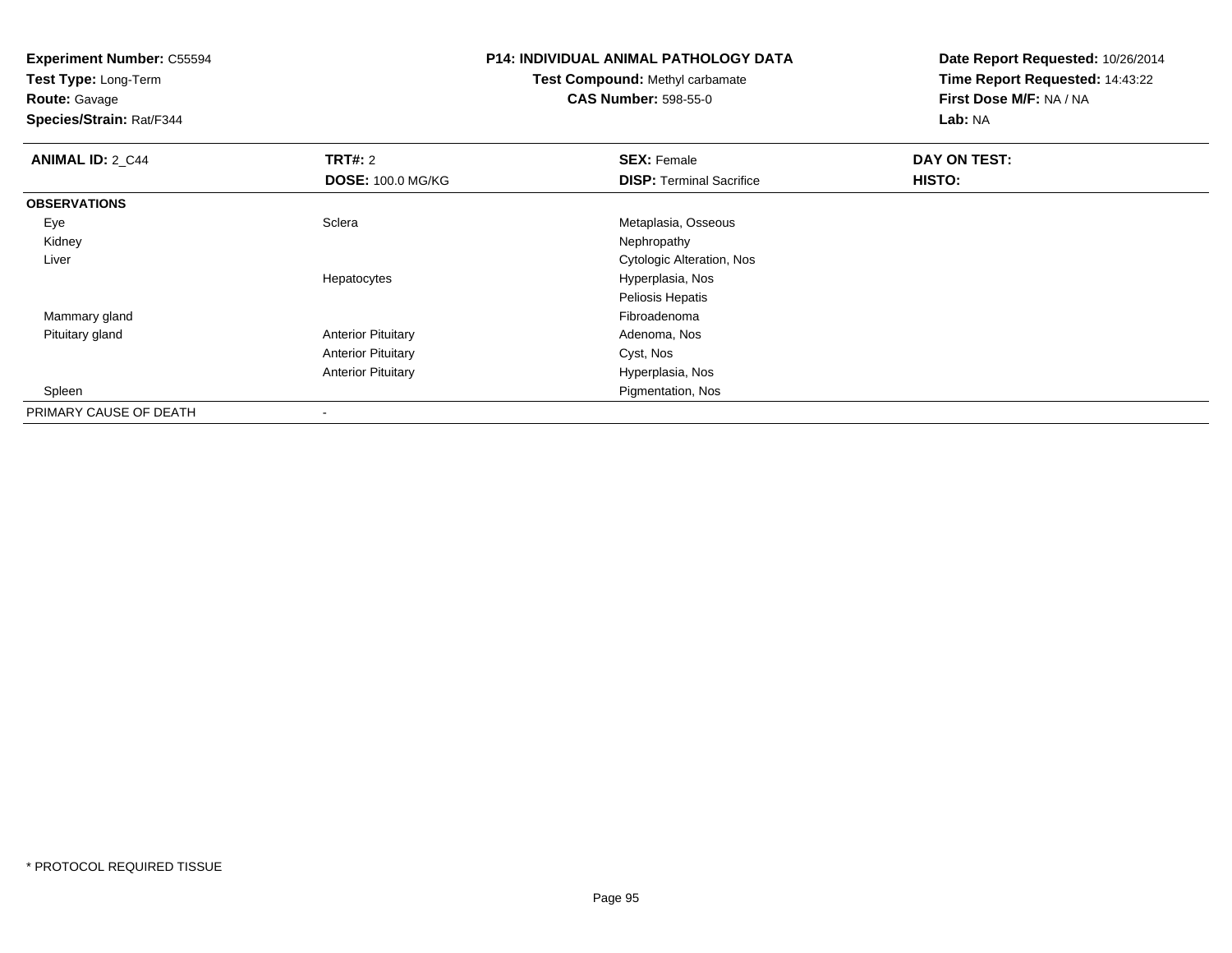**Test Type:** Long-Term**Route:** Gavage

**Species/Strain:** Rat/F344

### **P14: INDIVIDUAL ANIMAL PATHOLOGY DATA**

**Test Compound:** Methyl carbamate**CAS Number:** 598-55-0

| <b>ANIMAL ID: 2_C45</b> | <b>TRT#: 2</b>             | <b>SEX: Female</b>               | DAY ON TEST: |  |
|-------------------------|----------------------------|----------------------------------|--------------|--|
|                         | <b>DOSE: 100.0 MG/KG</b>   | <b>DISP: Terminal Sacrifice</b>  | HISTO:       |  |
| <b>OBSERVATIONS</b>     |                            |                                  |              |  |
| Adrenal gland           | <b>Cortex Nos</b>          | Cytoplasmic Vacuolization        |              |  |
| Eye                     | Sclera                     | Metaplasia, Osseous              |              |  |
| Harderian gland         | Hardarian Gland            | Inflammation, Chronic Focal      |              |  |
| <b>Intestine Small</b>  | Mesentery Nos              | Necrosis, Fat                    |              |  |
| Kidney                  |                            | Nephropathy                      |              |  |
| Liver                   |                            | Cytologic Alteration, Nos        |              |  |
|                         | <b>Bile Duct</b>           | Hyperplasia, Nos                 |              |  |
|                         |                            | <b>Mitotic Alteration</b>        |              |  |
|                         |                            | Necrosis, Nos                    |              |  |
| Pituitary gland         | <b>Anterior Pituitary</b>  | Adenoma, Nos                     |              |  |
| Unspecified             | <b>Multiple Organs Nos</b> | Leukemia, Mononuclear Cell       |              |  |
| Uterus                  |                            | <b>Endometrial Stromal Polyp</b> |              |  |
| PRIMARY CAUSE OF DEATH  |                            |                                  |              |  |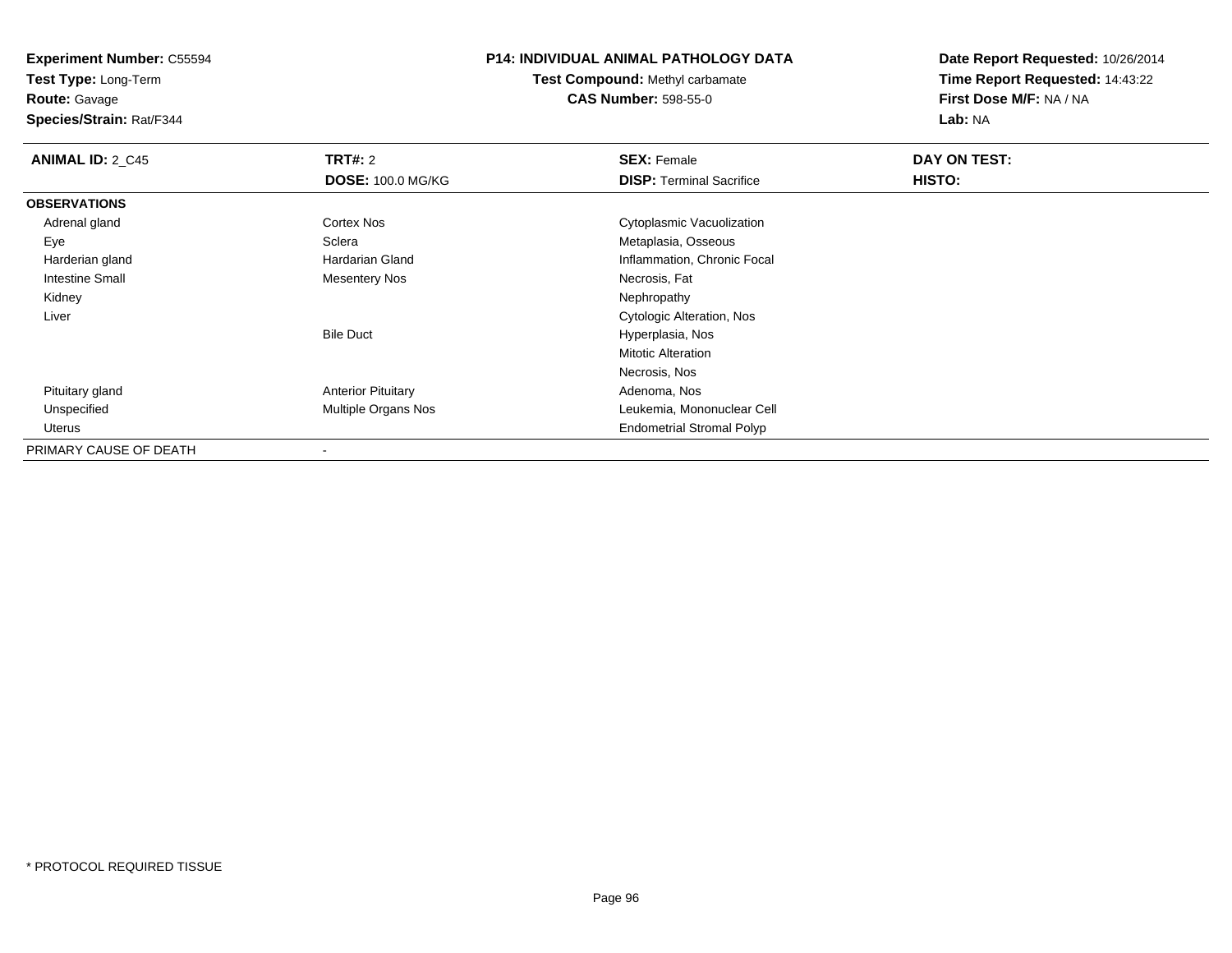| <b>Experiment Number: C55594</b><br>Test Type: Long-Term<br><b>Route: Gavage</b><br>Species/Strain: Rat/F344 |                                            | <b>P14: INDIVIDUAL ANIMAL PATHOLOGY DATA</b><br>Test Compound: Methyl carbamate<br><b>CAS Number: 598-55-0</b> | Date Report Requested: 10/26/2014<br>Time Report Requested: 14:43:22<br>First Dose M/F: NA / NA<br>Lab: NA |
|--------------------------------------------------------------------------------------------------------------|--------------------------------------------|----------------------------------------------------------------------------------------------------------------|------------------------------------------------------------------------------------------------------------|
| <b>ANIMAL ID: 2 C46</b>                                                                                      | <b>TRT#: 2</b><br><b>DOSE: 100.0 MG/KG</b> | <b>SEX: Female</b><br><b>DISP:</b> Terminal Sacrifice                                                          | DAY ON TEST:<br>HISTO:                                                                                     |
| <b>OBSERVATIONS</b>                                                                                          |                                            |                                                                                                                |                                                                                                            |
| Eye                                                                                                          | Retina                                     | Atrophy, Nos                                                                                                   |                                                                                                            |
| Kidney                                                                                                       |                                            | Nephropathy                                                                                                    |                                                                                                            |
| Liver                                                                                                        |                                            | <b>Cytologic Alteration, Nos</b>                                                                               |                                                                                                            |
| Pituitary gland                                                                                              | <b>Anterior Pituitary</b>                  | Angiectasis                                                                                                    |                                                                                                            |
|                                                                                                              | <b>Anterior Pituitary</b>                  | Cyst, Nos                                                                                                      |                                                                                                            |
| Spleen                                                                                                       |                                            | Pigmentation, Nos                                                                                              |                                                                                                            |
| Uterus                                                                                                       | Endometrium                                | Hyperplasia, Cystic                                                                                            |                                                                                                            |
| PRIMARY CAUSE OF DEATH                                                                                       |                                            |                                                                                                                |                                                                                                            |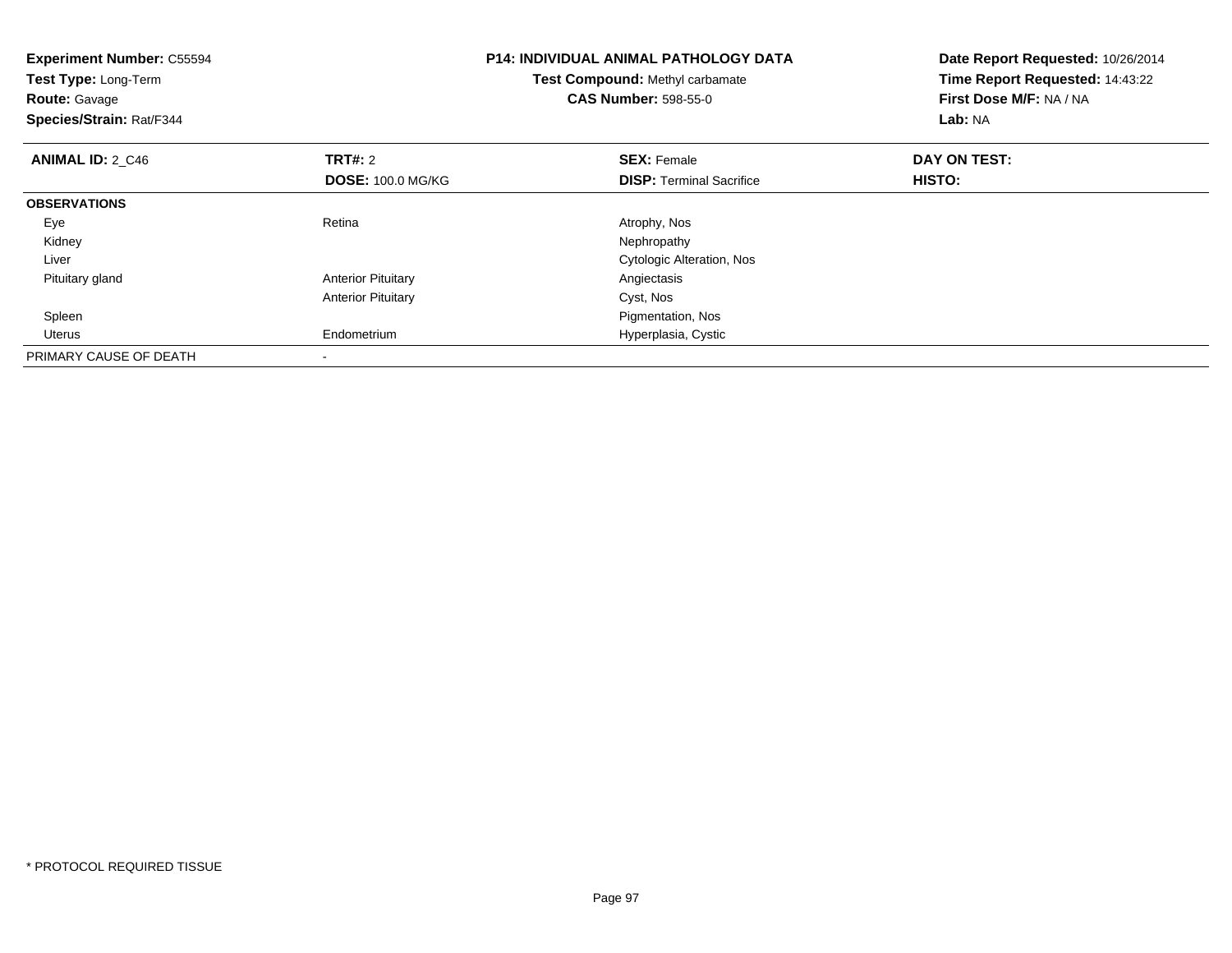| <b>Experiment Number: C55594</b><br>Test Type: Long-Term<br><b>Route: Gavage</b><br>Species/Strain: Rat/F344 |                           | <b>P14: INDIVIDUAL ANIMAL PATHOLOGY DATA</b><br>Test Compound: Methyl carbamate<br><b>CAS Number: 598-55-0</b> | Date Report Requested: 10/26/2014<br>Time Report Requested: 14:43:22<br>First Dose M/F: NA / NA<br>Lab: NA |
|--------------------------------------------------------------------------------------------------------------|---------------------------|----------------------------------------------------------------------------------------------------------------|------------------------------------------------------------------------------------------------------------|
| <b>ANIMAL ID: 2 C47</b>                                                                                      | <b>TRT#: 2</b>            | <b>SEX: Female</b>                                                                                             | DAY ON TEST:                                                                                               |
|                                                                                                              | <b>DOSE: 100.0 MG/KG</b>  | <b>DISP:</b> Natural Death                                                                                     | <b>HISTO:</b>                                                                                              |
| <b>OBSERVATIONS</b>                                                                                          |                           |                                                                                                                |                                                                                                            |
| Eye                                                                                                          | Retina                    | Atrophy, Nos                                                                                                   |                                                                                                            |
|                                                                                                              | Sclera                    | Metaplasia, Osseous                                                                                            |                                                                                                            |
| Liver                                                                                                        |                           | Cytologic Alteration, Nos                                                                                      |                                                                                                            |
| Mammary gland                                                                                                |                           | Adenoma, Nos                                                                                                   |                                                                                                            |
| Pituitary gland                                                                                              | <b>Anterior Pituitary</b> | Adenoma, Nos                                                                                                   |                                                                                                            |
| Spleen                                                                                                       |                           | Pigmentation, Nos                                                                                              |                                                                                                            |
| PRIMARY CAUSE OF DEATH                                                                                       |                           |                                                                                                                |                                                                                                            |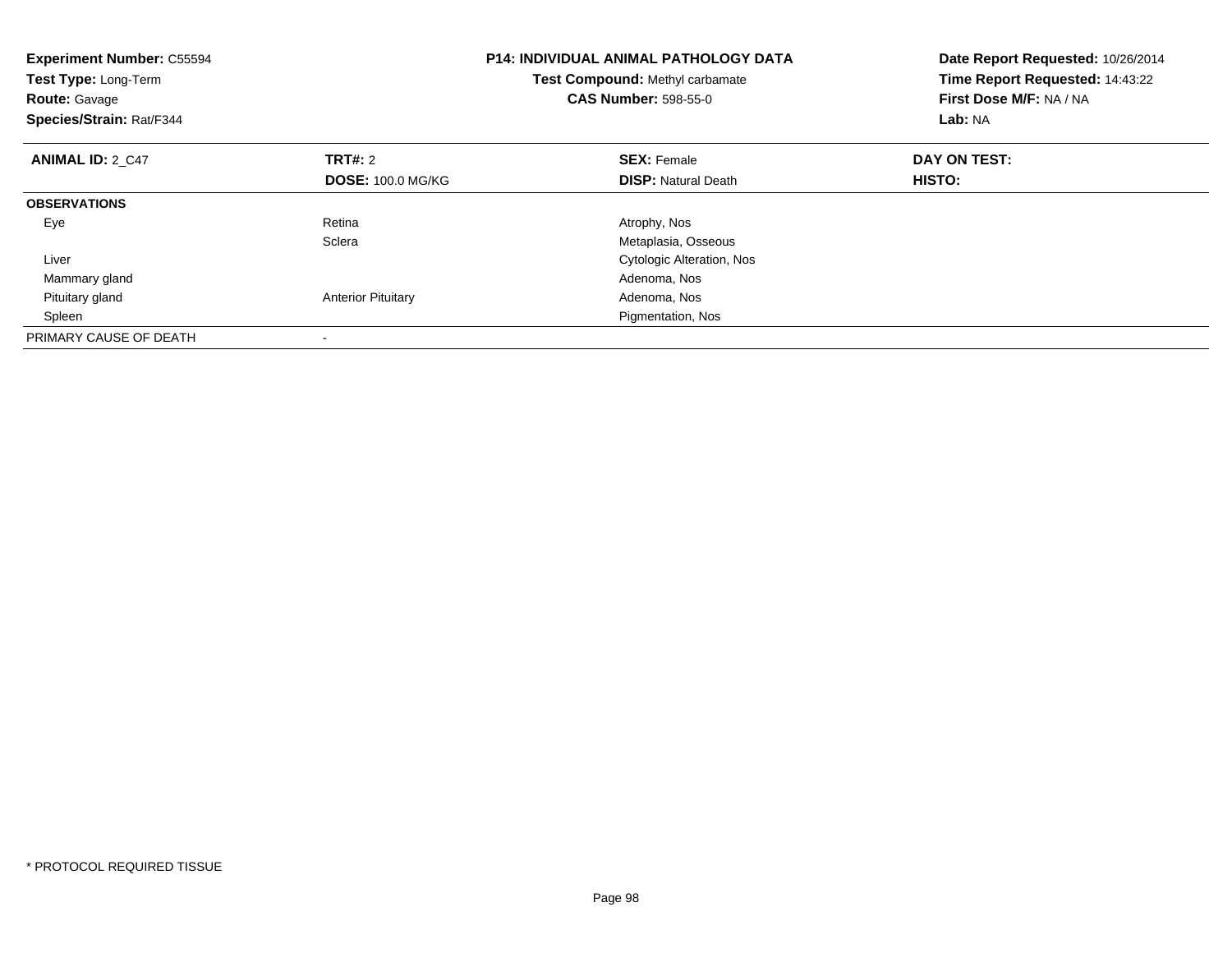| <b>Experiment Number: C55594</b><br>Test Type: Long-Term<br><b>Route: Gavage</b><br>Species/Strain: Rat/F344 |                           | <b>P14: INDIVIDUAL ANIMAL PATHOLOGY DATA</b><br>Test Compound: Methyl carbamate<br><b>CAS Number: 598-55-0</b> | Date Report Requested: 10/26/2014<br>Time Report Requested: 14:43:22<br>First Dose M/F: NA / NA<br>Lab: NA |
|--------------------------------------------------------------------------------------------------------------|---------------------------|----------------------------------------------------------------------------------------------------------------|------------------------------------------------------------------------------------------------------------|
| <b>ANIMAL ID: 2 C48</b>                                                                                      | <b>TRT#: 2</b>            | <b>SEX: Female</b>                                                                                             | DAY ON TEST:                                                                                               |
|                                                                                                              | <b>DOSE: 100.0 MG/KG</b>  | <b>DISP:</b> Terminal Sacrifice                                                                                | <b>HISTO:</b>                                                                                              |
| <b>OBSERVATIONS</b>                                                                                          |                           |                                                                                                                |                                                                                                            |
| Adrenal gland                                                                                                | Cortex Nos                | Cytoplasmic Vacuolization                                                                                      |                                                                                                            |
| Eye                                                                                                          | Sclera                    | Metaplasia, Osseous                                                                                            |                                                                                                            |
| Harderian gland                                                                                              | Hardarian Gland           | Inflammation, Chronic Focal                                                                                    |                                                                                                            |
| Liver                                                                                                        |                           | Necrosis, Nos                                                                                                  |                                                                                                            |
| Mammary gland                                                                                                |                           | Fibroadenoma                                                                                                   |                                                                                                            |
| Pituitary gland                                                                                              | <b>Anterior Pituitary</b> | Adenoma, Nos                                                                                                   |                                                                                                            |
| Unspecified                                                                                                  | Multiple Organs Nos       | Leukemia, Mononuclear Cell                                                                                     |                                                                                                            |
| PRIMARY CAUSE OF DEATH                                                                                       |                           |                                                                                                                |                                                                                                            |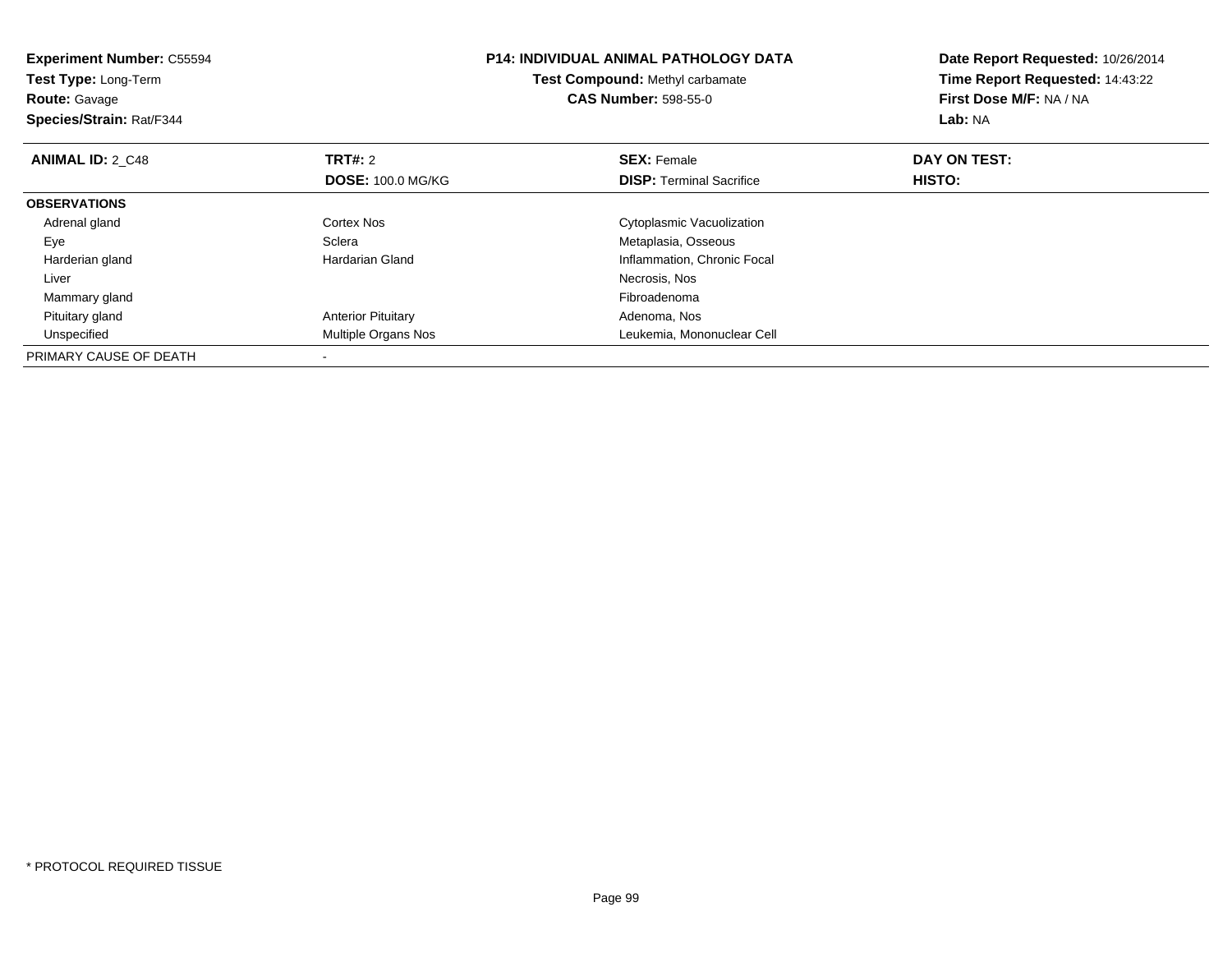**Test Type:** Long-Term

**Route:** Gavage

**Species/Strain:** Rat/F344

## **P14: INDIVIDUAL ANIMAL PATHOLOGY DATA**

**Test Compound:** Methyl carbamate**CAS Number:** 598-55-0

| <b>ANIMAL ID: 2_C49</b> | <b>TRT#: 2</b>            | <b>SEX: Female</b>              | DAY ON TEST: |  |
|-------------------------|---------------------------|---------------------------------|--------------|--|
|                         | <b>DOSE: 100.0 MG/KG</b>  | <b>DISP:</b> Terminal Sacrifice | HISTO:       |  |
| <b>OBSERVATIONS</b>     |                           |                                 |              |  |
| Adrenal gland           | <b>Cortex Nos</b>         | Congestion, Nos                 |              |  |
|                         | Medulla                   | Hyperplasia, Nos                |              |  |
| Clitoral gland          |                           | Hyperplasia, Nos                |              |  |
| Kidney                  |                           | Nephropathy                     |              |  |
| Liver                   |                           | Cytologic Alteration, Nos       |              |  |
|                         |                           | Necrosis, Nos                   |              |  |
|                         |                           | Peliosis Hepatis                |              |  |
| Mammary gland           |                           | Fibroadenoma                    |              |  |
| Ovary                   |                           | Cyst, Nos                       |              |  |
| Pituitary gland         | <b>Anterior Pituitary</b> | Adenoma, Nos                    |              |  |
| Spleen                  |                           | Hematopoiesis                   |              |  |
| Uterus                  | Endometrium               | Hyperplasia, Cystic             |              |  |
| PRIMARY CAUSE OF DEATH  | $\overline{\phantom{a}}$  |                                 |              |  |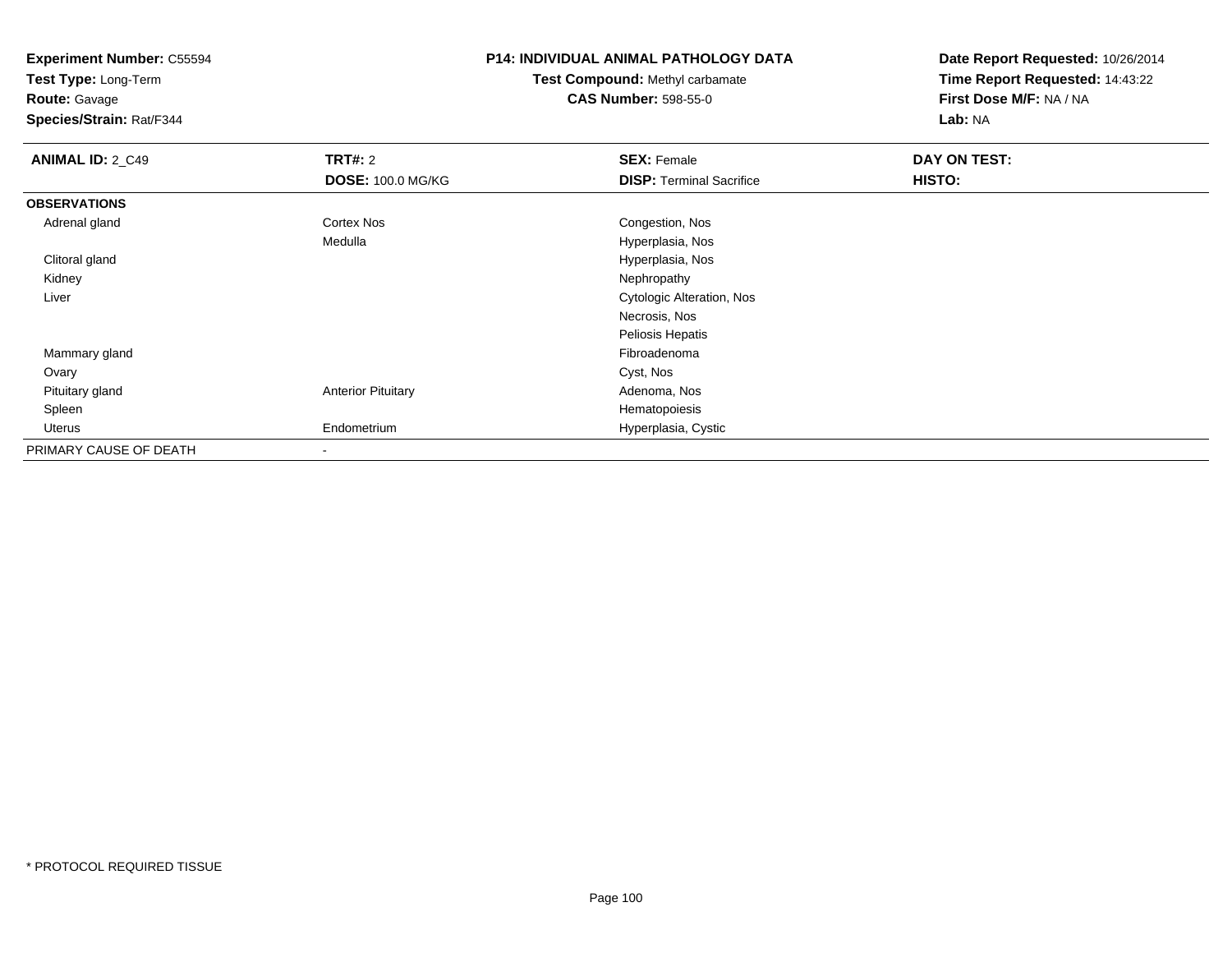**Test Type:** Long-Term

**Route:** Gavage

**Species/Strain:** Rat/F344

### **P14: INDIVIDUAL ANIMAL PATHOLOGY DATA**

**Test Compound:** Methyl carbamate**CAS Number:** 598-55-0

| <b>ANIMAL ID: 2_C50</b> | <b>TRT#: 2</b>            | <b>SEX: Female</b>               | DAY ON TEST: |  |
|-------------------------|---------------------------|----------------------------------|--------------|--|
|                         | <b>DOSE: 100.0 MG/KG</b>  | <b>DISP:</b> Moribund Sacrifice  | HISTO:       |  |
| <b>OBSERVATIONS</b>     |                           |                                  |              |  |
| Eye                     | Nasolacrimal Duct         | Inflammation, Acute              |              |  |
|                         | Sclera                    | Metaplasia, Osseous              |              |  |
| Kidney                  |                           | Nephropathy                      |              |  |
| Liver                   | Centrilobular             | Cytoplasmic Vacuolization        |              |  |
| Lung                    |                           | Histiocytosis                    |              |  |
| Lymph node              | Mesenteric Lymph Node     | Hemorrhage                       |              |  |
| Nasal cavity            |                           | Inflammation, Acute              |              |  |
| Pituitary gland         | <b>Anterior Pituitary</b> | Cyst, Nos                        |              |  |
| Salivary gland          | <b>Parotid Gland Nos</b>  | Cytoplasmic Vacuolization        |              |  |
| Spleen                  |                           | Hematopoiesis                    |              |  |
| Stomach                 | Forestomach               | Ulcer, Nos                       |              |  |
| Unspecified             |                           | Fibrosarcoma                     |              |  |
| Uterus                  |                           | <b>Endometrial Stromal Polyp</b> |              |  |
| PRIMARY CAUSE OF DEATH  |                           |                                  |              |  |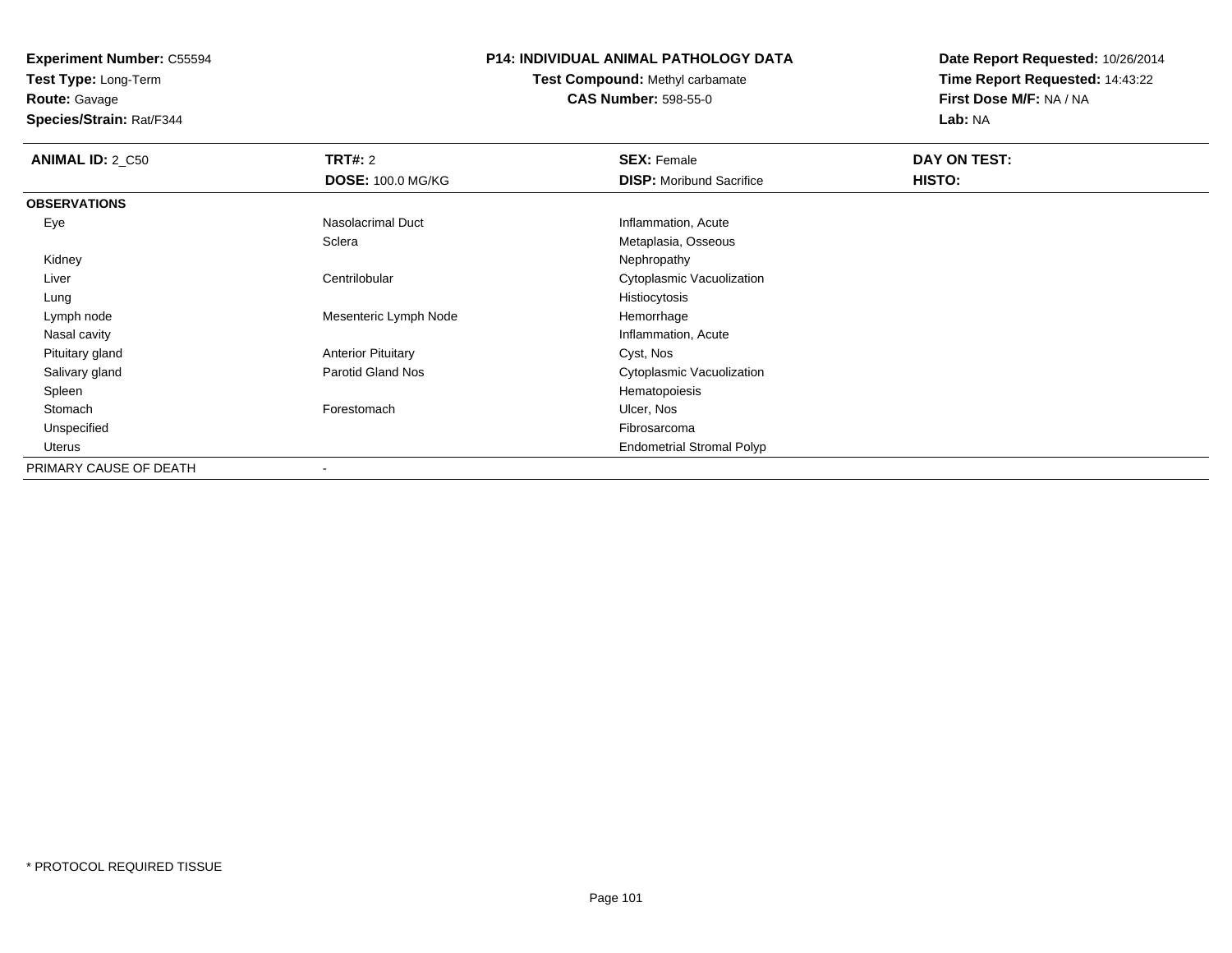**Experiment Number:** C55594**Test Type:** Long-Term**Route:** Gavage **Species/Strain:** Rat/F344**P14: INDIVIDUAL ANIMAL PATHOLOGY DATATest Compound:** Methyl carbamate**CAS Number:** 598-55-0**Date Report Requested:** 10/26/2014**Time Report Requested:** 14:43:22**First Dose M/F:** NA / NA**Lab:** NA**ANIMAL ID:** 3\_C01**TRT#:** 3 **SEX:** Female **DAY ON TEST: DOSE:** 0**DISP:** Terminal Sacrifice **HISTO: OBSERVATIONS** Clitoral gland Inflammation, Acute Eyee and the contract of the Retina Atrophy, Nos and Atrophy, Nos and Atrophy, Nos and Atrophy, Nos and Atrophy, Nos Heart Fibrosis, Multifocal Kidneyy the control of the control of the control of the control of the control of the control of the control of the control of the control of the control of the control of the control of the control of the control of the contro Pyelonephritis, Chronic Cytologic Alteration, Nos Liver Inflammation, Chronic Focal Lungg and the state of the state of the state of the state of the state of the state of the state of the state of the state of the state of the state of the state of the state of the state of the state of the state of the stat Pituitary glandAnterior Pituitary **Carcinoma**, Nos Spleen Pigmentation, Nos PRIMARY CAUSE OF DEATH-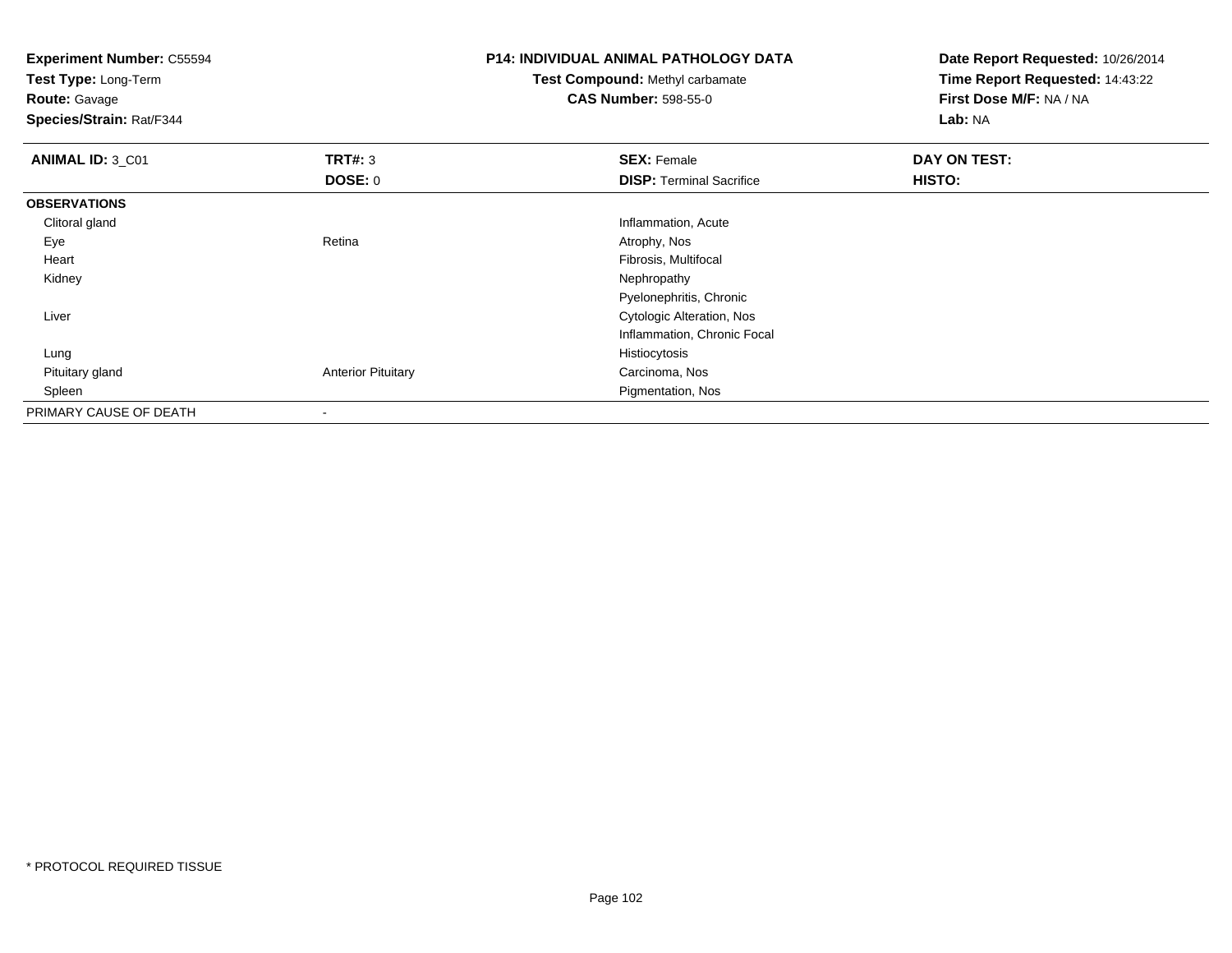| <b>Experiment Number: C55594</b><br>Test Type: Long-Term<br><b>Route: Gavage</b><br>Species/Strain: Rat/F344 |                           | <b>P14: INDIVIDUAL ANIMAL PATHOLOGY DATA</b><br>Test Compound: Methyl carbamate<br><b>CAS Number: 598-55-0</b> | Date Report Requested: 10/26/2014<br>Time Report Requested: 14:43:22<br>First Dose M/F: NA / NA<br>Lab: NA |
|--------------------------------------------------------------------------------------------------------------|---------------------------|----------------------------------------------------------------------------------------------------------------|------------------------------------------------------------------------------------------------------------|
| <b>ANIMAL ID: 3 C02</b>                                                                                      | TRT#: 3                   | <b>SEX: Female</b>                                                                                             | DAY ON TEST:                                                                                               |
|                                                                                                              | DOSE: 0                   | <b>DISP:</b> Natural Death                                                                                     | <b>HISTO:</b>                                                                                              |
| <b>OBSERVATIONS</b>                                                                                          |                           |                                                                                                                |                                                                                                            |
| Heart                                                                                                        |                           | Fibrosis, Multifocal                                                                                           |                                                                                                            |
| Kidney                                                                                                       |                           | Cyst, Nos                                                                                                      |                                                                                                            |
|                                                                                                              |                           | Nephropathy                                                                                                    |                                                                                                            |
| Pancreas                                                                                                     | Acinus                    | Atrophy, Nos                                                                                                   |                                                                                                            |
| Pituitary gland                                                                                              | <b>Anterior Pituitary</b> | Hyperplasia, Nos                                                                                               |                                                                                                            |
| Unspecified                                                                                                  | Multiple Organs Nos       | Leukemia, Mononuclear Cell                                                                                     |                                                                                                            |
| PRIMARY CAUSE OF DEATH                                                                                       |                           |                                                                                                                |                                                                                                            |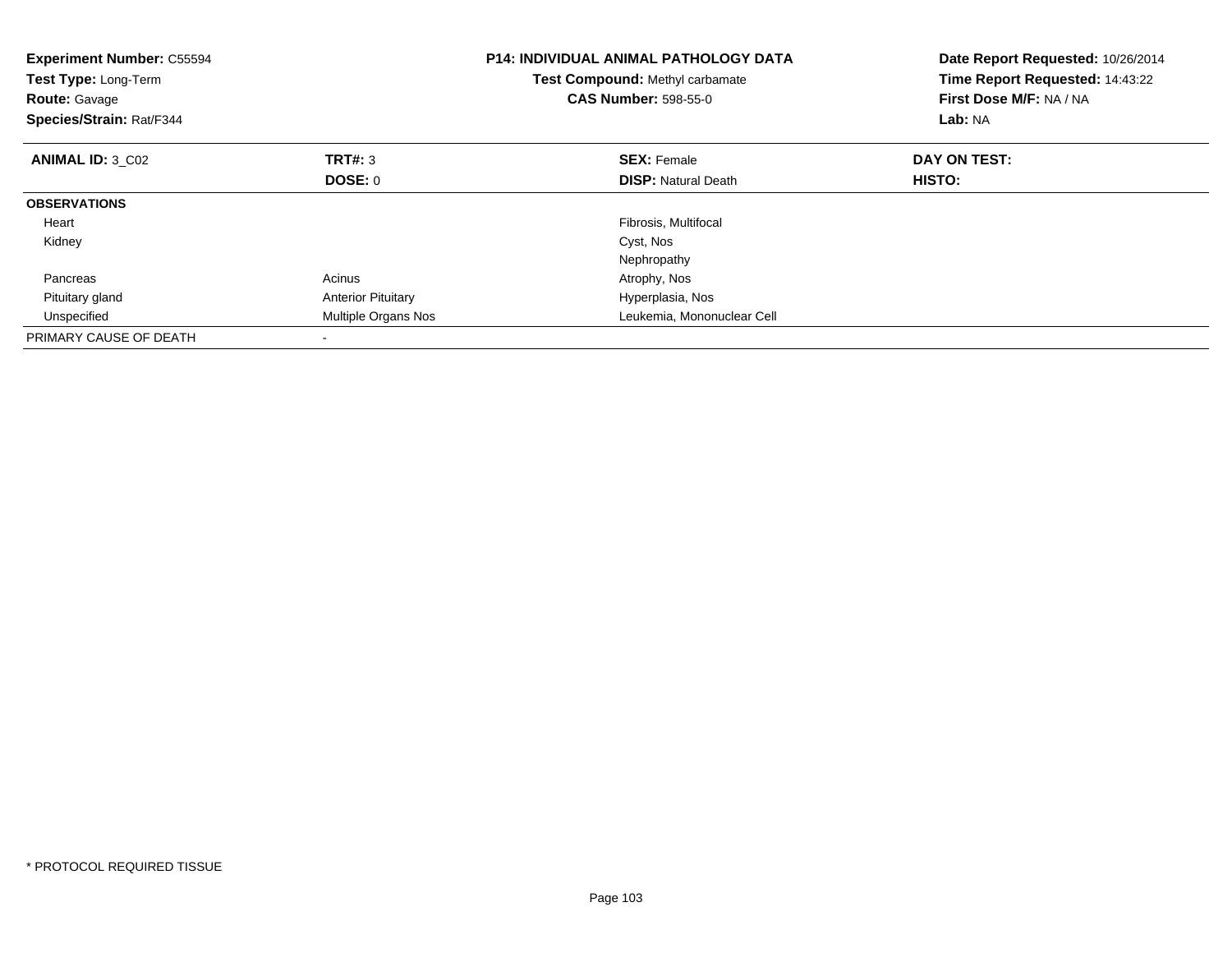| <b>Experiment Number: C55594</b><br>Test Type: Long-Term<br><b>Route: Gavage</b><br>Species/Strain: Rat/F344 |           | <b>P14: INDIVIDUAL ANIMAL PATHOLOGY DATA</b><br>Test Compound: Methyl carbamate<br><b>CAS Number: 598-55-0</b> | Date Report Requested: 10/26/2014<br>Time Report Requested: 14:43:22<br>First Dose M/F: NA / NA<br>Lab: NA |
|--------------------------------------------------------------------------------------------------------------|-----------|----------------------------------------------------------------------------------------------------------------|------------------------------------------------------------------------------------------------------------|
| ANIMAL ID: 3 C03                                                                                             | TRT#: 3   | <b>SEX: Female</b>                                                                                             | DAY ON TEST:                                                                                               |
|                                                                                                              | DOSE: 0   | <b>DISP:</b> Natural Death                                                                                     | <b>HISTO:</b>                                                                                              |
| <b>OBSERVATIONS</b>                                                                                          |           |                                                                                                                |                                                                                                            |
| <b>Blood vessel</b>                                                                                          | Aorta Nos | Inflammation, Active Chronic                                                                                   |                                                                                                            |
| Heart                                                                                                        |           | Inflammation, Chronic                                                                                          |                                                                                                            |
| Kidney                                                                                                       |           | Nephropathy                                                                                                    |                                                                                                            |
| Liver                                                                                                        |           | Scar                                                                                                           |                                                                                                            |
| Spleen                                                                                                       |           | Pigmentation, Nos                                                                                              |                                                                                                            |
| PRIMARY CAUSE OF DEATH                                                                                       |           |                                                                                                                |                                                                                                            |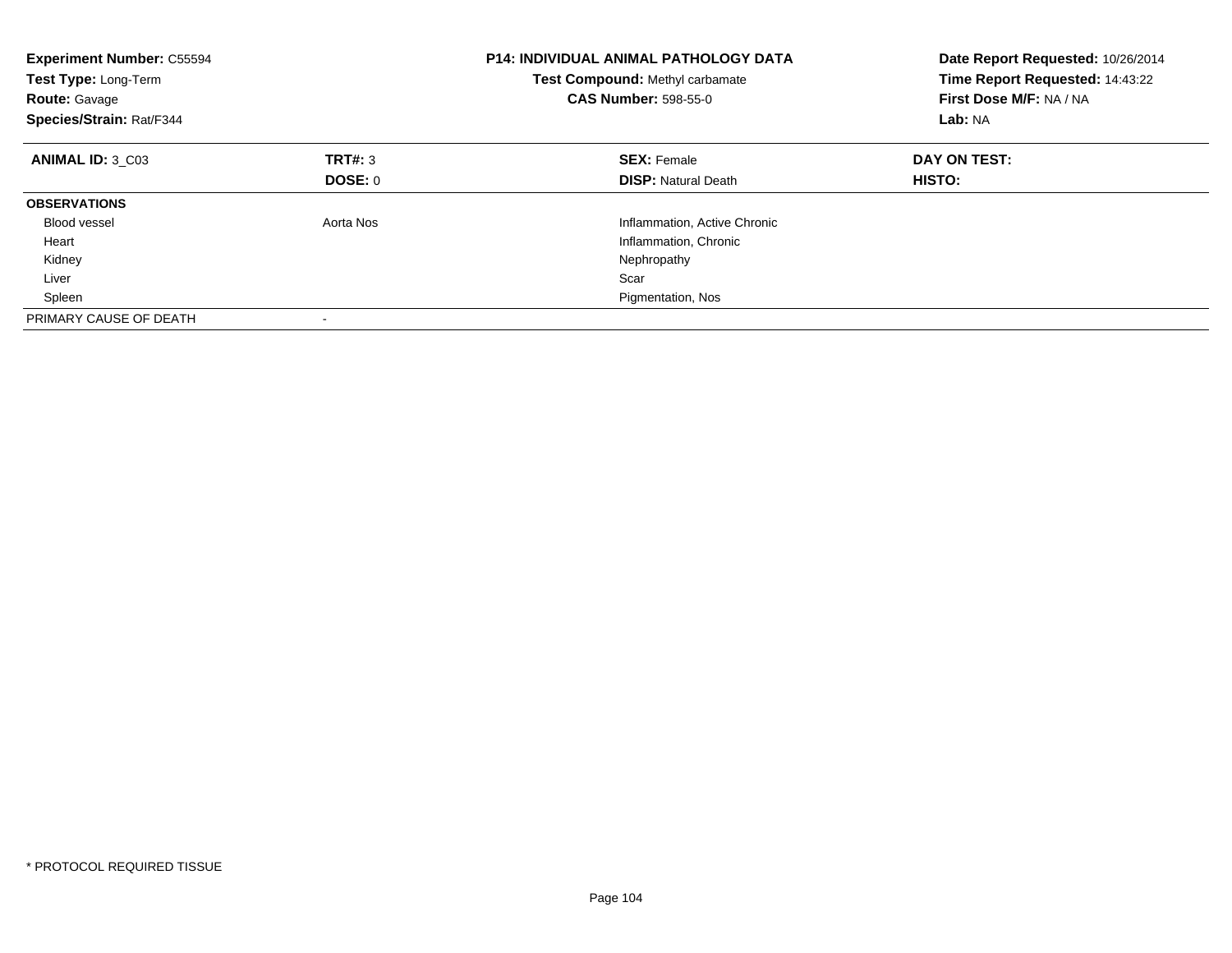**Test Type:** Long-Term

**Route:** Gavage

**Species/Strain:** Rat/F344

### **P14: INDIVIDUAL ANIMAL PATHOLOGY DATA**

**Test Compound:** Methyl carbamate**CAS Number:** 598-55-0

| <b>ANIMAL ID: 3_C04</b> | TRT#: 3                    | <b>SEX: Female</b>               | DAY ON TEST: |  |
|-------------------------|----------------------------|----------------------------------|--------------|--|
|                         | DOSE: 0                    | <b>DISP: Natural Death</b>       | HISTO:       |  |
| <b>OBSERVATIONS</b>     |                            |                                  |              |  |
| Adrenal gland           | <b>Cortex Nos</b>          | Hyperplasia, Focal               |              |  |
| Brain                   |                            | Infarct, Nos                     |              |  |
| Clitoral gland          |                            | Adenoma, Nos                     |              |  |
| Eye                     |                            | Hemorrhage                       |              |  |
| Heart                   |                            | Fibrosis, Multifocal             |              |  |
| Kidney                  |                            | Nephropathy                      |              |  |
| Liver                   |                            | Cytologic Alteration, Nos        |              |  |
| Pituitary gland         | <b>Anterior Pituitary</b>  | Adenoma, Nos                     |              |  |
|                         | <b>Anterior Pituitary</b>  | Angiectasis                      |              |  |
|                         | <b>Anterior Pituitary</b>  | Hyperplasia, Nos                 |              |  |
| Unspecified             | <b>Multiple Organs Nos</b> | Leukemia, Mononuclear Cell       |              |  |
| Uterus                  |                            | <b>Endometrial Stromal Polyp</b> |              |  |
| PRIMARY CAUSE OF DEATH  |                            |                                  |              |  |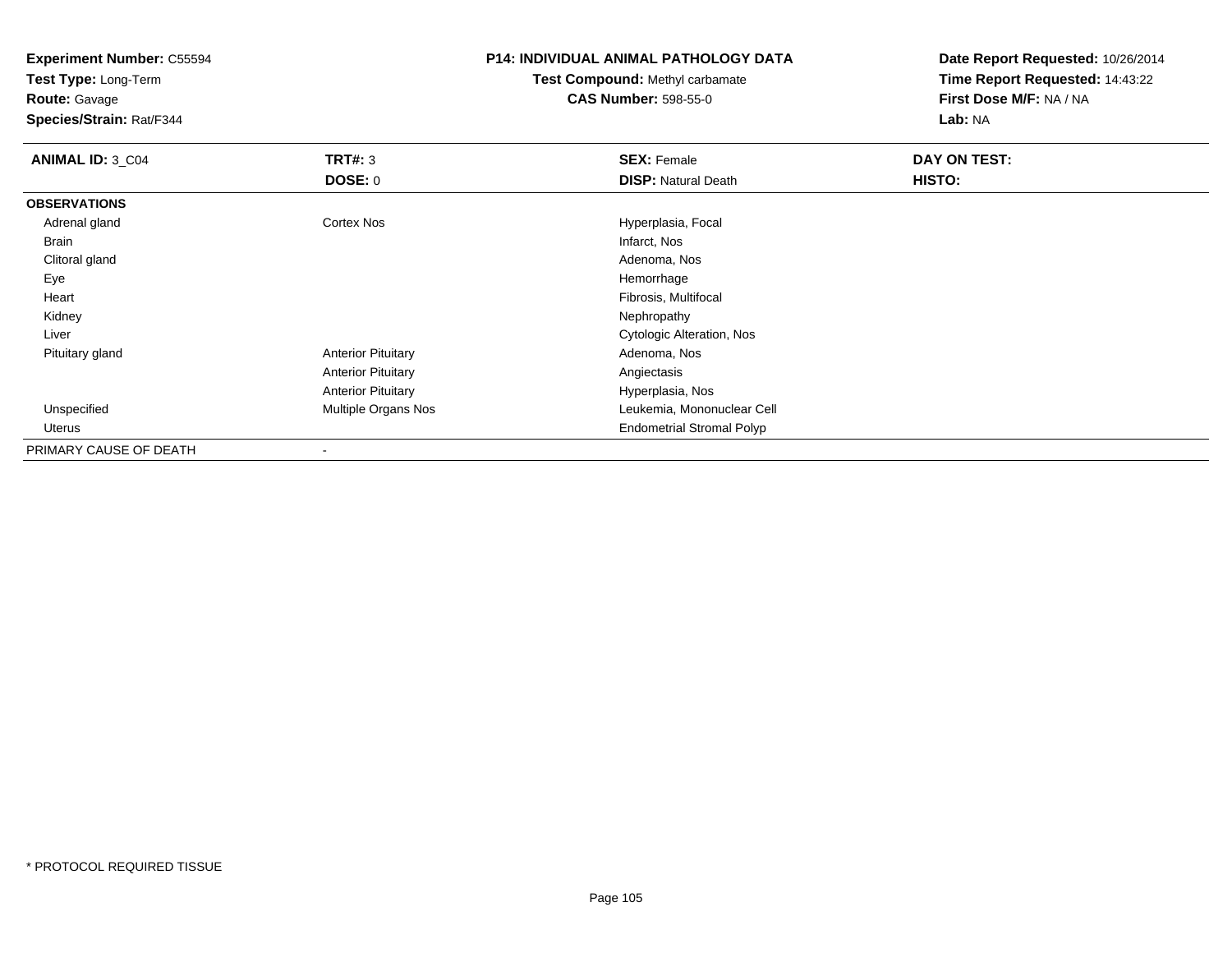**Test Type:** Long-Term

**Route:** Gavage

**Species/Strain:** Rat/F344

### **P14: INDIVIDUAL ANIMAL PATHOLOGY DATA**

**Test Compound:** Methyl carbamate**CAS Number:** 598-55-0

| <b>ANIMAL ID: 3_C05</b> | <b>TRT#: 3</b>            | <b>SEX: Female</b>              | DAY ON TEST: |  |
|-------------------------|---------------------------|---------------------------------|--------------|--|
|                         | <b>DOSE: 0</b>            | <b>DISP:</b> Moribund Sacrifice | HISTO:       |  |
| <b>OBSERVATIONS</b>     |                           |                                 |              |  |
| Blood vessel            | Coronary Artery Nos       | Mineralization                  |              |  |
| Eye                     | Cornea                    | Inflammation, Acute             |              |  |
|                         |                           | Inflammation, Acute             |              |  |
| Kidney                  |                           | Mineralization                  |              |  |
|                         |                           | Nephropathy                     |              |  |
|                         |                           | Nephrosis, Hydro                |              |  |
| Liver                   |                           | Necrosis, Nos                   |              |  |
| Lung                    |                           | Histiocytosis                   |              |  |
| Mammary gland           |                           | Adenoma, Nos                    |              |  |
| Pancreas                | Acinus                    | Atrophy, Nos                    |              |  |
| Pituitary gland         | <b>Anterior Pituitary</b> | Adenoma, Nos                    |              |  |
| Salivary gland          |                           | Inflammation, Acute             |              |  |
| Uterus                  |                           | Squamous Cell Carcinoma         |              |  |
| Zymbal gland            |                           | Squamous Cell Carcinoma         |              |  |
| PRIMARY CAUSE OF DEATH  | $\overline{\phantom{a}}$  |                                 |              |  |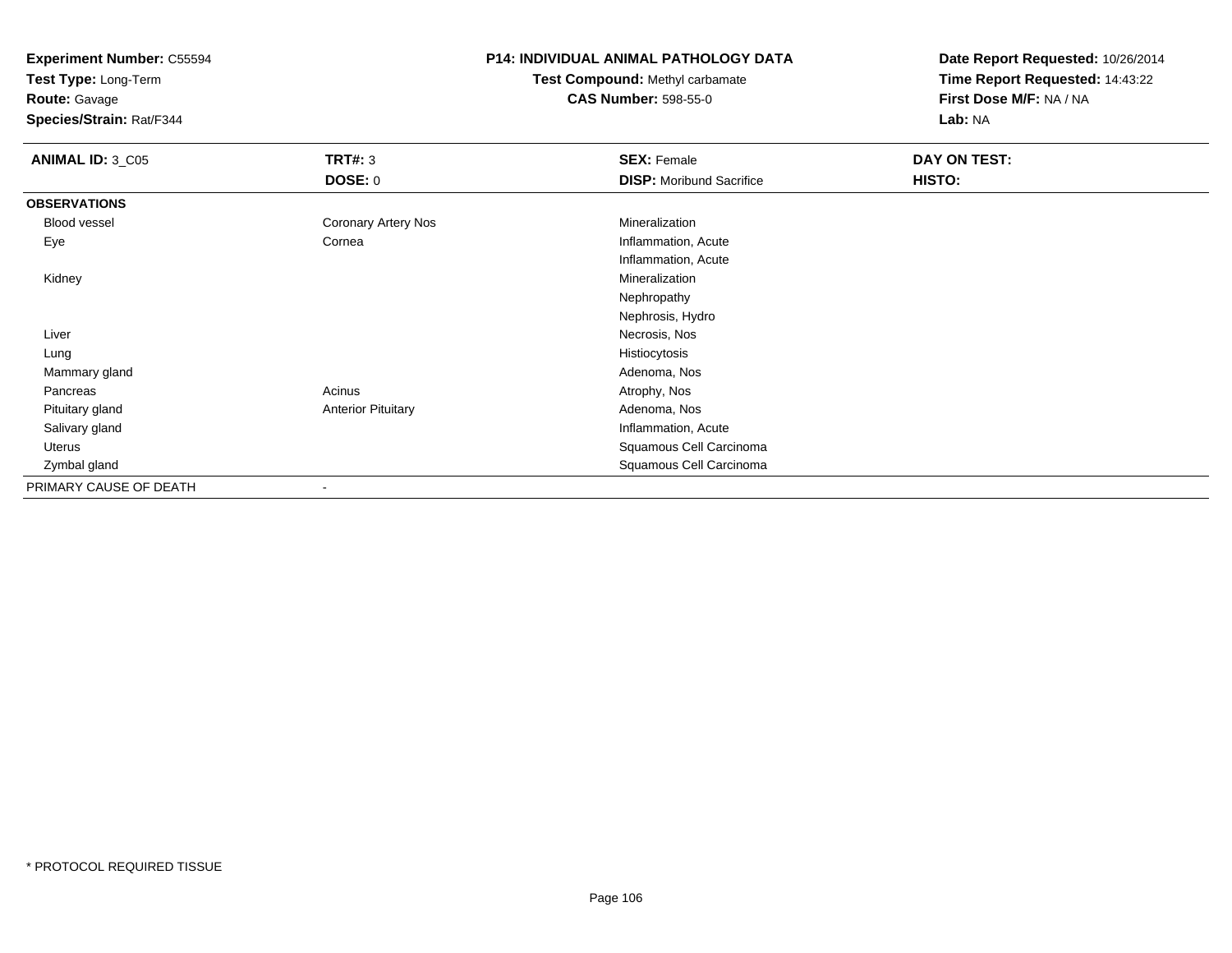**Experiment Number:** C55594**Test Type:** Long-Term**Route:** Gavage **Species/Strain:** Rat/F344**P14: INDIVIDUAL ANIMAL PATHOLOGY DATATest Compound:** Methyl carbamate**CAS Number:** 598-55-0**Date Report Requested:** 10/26/2014**Time Report Requested:** 14:43:22**First Dose M/F:** NA / NA**Lab:** NA**ANIMAL ID: 3 C06 6 SEX:** Female **DAY ON TEST: DAY ON TEST: DOSE:** 0**DISP:** Terminal Sacrifice **HISTO: OBSERVATIONS** Adrenal gland Medulla Hyperplasia, Nos BoneHyperplasia, Diffuse Heart Fibrosis, Multifocal Kidneyy the control of the control of the control of the control of the control of the control of the control of the control of the control of the control of the control of the control of the control of the control of the contro Liver Cytologic Alteration, Nos Lungg and the state of the state of the state of the state of the state of the state of the state of the state of the state of the state of the state of the state of the state of the state of the state of the state of the stat Pituitary glandAnterior Pituitary **Adenoma, Nos** Adenoma, Nos Thyroid Hyperplasia, C Cell UnspecifiedMultiple Organs Nos **Multiple Organs Nos** Leukemia, Mononuclear Cell Uterus Endometrium Hyperplasia, Cystic PRIMARY CAUSE OF DEATH-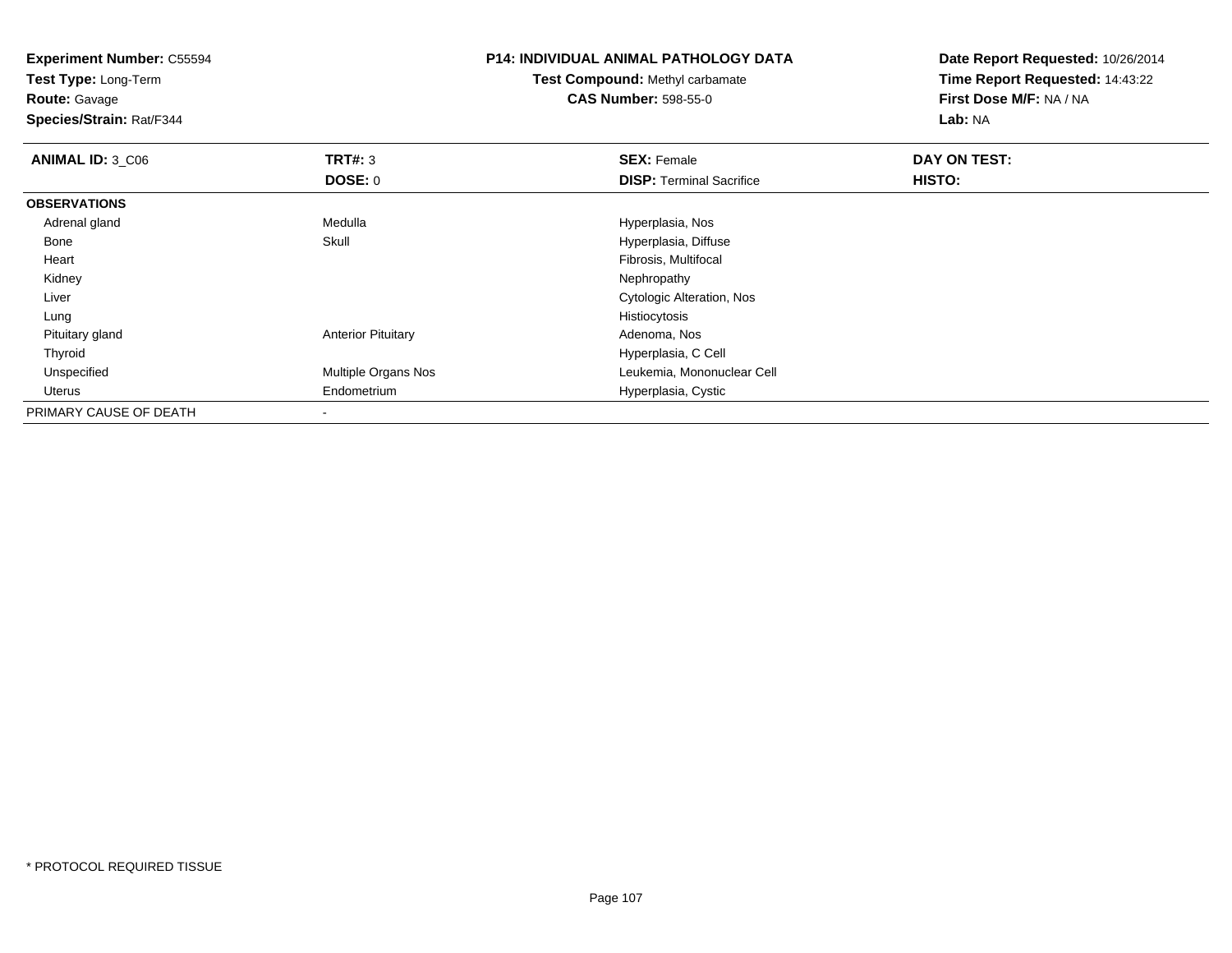| <b>Experiment Number: C55594</b><br>Test Type: Long-Term<br><b>Route: Gavage</b><br>Species/Strain: Rat/F344 |                     | <b>P14: INDIVIDUAL ANIMAL PATHOLOGY DATA</b><br>Test Compound: Methyl carbamate<br><b>CAS Number: 598-55-0</b> | Date Report Requested: 10/26/2014<br>Time Report Requested: 14:43:22<br>First Dose M/F: NA / NA<br>Lab: NA |
|--------------------------------------------------------------------------------------------------------------|---------------------|----------------------------------------------------------------------------------------------------------------|------------------------------------------------------------------------------------------------------------|
| ANIMAL ID: 3_C07                                                                                             | <b>TRT#: 3</b>      | <b>SEX: Female</b>                                                                                             | DAY ON TEST:                                                                                               |
|                                                                                                              | DOSE: 0             | <b>DISP: Natural Death</b>                                                                                     | HISTO:                                                                                                     |
| <b>OBSERVATIONS</b>                                                                                          |                     |                                                                                                                |                                                                                                            |
| Adrenal gland                                                                                                |                     | <b>Cortical Adenoma</b>                                                                                        |                                                                                                            |
| Bone marrow                                                                                                  |                     | Fibrosis, Myelo                                                                                                |                                                                                                            |
| Eye                                                                                                          | Sclera              | Metaplasia, Osseous                                                                                            |                                                                                                            |
| Heart                                                                                                        |                     | Fibrosis, Multifocal                                                                                           |                                                                                                            |
| Liver                                                                                                        |                     | Cytologic Alteration, Nos                                                                                      |                                                                                                            |
| Lung                                                                                                         |                     | Histiocytosis                                                                                                  |                                                                                                            |
| Mammary gland                                                                                                |                     | Fibroadenoma                                                                                                   |                                                                                                            |
| Unspecified                                                                                                  | Multiple Organs Nos | Leukemia, Mononuclear Cell                                                                                     |                                                                                                            |
| Uterus                                                                                                       |                     | <b>Endometrial Stromal Polyp</b>                                                                               |                                                                                                            |
| PRIMARY CAUSE OF DEATH                                                                                       | ۰                   |                                                                                                                |                                                                                                            |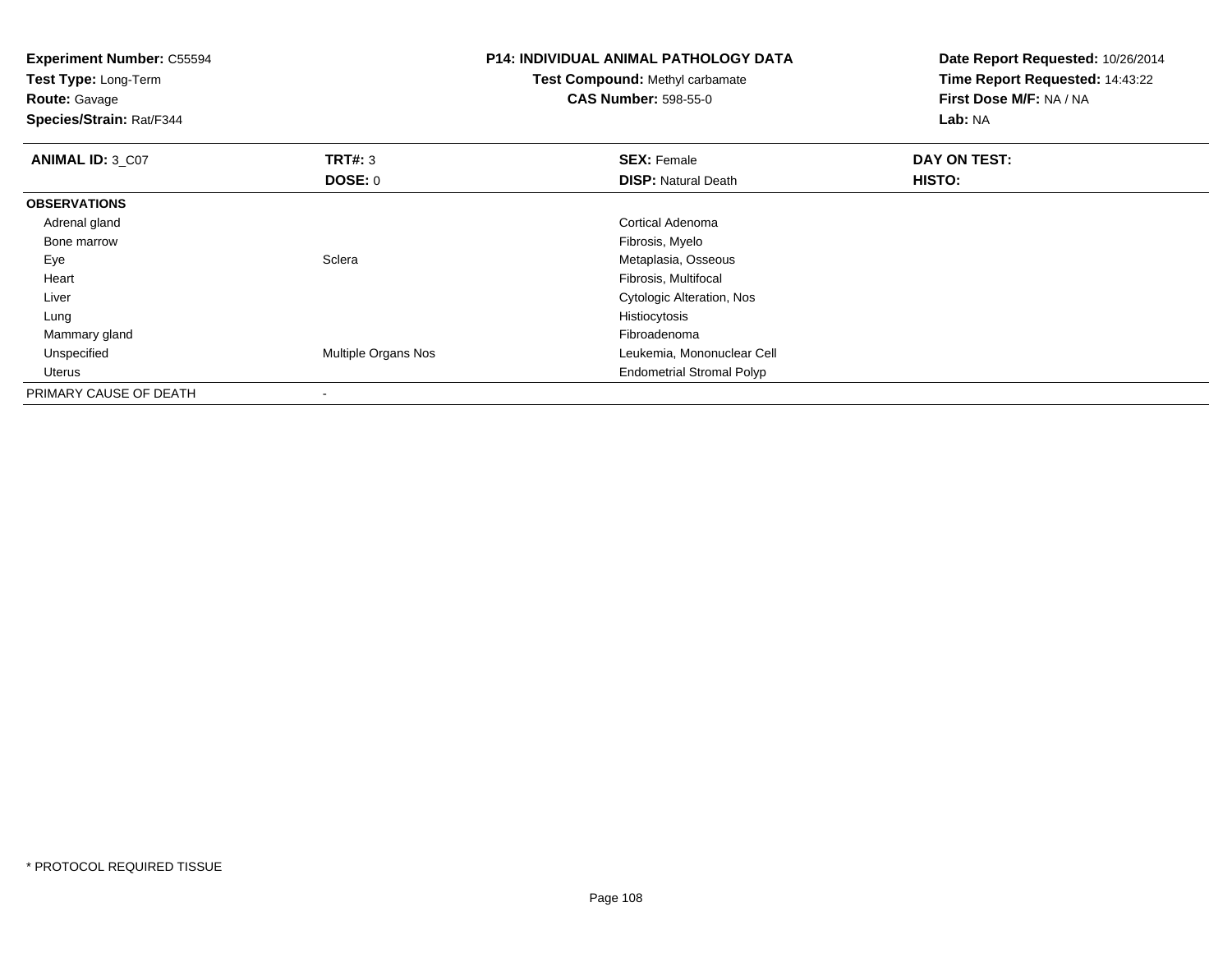**Test Type:** Long-Term

**Route:** Gavage

**Species/Strain:** Rat/F344

# **P14: INDIVIDUAL ANIMAL PATHOLOGY DATA**

**Test Compound:** Methyl carbamate**CAS Number:** 598-55-0

| ANIMAL ID: 3 C08       | TRT#: 3                   | <b>SEX: Female</b>              | DAY ON TEST: |  |
|------------------------|---------------------------|---------------------------------|--------------|--|
|                        | <b>DOSE: 0</b>            | <b>DISP: Terminal Sacrifice</b> | HISTO:       |  |
| <b>OBSERVATIONS</b>    |                           |                                 |              |  |
| Bone marrow            |                           | Hyperplasia, Reticulum Cell     |              |  |
| Heart                  |                           | Fibrosis, Multifocal            |              |  |
| Kidney                 |                           | Nephropathy                     |              |  |
| Liver                  |                           | Cytologic Alteration, Nos       |              |  |
|                        | <b>Bile Duct</b>          | Hyperplasia, Nos                |              |  |
|                        |                           | Inflammation, Chronic Focal     |              |  |
| Lung                   |                           | Histiocytosis                   |              |  |
| Pituitary gland        | <b>Anterior Pituitary</b> | Angiectasis                     |              |  |
|                        | <b>Anterior Pituitary</b> | Hyperplasia, Nos                |              |  |
|                        | <b>Anterior Pituitary</b> | Pigmentation, Nos               |              |  |
| Spleen                 |                           | Pigmentation, Nos               |              |  |
| Uterus                 | Endometrium               | Hyperplasia, Cystic             |              |  |
| PRIMARY CAUSE OF DEATH | $\,$                      |                                 |              |  |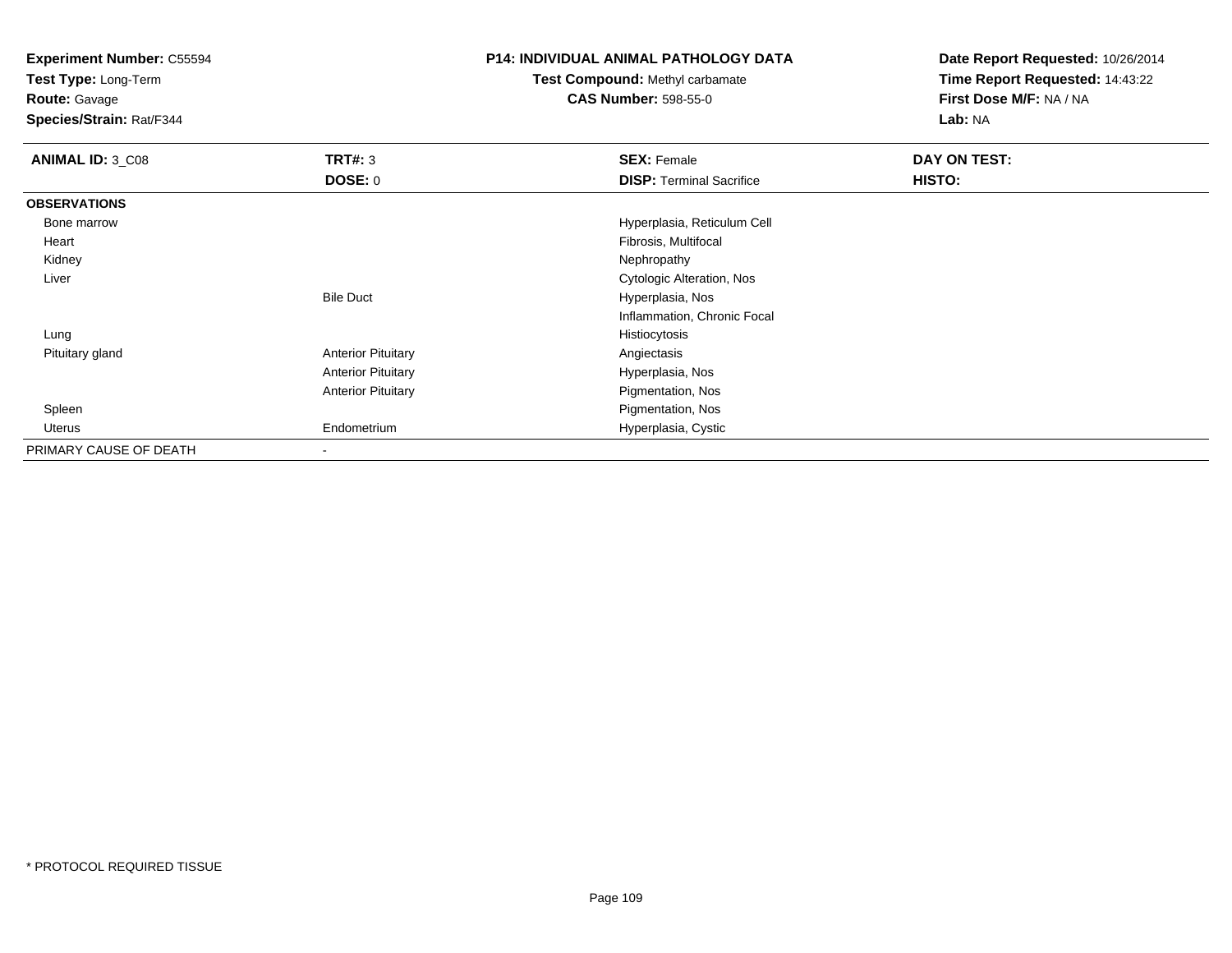**Experiment Number:** C55594**Test Type:** Long-Term**Route:** Gavage **Species/Strain:** Rat/F344**P14: INDIVIDUAL ANIMAL PATHOLOGY DATATest Compound:** Methyl carbamate**CAS Number:** 598-55-0**Date Report Requested:** 10/26/2014**Time Report Requested:** 14:43:22**First Dose M/F:** NA / NA**Lab:** NA**ANIMAL ID: 3 C09 TRT#:** 3 **SEX:** Female **DAY ON TEST: DOSE:** 0**DISP:** Terminal Sacrifice **HISTO: OBSERVATIONS** Adrenal glandMedulla **Medulla** Hyperplasia, Nos<br>
Adenoma, Nos Clitoral glandd and the control of the control of the control of the control of the control of the control of the control of the control of the control of the control of the control of the control of the control of the control of the co Kidneyy the control of the control of the control of the control of the control of the control of the control of the control of the control of the control of the control of the control of the control of the control of the contro Liver Cytologic Alteration, NosBile Duct Hyperplasia, Nos Lungg and the state of the state of the state of the state of the state of the state of the state of the state of the state of the state of the state of the state of the state of the state of the state of the state of the stat Mammary glandd and the control of the control of the control of the control of the control of the control of the control of the control of the control of the control of the control of the control of the control of the control of the co Pancreass and the contract of the contract of the contract of the contract of the contract  $\mathsf{A}$  at  $\mathsf{A}$  and  $\mathsf{A}$  and  $\mathsf{A}$  and  $\mathsf{A}$  and  $\mathsf{A}$  are contract of  $\mathsf{A}$  and  $\mathsf{A}$  and  $\mathsf{A}$  are contract of Pituitary glandAnterior Pituitary **Anterior Pituitary** Anglectasis<br>Hematopoiesis Spleenn and the control of the control of the control of the control of the control of the control of the control of the control of the control of the control of the control of the control of the control of the control of the co PRIMARY CAUSE OF DEATH-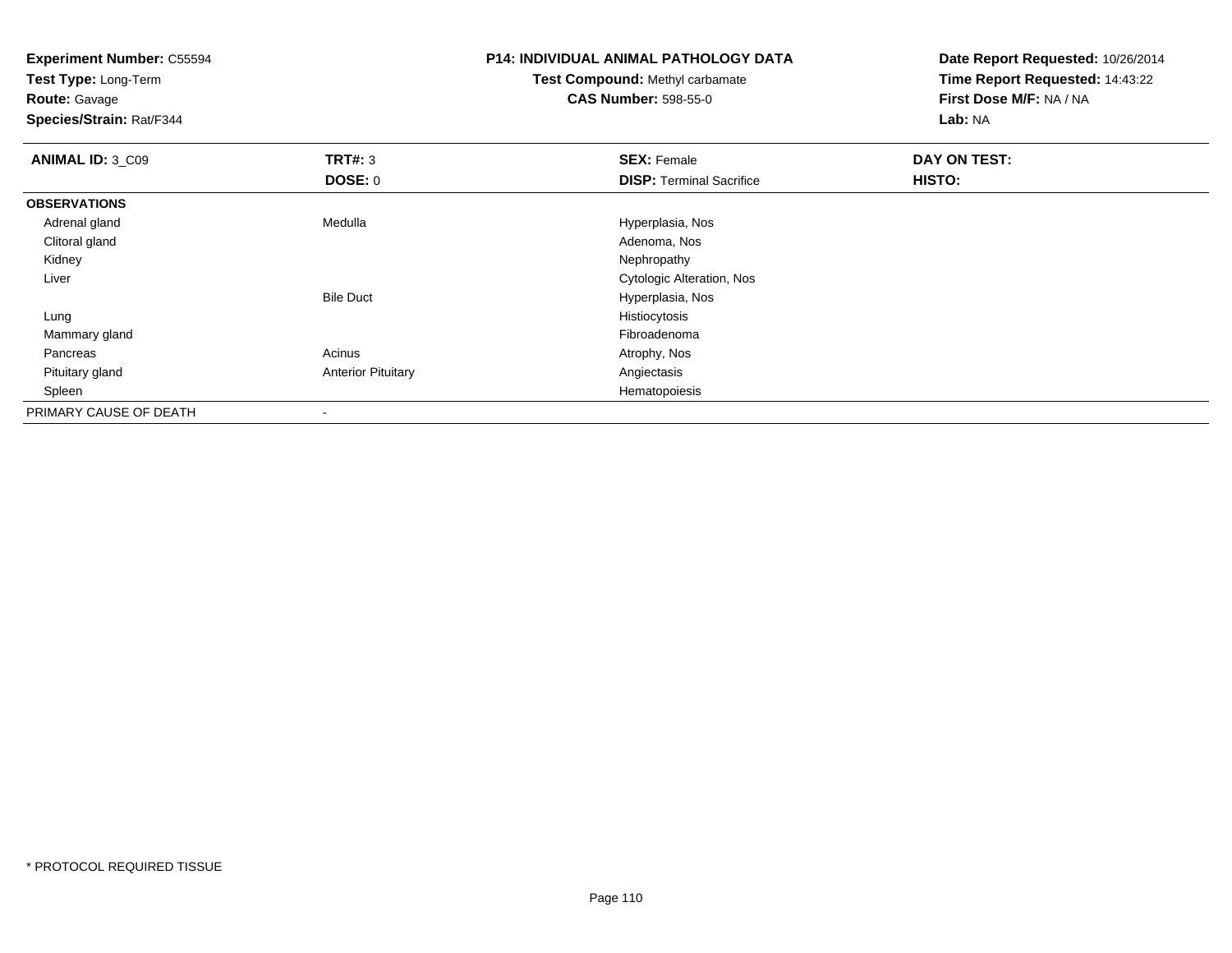| <b>Experiment Number: C55594</b><br>Test Type: Long-Term<br><b>Route: Gavage</b><br>Species/Strain: Rat/F344 |                           | <b>P14: INDIVIDUAL ANIMAL PATHOLOGY DATA</b><br><b>Test Compound: Methyl carbamate</b><br><b>CAS Number: 598-55-0</b> | Date Report Requested: 10/26/2014<br>Time Report Requested: 14:43:22<br>First Dose M/F: NA / NA<br>Lab: NA |
|--------------------------------------------------------------------------------------------------------------|---------------------------|-----------------------------------------------------------------------------------------------------------------------|------------------------------------------------------------------------------------------------------------|
| <b>ANIMAL ID: 3_C10</b>                                                                                      | TRT#: 3                   | <b>SEX: Female</b>                                                                                                    | DAY ON TEST:                                                                                               |
|                                                                                                              | DOSE: 0                   | <b>DISP: Terminal Sacrifice</b>                                                                                       | HISTO:                                                                                                     |
| <b>OBSERVATIONS</b>                                                                                          |                           |                                                                                                                       |                                                                                                            |
| Clitoral gland                                                                                               |                           | Inflammation, Acute                                                                                                   |                                                                                                            |
| Harderian gland                                                                                              | <b>Hardarian Gland</b>    | Inflammation, Chronic Focal                                                                                           |                                                                                                            |
| Kidney                                                                                                       |                           | Nephropathy                                                                                                           |                                                                                                            |
| Liver                                                                                                        |                           | Cytologic Alteration, Nos                                                                                             |                                                                                                            |
|                                                                                                              |                           | Inflammation, Chronic Focal                                                                                           |                                                                                                            |
| Mammary gland                                                                                                |                           | Fibroadenoma                                                                                                          |                                                                                                            |
| Pituitary gland                                                                                              | <b>Anterior Pituitary</b> | Hyperplasia, Nos                                                                                                      |                                                                                                            |
| Spleen                                                                                                       |                           | Hematopoiesis                                                                                                         |                                                                                                            |
| Thyroid                                                                                                      |                           | Hyperplasia, C Cell                                                                                                   |                                                                                                            |
| PRIMARY CAUSE OF DEATH                                                                                       |                           |                                                                                                                       |                                                                                                            |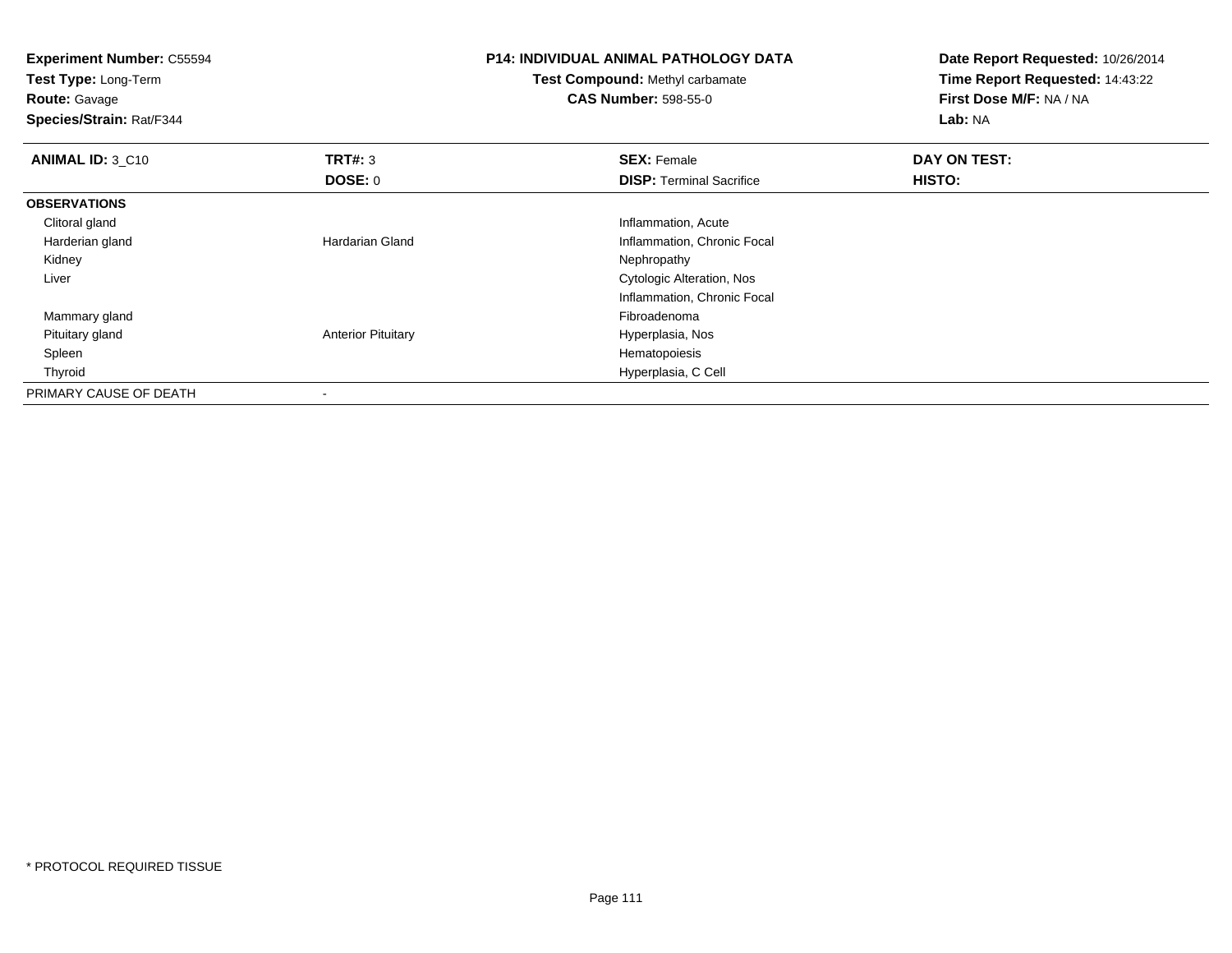| <b>Experiment Number: C55594</b><br>Test Type: Long-Term<br><b>Route: Gavage</b><br>Species/Strain: Rat/F344 |                   | <b>P14: INDIVIDUAL ANIMAL PATHOLOGY DATA</b><br>Test Compound: Methyl carbamate<br><b>CAS Number: 598-55-0</b> | Date Report Requested: 10/26/2014<br>Time Report Requested: 14:43:22<br>First Dose M/F: NA / NA<br>Lab: NA |
|--------------------------------------------------------------------------------------------------------------|-------------------|----------------------------------------------------------------------------------------------------------------|------------------------------------------------------------------------------------------------------------|
| ANIMAL ID: 3 C11                                                                                             | <b>TRT#: 3</b>    | <b>SEX: Female</b>                                                                                             | DAY ON TEST:                                                                                               |
|                                                                                                              | DOSE: 0           | <b>DISP: Natural Death</b>                                                                                     | <b>HISTO:</b>                                                                                              |
| <b>OBSERVATIONS</b>                                                                                          |                   |                                                                                                                |                                                                                                            |
| Adrenal gland                                                                                                | <b>Cortex Nos</b> | Necrosis, Nos                                                                                                  |                                                                                                            |
| Clitoral gland                                                                                               |                   | Inflammation, Acute                                                                                            |                                                                                                            |
| Eye                                                                                                          | Sclera            | Metaplasia, Osseous                                                                                            |                                                                                                            |
| Heart                                                                                                        |                   | Myxomatosis, Cardiac Valve                                                                                     |                                                                                                            |
| Liver                                                                                                        | Centrilobular     | Congestion, Nos                                                                                                |                                                                                                            |
| Mammary gland                                                                                                |                   | Adenoma, Nos                                                                                                   |                                                                                                            |
| Pancreas                                                                                                     | Acinus            | Atrophy, Nos                                                                                                   |                                                                                                            |
| Spleen                                                                                                       |                   | Hematopoiesis                                                                                                  |                                                                                                            |
| PRIMARY CAUSE OF DEATH                                                                                       |                   |                                                                                                                |                                                                                                            |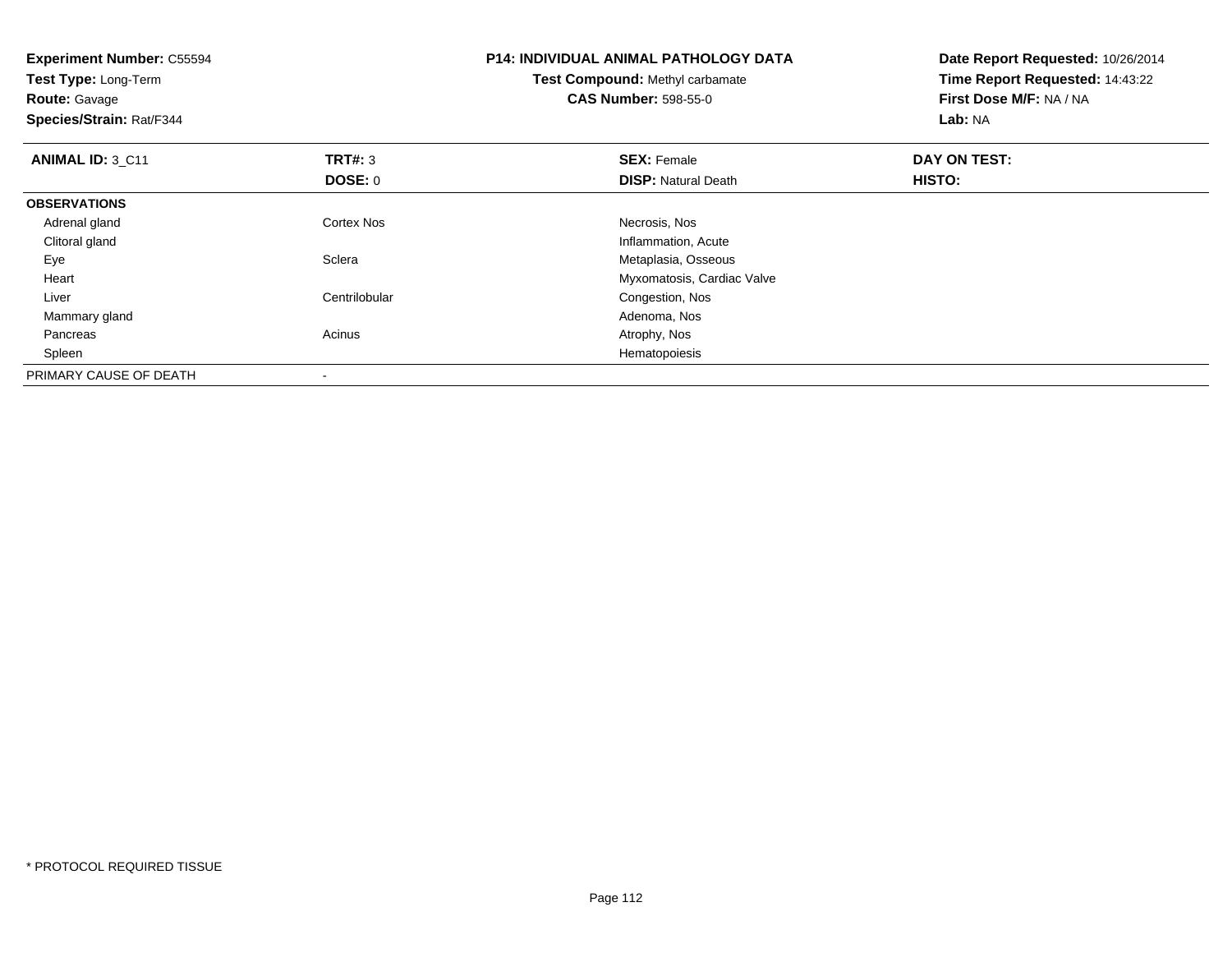**Test Type:** Long-Term

**Route:** Gavage

**Species/Strain:** Rat/F344

# **P14: INDIVIDUAL ANIMAL PATHOLOGY DATA**

**Test Compound:** Methyl carbamate**CAS Number:** 598-55-0

| ANIMAL ID: 3_C12       | TRT#: 3          | <b>SEX: Female</b>         | DAY ON TEST: |  |
|------------------------|------------------|----------------------------|--------------|--|
|                        | <b>DOSE: 0</b>   | <b>DISP: Natural Death</b> | HISTO:       |  |
| <b>OBSERVATIONS</b>    |                  |                            |              |  |
| Clitoral gland         |                  | Adenoma, Nos               |              |  |
| Kidney                 |                  | Nephropathy                |              |  |
| Liver                  |                  | Congestion, Nos            |              |  |
|                        |                  | Cytologic Alteration, Nos  |              |  |
|                        | <b>Bile Duct</b> | Hyperplasia, Nos           |              |  |
| Lung                   |                  | Congestion, Nos            |              |  |
|                        |                  | Histiocytosis              |              |  |
|                        |                  | Pigmentation, Nos          |              |  |
| Mammary gland          |                  | Fibroadenoma               |              |  |
| Nasal cavity           |                  | Inflammation, Acute        |              |  |
| Thyroid                |                  | Follicular-Cell Adenoma    |              |  |
| PRIMARY CAUSE OF DEATH | $\blacksquare$   |                            |              |  |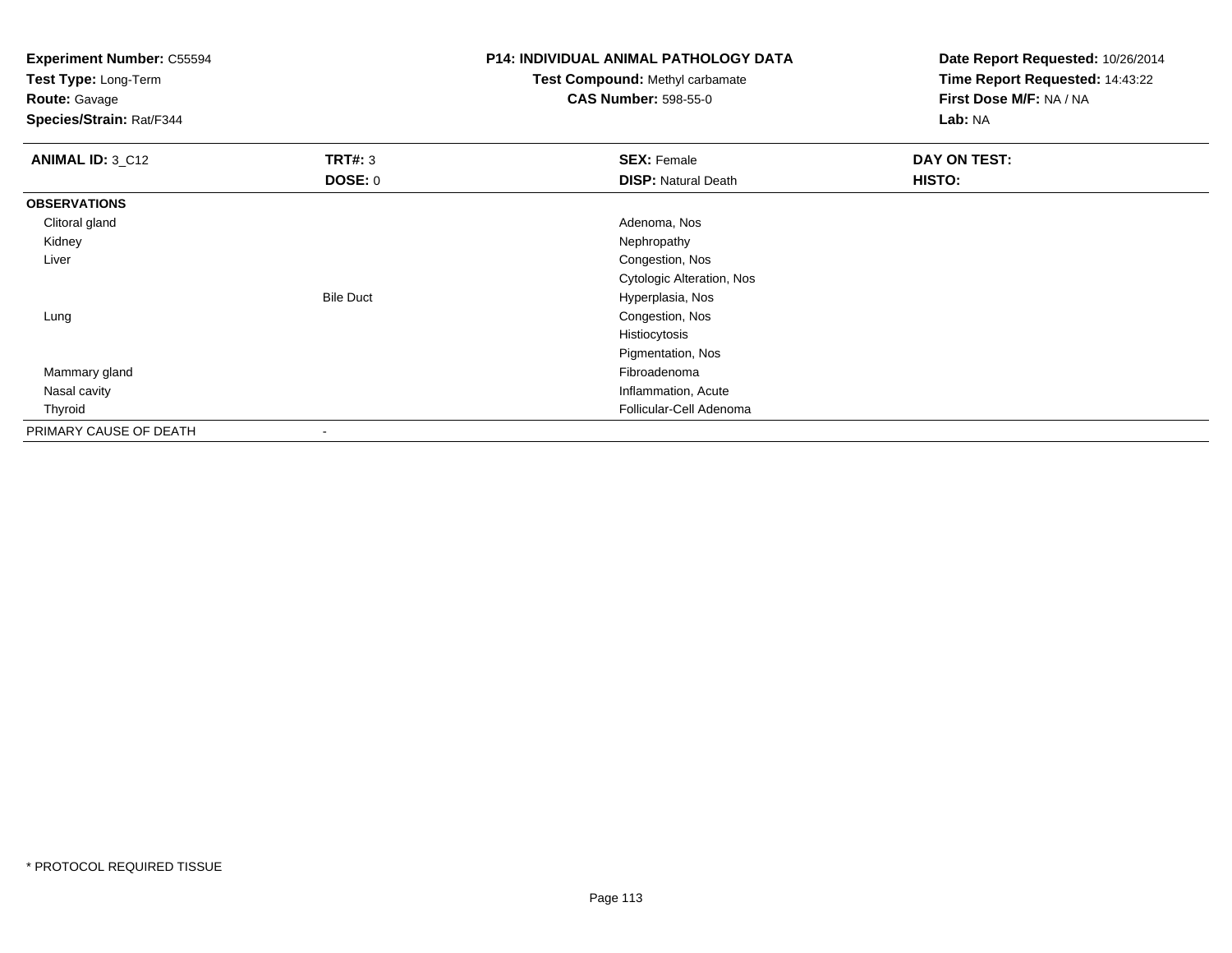| <b>Experiment Number: C55594</b><br>Test Type: Long-Term<br><b>Route: Gavage</b><br>Species/Strain: Rat/F344 |                           | <b>P14: INDIVIDUAL ANIMAL PATHOLOGY DATA</b><br><b>Test Compound: Methyl carbamate</b><br><b>CAS Number: 598-55-0</b> | Date Report Requested: 10/26/2014<br>Time Report Requested: 14:43:22<br>First Dose M/F: NA / NA<br>Lab: NA |
|--------------------------------------------------------------------------------------------------------------|---------------------------|-----------------------------------------------------------------------------------------------------------------------|------------------------------------------------------------------------------------------------------------|
| <b>ANIMAL ID: 3_C13</b>                                                                                      | TRT#: 3                   | <b>SEX: Female</b>                                                                                                    | DAY ON TEST:                                                                                               |
|                                                                                                              | DOSE: 0                   | <b>DISP:</b> Terminal Sacrifice                                                                                       | <b>HISTO:</b>                                                                                              |
| <b>OBSERVATIONS</b>                                                                                          |                           |                                                                                                                       |                                                                                                            |
| Bone marrow                                                                                                  |                           | Hyperplasia, Reticulum Cell                                                                                           |                                                                                                            |
| Kidney                                                                                                       |                           | Nephropathy                                                                                                           |                                                                                                            |
| Liver                                                                                                        | Hepatocytes               | Hyperplasia, Nos                                                                                                      |                                                                                                            |
|                                                                                                              |                           | Inflammation, Chronic Focal                                                                                           |                                                                                                            |
| Lung                                                                                                         |                           | Histiocytosis                                                                                                         |                                                                                                            |
| Mammary gland                                                                                                |                           | Fibroadenoma                                                                                                          |                                                                                                            |
| Pituitary gland                                                                                              | <b>Anterior Pituitary</b> | Adenoma, Nos                                                                                                          |                                                                                                            |
| Spleen                                                                                                       |                           | Pigmentation, Nos                                                                                                     |                                                                                                            |
| PRIMARY CAUSE OF DEATH                                                                                       | $\overline{\phantom{a}}$  |                                                                                                                       |                                                                                                            |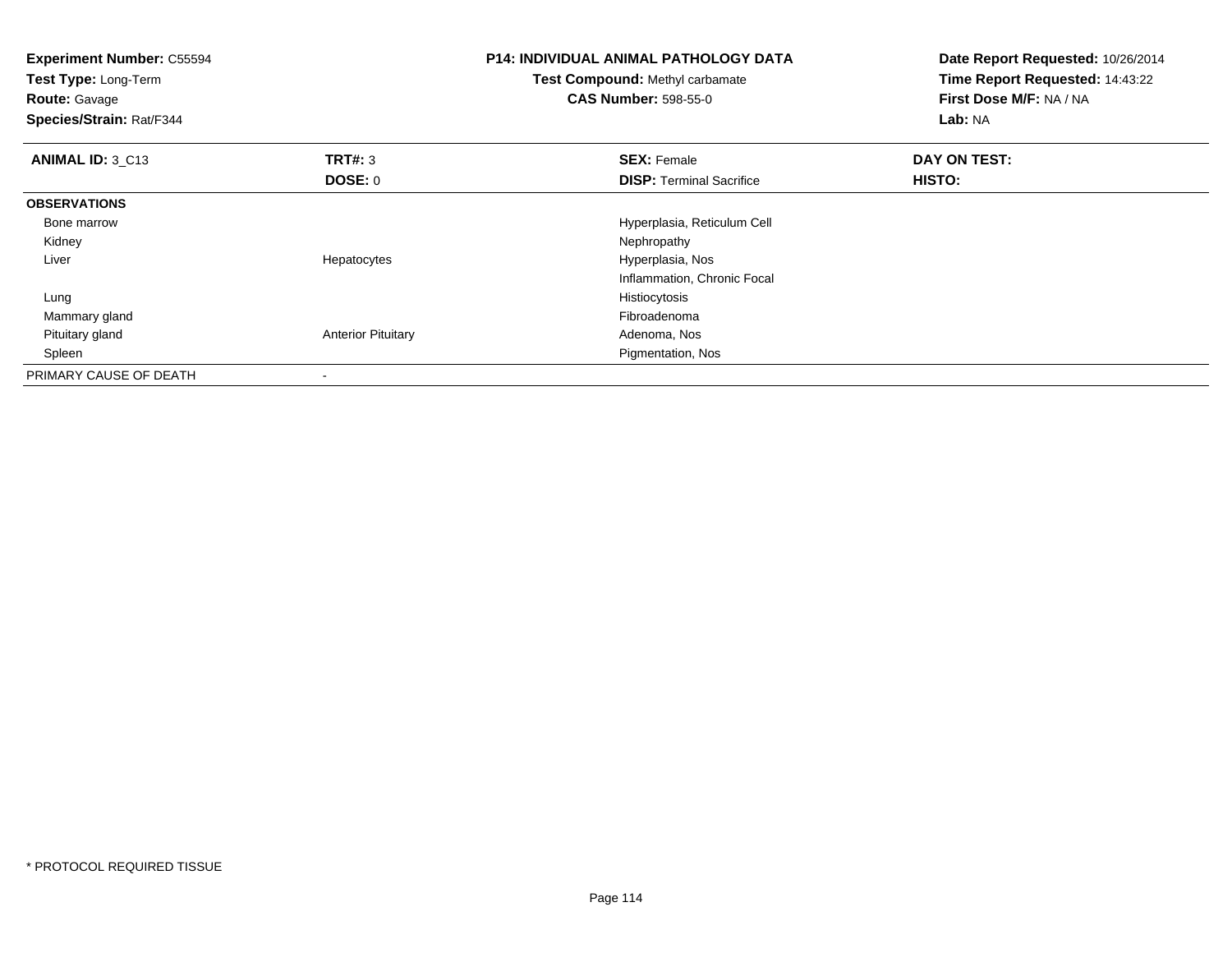| <b>Experiment Number: C55594</b> |                           | <b>P14: INDIVIDUAL ANIMAL PATHOLOGY DATA</b> | Date Report Requested: 10/26/2014 |
|----------------------------------|---------------------------|----------------------------------------------|-----------------------------------|
| Test Type: Long-Term             |                           | <b>Test Compound: Methyl carbamate</b>       | Time Report Requested: 14:43:22   |
| <b>Route: Gavage</b>             |                           | <b>CAS Number: 598-55-0</b>                  | First Dose M/F: NA / NA           |
| Species/Strain: Rat/F344         |                           |                                              | Lab: NA                           |
| <b>ANIMAL ID: 3_C14</b>          | TRT#: 3                   | <b>SEX: Female</b>                           | DAY ON TEST:                      |
|                                  | <b>DOSE: 0</b>            | <b>DISP: Terminal Sacrifice</b>              | HISTO:                            |
| <b>OBSERVATIONS</b>              |                           |                                              |                                   |
| Heart                            |                           | Fibrosis, Multifocal                         |                                   |
| Intestine Small                  | <b>Mesentery Nos</b>      | Inflammation, Chronic                        |                                   |
|                                  | <b>Mesentery Nos</b>      | Necrosis, Fat                                |                                   |
| Kidney                           |                           | Nephropathy                                  |                                   |
| Liver                            |                           | Cytologic Alteration, Nos                    |                                   |
| Lung                             |                           | Histiocytosis                                |                                   |
| Mammary gland                    |                           | Fibroadenoma                                 |                                   |
| Pancreas                         | Acinus                    | Atrophy, Nos                                 |                                   |
| Pituitary gland                  | <b>Anterior Pituitary</b> | Adenoma, Nos                                 |                                   |
| Spleen                           |                           | Pigmentation, Nos                            |                                   |
| PRIMARY CAUSE OF DEATH           |                           |                                              |                                   |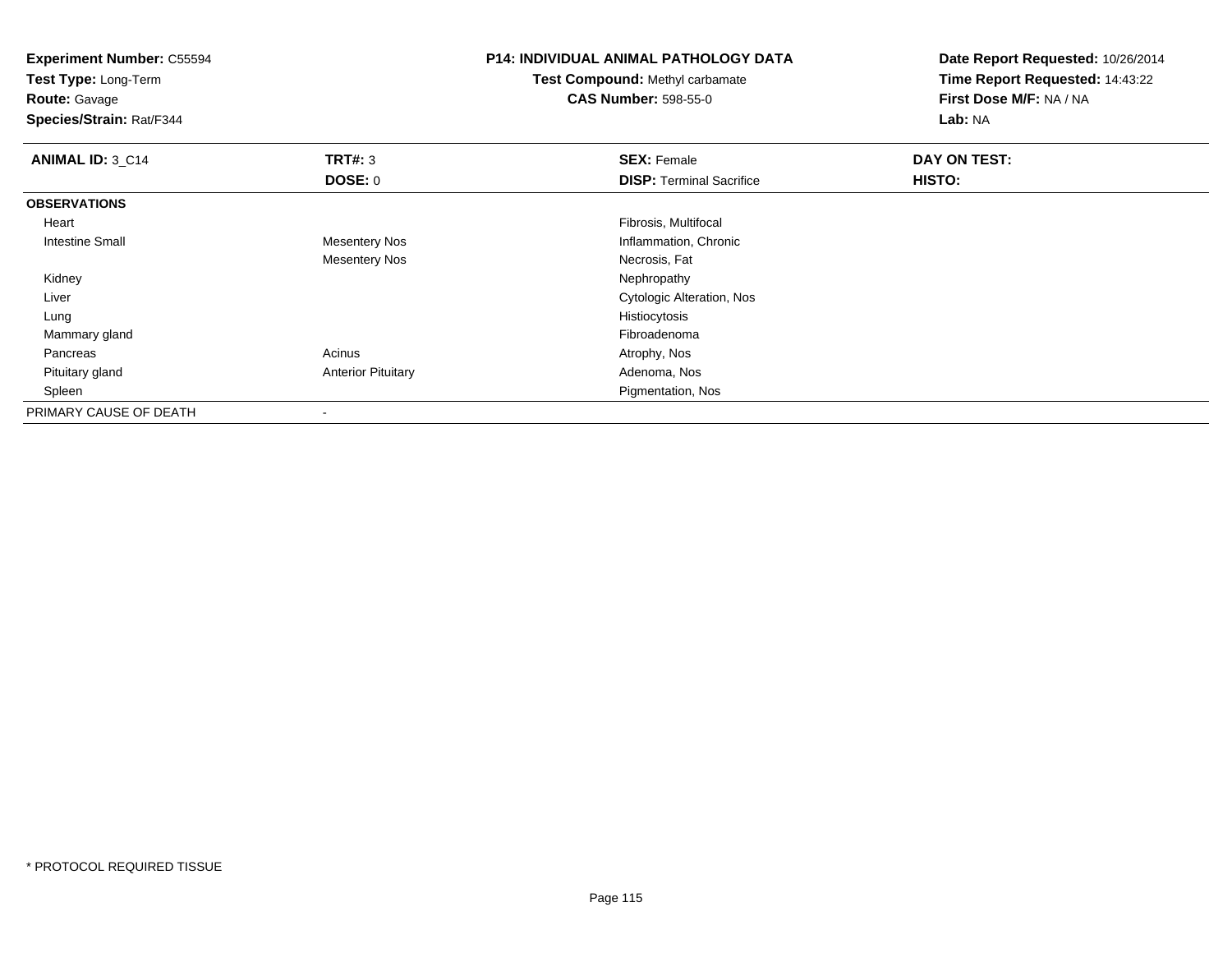| <b>Experiment Number: C55594</b><br>Test Type: Long-Term<br><b>Route: Gavage</b><br>Species/Strain: Rat/F344 |                           | <b>P14: INDIVIDUAL ANIMAL PATHOLOGY DATA</b><br>Test Compound: Methyl carbamate<br><b>CAS Number: 598-55-0</b> | Date Report Requested: 10/26/2014<br>Time Report Requested: 14:43:22<br>First Dose M/F: NA / NA<br>Lab: NA |
|--------------------------------------------------------------------------------------------------------------|---------------------------|----------------------------------------------------------------------------------------------------------------|------------------------------------------------------------------------------------------------------------|
| <b>ANIMAL ID: 3 C15</b>                                                                                      | <b>TRT#: 3</b>            | <b>SEX: Female</b>                                                                                             | DAY ON TEST:                                                                                               |
|                                                                                                              | DOSE: 0                   | <b>DISP:</b> Moribund Sacrifice                                                                                | <b>HISTO:</b>                                                                                              |
| <b>OBSERVATIONS</b>                                                                                          |                           |                                                                                                                |                                                                                                            |
| Intestine Large                                                                                              | Rectum                    | Sarcoma, Nos, Invasive                                                                                         |                                                                                                            |
| Kidney                                                                                                       |                           | Nephropathy                                                                                                    |                                                                                                            |
| Liver                                                                                                        |                           | Cytologic Alteration, Nos                                                                                      |                                                                                                            |
|                                                                                                              |                           | Hematopoiesis                                                                                                  |                                                                                                            |
| Pituitary gland                                                                                              | <b>Anterior Pituitary</b> | Adenoma, Nos                                                                                                   |                                                                                                            |
| Spleen                                                                                                       |                           | Hematopoiesis                                                                                                  |                                                                                                            |
| Uterus                                                                                                       | Endometrium               | Hyperplasia, Cystic                                                                                            |                                                                                                            |
| Vagina                                                                                                       |                           | Sarcoma, Nos                                                                                                   |                                                                                                            |
| PRIMARY CAUSE OF DEATH                                                                                       |                           |                                                                                                                |                                                                                                            |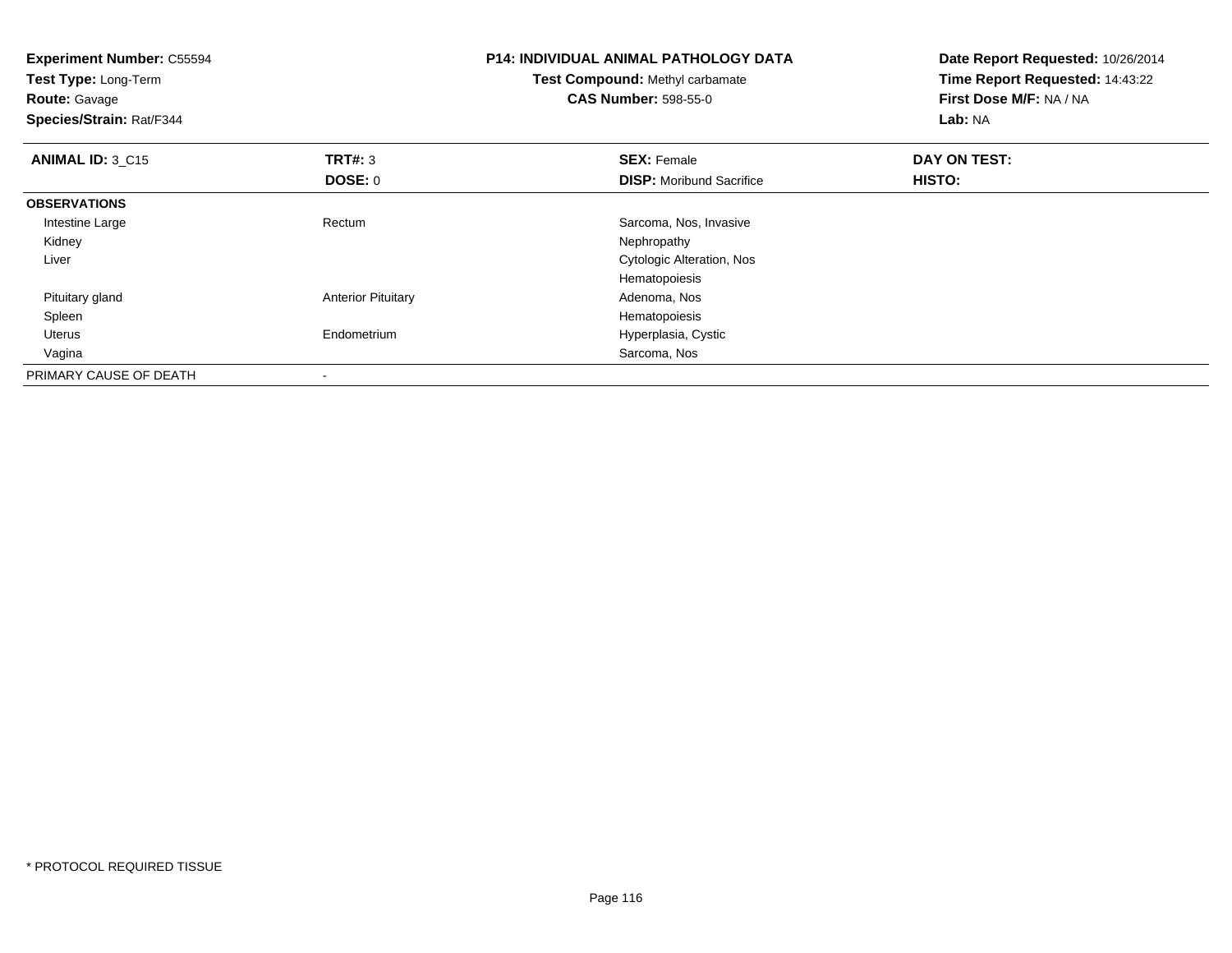| <b>Experiment Number: C55594</b><br>Test Type: Long-Term<br><b>Route: Gavage</b><br>Species/Strain: Rat/F344 |                | P14: INDIVIDUAL ANIMAL PATHOLOGY DATA<br><b>Test Compound: Methyl carbamate</b><br><b>CAS Number: 598-55-0</b> | Date Report Requested: 10/26/2014<br>Time Report Requested: 14:43:22<br>First Dose M/F: NA / NA<br>Lab: NA |
|--------------------------------------------------------------------------------------------------------------|----------------|----------------------------------------------------------------------------------------------------------------|------------------------------------------------------------------------------------------------------------|
| <b>ANIMAL ID: 3_C16</b>                                                                                      | TRT#: 3        | <b>SEX: Female</b>                                                                                             | DAY ON TEST:                                                                                               |
|                                                                                                              | <b>DOSE: 0</b> | <b>DISP: Terminal Sacrifice</b>                                                                                | HISTO:                                                                                                     |
| <b>OBSERVATIONS</b>                                                                                          |                |                                                                                                                |                                                                                                            |
| Adrenal gland                                                                                                |                | Cortical Adenoma                                                                                               |                                                                                                            |
|                                                                                                              | Medulla        | Pheochromocytoma                                                                                               |                                                                                                            |
| Bone                                                                                                         | Mandible       | Odontoma, Nos                                                                                                  |                                                                                                            |
| Kidney                                                                                                       |                | Cyst, Nos                                                                                                      |                                                                                                            |
|                                                                                                              |                | Nephropathy                                                                                                    |                                                                                                            |
| Liver                                                                                                        |                | Cytologic Alteration, Nos                                                                                      |                                                                                                            |
|                                                                                                              |                | Peliosis Hepatis                                                                                               |                                                                                                            |
| Lung                                                                                                         |                | Histiocytosis                                                                                                  |                                                                                                            |
| Unspecified                                                                                                  |                | Fibroma                                                                                                        |                                                                                                            |
| Uterus                                                                                                       |                | <b>Endometrial Stromal Polyp</b>                                                                               |                                                                                                            |
| PRIMARY CAUSE OF DEATH                                                                                       |                |                                                                                                                |                                                                                                            |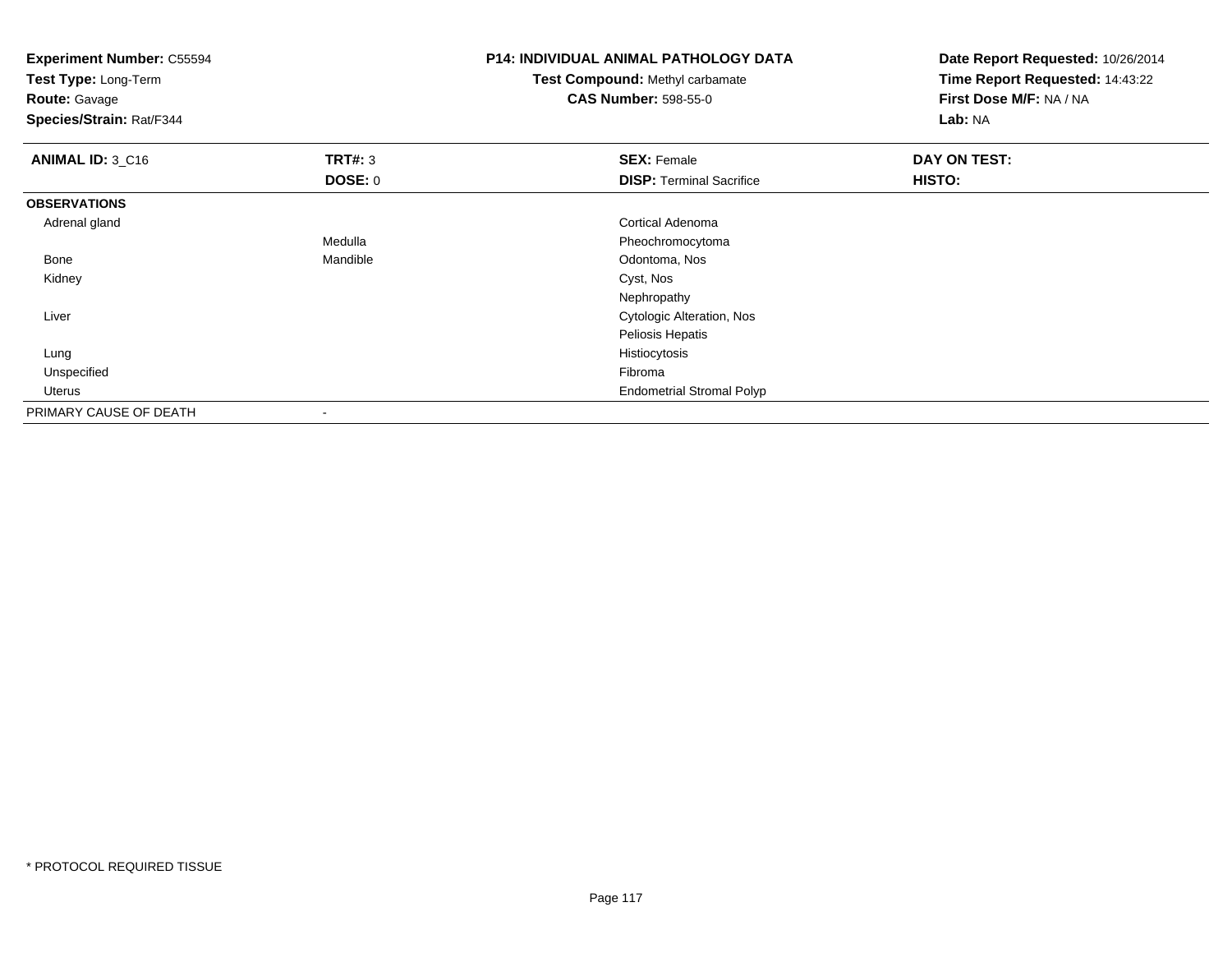**Test Type:** Long-Term

**Route:** Gavage

**Species/Strain:** Rat/F344

# **P14: INDIVIDUAL ANIMAL PATHOLOGY DATA**

**Test Compound:** Methyl carbamate**CAS Number:** 598-55-0

| ANIMAL ID: 3_C17       | TRT#: 3                | <b>SEX: Female</b>              | DAY ON TEST: |  |
|------------------------|------------------------|---------------------------------|--------------|--|
|                        | DOSE: 0                | <b>DISP: Terminal Sacrifice</b> | HISTO:       |  |
| <b>OBSERVATIONS</b>    |                        |                                 |              |  |
| Adrenal gland          | Medulla                | Hyperplasia, Nos                |              |  |
|                        | Medulla                | Pheochromocytoma                |              |  |
| Eye                    | Retina                 | Atrophy, Nos                    |              |  |
| Harderian gland        | <b>Hardarian Gland</b> | Inflammation, Chronic Focal     |              |  |
| Heart                  |                        | Fibrosis, Multifocal            |              |  |
|                        | Endocardium Nos        | Thrombosis, Nos                 |              |  |
| Kidney                 |                        | Nephropathy                     |              |  |
| Liver                  |                        | Cytoplasmic Vacuolization       |              |  |
| Ovary                  |                        | Cyst, Nos                       |              |  |
| Salivary gland         |                        | Cytoplasmic Vacuolization       |              |  |
| Unspecified            | Multiple Organs Nos    | Leukemia, Mononuclear Cell      |              |  |
| PRIMARY CAUSE OF DEATH |                        |                                 |              |  |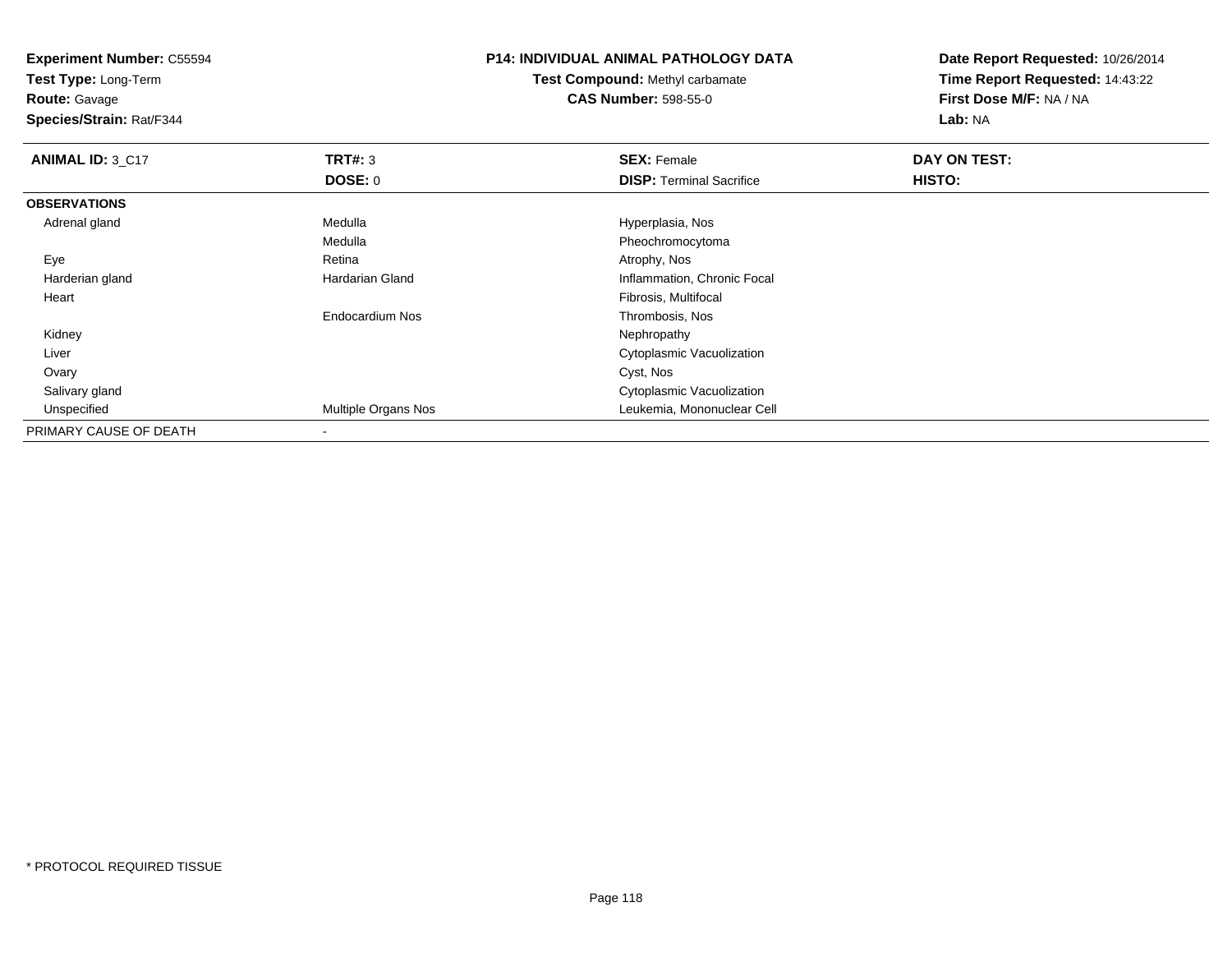| <b>Experiment Number: C55594</b><br>Test Type: Long-Term<br><b>Route: Gavage</b><br>Species/Strain: Rat/F344 |                     | <b>P14: INDIVIDUAL ANIMAL PATHOLOGY DATA</b><br>Test Compound: Methyl carbamate<br><b>CAS Number: 598-55-0</b> | Date Report Requested: 10/26/2014<br>Time Report Requested: 14:43:22<br>First Dose M/F: NA / NA<br>Lab: NA |
|--------------------------------------------------------------------------------------------------------------|---------------------|----------------------------------------------------------------------------------------------------------------|------------------------------------------------------------------------------------------------------------|
| ANIMAL ID: 3_C18                                                                                             | TRT#: 3             | <b>SEX: Female</b>                                                                                             | DAY ON TEST:                                                                                               |
|                                                                                                              | <b>DOSE: 0</b>      | <b>DISP: Terminal Sacrifice</b>                                                                                | HISTO:                                                                                                     |
| <b>OBSERVATIONS</b>                                                                                          |                     |                                                                                                                |                                                                                                            |
| Adrenal gland                                                                                                | Cortex Nos          | Cytoplasmic Change, Nos                                                                                        |                                                                                                            |
| Eye                                                                                                          | Retina              | Atrophy, Nos                                                                                                   |                                                                                                            |
|                                                                                                              | Crystalline Lens    | Cataract                                                                                                       |                                                                                                            |
|                                                                                                              | Nasolacrimal Duct   | Inflammation, Acute                                                                                            |                                                                                                            |
| Heart                                                                                                        |                     | Inflammation, Chronic                                                                                          |                                                                                                            |
| Kidney                                                                                                       |                     | Nephropathy                                                                                                    |                                                                                                            |
| Thyroid                                                                                                      |                     | Follicular-Cell Adenoma                                                                                        |                                                                                                            |
| Unspecified                                                                                                  | Multiple Organs Nos | Leukemia, Mononuclear Cell                                                                                     |                                                                                                            |
| Uterus                                                                                                       |                     | <b>Endometrial Stromal Polyp</b>                                                                               |                                                                                                            |
|                                                                                                              |                     | Inflammation, Acute                                                                                            |                                                                                                            |
| PRIMARY CAUSE OF DEATH                                                                                       |                     |                                                                                                                |                                                                                                            |

-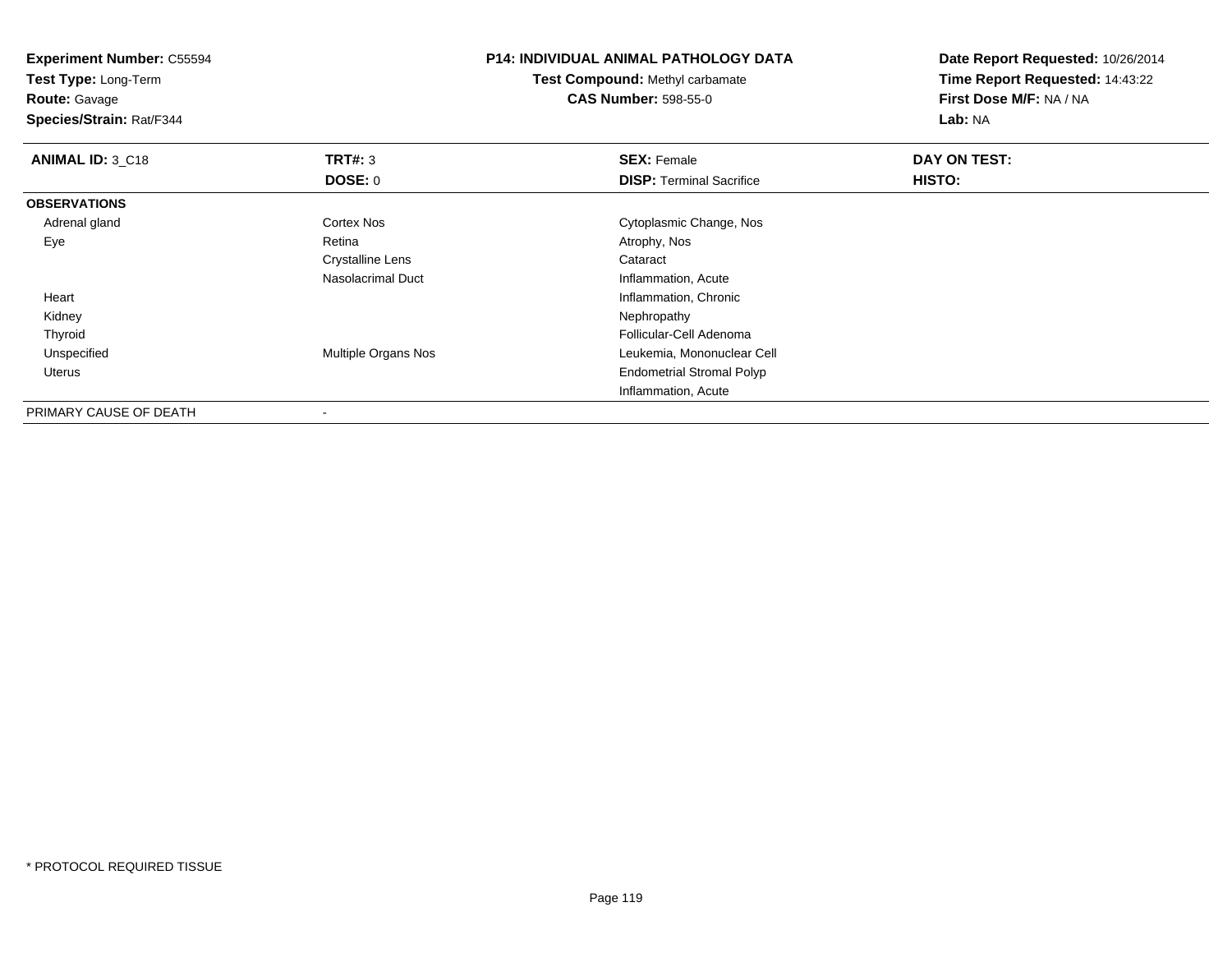**Test Type:** Long-Term

**Route:** Gavage

**Species/Strain:** Rat/F344

# **P14: INDIVIDUAL ANIMAL PATHOLOGY DATA**

**Test Compound:** Methyl carbamate**CAS Number:** 598-55-0

| ANIMAL ID: 3_C19       | TRT#: 3                   | <b>SEX: Female</b>          | DAY ON TEST: |  |
|------------------------|---------------------------|-----------------------------|--------------|--|
|                        | DOSE: 0                   | <b>DISP: Natural Death</b>  | HISTO:       |  |
| <b>OBSERVATIONS</b>    |                           |                             |              |  |
| Eye                    | <b>Crystalline Lens</b>   | Cataract                    |              |  |
| Harderian gland        | Hardarian Gland           | Inflammation, Chronic Focal |              |  |
| Heart                  |                           | Fibrosis, Multifocal        |              |  |
| Kidney                 |                           | Nephropathy                 |              |  |
| Liver                  |                           | Cytologic Alteration, Nos   |              |  |
|                        | <b>Bile Duct</b>          | Hyperplasia, Nos            |              |  |
| Lung                   |                           | Congestion, Nos             |              |  |
|                        |                           | Hemorrhage                  |              |  |
| Nasal cavity           |                           | Foreign Body, Vegetable     |              |  |
|                        |                           | Inflammation, Acute         |              |  |
| Pituitary gland        | <b>Anterior Pituitary</b> | Adenoma, Nos                |              |  |
| Spleen                 |                           | Pigmentation, Nos           |              |  |
| Uterus                 | Cervix Uteri              | Hyperplasia, Stromal        |              |  |
| PRIMARY CAUSE OF DEATH | ۰                         |                             |              |  |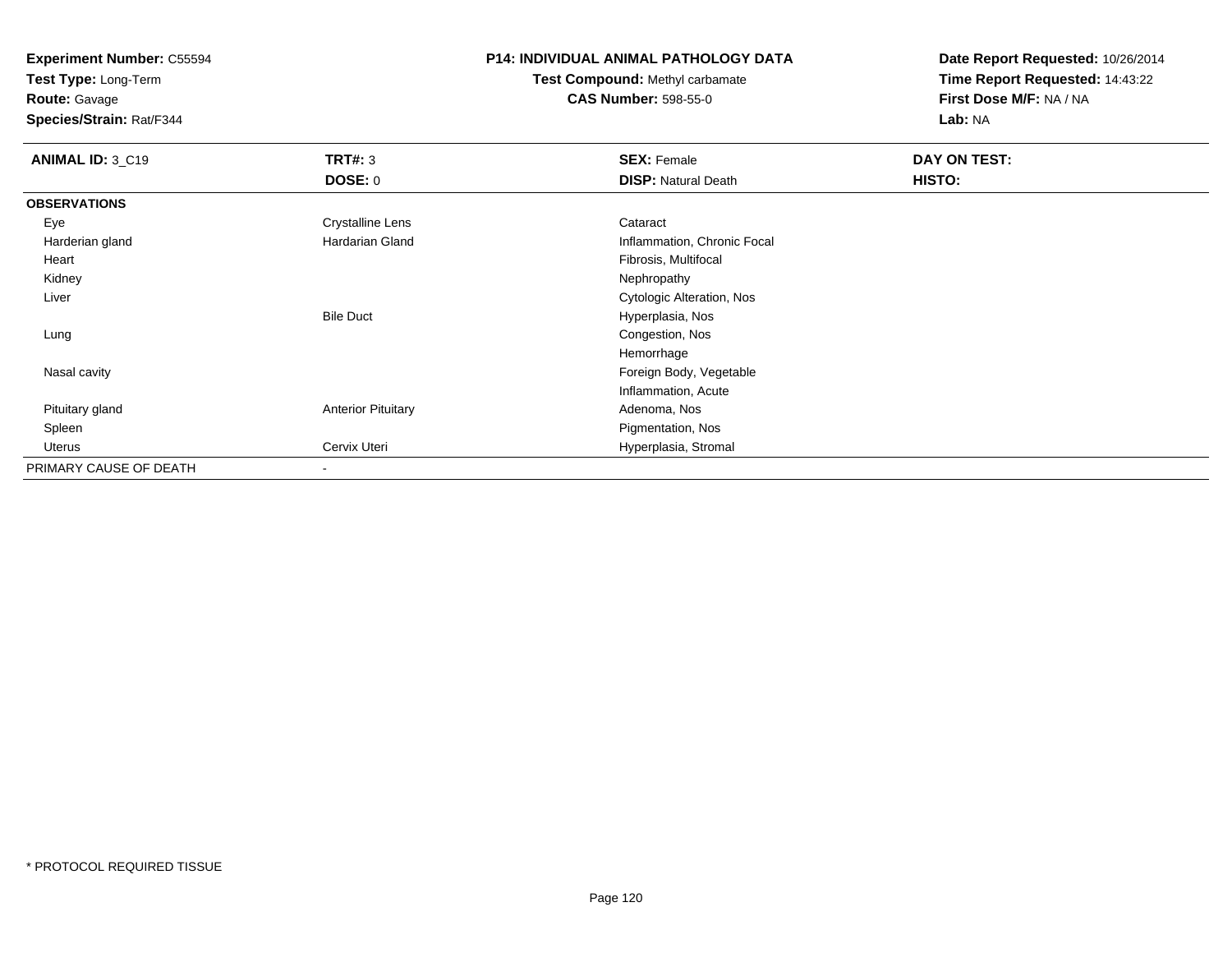**Test Type:** Long-Term

**Route:** Gavage

**Species/Strain:** Rat/F344

# **P14: INDIVIDUAL ANIMAL PATHOLOGY DATA**

**Test Compound:** Methyl carbamate**CAS Number:** 598-55-0

| <b>ANIMAL ID: 3_C20</b> | TRT#: 3                   | <b>SEX: Female</b>               | DAY ON TEST: |  |
|-------------------------|---------------------------|----------------------------------|--------------|--|
|                         | <b>DOSE: 0</b>            | <b>DISP: Terminal Sacrifice</b>  | HISTO:       |  |
| <b>OBSERVATIONS</b>     |                           |                                  |              |  |
| Clitoral gland          |                           | Inflammation, Acute              |              |  |
| Eye                     | Retina                    | Atrophy, Nos                     |              |  |
| Harderian gland         | Hardarian Gland           | Inflammation, Chronic Focal      |              |  |
| Heart                   |                           | Fibrosis, Multifocal             |              |  |
| Kidney                  |                           | Nephropathy                      |              |  |
| Liver                   |                           | Cytologic Alteration, Nos        |              |  |
|                         | Hepatocytes               | Hyperplasia, Nos                 |              |  |
|                         |                           | Inflammation, Chronic Focal      |              |  |
| Lung                    |                           | Histiocytosis                    |              |  |
| Mammary gland           |                           | Fibroadenoma                     |              |  |
|                         |                           | Galactocele                      |              |  |
| Pituitary gland         | <b>Anterior Pituitary</b> | Angiectasis                      |              |  |
| Spleen                  |                           | Inflammation, Chronic Focal      |              |  |
| Uterus                  | Endometrium               | Carcinoma, Nos                   |              |  |
|                         |                           | <b>Endometrial Stromal Polyp</b> |              |  |
|                         | Endometrium               | Hyperplasia, Cystic              |              |  |
| PRIMARY CAUSE OF DEATH  | $\overline{\phantom{a}}$  |                                  |              |  |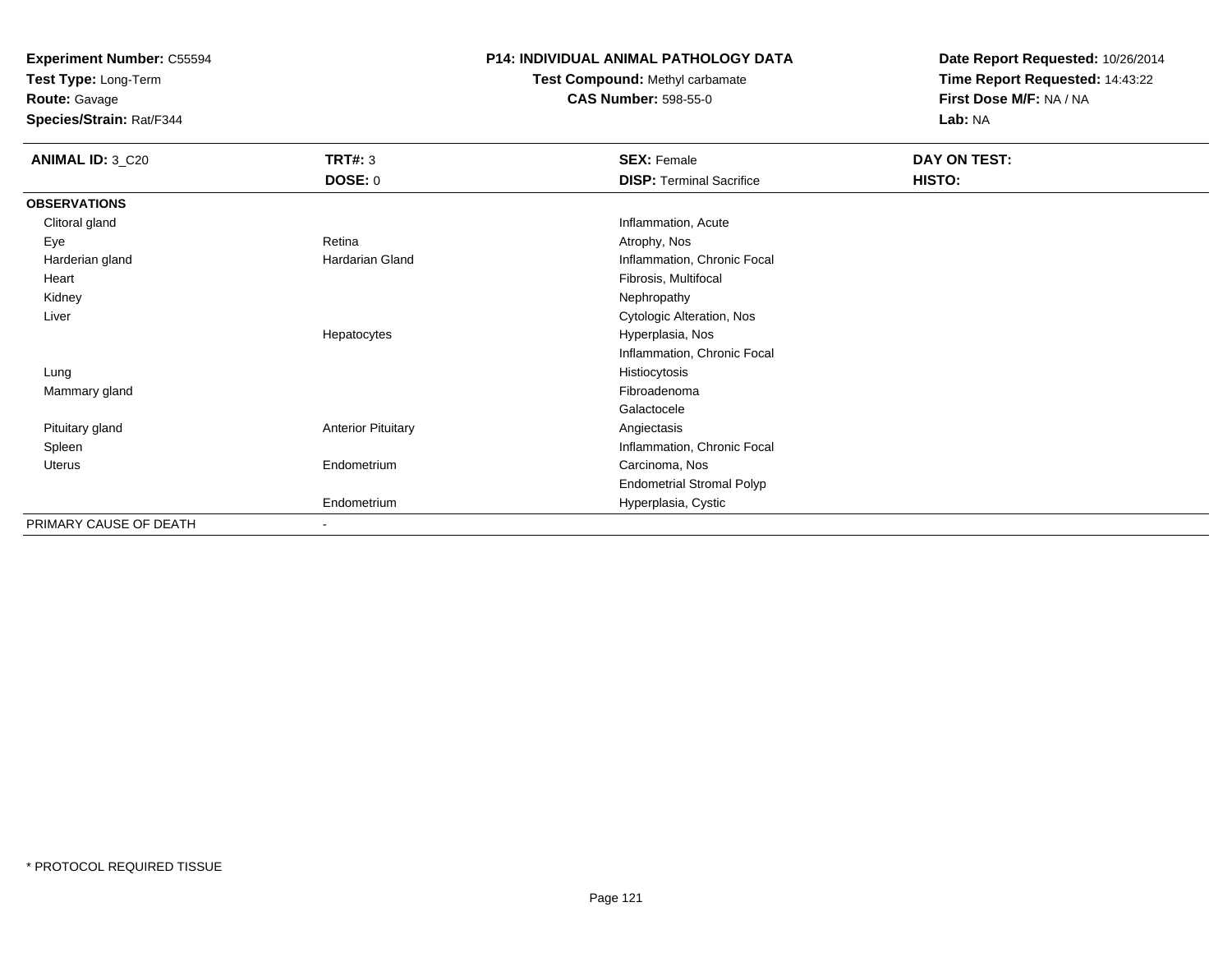**Test Type:** Long-Term

**Route:** Gavage

**Species/Strain:** Rat/F344

# **P14: INDIVIDUAL ANIMAL PATHOLOGY DATA**

**Test Compound:** Methyl carbamate**CAS Number:** 598-55-0

| ANIMAL ID: 3_C21       | <b>TRT#: 3</b>            | <b>SEX: Female</b>               | DAY ON TEST: |  |
|------------------------|---------------------------|----------------------------------|--------------|--|
|                        | DOSE: 0                   | <b>DISP: Terminal Sacrifice</b>  | HISTO:       |  |
| <b>OBSERVATIONS</b>    |                           |                                  |              |  |
| Bone marrow            |                           | Hypoplasia, Nos                  |              |  |
| Eye                    | Retina                    | Atrophy, Nos                     |              |  |
|                        | <b>Crystalline Lens</b>   | Cataract                         |              |  |
|                        | Sclera                    | Metaplasia, Osseous              |              |  |
| Heart                  |                           | Myxomatosis, Cardiac Valve       |              |  |
| Kidney                 |                           | Nephropathy                      |              |  |
| Liver                  |                           | Cytologic Alteration, Nos        |              |  |
|                        | Hepatocytes               | Hyperplasia, Nos                 |              |  |
| Mammary gland          |                           | Galactocele                      |              |  |
| Ovary                  |                           | Cyst, Nos                        |              |  |
| Pancreas               | Acinus                    | Atrophy, Nos                     |              |  |
| Pituitary gland        | <b>Anterior Pituitary</b> | Adenoma, Nos                     |              |  |
| Spleen                 |                           | Pigmentation, Nos                |              |  |
| Uterus                 |                           | <b>Endometrial Stromal Polyp</b> |              |  |
| PRIMARY CAUSE OF DEATH | $\overline{\phantom{a}}$  |                                  |              |  |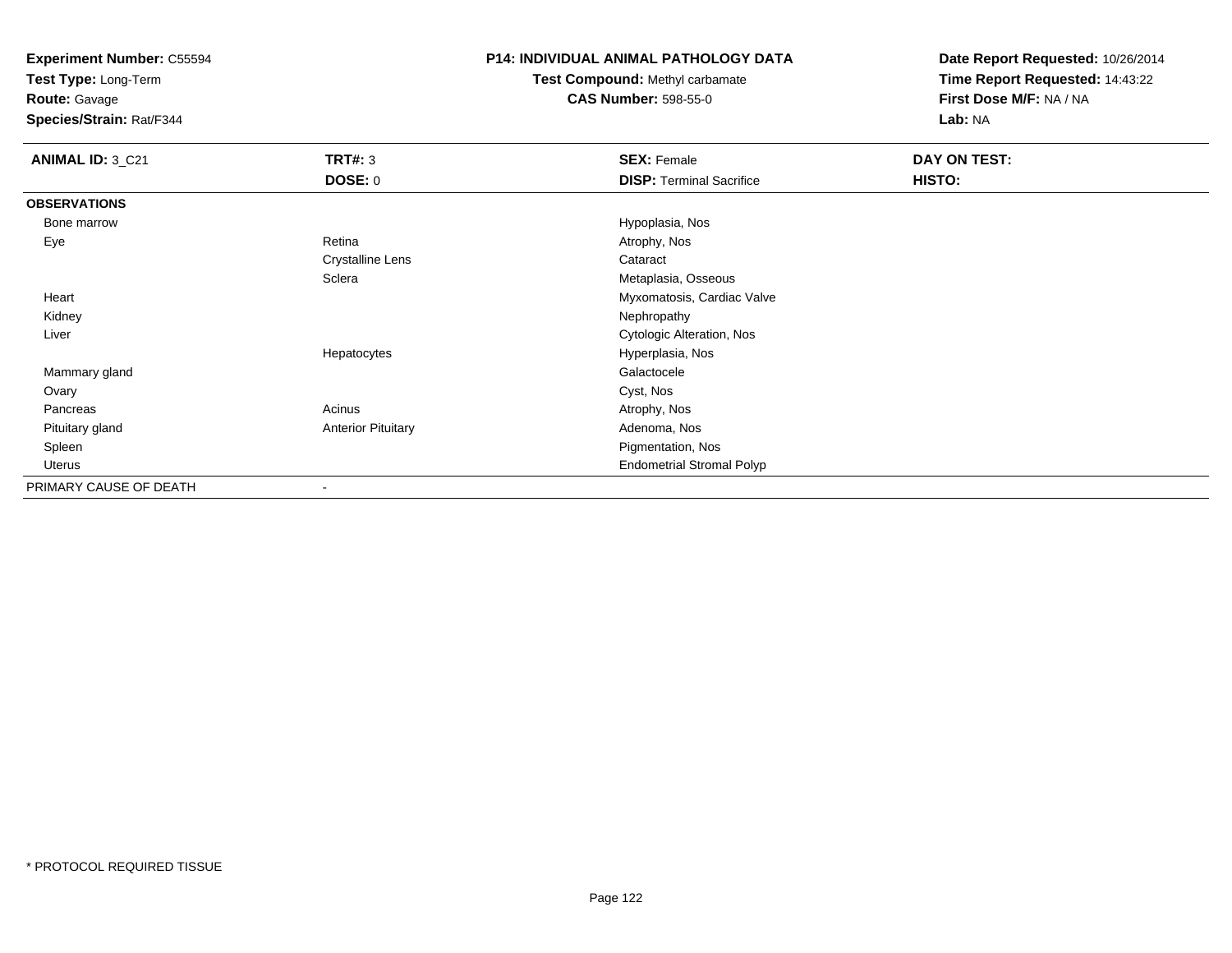| <b>Experiment Number: C55594</b><br>Test Type: Long-Term<br><b>Route: Gavage</b><br>Species/Strain: Rat/F344 |                           | <b>P14: INDIVIDUAL ANIMAL PATHOLOGY DATA</b><br>Test Compound: Methyl carbamate<br><b>CAS Number: 598-55-0</b> | Date Report Requested: 10/26/2014<br>Time Report Requested: 14:43:22<br>First Dose M/F: NA / NA<br>Lab: NA |
|--------------------------------------------------------------------------------------------------------------|---------------------------|----------------------------------------------------------------------------------------------------------------|------------------------------------------------------------------------------------------------------------|
| <b>ANIMAL ID: 3 C22</b>                                                                                      | <b>TRT#: 3</b>            | <b>SEX: Female</b>                                                                                             | DAY ON TEST:                                                                                               |
|                                                                                                              | <b>DOSE: 0</b>            | <b>DISP:</b> Terminal Sacrifice                                                                                | HISTO:                                                                                                     |
| <b>OBSERVATIONS</b>                                                                                          |                           |                                                                                                                |                                                                                                            |
| Heart                                                                                                        |                           | Inflammation, Chronic                                                                                          |                                                                                                            |
| Kidney                                                                                                       |                           | Nephropathy                                                                                                    |                                                                                                            |
| Lung                                                                                                         |                           | Histiocytosis                                                                                                  |                                                                                                            |
| Ovary                                                                                                        |                           | Cyst, Nos                                                                                                      |                                                                                                            |
| Pituitary gland                                                                                              | <b>Anterior Pituitary</b> | Angiectasis                                                                                                    |                                                                                                            |
|                                                                                                              | <b>Anterior Pituitary</b> | Hyperplasia, Nos                                                                                               |                                                                                                            |
| Spleen                                                                                                       |                           | Pigmentation, Nos                                                                                              |                                                                                                            |
| PRIMARY CAUSE OF DEATH                                                                                       |                           |                                                                                                                |                                                                                                            |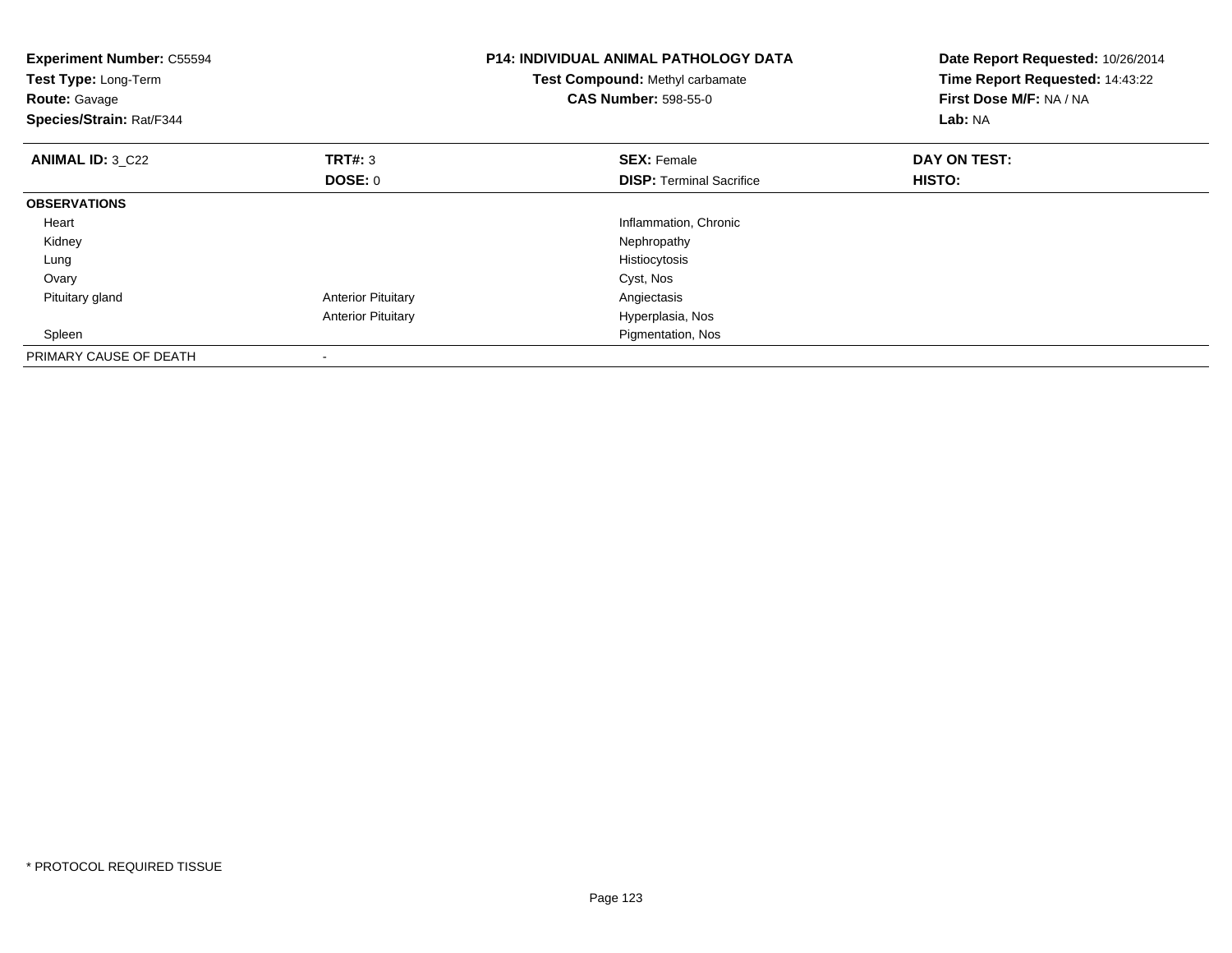| <b>Experiment Number: C55594</b><br>Test Type: Long-Term<br><b>Route: Gavage</b><br>Species/Strain: Rat/F344 |                           | <b>P14: INDIVIDUAL ANIMAL PATHOLOGY DATA</b><br>Test Compound: Methyl carbamate<br><b>CAS Number: 598-55-0</b> | Date Report Requested: 10/26/2014<br>Time Report Requested: 14:43:22<br>First Dose M/F: NA / NA<br>Lab: NA |  |
|--------------------------------------------------------------------------------------------------------------|---------------------------|----------------------------------------------------------------------------------------------------------------|------------------------------------------------------------------------------------------------------------|--|
| ANIMAL ID: 3 C23                                                                                             | TRT#: 3                   | <b>SEX: Female</b>                                                                                             | DAY ON TEST:                                                                                               |  |
|                                                                                                              | DOSE: 0                   | <b>DISP:</b> Terminal Sacrifice                                                                                | HISTO:                                                                                                     |  |
| <b>OBSERVATIONS</b>                                                                                          |                           |                                                                                                                |                                                                                                            |  |
| Adrenal gland                                                                                                | Medulla                   | Hyperplasia, Nos                                                                                               |                                                                                                            |  |
|                                                                                                              | Medulla                   | Pheochromocytoma                                                                                               |                                                                                                            |  |
| Harderian gland                                                                                              | Hardarian Gland           | Inflammation, Chronic Focal                                                                                    |                                                                                                            |  |
| Kidney                                                                                                       |                           | Nephropathy                                                                                                    |                                                                                                            |  |
| Liver                                                                                                        | Centrilobular             | Cytoplasmic Vacuolization                                                                                      |                                                                                                            |  |
| Lymph node                                                                                                   | Mesenteric Lymph Node     | Hemorrhage                                                                                                     |                                                                                                            |  |
| Pituitary gland                                                                                              | <b>Anterior Pituitary</b> | Hemorrhage                                                                                                     |                                                                                                            |  |
| Unspecified                                                                                                  | Multiple Organs Nos       | Leukemia, Mononuclear Cell                                                                                     |                                                                                                            |  |
| Uterus                                                                                                       | Endometrium               | Hyperplasia, Cystic                                                                                            |                                                                                                            |  |
| PRIMARY CAUSE OF DEATH                                                                                       |                           |                                                                                                                |                                                                                                            |  |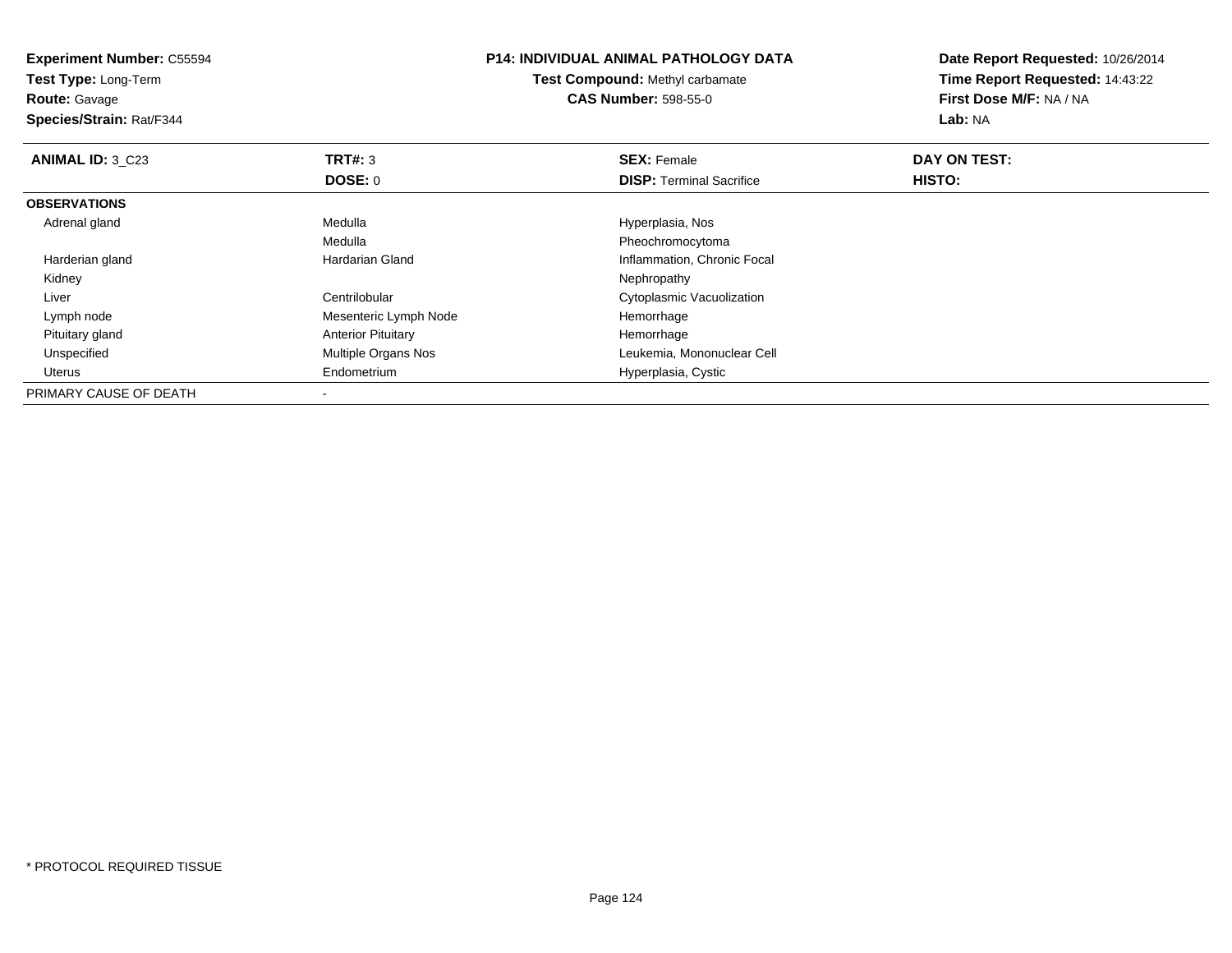**Test Type:** Long-Term

**Route:** Gavage

**Species/Strain:** Rat/F344

#### **P14: INDIVIDUAL ANIMAL PATHOLOGY DATA**

# **Test Compound:** Methyl carbamate**CAS Number:** 598-55-0

| ANIMAL ID: 3_C24       | <b>TRT#: 3</b>            | <b>SEX: Female</b>              | DAY ON TEST: |  |
|------------------------|---------------------------|---------------------------------|--------------|--|
|                        | <b>DOSE: 0</b>            | <b>DISP: Terminal Sacrifice</b> | HISTO:       |  |
| <b>OBSERVATIONS</b>    |                           |                                 |              |  |
| Bone                   |                           | Hyperplasia, Diffuse            |              |  |
| Heart                  |                           | Inflammation, Chronic           |              |  |
| <b>Intestine Small</b> | <b>Mesentery Nos</b>      | Necrosis, Fat                   |              |  |
| Kidney                 |                           | Nephropathy                     |              |  |
| Liver                  |                           | Cytologic Alteration, Nos       |              |  |
|                        | <b>Bile Duct</b>          | Hyperplasia, Nos                |              |  |
| Lung                   |                           | Histiocytosis                   |              |  |
| Mammary gland          |                           | Fibroadenoma                    |              |  |
|                        |                           | Galactocele                     |              |  |
| Ovary                  |                           | Cyst, Nos                       |              |  |
| Pituitary gland        | <b>Anterior Pituitary</b> | Angiectasis                     |              |  |
|                        | <b>Anterior Pituitary</b> | Hyperplasia, Nos                |              |  |
| Unspecified            | Multiple Organs Nos       | Leukemia, Mononuclear Cell      |              |  |
| PRIMARY CAUSE OF DEATH | $\blacksquare$            |                                 |              |  |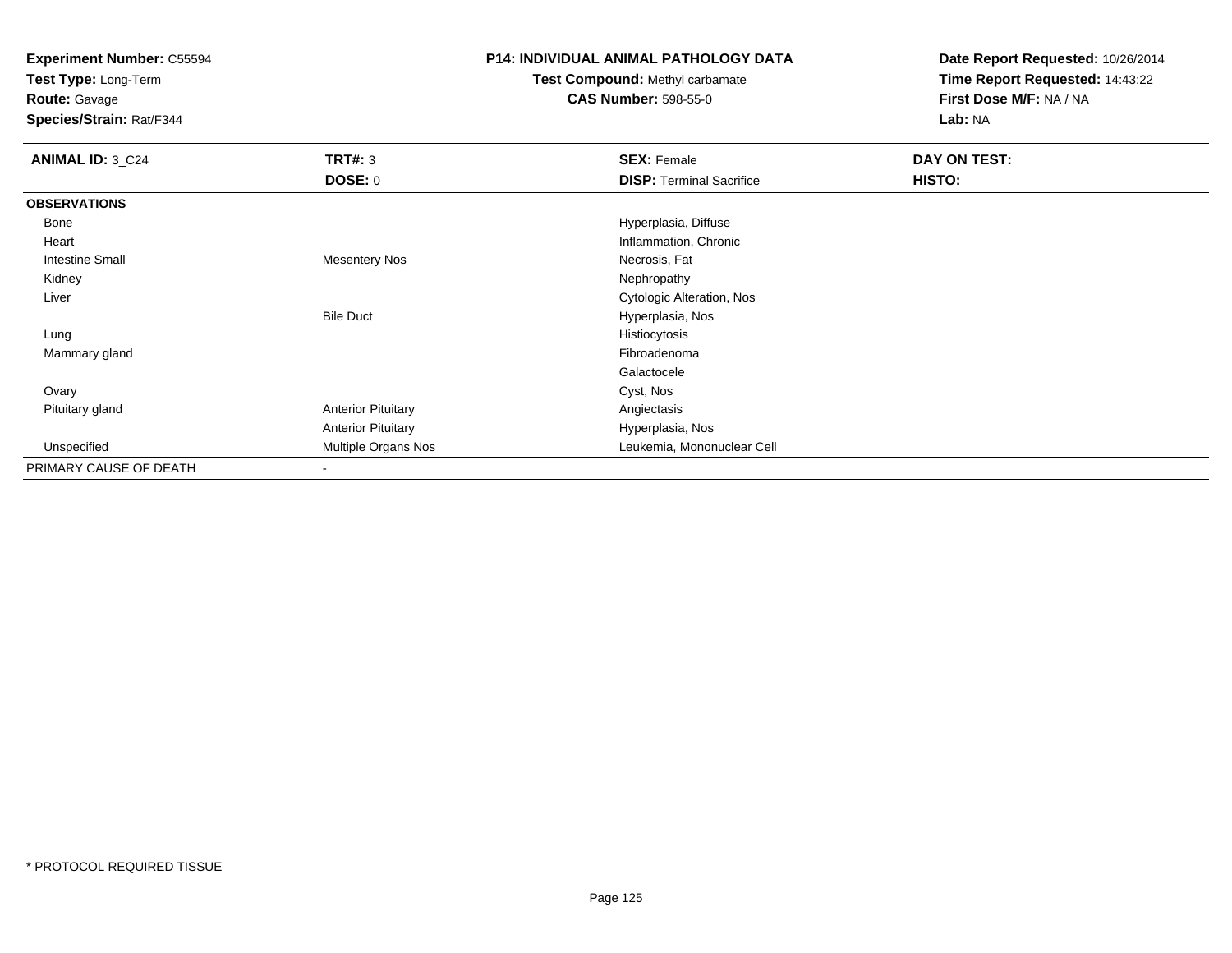**Test Type:** Long-Term

**Route:** Gavage

**Species/Strain:** Rat/F344

# **P14: INDIVIDUAL ANIMAL PATHOLOGY DATA**

**Test Compound:** Methyl carbamate**CAS Number:** 598-55-0

| <b>ANIMAL ID: 3_C25</b> | TRT#: 3                   | <b>SEX: Female</b>              | DAY ON TEST: |
|-------------------------|---------------------------|---------------------------------|--------------|
|                         | DOSE: 0                   | <b>DISP: Terminal Sacrifice</b> | HISTO:       |
| <b>OBSERVATIONS</b>     |                           |                                 |              |
| Adrenal gland           | Medulla                   | Hyperplasia, Nos                |              |
| Clitoral gland          |                           | Inflammation, Acute             |              |
| Liver                   |                           | Cytologic Alteration, Nos       |              |
|                         | <b>Bile Duct</b>          | Hyperplasia, Nos                |              |
|                         |                           | Inflammation, Chronic Focal     |              |
| Lung                    |                           | Histiocytosis                   |              |
| Mammary gland           |                           | Fibroma                         |              |
|                         |                           | Galactocele                     |              |
| Pituitary gland         | <b>Anterior Pituitary</b> | Adenoma, Nos                    |              |
| Spleen                  |                           | Hematopoiesis                   |              |
| Thyroid                 |                           | Hyperplasia, C Cell             |              |
| PRIMARY CAUSE OF DEATH  | -                         |                                 |              |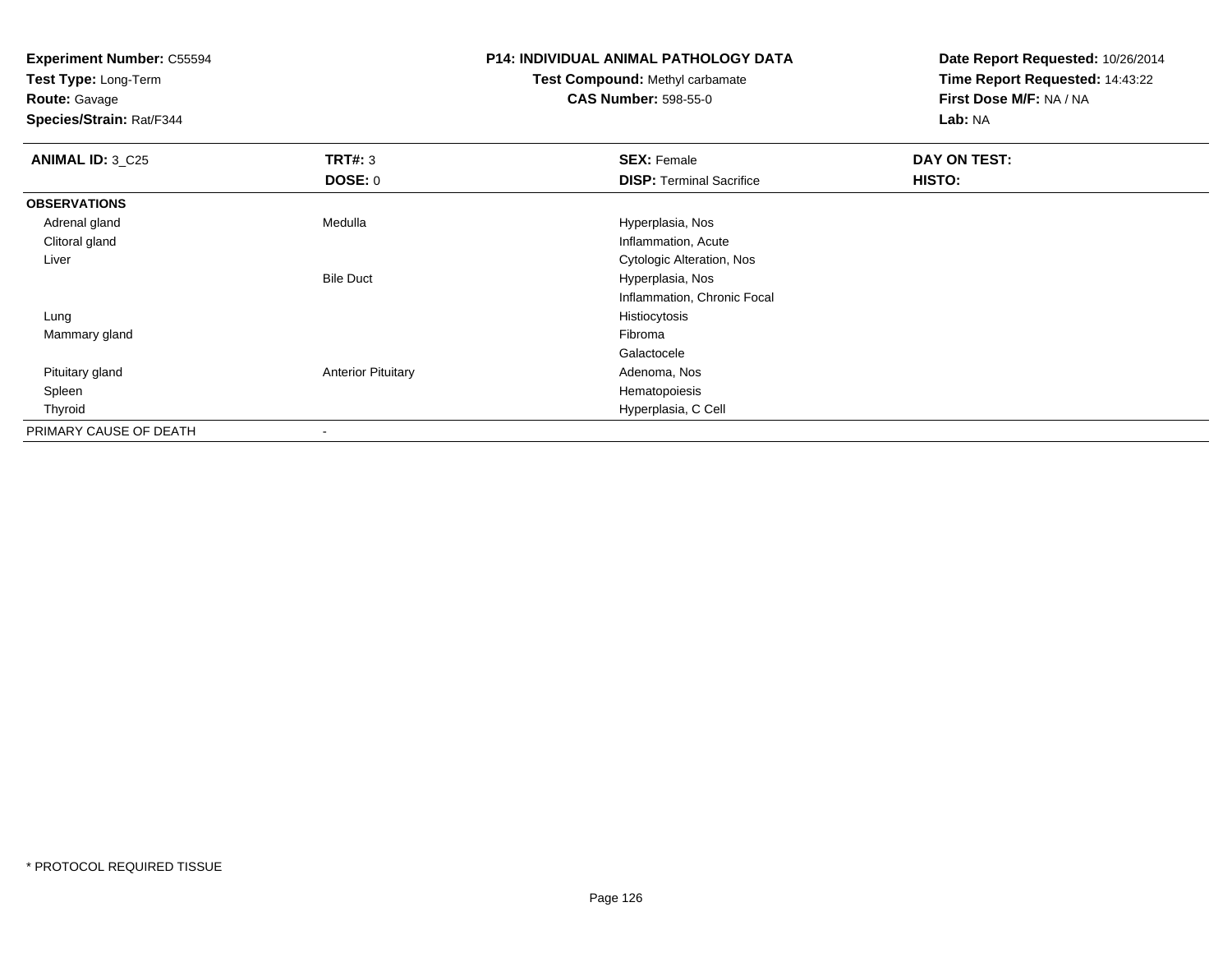**Test Type:** Long-Term

**Route:** Gavage

**Species/Strain:** Rat/F344

### **P14: INDIVIDUAL ANIMAL PATHOLOGY DATA**

**Test Compound:** Methyl carbamate**CAS Number:** 598-55-0

| <b>ANIMAL ID: 3_C26</b> | TRT#: 3                    | <b>SEX: Female</b>               | DAY ON TEST: |  |
|-------------------------|----------------------------|----------------------------------|--------------|--|
|                         | <b>DOSE: 0</b>             | <b>DISP:</b> Moribund Sacrifice  | HISTO:       |  |
| <b>OBSERVATIONS</b>     |                            |                                  |              |  |
| Adrenal gland           | Medulla                    | Hyperplasia, Nos                 |              |  |
| Brain                   | Cerebrum                   | Infarct, Nos                     |              |  |
| Eye                     | Sclera                     | Metaplasia, Osseous              |              |  |
| Heart                   |                            | Inflammation, Chronic            |              |  |
| Intestine Large         | Cecum, Colon               | Erosion                          |              |  |
| Kidney                  |                            | Pigmentation, Nos                |              |  |
| Liver                   |                            | Cytoplasmic Vacuolization        |              |  |
|                         | <b>Bile Duct</b>           | Hyperplasia, Nos                 |              |  |
| Pituitary gland         | <b>Anterior Pituitary</b>  | Adenoma, Nos                     |              |  |
| Stomach                 | <b>Glandular Stomach</b>   | Pigmentation, Nos                |              |  |
| Thyroid                 |                            | Hyperplasia, C Cell              |              |  |
| Unspecified             | <b>Multiple Organs Nos</b> | Leukemia, Mononuclear Cell       |              |  |
| Uterus                  |                            | <b>Endometrial Stromal Polyp</b> |              |  |
| PRIMARY CAUSE OF DEATH  |                            |                                  |              |  |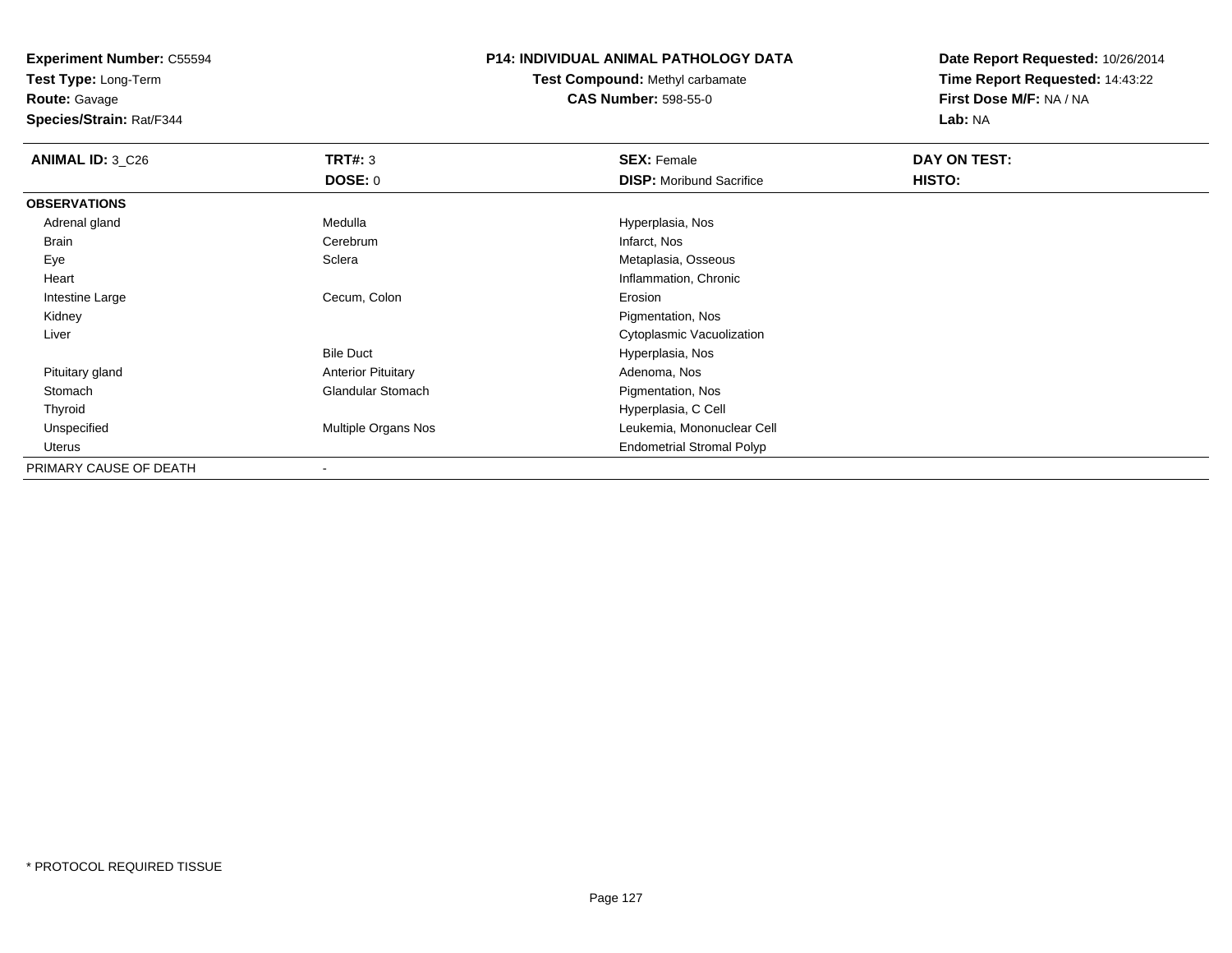**Experiment Number:** C55594**Test Type:** Long-Term**Route:** Gavage **Species/Strain:** Rat/F344**P14: INDIVIDUAL ANIMAL PATHOLOGY DATATest Compound:** Methyl carbamate**CAS Number:** 598-55-0**Date Report Requested:** 10/26/2014**Time Report Requested:** 14:43:22**First Dose M/F:** NA / NA**Lab:** NA**ANIMAL ID: 3 C27 TRT#:** 3 **SEX:** Female **DAY ON TEST: DOSE:** 0**DISP:** Terminal Sacrifice **HISTO: OBSERVATIONS** Eyee and the contract of the Retina Atrophy, Nos and Atrophy, Nos and Atrophy, Nos and Atrophy, Nos and Atrophy, Nos Crystalline Lens Cataract Heart Fibrosis, Multifocal Kidneyy the control of the control of the control of the control of the control of the control of the control of the control of the control of the control of the control of the control of the control of the control of the contro Liver Cytologic Alteration, Nos Lungg and the state of the state of the state of the state of the state of the state of the state of the state of the state of the state of the state of the state of the state of the state of the state of the state of the stat Mammary glandd Galactocele and the control of the control of the control of the Galactocele and the Galactocele Pituitary glandAnterior Pituitary **Adenoma, Nos** Adenoma, Nos Anterior Pituitary Hyperplasia, Nos Unspecifiedd Fibroma and the contract of the contract of the contract of the contract of the contract of the contract of the contract of the contract of the contract of the contract of the contract of the contract of the contract of PRIMARY CAUSE OF DEATH-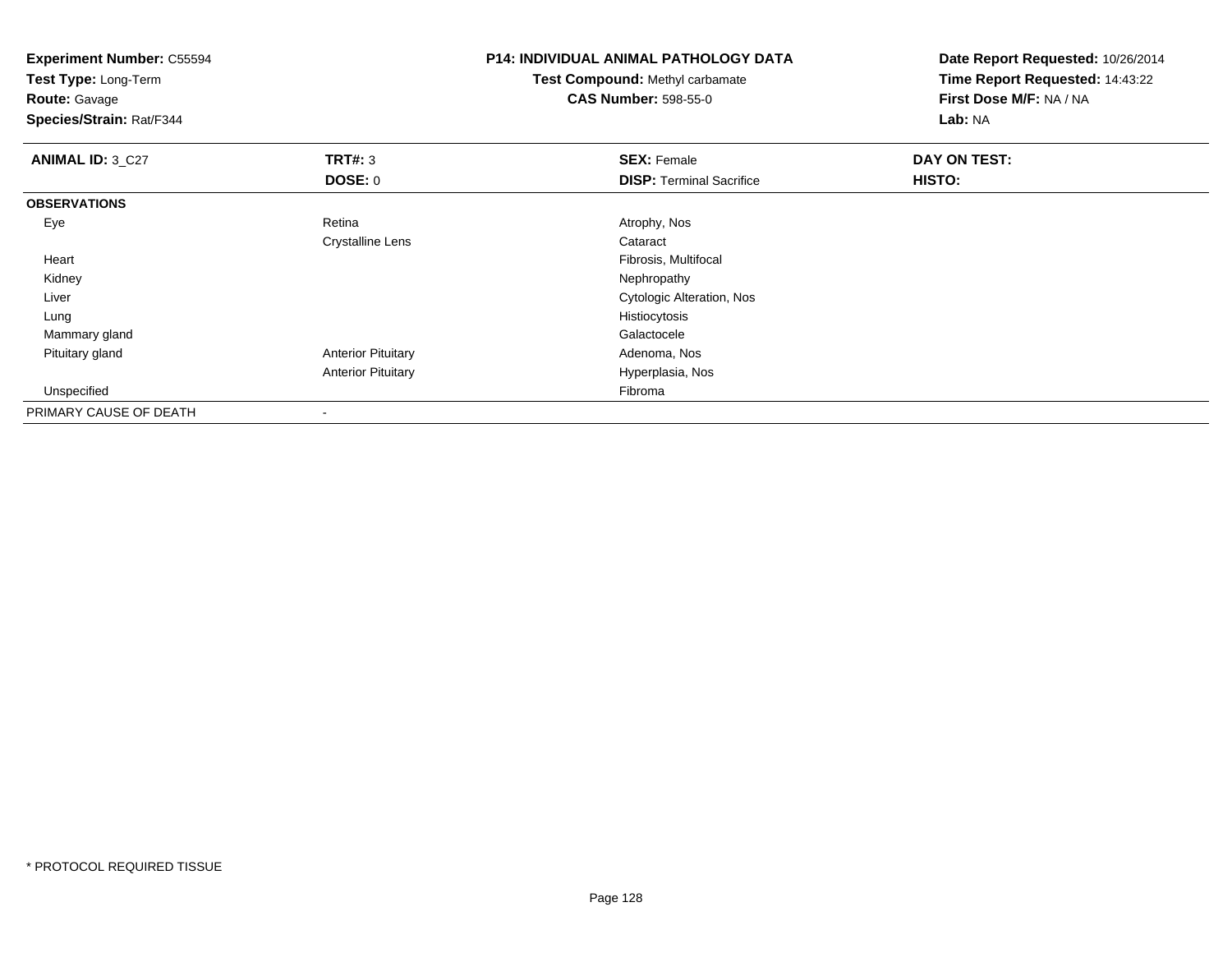**Test Type:** Long-Term

**Route:** Gavage

**Species/Strain:** Rat/F344

# **P14: INDIVIDUAL ANIMAL PATHOLOGY DATA**

**Test Compound:** Methyl carbamate**CAS Number:** 598-55-0

| <b>ANIMAL ID: 3_C28</b> | TRT#: 3                   | <b>SEX: Female</b>              | DAY ON TEST: |  |
|-------------------------|---------------------------|---------------------------------|--------------|--|
|                         | DOSE: 0                   | <b>DISP: Terminal Sacrifice</b> | HISTO:       |  |
| <b>OBSERVATIONS</b>     |                           |                                 |              |  |
| <b>Intestine Small</b>  | <b>Mesentery Nos</b>      | Inflammation, Chronic           |              |  |
| Kidney                  | Pelvis                    | Mineralization                  |              |  |
| Liver                   | Hepatocytes               | Hyperplasia, Nos                |              |  |
|                         |                           | Inflammation, Chronic Focal     |              |  |
| Lung                    |                           | Histiocytosis                   |              |  |
| Mammary gland           |                           | Galactocele                     |              |  |
| Nasal cavity            |                           | Infection, Fungal               |              |  |
|                         | <b>Turbinate Nos</b>      | Inflammation, Chronic Focal     |              |  |
| Pancreas                | Acinus                    | Atrophy, Nos                    |              |  |
|                         |                           | Inflammation, Chronic           |              |  |
| Pituitary gland         | <b>Anterior Pituitary</b> | Adenoma, Nos                    |              |  |
|                         | <b>Anterior Pituitary</b> | Angiectasis                     |              |  |
| Skin                    |                           | Keratoacanthoma                 |              |  |
| PRIMARY CAUSE OF DEATH  | $\,$                      |                                 |              |  |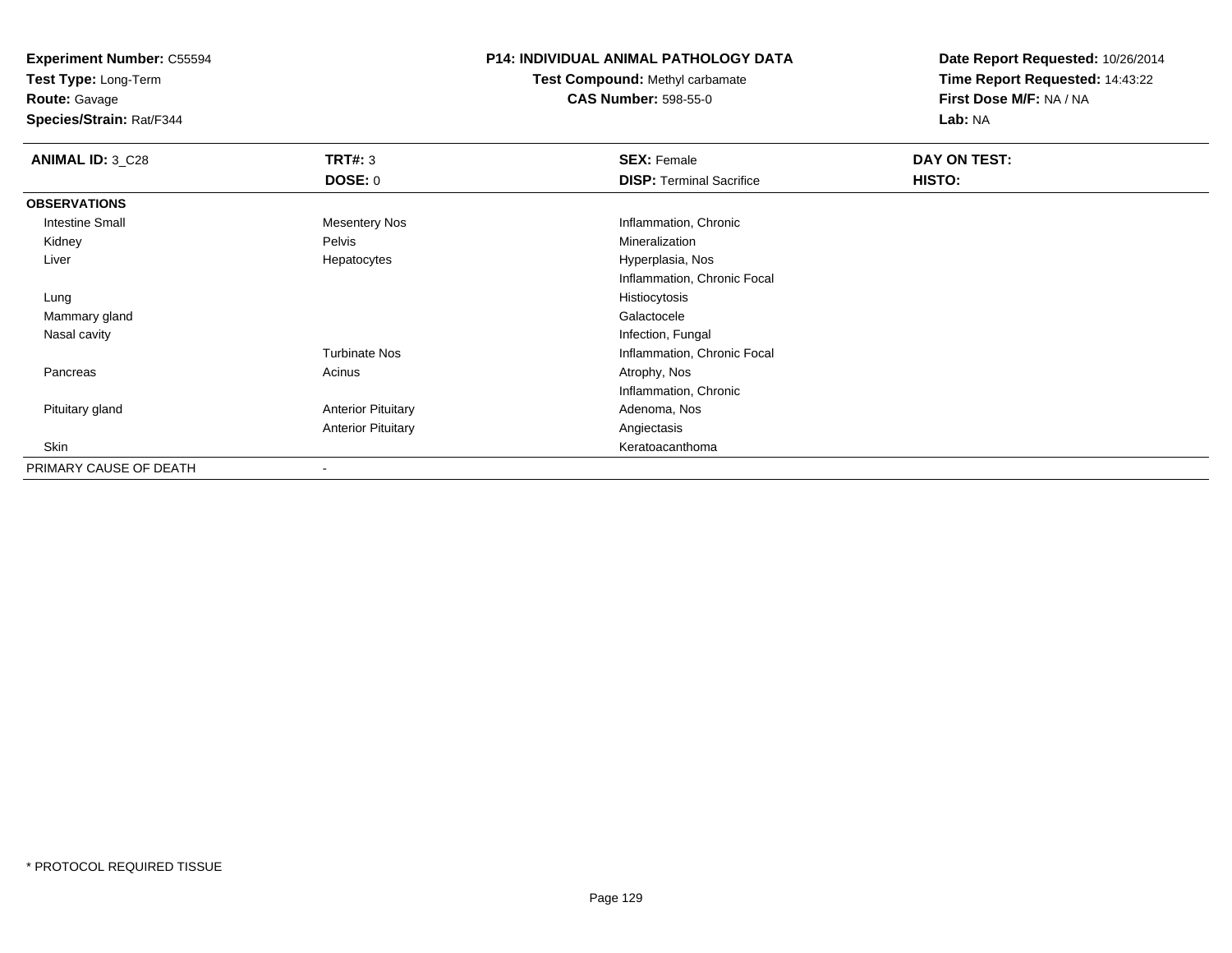**Test Type:** Long-Term

**Route:** Gavage

**Species/Strain:** Rat/F344

# **P14: INDIVIDUAL ANIMAL PATHOLOGY DATA**

**Test Compound:** Methyl carbamate**CAS Number:** 598-55-0

| <b>ANIMAL ID: 3_C29</b> | TRT#: 3                   | <b>SEX: Female</b>              | DAY ON TEST: |  |
|-------------------------|---------------------------|---------------------------------|--------------|--|
|                         | <b>DOSE: 0</b>            | <b>DISP:</b> Terminal Sacrifice | HISTO:       |  |
| <b>OBSERVATIONS</b>     |                           |                                 |              |  |
| Eye                     | Retina                    | Atrophy, Nos                    |              |  |
|                         | <b>Crystalline Lens</b>   | Cataract                        |              |  |
| Harderian gland         | Hardarian Gland           | Inflammation, Chronic Focal     |              |  |
| Kidney                  |                           | Nephropathy                     |              |  |
| Liver                   |                           | Cytologic Alteration, Nos       |              |  |
|                         |                           | Inflammation, Chronic Focal     |              |  |
| Lung                    |                           | Histiocytosis                   |              |  |
| Lymph node              | Mesenteric Lymph Node     | Inflammation, Chronic           |              |  |
| Pancreas                |                           | Inflammation, Chronic           |              |  |
| Pituitary gland         | <b>Anterior Pituitary</b> | Adenoma, Nos                    |              |  |
| Spleen                  |                           | Pigmentation, Nos               |              |  |
| Thyroid                 |                           | Hyperplasia, C Cell             |              |  |
| PRIMARY CAUSE OF DEATH  |                           |                                 |              |  |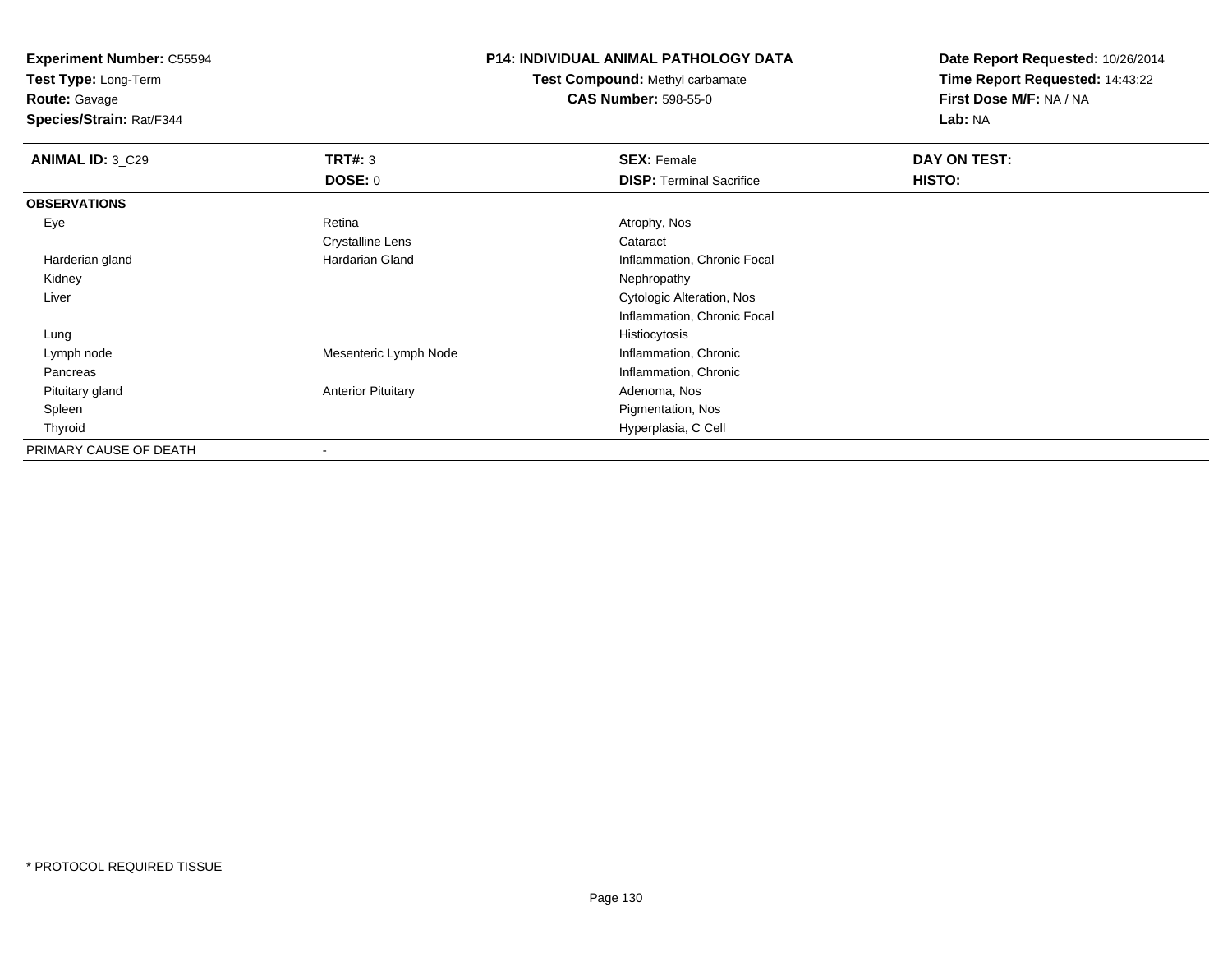**Test Type:** Long-Term

**Route:** Gavage

**Species/Strain:** Rat/F344

# **P14: INDIVIDUAL ANIMAL PATHOLOGY DATA**

**Test Compound:** Methyl carbamate**CAS Number:** 598-55-0

| ANIMAL ID: 3_C30       | TRT#: 3                   | <b>SEX: Female</b>              | DAY ON TEST: |  |
|------------------------|---------------------------|---------------------------------|--------------|--|
|                        | <b>DOSE: 0</b>            | <b>DISP: Terminal Sacrifice</b> | HISTO:       |  |
| <b>OBSERVATIONS</b>    |                           |                                 |              |  |
| Eye                    | Retina                    | Atrophy, Nos                    |              |  |
|                        | <b>Crystalline Lens</b>   | Cataract                        |              |  |
| Kidney                 |                           | Pigmentation, Nos               |              |  |
| Liver                  |                           | Cytoplasmic Vacuolization       |              |  |
|                        | Centrilobular             | Necrosis, Nos                   |              |  |
| Lung                   |                           | Hemorrhage                      |              |  |
|                        |                           | Hyperplasia, Adenomatous        |              |  |
| Mammary gland          |                           | Fibroadenoma                    |              |  |
|                        |                           | Galactocele                     |              |  |
| Pituitary gland        | <b>Anterior Pituitary</b> | Carcinoma, Nos                  |              |  |
| Spleen                 |                           | Necrosis, Nos                   |              |  |
| Unspecified            | Multiple Organs Nos       | Leukemia, Mononuclear Cell      |              |  |
| Uterus                 | Endometrium               | Hyperplasia, Cystic             |              |  |
| PRIMARY CAUSE OF DEATH | $\overline{\phantom{a}}$  |                                 |              |  |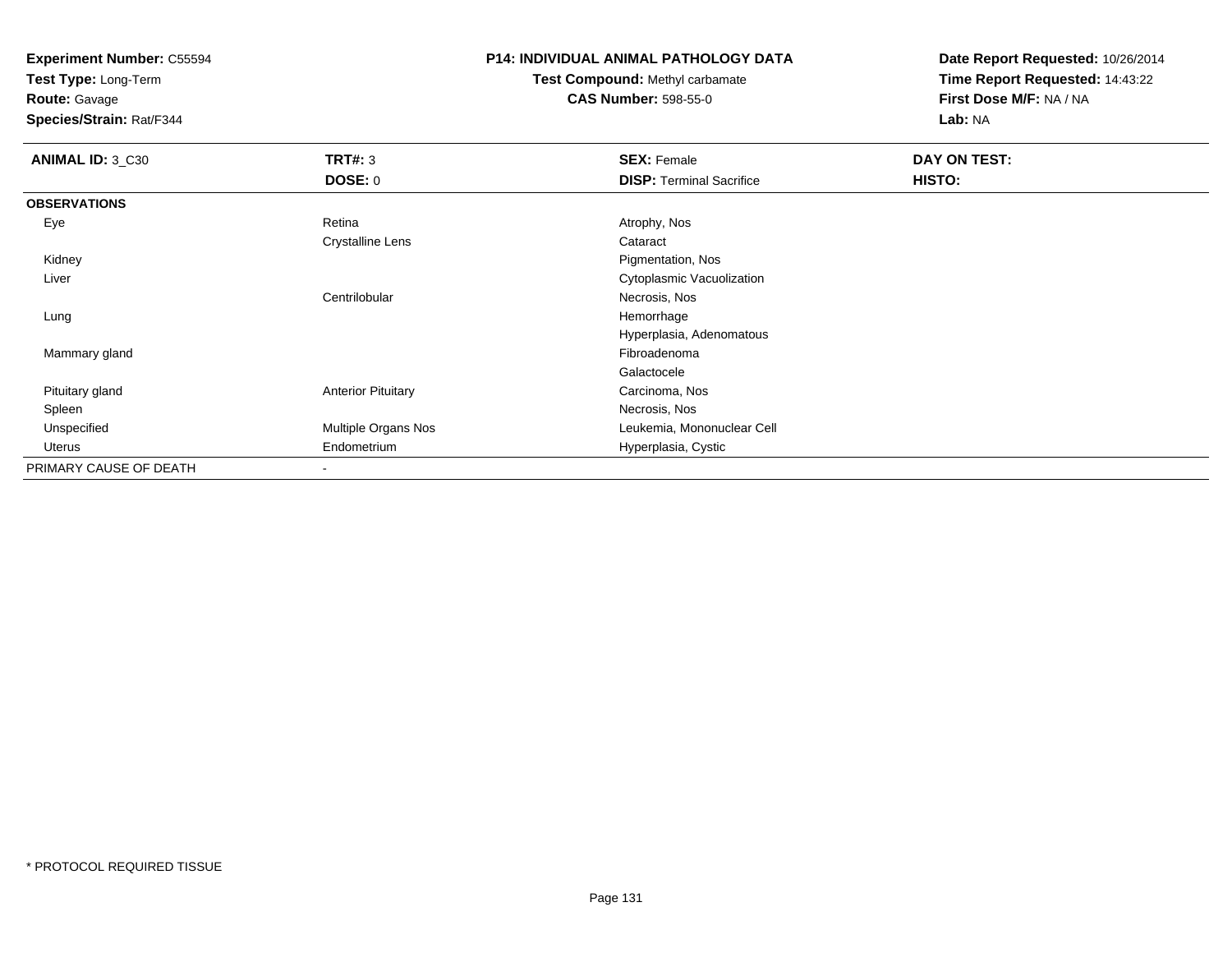| <b>Experiment Number: C55594</b><br>Test Type: Long-Term<br><b>Route: Gavage</b><br>Species/Strain: Rat/F344 |               | <b>P14: INDIVIDUAL ANIMAL PATHOLOGY DATA</b><br>Test Compound: Methyl carbamate<br><b>CAS Number: 598-55-0</b> | Date Report Requested: 10/26/2014<br>Time Report Requested: 14:43:22<br>First Dose M/F: NA / NA<br>Lab: NA |
|--------------------------------------------------------------------------------------------------------------|---------------|----------------------------------------------------------------------------------------------------------------|------------------------------------------------------------------------------------------------------------|
| ANIMAL ID: 3 C31                                                                                             | TRT#: 3       | <b>SEX: Female</b>                                                                                             | DAY ON TEST:                                                                                               |
|                                                                                                              | DOSE: 0       | <b>DISP: Natural Death</b>                                                                                     | <b>HISTO:</b>                                                                                              |
| <b>OBSERVATIONS</b>                                                                                          |               |                                                                                                                |                                                                                                            |
| Adrenal gland                                                                                                | Cortex Nos    | Angiectasis                                                                                                    |                                                                                                            |
|                                                                                                              | Cortex Nos    | Hematopoiesis                                                                                                  |                                                                                                            |
| Liver                                                                                                        | Centrilobular | Necrosis, Nos                                                                                                  |                                                                                                            |
| Lung                                                                                                         |               | Histiocytosis                                                                                                  |                                                                                                            |
| Mammary gland                                                                                                |               | Fibroadenoma                                                                                                   |                                                                                                            |
| Spleen                                                                                                       |               | Hematopoiesis                                                                                                  |                                                                                                            |
| PRIMARY CAUSE OF DEATH                                                                                       |               |                                                                                                                |                                                                                                            |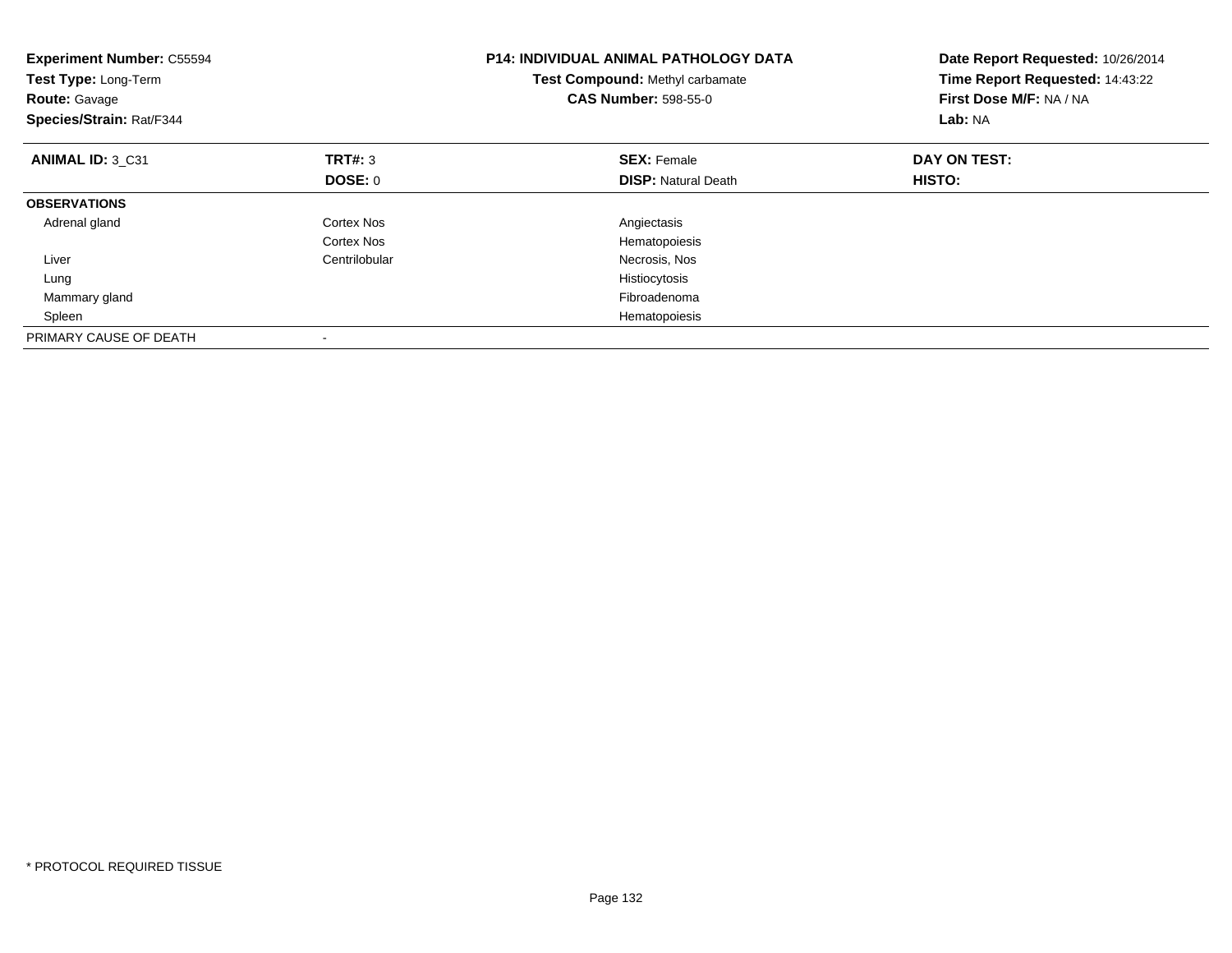| <b>Experiment Number: C55594</b><br>Test Type: Long-Term<br><b>Route: Gavage</b><br>Species/Strain: Rat/F344 |                           | <b>P14: INDIVIDUAL ANIMAL PATHOLOGY DATA</b><br>Test Compound: Methyl carbamate<br><b>CAS Number: 598-55-0</b> | Date Report Requested: 10/26/2014<br>Time Report Requested: 14:43:22<br>First Dose M/F: NA / NA<br>Lab: NA |  |
|--------------------------------------------------------------------------------------------------------------|---------------------------|----------------------------------------------------------------------------------------------------------------|------------------------------------------------------------------------------------------------------------|--|
| <b>ANIMAL ID: 3_C32</b>                                                                                      | <b>TRT#: 3</b>            | <b>SEX: Female</b>                                                                                             | DAY ON TEST:                                                                                               |  |
|                                                                                                              | <b>DOSE: 0</b>            | <b>DISP: Terminal Sacrifice</b>                                                                                | <b>HISTO:</b>                                                                                              |  |
| <b>OBSERVATIONS</b>                                                                                          |                           |                                                                                                                |                                                                                                            |  |
| Adrenal gland                                                                                                | Medulla                   | Pheochromocytoma                                                                                               |                                                                                                            |  |
| Clitoral gland                                                                                               |                           | Inflammation, Acute                                                                                            |                                                                                                            |  |
| Kidney                                                                                                       |                           | Nephropathy                                                                                                    |                                                                                                            |  |
| Liver                                                                                                        |                           | Cytoplasmic Vacuolization                                                                                      |                                                                                                            |  |
|                                                                                                              |                           | Inflammation, Chronic Focal                                                                                    |                                                                                                            |  |
| Lung                                                                                                         |                           | Histiocytosis                                                                                                  |                                                                                                            |  |
| Mammary gland                                                                                                |                           | Fibroadenoma                                                                                                   |                                                                                                            |  |
|                                                                                                              |                           | Galactocele                                                                                                    |                                                                                                            |  |
| Pituitary gland                                                                                              | <b>Anterior Pituitary</b> | Adenoma, Nos                                                                                                   |                                                                                                            |  |
| PRIMARY CAUSE OF DEATH                                                                                       | $\blacksquare$            |                                                                                                                |                                                                                                            |  |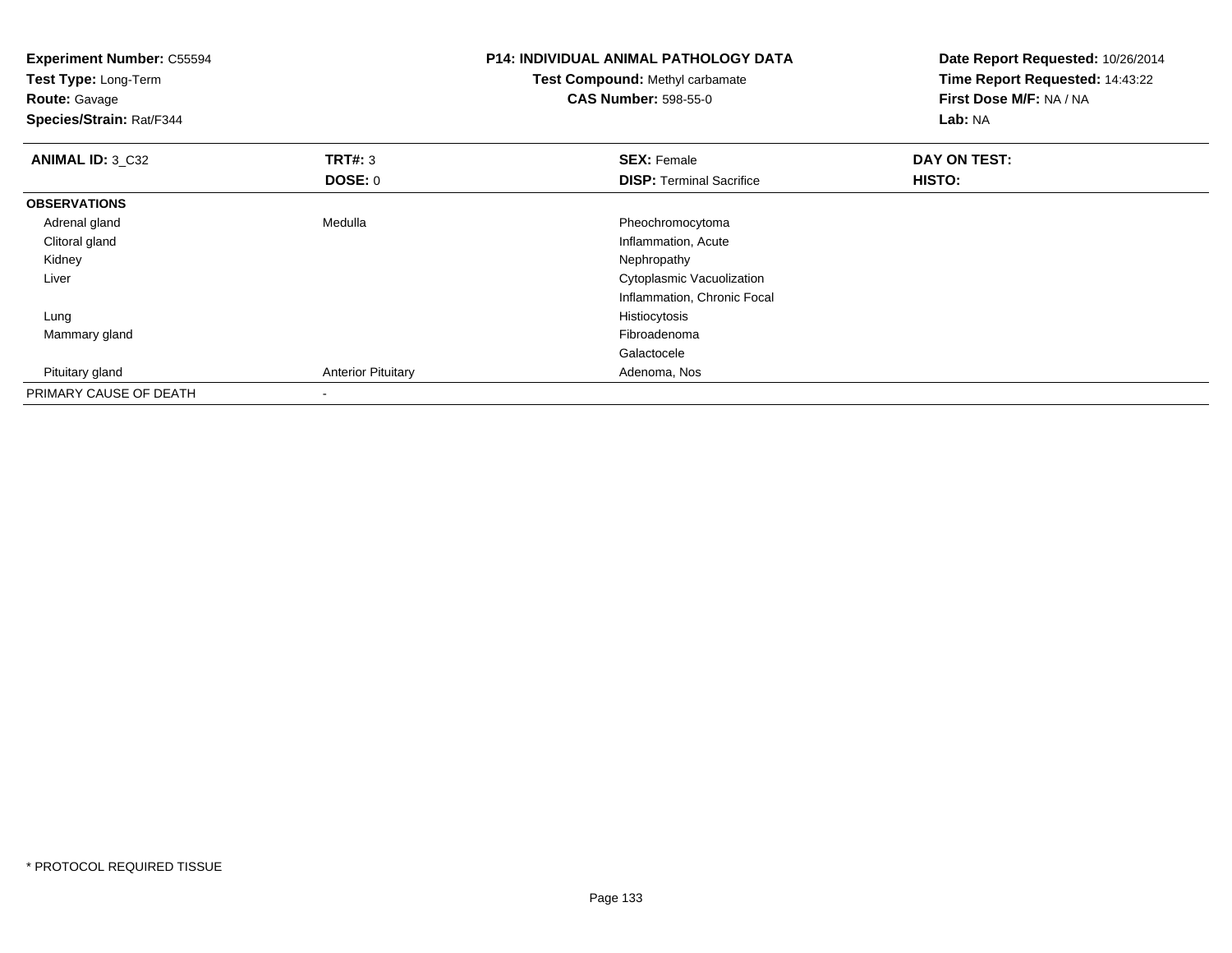**Test Type:** Long-Term

**Route:** Gavage

**Species/Strain:** Rat/F344

# **P14: INDIVIDUAL ANIMAL PATHOLOGY DATA**

**Test Compound:** Methyl carbamate**CAS Number:** 598-55-0

| ANIMAL ID: 3_C33       | <b>TRT#: 3</b>            | <b>SEX: Female</b>               | <b>DAY ON TEST:</b> |  |
|------------------------|---------------------------|----------------------------------|---------------------|--|
|                        | <b>DOSE: 0</b>            | <b>DISP: Terminal Sacrifice</b>  | HISTO:              |  |
| <b>OBSERVATIONS</b>    |                           |                                  |                     |  |
| Adrenal gland          | Medulla                   | Hyperplasia, Focal               |                     |  |
| Heart                  |                           | Inflammation, Chronic            |                     |  |
| Kidney                 |                           | Nephropathy                      |                     |  |
| Liver                  |                           | Cytologic Alteration, Nos        |                     |  |
|                        | <b>Bile Duct</b>          | Hyperplasia, Nos                 |                     |  |
|                        | Hepatocytes               | Hyperplasia, Nos                 |                     |  |
| Lung                   |                           | Histiocytosis                    |                     |  |
|                        |                           | Metaplasia, Osseous              |                     |  |
| Pituitary gland        | <b>Anterior Pituitary</b> | Adenoma, Nos                     |                     |  |
| Spleen                 |                           | Pigmentation, Nos                |                     |  |
| Thyroid                |                           | C-Cell Adenoma                   |                     |  |
| Uterus                 |                           | <b>Endometrial Stromal Polyp</b> |                     |  |
| Vagina                 |                           | Inflammation, Acute              |                     |  |
| PRIMARY CAUSE OF DEATH |                           |                                  |                     |  |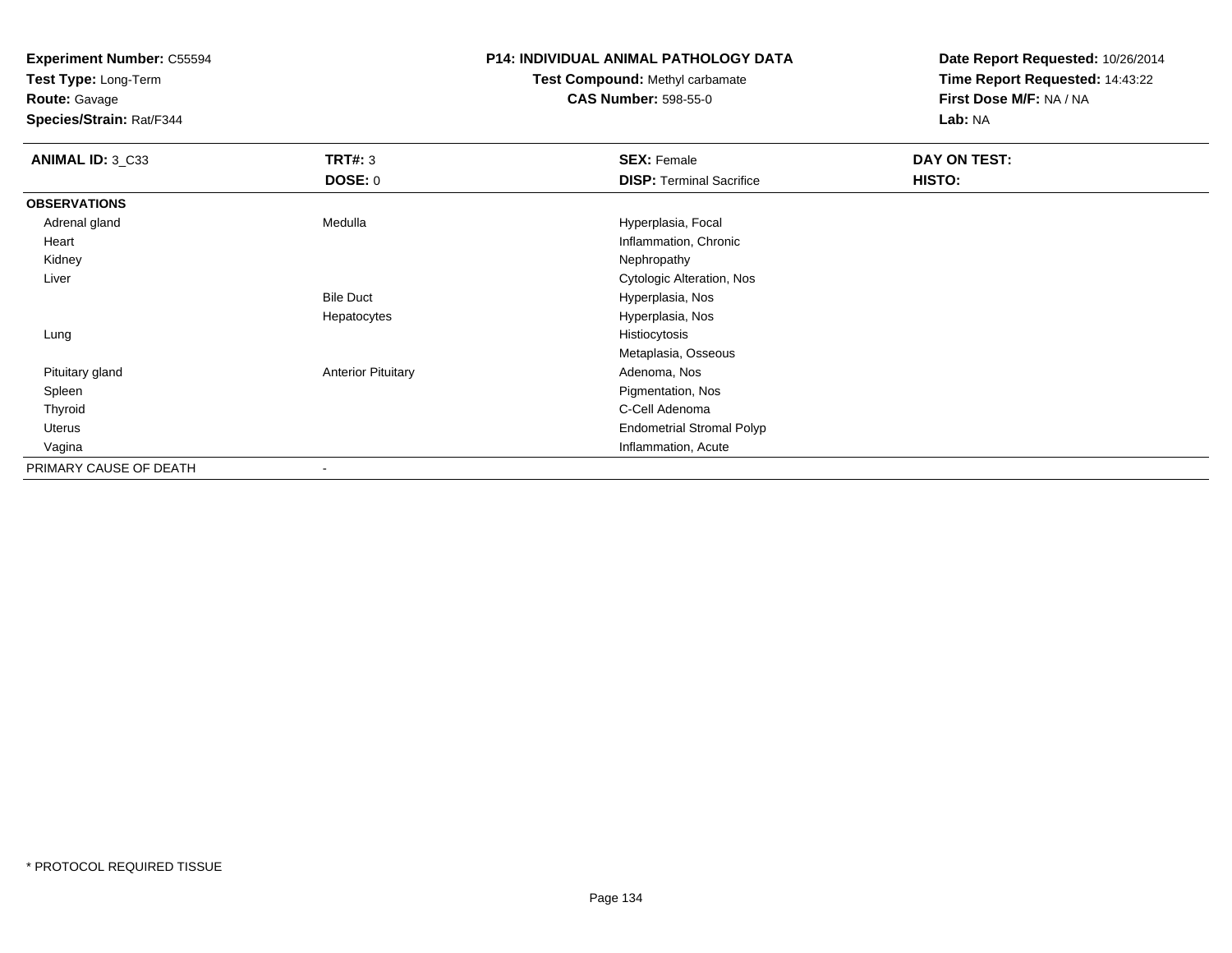| <b>Experiment Number: C55594</b><br>Test Type: Long-Term |                      | <b>P14: INDIVIDUAL ANIMAL PATHOLOGY DATA</b> | Date Report Requested: 10/26/2014<br>Time Report Requested: 14:43:22 |  |
|----------------------------------------------------------|----------------------|----------------------------------------------|----------------------------------------------------------------------|--|
|                                                          |                      | <b>Test Compound: Methyl carbamate</b>       |                                                                      |  |
| <b>Route: Gavage</b>                                     |                      | <b>CAS Number: 598-55-0</b>                  | First Dose M/F: NA / NA                                              |  |
| Species/Strain: Rat/F344                                 |                      |                                              | Lab: NA                                                              |  |
| <b>ANIMAL ID: 3_C34</b>                                  | TRT#: 3              | <b>SEX: Female</b>                           | DAY ON TEST:                                                         |  |
|                                                          | <b>DOSE: 0</b>       | <b>DISP:</b> Terminal Sacrifice              | HISTO:                                                               |  |
| <b>OBSERVATIONS</b>                                      |                      |                                              |                                                                      |  |
| <b>Intestine Small</b>                                   | <b>Mesentery Nos</b> | Inflammation, Chronic                        |                                                                      |  |
|                                                          | <b>Mesentery Nos</b> | Necrosis, Fat                                |                                                                      |  |
| Kidney                                                   |                      | Nephropathy                                  |                                                                      |  |
| Liver                                                    |                      | Cytologic Alteration, Nos                    |                                                                      |  |
|                                                          |                      | Inflammation, Chronic Focal                  |                                                                      |  |
| Lung                                                     |                      | Alveolar/Bronchiolar Adenoma                 |                                                                      |  |
|                                                          |                      | Histiocytosis                                |                                                                      |  |
| Spleen                                                   |                      | Pigmentation, Nos                            |                                                                      |  |
| Thyroid                                                  |                      | Cyst, Embryonal Duct                         |                                                                      |  |
| Uterus                                                   | Endometrium          | Hyperplasia, Cystic                          |                                                                      |  |
| PRIMARY CAUSE OF DEATH                                   |                      |                                              |                                                                      |  |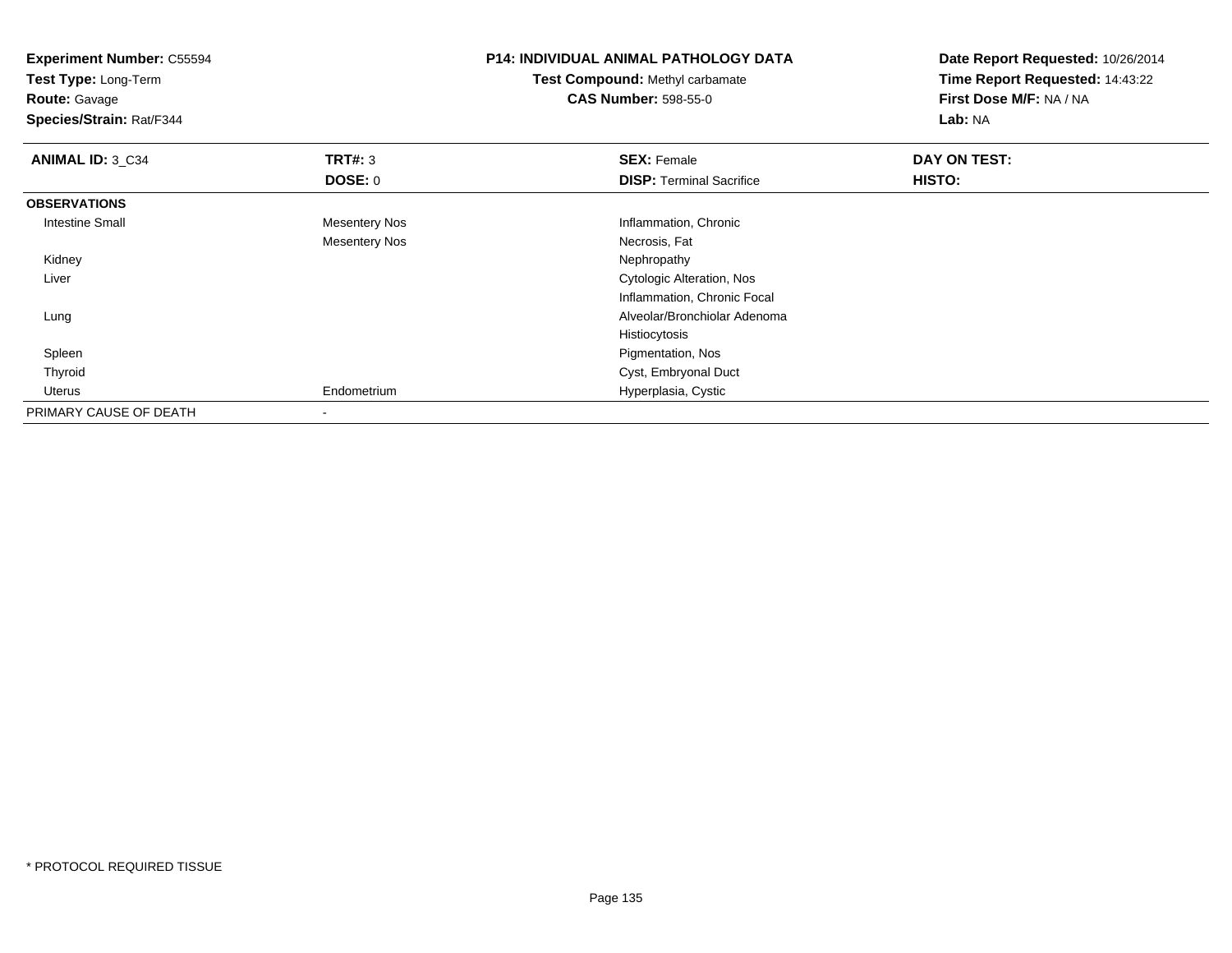| <b>Experiment Number: C55594</b><br>Test Type: Long-Term<br><b>Route: Gavage</b><br>Species/Strain: Rat/F344 |                           | P14: INDIVIDUAL ANIMAL PATHOLOGY DATA<br>Test Compound: Methyl carbamate<br><b>CAS Number: 598-55-0</b> | Date Report Requested: 10/26/2014<br>Time Report Requested: 14:43:22<br>First Dose M/F: NA / NA<br>Lab: NA |
|--------------------------------------------------------------------------------------------------------------|---------------------------|---------------------------------------------------------------------------------------------------------|------------------------------------------------------------------------------------------------------------|
| ANIMAL ID: 3_C35                                                                                             | <b>TRT#: 3</b>            | <b>SEX: Female</b>                                                                                      | DAY ON TEST:                                                                                               |
|                                                                                                              | <b>DOSE: 0</b>            | <b>DISP: Terminal Sacrifice</b>                                                                         | HISTO:                                                                                                     |
| <b>OBSERVATIONS</b>                                                                                          |                           |                                                                                                         |                                                                                                            |
| Adrenal gland                                                                                                |                           | Cortical Adenoma                                                                                        |                                                                                                            |
| Kidney                                                                                                       |                           | Nephropathy                                                                                             |                                                                                                            |
| Liver                                                                                                        |                           | Cytologic Alteration, Nos                                                                               |                                                                                                            |
|                                                                                                              |                           | Inflammation, Chronic Focal                                                                             |                                                                                                            |
| Mammary gland                                                                                                |                           | Adenoma, Nos                                                                                            |                                                                                                            |
|                                                                                                              |                           | Fibroadenoma                                                                                            |                                                                                                            |
|                                                                                                              |                           | Galactocele                                                                                             |                                                                                                            |
| Pituitary gland                                                                                              | <b>Anterior Pituitary</b> | Angiectasis                                                                                             |                                                                                                            |
|                                                                                                              | <b>Anterior Pituitary</b> | Cyst, Nos                                                                                               |                                                                                                            |
| Spleen                                                                                                       |                           | Pigmentation, Nos                                                                                       |                                                                                                            |
| PRIMARY CAUSE OF DEATH                                                                                       |                           |                                                                                                         |                                                                                                            |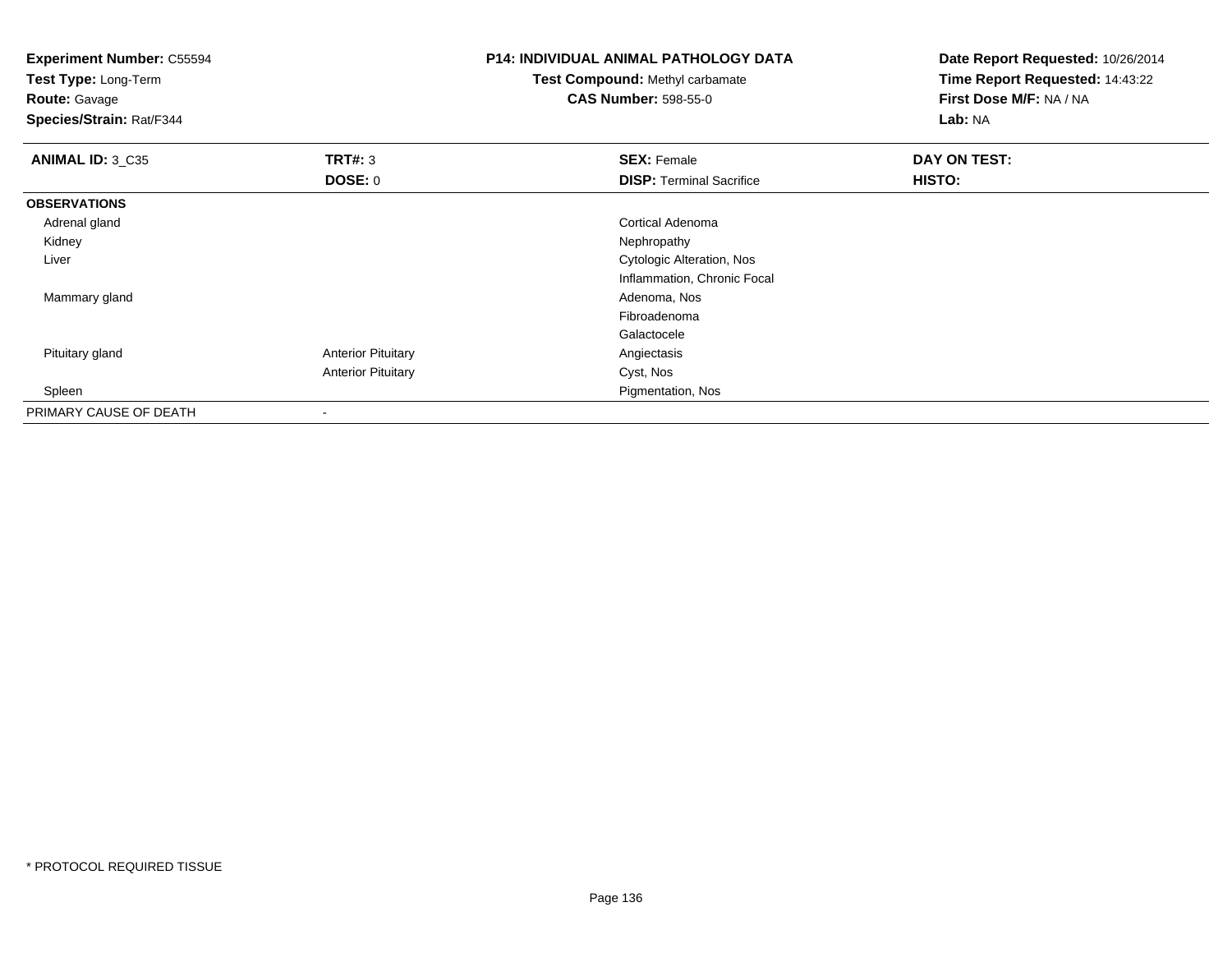**Test Type:** Long-Term

**Route:** Gavage

**Species/Strain:** Rat/F344

# **P14: INDIVIDUAL ANIMAL PATHOLOGY DATA**

# **Test Compound:** Methyl carbamate**CAS Number:** 598-55-0

| ANIMAL ID: 3_C36       | <b>TRT#: 3</b>            | <b>SEX: Female</b>              | DAY ON TEST: |
|------------------------|---------------------------|---------------------------------|--------------|
|                        | <b>DOSE: 0</b>            | <b>DISP:</b> Moribund Sacrifice | HISTO:       |
| <b>OBSERVATIONS</b>    |                           |                                 |              |
| Bone                   |                           | Hyperplasia, Diffuse            |              |
| Heart                  |                           | Fibrosis, Multifocal            |              |
| Kidney                 |                           | Infarct, Acute                  |              |
|                        |                           | Nephropathy                     |              |
|                        |                           | Pigmentation, Nos               |              |
| Liver                  | Centrilobular             | Cytoplasmic Vacuolization       |              |
|                        |                           | Scar                            |              |
| Lung                   |                           | Hemorrhage                      |              |
| Nasal cavity           |                           | Infection, Fungal               |              |
|                        |                           | Inflammation, Acute             |              |
|                        |                           | Thrombosis, Nos                 |              |
| Pancreas               | Acinus                    | Atrophy, Nos                    |              |
| Pituitary gland        | <b>Anterior Pituitary</b> | Angiectasis                     |              |
| Thyroid                |                           | Cyst, Embryonal Duct            |              |
| Unspecified            | Multiple Organs Nos       | Leukemia, Mononuclear Cell      |              |
| PRIMARY CAUSE OF DEATH | $\overline{\phantom{a}}$  |                                 |              |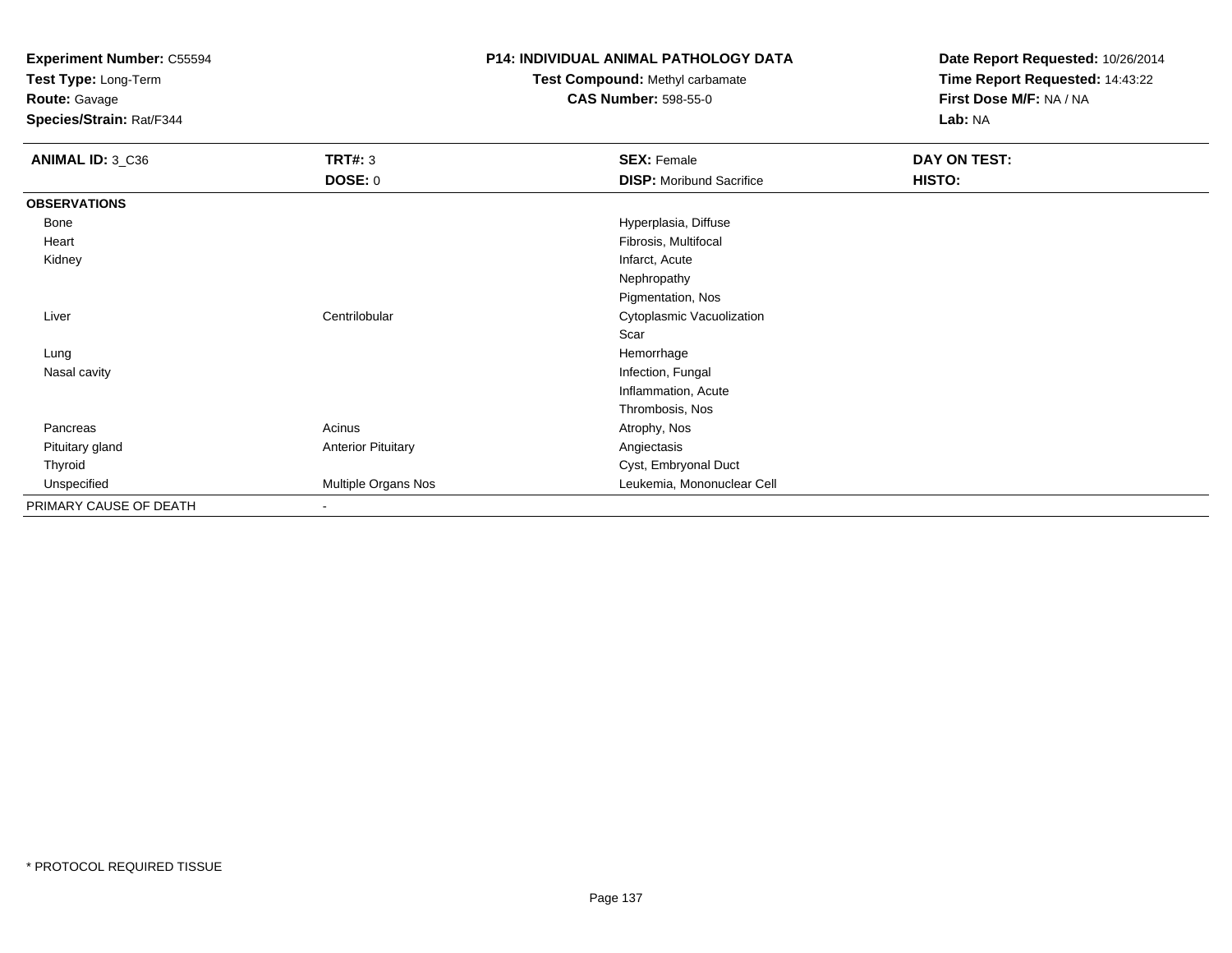| <b>Experiment Number: C55594</b><br>Test Type: Long-Term<br><b>Route: Gavage</b><br>Species/Strain: Rat/F344 |                           | <b>P14: INDIVIDUAL ANIMAL PATHOLOGY DATA</b><br>Test Compound: Methyl carbamate<br><b>CAS Number: 598-55-0</b> | Date Report Requested: 10/26/2014<br>Time Report Requested: 14:43:22<br>First Dose M/F: NA / NA<br>Lab: NA |
|--------------------------------------------------------------------------------------------------------------|---------------------------|----------------------------------------------------------------------------------------------------------------|------------------------------------------------------------------------------------------------------------|
| <b>ANIMAL ID: 3_C37</b>                                                                                      | TRT#: 3                   | <b>SEX: Female</b>                                                                                             | DAY ON TEST:                                                                                               |
|                                                                                                              | <b>DOSE: 0</b>            | <b>DISP: Terminal Sacrifice</b>                                                                                | HISTO:                                                                                                     |
| <b>OBSERVATIONS</b>                                                                                          |                           |                                                                                                                |                                                                                                            |
| Bone marrow                                                                                                  |                           | Hyperplasia, Reticulum Cell                                                                                    |                                                                                                            |
| Heart                                                                                                        |                           | Fibrosis, Multifocal                                                                                           |                                                                                                            |
| Kidney                                                                                                       |                           | Nephropathy                                                                                                    |                                                                                                            |
| Liver                                                                                                        |                           | Cytologic Alteration, Nos                                                                                      |                                                                                                            |
| Lung                                                                                                         |                           | Histiocytosis                                                                                                  |                                                                                                            |
| Pituitary gland                                                                                              | <b>Anterior Pituitary</b> | Adenoma, Nos                                                                                                   |                                                                                                            |
| Spleen                                                                                                       |                           | Pigmentation, Nos                                                                                              |                                                                                                            |
| Thyroid                                                                                                      |                           | Follicular-Cell Adenoma                                                                                        |                                                                                                            |
| Unspecified                                                                                                  | Multiple Organs Nos       | Leukemia, Mononuclear Cell                                                                                     |                                                                                                            |
| PRIMARY CAUSE OF DEATH                                                                                       |                           |                                                                                                                |                                                                                                            |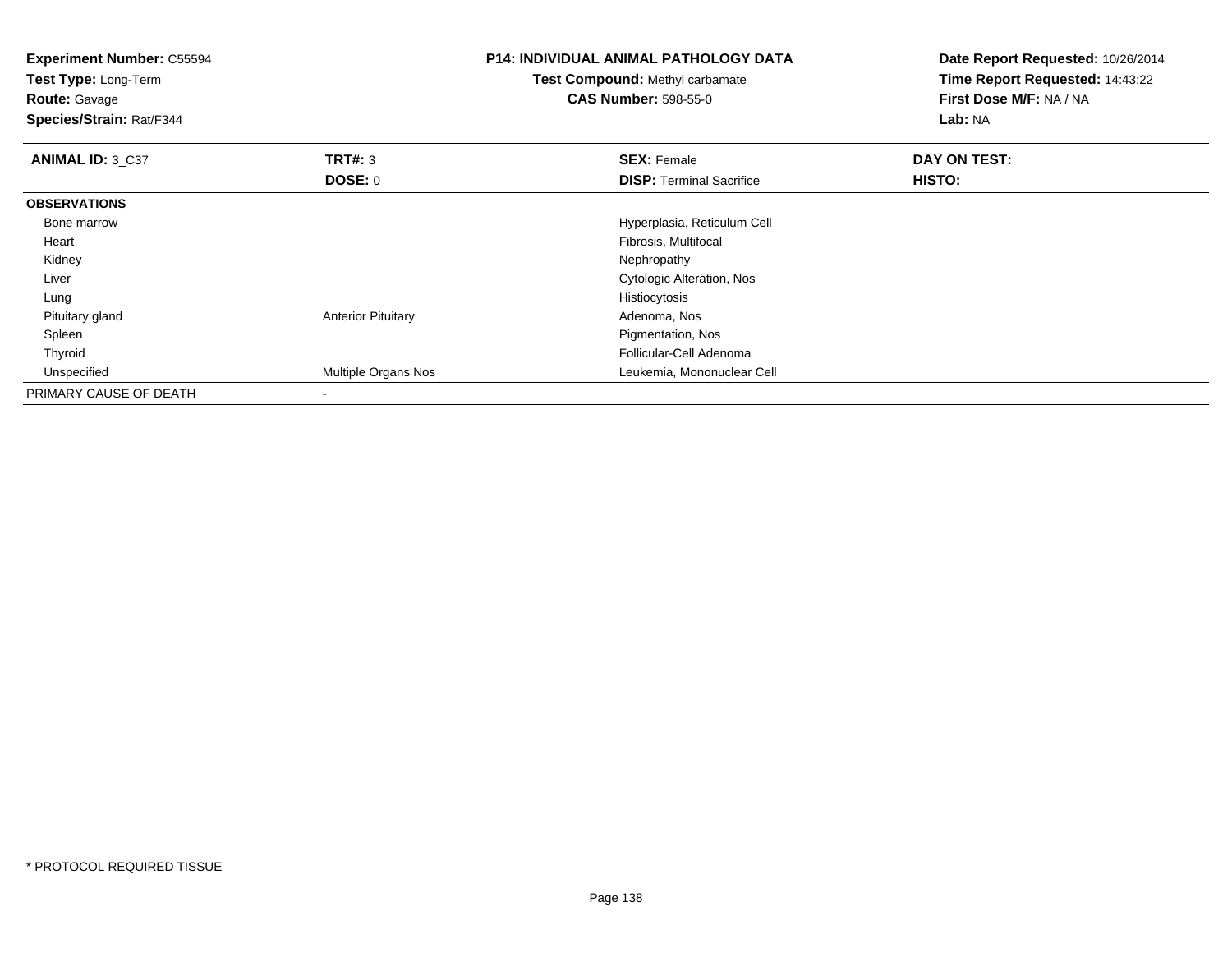| <b>Experiment Number: C55594</b><br>Test Type: Long-Term<br><b>Route: Gavage</b><br>Species/Strain: Rat/F344 |                           | <b>P14: INDIVIDUAL ANIMAL PATHOLOGY DATA</b><br><b>Test Compound: Methyl carbamate</b><br><b>CAS Number: 598-55-0</b> | Date Report Requested: 10/26/2014<br>Time Report Requested: 14:43:22<br>First Dose M/F: NA / NA<br>Lab: NA |
|--------------------------------------------------------------------------------------------------------------|---------------------------|-----------------------------------------------------------------------------------------------------------------------|------------------------------------------------------------------------------------------------------------|
| ANIMAL ID: 3 C38                                                                                             | TRT#: 3                   | <b>SEX: Female</b>                                                                                                    | DAY ON TEST:                                                                                               |
|                                                                                                              | <b>DOSE: 0</b>            | <b>DISP:</b> Natural Death                                                                                            | <b>HISTO:</b>                                                                                              |
| <b>OBSERVATIONS</b>                                                                                          |                           |                                                                                                                       |                                                                                                            |
| Eye                                                                                                          | Sclera                    | Metaplasia, Osseous                                                                                                   |                                                                                                            |
| Heart                                                                                                        |                           | Fibrosis, Multifocal                                                                                                  |                                                                                                            |
| Liver                                                                                                        | <b>Bile Duct</b>          | Hyperplasia, Nos                                                                                                      |                                                                                                            |
|                                                                                                              | Centrilobular             | Necrosis, Nos                                                                                                         |                                                                                                            |
| Pituitary gland                                                                                              | <b>Anterior Pituitary</b> | Hyperplasia, Nos                                                                                                      |                                                                                                            |
| Unspecified                                                                                                  | Multiple Organs Nos       | Leukemia, Mononuclear Cell                                                                                            |                                                                                                            |
| PRIMARY CAUSE OF DEATH                                                                                       |                           |                                                                                                                       |                                                                                                            |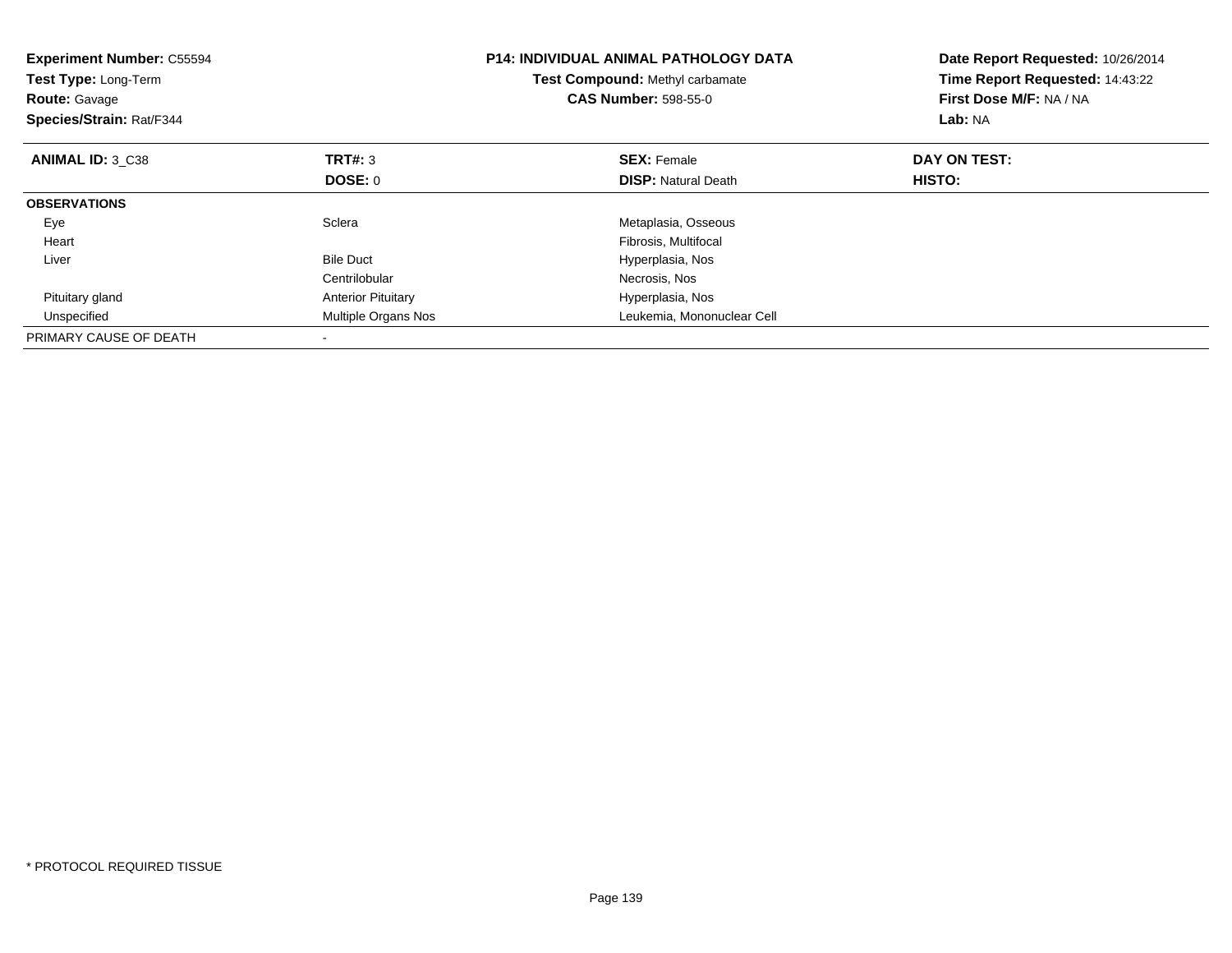| <b>Experiment Number: C55594</b><br>Test Type: Long-Term<br><b>Route: Gavage</b><br>Species/Strain: Rat/F344 |                           | <b>P14: INDIVIDUAL ANIMAL PATHOLOGY DATA</b><br>Test Compound: Methyl carbamate<br><b>CAS Number: 598-55-0</b> | Date Report Requested: 10/26/2014<br>Time Report Requested: 14:43:22<br>First Dose M/F: NA / NA<br>Lab: NA |
|--------------------------------------------------------------------------------------------------------------|---------------------------|----------------------------------------------------------------------------------------------------------------|------------------------------------------------------------------------------------------------------------|
| <b>ANIMAL ID: 3 C39</b>                                                                                      | TRT#: 3                   | <b>SEX: Female</b>                                                                                             | DAY ON TEST:                                                                                               |
|                                                                                                              | DOSE: 0                   | <b>DISP:</b> Natural Death                                                                                     | HISTO:                                                                                                     |
| <b>OBSERVATIONS</b>                                                                                          |                           |                                                                                                                |                                                                                                            |
| Bone                                                                                                         |                           | Hyperplasia, Diffuse                                                                                           |                                                                                                            |
| Kidney                                                                                                       |                           | Nephropathy                                                                                                    |                                                                                                            |
| Pituitary gland                                                                                              | <b>Anterior Pituitary</b> | Carcinoma, Nos                                                                                                 |                                                                                                            |
| Spleen                                                                                                       |                           | Pigmentation, Nos                                                                                              |                                                                                                            |
| PRIMARY CAUSE OF DEATH                                                                                       |                           |                                                                                                                |                                                                                                            |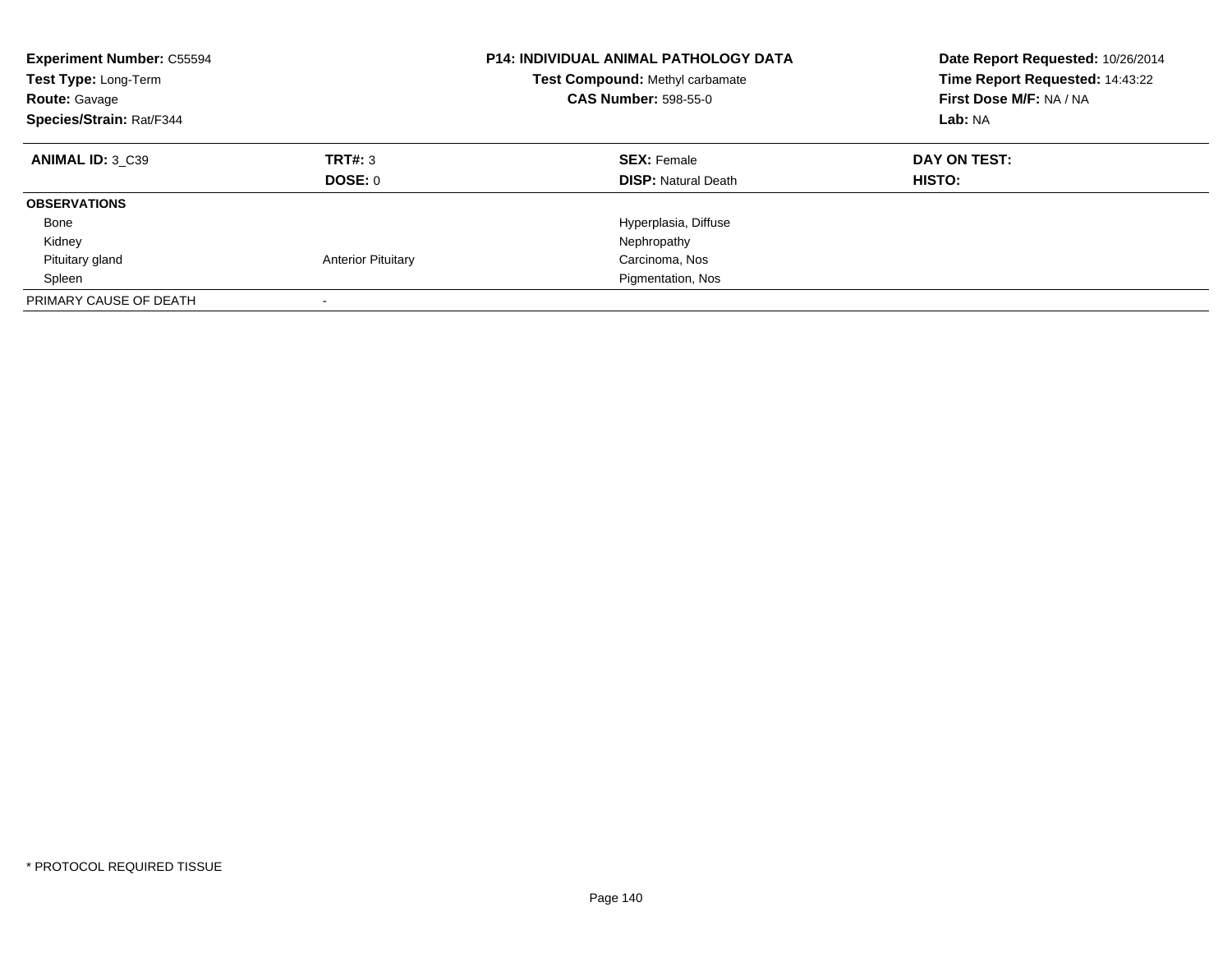**Test Type:** Long-Term

**Route:** Gavage

**Species/Strain:** Rat/F344

# **P14: INDIVIDUAL ANIMAL PATHOLOGY DATA**

**Test Compound:** Methyl carbamate**CAS Number:** 598-55-0

| <b>ANIMAL ID: 3_C40</b> | <b>TRT#: 3</b>            | <b>SEX: Female</b>               | DAY ON TEST: |
|-------------------------|---------------------------|----------------------------------|--------------|
|                         | <b>DOSE: 0</b>            | <b>DISP: Terminal Sacrifice</b>  | HISTO:       |
| <b>OBSERVATIONS</b>     |                           |                                  |              |
| Clitoral gland          |                           | Cyst, Nos                        |              |
|                         |                           | Inflammation, Acute              |              |
| Eye                     | Retina                    | Atrophy, Nos                     |              |
| Heart                   |                           | Fibrosis, Multifocal             |              |
| <b>Intestine Small</b>  | <b>Mesentery Nos</b>      | Inflammation, Chronic            |              |
|                         | <b>Mesentery Nos</b>      | Necrosis, Fat                    |              |
|                         | Jejunum                   | Sarcoma, Nos                     |              |
| Kidney                  |                           | Nephropathy                      |              |
| Liver                   |                           | Cytologic Alteration, Nos        |              |
|                         | <b>Bile Duct</b>          | Hyperplasia, Nos                 |              |
|                         |                           | Inflammation, Chronic Focal      |              |
| Lung                    |                           | Histiocytosis                    |              |
| Mammary gland           |                           | Fibroadenoma                     |              |
|                         |                           | Galactocele                      |              |
| Pituitary gland         | <b>Anterior Pituitary</b> | Hyperplasia, Nos                 |              |
| Spleen                  |                           | Pigmentation, Nos                |              |
| Thyroid                 |                           | Hyperplasia, C Cell              |              |
| Uterus                  |                           | <b>Endometrial Stromal Polyp</b> |              |
| PRIMARY CAUSE OF DEATH  | ٠                         |                                  |              |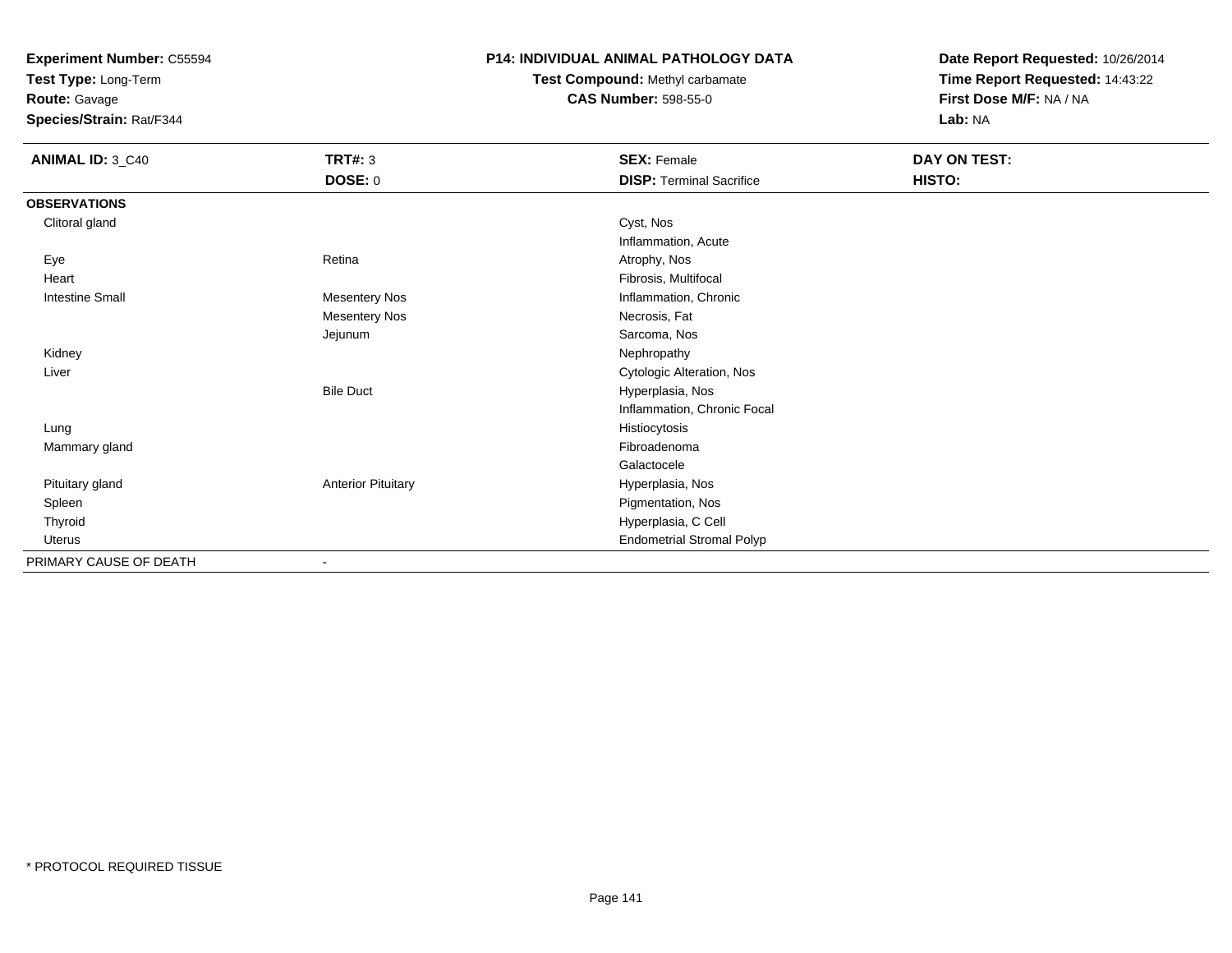**Experiment Number:** C55594**Test Type:** Long-Term**Route:** Gavage **Species/Strain:** Rat/F344**P14: INDIVIDUAL ANIMAL PATHOLOGY DATATest Compound:** Methyl carbamate**CAS Number:** 598-55-0**Date Report Requested:** 10/26/2014**Time Report Requested:** 14:43:22**First Dose M/F:** NA / NA**Lab:** NA**ANIMAL ID: 3 C41 TRT#:** 3 **SEX:** Female **DAY ON TEST: DOSE:** 0**DISP:** Terminal Sacrifice **HISTO: OBSERVATIONS** Adrenal glandMedulla **Medulla** Hyperplasia, Nostro Hyperplasia, Nostro Hyperplasia, Nostro Hyperplasia, Nostro Hyperplasia, No<br>
Hyperplasia diameter and the Medulla Hyperplasia (Nostro Hyperplasia Medulla Hyperplasia Medulla Hyperplasi Bonee and the settlement of the Femur and the settlement of the Second Costeosarcoma Kidneyy the control of the control of the control of the control of the control of the control of the control of the control of the control of the control of the control of the control of the control of the control of the contro Liver Cytologic Alteration, NosBile Duct Hyperplasia, Nos Peliosis Hepatis Lungg and the state of the state of the state of the state of the state of the state of the state of the state of the state of the state of the state of the state of the state of the state of the state of the state of the stat Pituitary glandAnterior Pituitary **Anterior Pituitary** Angiectasis<br>C-Cell Adenoma Thyroidd C-Cell Adenoma and the control of the control of the control of the control of the control of the control of the control of the control of the control of the control of the control of the control of the control of the co Unspecified Multiple Organs Nos Leukemia, Mononuclear Cell PRIMARY CAUSE OF DEATH-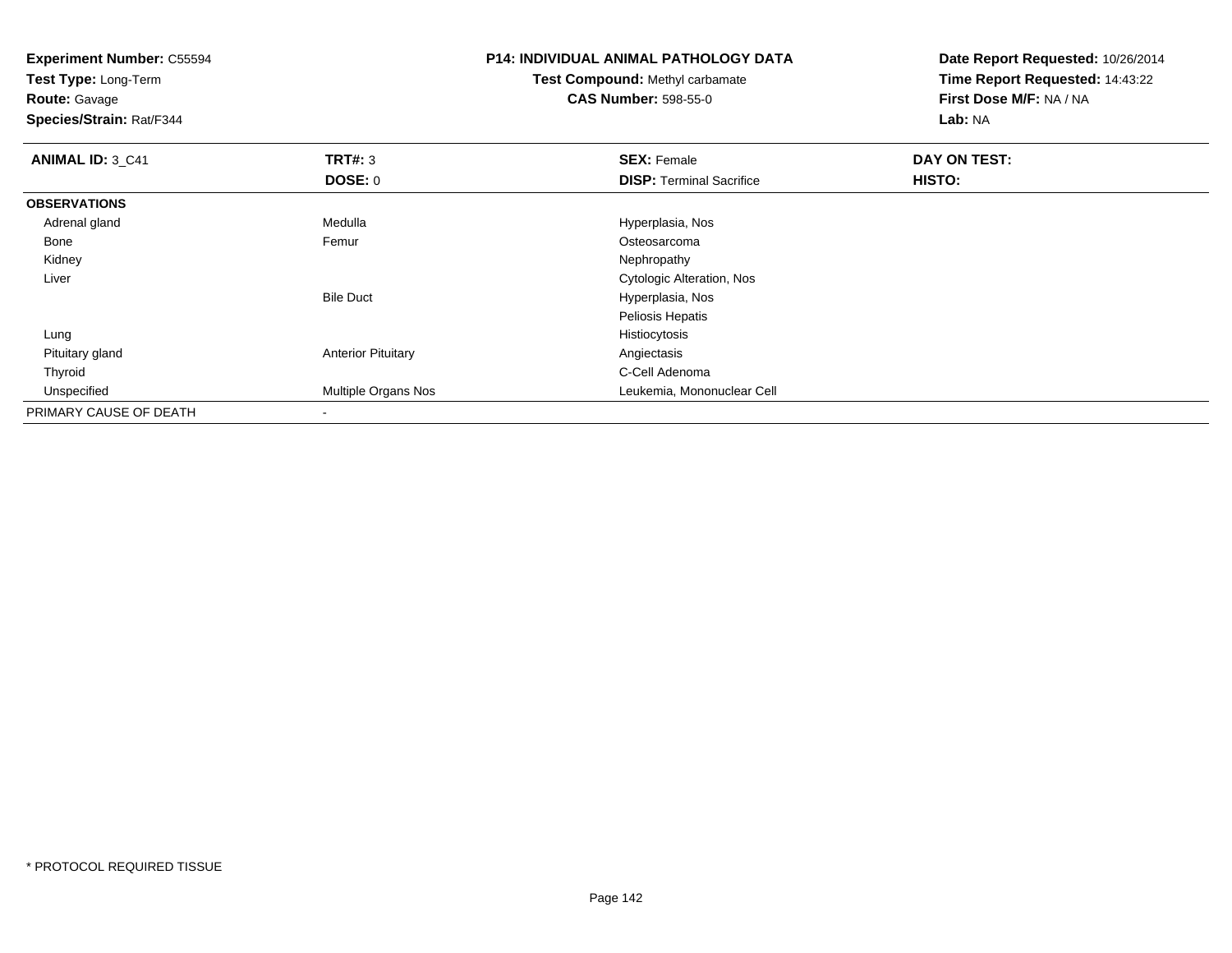**Test Type:** Long-Term

**Route:** Gavage

**Species/Strain:** Rat/F344

# **P14: INDIVIDUAL ANIMAL PATHOLOGY DATA**

**Test Compound:** Methyl carbamate**CAS Number:** 598-55-0

| <b>ANIMAL ID: 3_C42</b> | <b>TRT#: 3</b>               | <b>SEX: Female</b>         | DAY ON TEST: |  |
|-------------------------|------------------------------|----------------------------|--------------|--|
|                         | <b>DOSE: 0</b>               | <b>DISP: Natural Death</b> | HISTO:       |  |
| <b>OBSERVATIONS</b>     |                              |                            |              |  |
| Adrenal gland           | Medulla                      | Hyperplasia, Nos           |              |  |
| Blood vessel            | <b>Mesenteric Artery Nos</b> | Mineralization             |              |  |
| Bone                    |                              | Osteomalacia               |              |  |
| Eye                     | Cornea                       | Inflammation, Chronic      |              |  |
| Heart                   |                              | Mineralization             |              |  |
| Intestine Large         | Muscularis, Colon            | Mineralization             |              |  |
|                         | Rectum                       | Mineralization             |              |  |
| Intestine Small         | Muscularis Propria, Duodenum | Mineralization             |              |  |
| Kidney                  |                              | Nephropathy                |              |  |
| Lung                    |                              | Hyperplasia, Adenomatous   |              |  |
|                         |                              | Mineralization             |              |  |
| Parathyroid gland       |                              | Hyperplasia, Nos           |              |  |
| Pituitary gland         | <b>Anterior Pituitary</b>    | Adenoma, Nos               |              |  |
| Spleen                  |                              | Pigmentation, Nos          |              |  |
| Stomach                 |                              | Mineralization             |              |  |
| PRIMARY CAUSE OF DEATH  |                              |                            |              |  |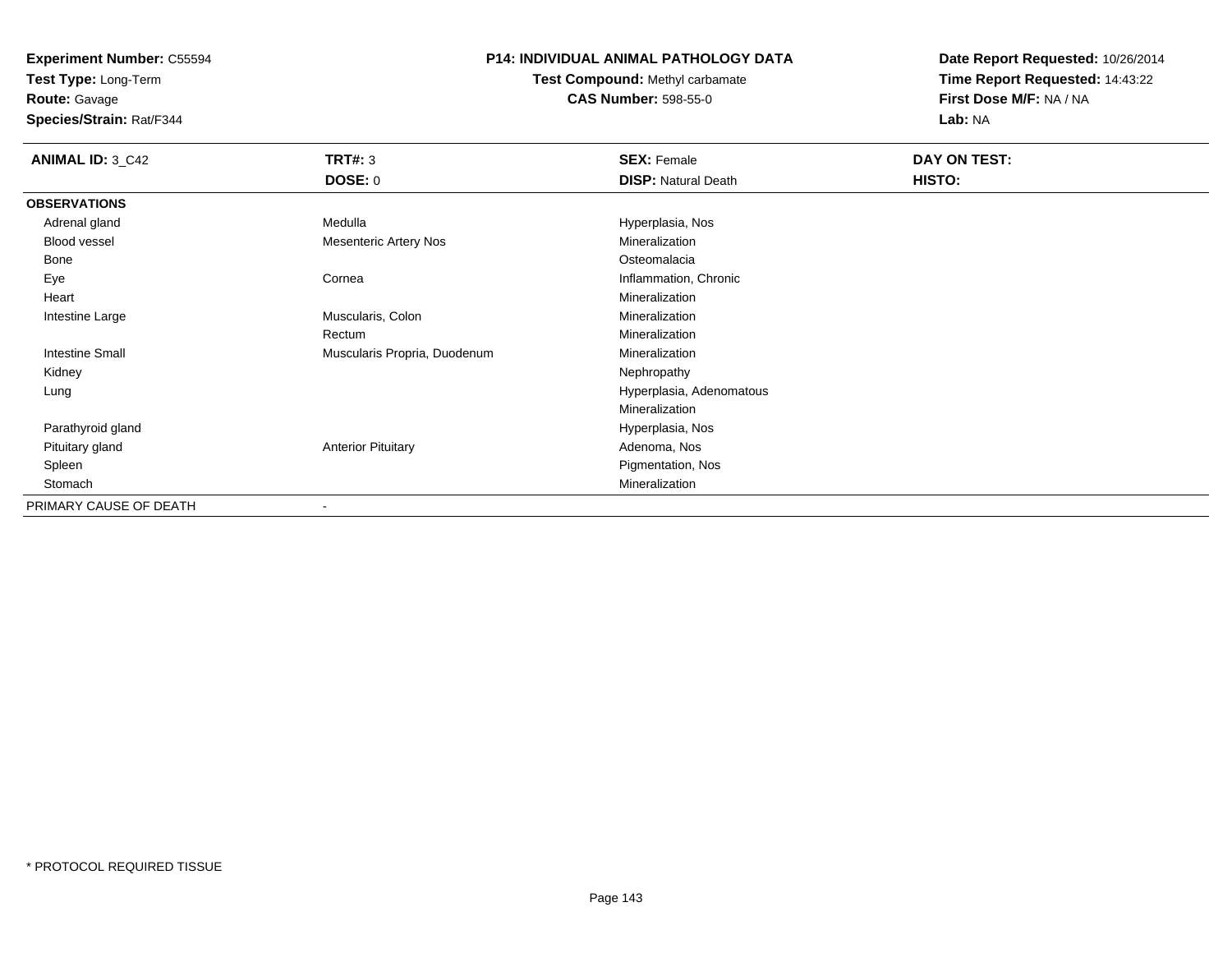| <b>Experiment Number: C55594</b><br>Test Type: Long-Term<br><b>Route: Gavage</b><br>Species/Strain: Rat/F344 |                           | <b>P14: INDIVIDUAL ANIMAL PATHOLOGY DATA</b><br>Test Compound: Methyl carbamate<br><b>CAS Number: 598-55-0</b> | Date Report Requested: 10/26/2014<br>Time Report Requested: 14:43:22<br>First Dose M/F: NA / NA<br>Lab: NA |
|--------------------------------------------------------------------------------------------------------------|---------------------------|----------------------------------------------------------------------------------------------------------------|------------------------------------------------------------------------------------------------------------|
| <b>ANIMAL ID: 3 C43</b>                                                                                      | TRT#: 3<br>DOSE: 0        | <b>SEX: Female</b><br><b>DISP:</b> Natural Death                                                               | DAY ON TEST:<br><b>HISTO:</b>                                                                              |
| <b>OBSERVATIONS</b>                                                                                          |                           |                                                                                                                |                                                                                                            |
| Kidney                                                                                                       |                           | Nephropathy                                                                                                    |                                                                                                            |
| Ovary                                                                                                        |                           | Cyst, Nos                                                                                                      |                                                                                                            |
| Pituitary gland                                                                                              | <b>Anterior Pituitary</b> | Adenoma, Nos                                                                                                   |                                                                                                            |
| Spleen                                                                                                       |                           | Pigmentation, Nos                                                                                              |                                                                                                            |
| PRIMARY CAUSE OF DEATH                                                                                       |                           |                                                                                                                |                                                                                                            |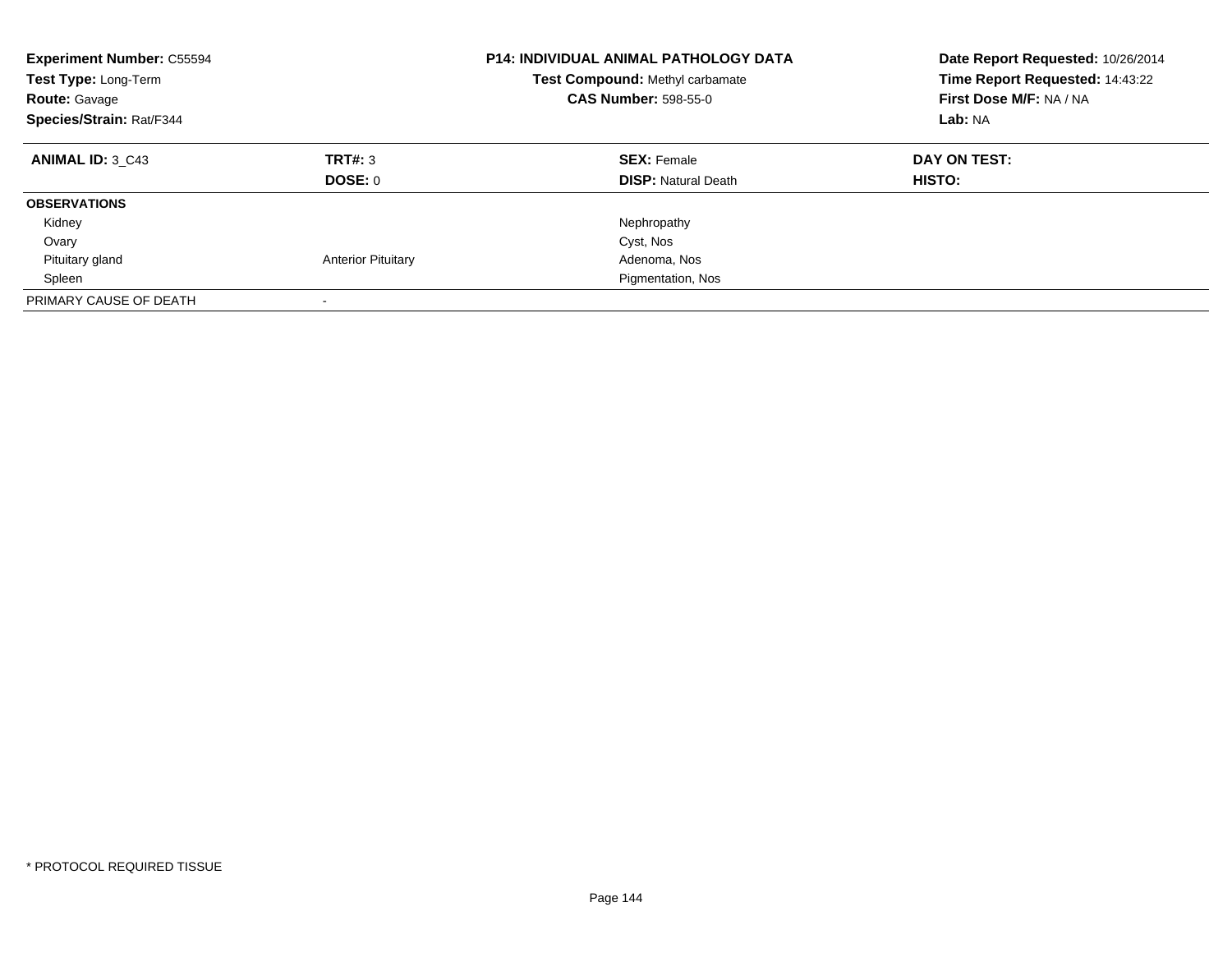| <b>Experiment Number: C55594</b><br><b>Test Type: Long-Term</b><br><b>Route: Gavage</b><br>Species/Strain: Rat/F344 |                           | <b>P14: INDIVIDUAL ANIMAL PATHOLOGY DATA</b><br>Test Compound: Methyl carbamate<br><b>CAS Number: 598-55-0</b> | Date Report Requested: 10/26/2014<br>Time Report Requested: 14:43:22<br>First Dose M/F: NA / NA<br>Lab: NA |
|---------------------------------------------------------------------------------------------------------------------|---------------------------|----------------------------------------------------------------------------------------------------------------|------------------------------------------------------------------------------------------------------------|
| <b>ANIMAL ID: 3 C44</b>                                                                                             | <b>TRT#: 3</b>            | <b>SEX: Female</b>                                                                                             | DAY ON TEST:                                                                                               |
|                                                                                                                     | DOSE: 0                   | <b>DISP:</b> Natural Death                                                                                     | <b>HISTO:</b>                                                                                              |
| <b>OBSERVATIONS</b>                                                                                                 |                           |                                                                                                                |                                                                                                            |
| Adrenal gland                                                                                                       | Medulla                   | Hyperplasia, Nos                                                                                               |                                                                                                            |
| Kidney                                                                                                              |                           | Nephropathy                                                                                                    |                                                                                                            |
| Liver                                                                                                               | Centrilobular             | Cytoplasmic Vacuolization                                                                                      |                                                                                                            |
|                                                                                                                     | <b>Bile Duct</b>          | Hyperplasia, Nos                                                                                               |                                                                                                            |
| Pancreas                                                                                                            | Acinus                    | Atrophy, Nos                                                                                                   |                                                                                                            |
| Pituitary gland                                                                                                     | <b>Anterior Pituitary</b> | Adenoma, Nos                                                                                                   |                                                                                                            |
| Thyroid                                                                                                             |                           | Hyperplasia, C Cell                                                                                            |                                                                                                            |
| Unspecified                                                                                                         | Multiple Organs Nos       | Leukemia, Mononuclear Cell                                                                                     |                                                                                                            |
| PRIMARY CAUSE OF DEATH                                                                                              |                           |                                                                                                                |                                                                                                            |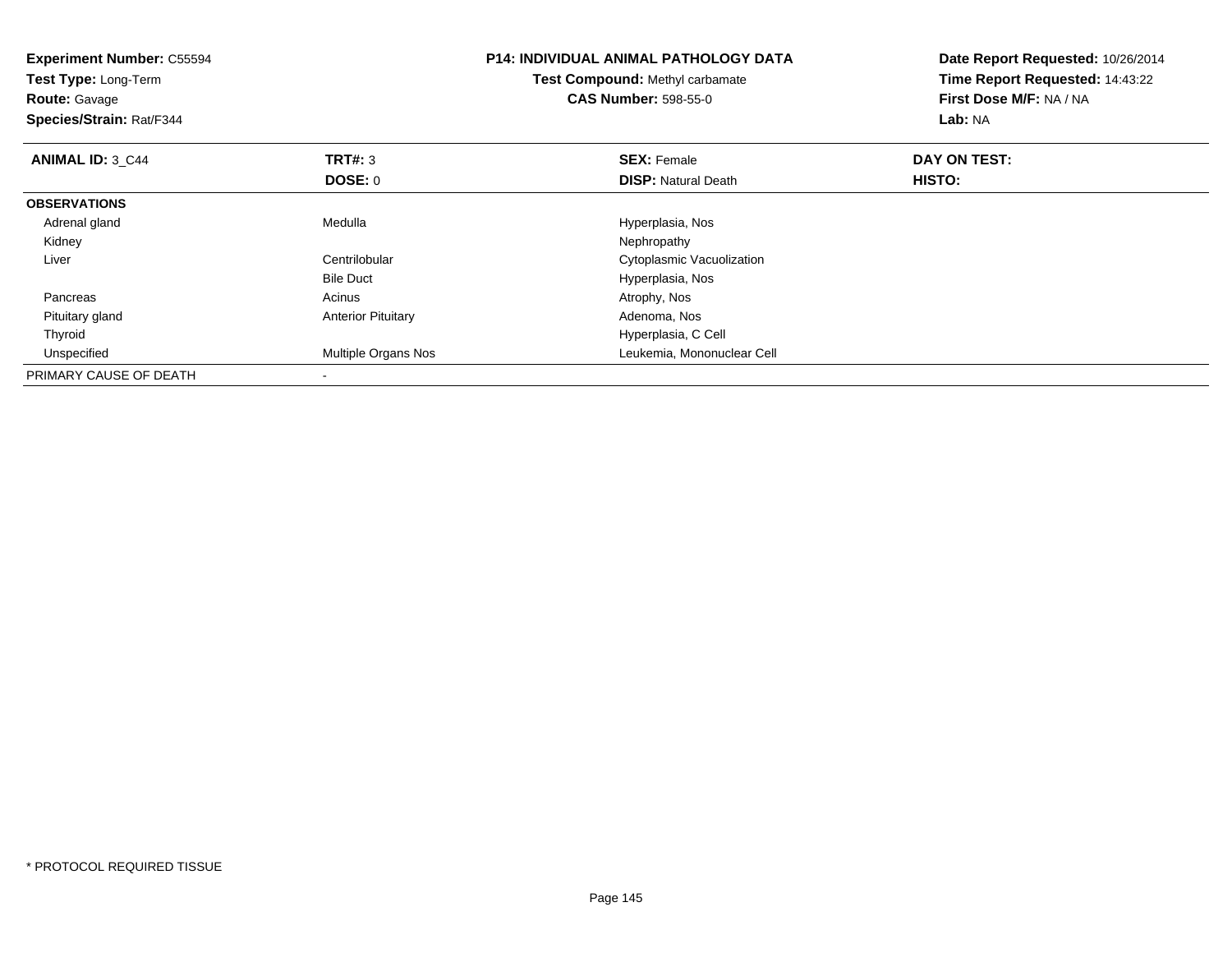**Test Type:** Long-Term

**Route:** Gavage

**Species/Strain:** Rat/F344

## **P14: INDIVIDUAL ANIMAL PATHOLOGY DATA**

**Test Compound:** Methyl carbamate**CAS Number:** 598-55-0

| <b>ANIMAL ID: 3_C45</b> | TRT#: 3                | <b>SEX: Female</b>              | <b>DAY ON TEST:</b> |  |
|-------------------------|------------------------|---------------------------------|---------------------|--|
|                         | <b>DOSE: 0</b>         | <b>DISP:</b> Moribund Sacrifice | <b>HISTO:</b>       |  |
| <b>OBSERVATIONS</b>     |                        |                                 |                     |  |
| Adrenal gland           | Cortex Nos             | Rhabdomyosarcoma, Metastatic    |                     |  |
| Eye                     | Nasolacrimal Duct      | Inflammation, Acute             |                     |  |
| Kidney                  |                        | Nephropathy                     |                     |  |
| Liver                   | Centrilobular          | Congestion, Nos                 |                     |  |
|                         |                        | Hematopoiesis                   |                     |  |
| Lung                    |                        | Histiocytosis                   |                     |  |
| Mammary gland           |                        | Fibroadenoma                    |                     |  |
| Peritoneum              |                        | Rhabdomyosarcoma, Metastatic    |                     |  |
| Salivary gland          | Parotid Gland Nos      | Inflammation, Acute             |                     |  |
| Spleen                  |                        | Hematopoiesis                   |                     |  |
| Unspecified             | Diaphragm Nos          | Rhabdomyosarcoma                |                     |  |
|                         |                        | Rhabdomyosarcoma                |                     |  |
|                         | <b>Mediastinum Nos</b> | Rhabdomyosarcoma, Metastatic    |                     |  |
| PRIMARY CAUSE OF DEATH  | $\blacksquare$         |                                 |                     |  |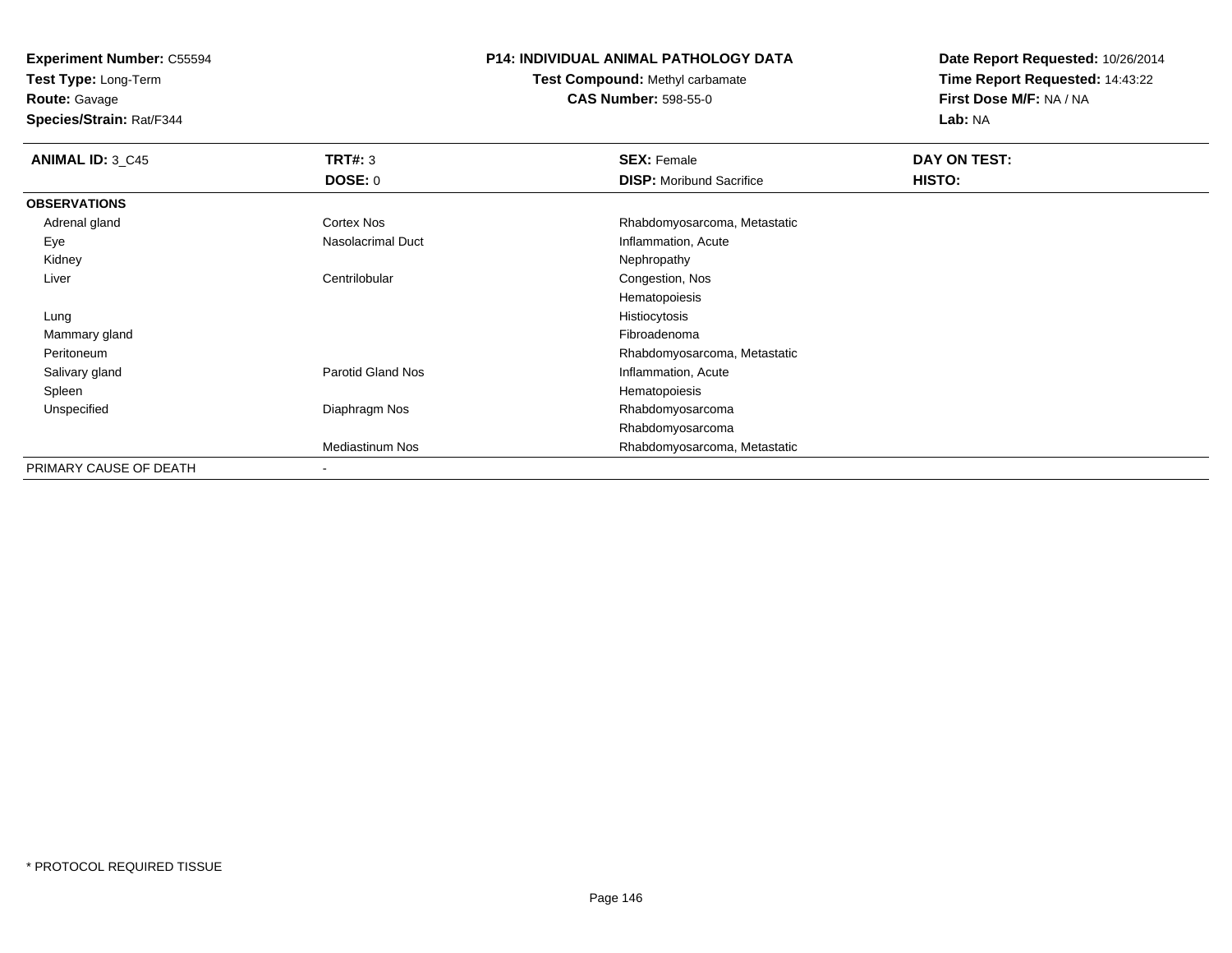**Test Type:** Long-Term

**Route:** Gavage

**Species/Strain:** Rat/F344

## **P14: INDIVIDUAL ANIMAL PATHOLOGY DATA**

**Test Compound:** Methyl carbamate**CAS Number:** 598-55-0

| <b>ANIMAL ID: 3_C46</b> | TRT#: 3                   | <b>SEX: Female</b>              | DAY ON TEST: |  |
|-------------------------|---------------------------|---------------------------------|--------------|--|
|                         | <b>DOSE: 0</b>            | <b>DISP:</b> Terminal Sacrifice | HISTO:       |  |
| <b>OBSERVATIONS</b>     |                           |                                 |              |  |
| Adrenal gland           | <b>Cortex Nos</b>         | Inflammation, Chronic           |              |  |
| Clitoral gland          |                           | Inflammation, Acute             |              |  |
| Eye                     | Sclera                    | Metaplasia, Osseous             |              |  |
| Heart                   |                           | Fibrosis, Multifocal            |              |  |
| Kidney                  |                           | Nephropathy                     |              |  |
| Liver                   | <b>Bile Duct</b>          | Hyperplasia, Nos                |              |  |
|                         | Hepatocytes               | Hyperplasia, Nos                |              |  |
| Lung                    |                           | Histiocytosis                   |              |  |
| Pancreas                | Acinus                    | Atrophy, Nos                    |              |  |
| Pituitary gland         | <b>Anterior Pituitary</b> | Hyperplasia, Nos                |              |  |
| Spleen                  |                           | Pigmentation, Nos               |              |  |
| Thyroid                 |                           | Follicular-Cell Adenoma         |              |  |
| PRIMARY CAUSE OF DEATH  | $\overline{\phantom{a}}$  |                                 |              |  |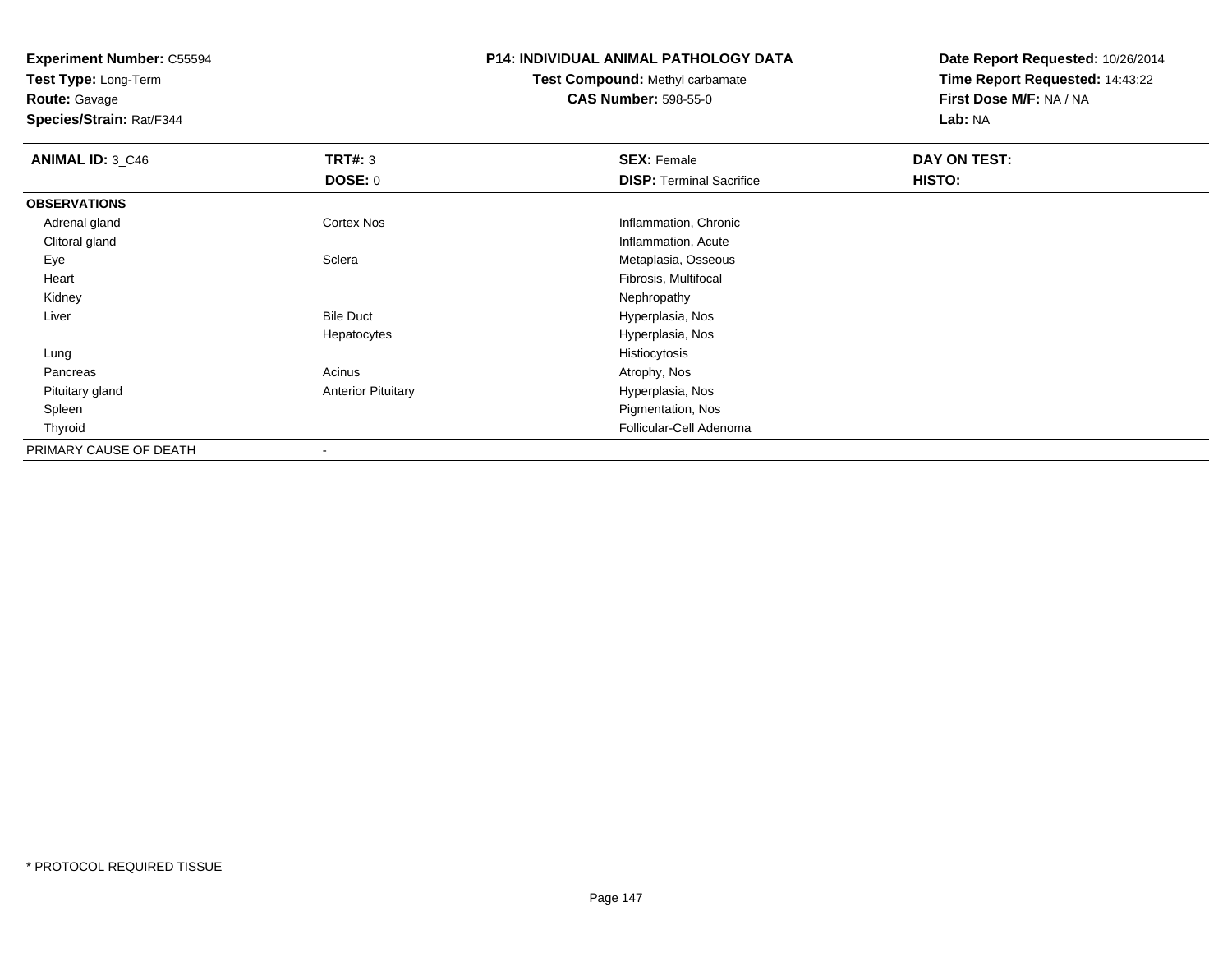**Test Type:** Long-Term

**Route:** Gavage

**Species/Strain:** Rat/F344

## **P14: INDIVIDUAL ANIMAL PATHOLOGY DATA**

**Test Compound:** Methyl carbamate**CAS Number:** 598-55-0

| <b>ANIMAL ID: 3_C47</b> | <b>TRT#: 3</b>            | <b>SEX: Female</b>               | DAY ON TEST: |  |
|-------------------------|---------------------------|----------------------------------|--------------|--|
|                         | DOSE: 0                   | <b>DISP: Terminal Sacrifice</b>  | HISTO:       |  |
| <b>OBSERVATIONS</b>     |                           |                                  |              |  |
| Adrenal gland           | Medulla                   | Hyperplasia, Focal               |              |  |
| Eye                     | Retina                    | Atrophy, Nos                     |              |  |
|                         | <b>Crystalline Lens</b>   | Cataract                         |              |  |
| Heart                   |                           | Inflammation, Chronic Focal      |              |  |
| Kidney                  |                           | Nephropathy                      |              |  |
| Liver                   |                           | Cytologic Alteration, Nos        |              |  |
| Mammary gland           |                           | Adenoma, Nos                     |              |  |
|                         |                           | Fibroadenoma                     |              |  |
|                         |                           | Galactocele                      |              |  |
| Pituitary gland         | <b>Anterior Pituitary</b> | Adenoma, Nos                     |              |  |
| Skin                    | Face                      | Basal-Cell Carcinoma             |              |  |
| Unspecified             | Multiple Organs Nos       | Leukemia, Mononuclear Cell       |              |  |
| Uterus                  |                           | <b>Endometrial Stromal Polyp</b> |              |  |
| PRIMARY CAUSE OF DEATH  | $\overline{\phantom{a}}$  |                                  |              |  |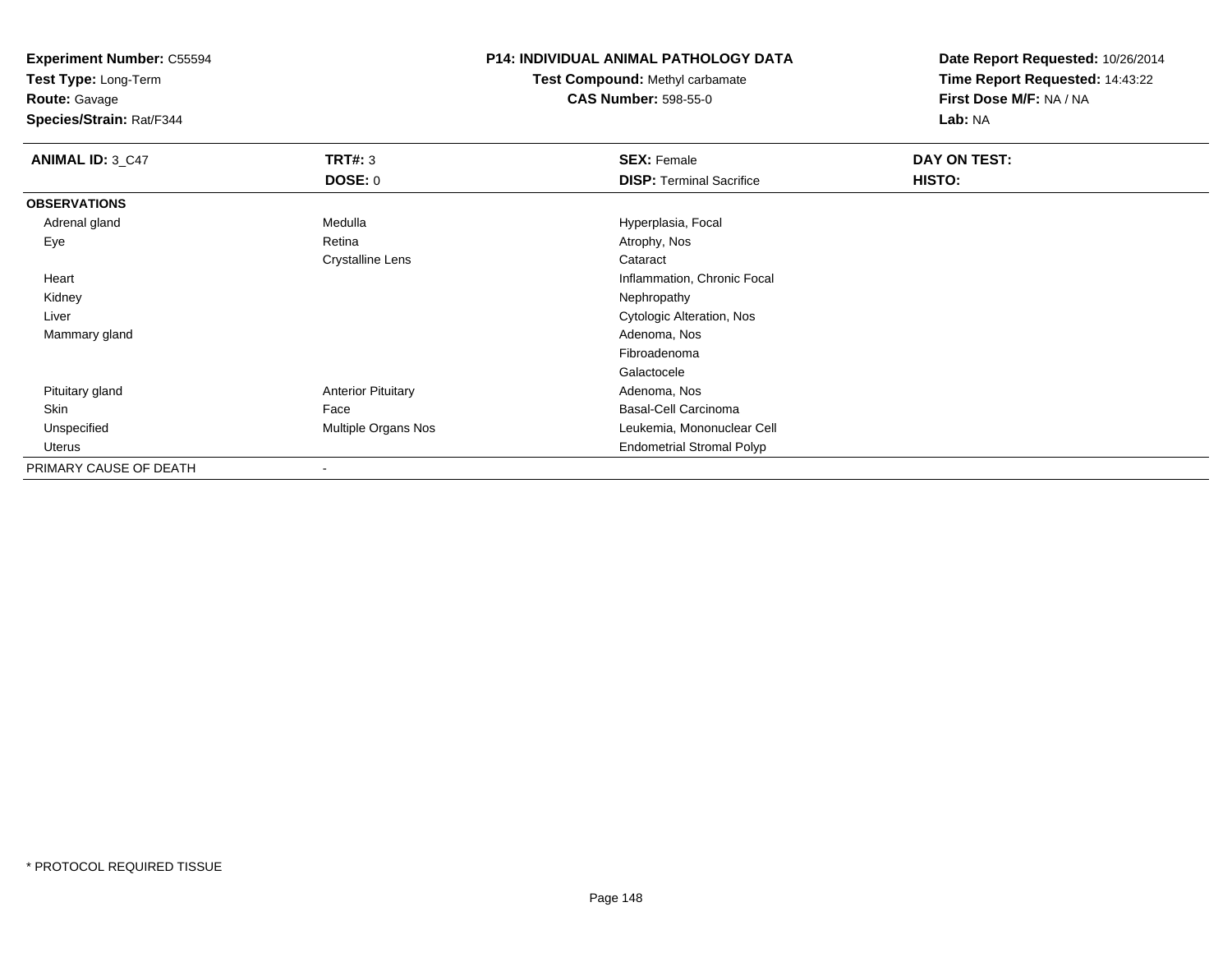**Test Type:** Long-Term

**Route:** Gavage

**Species/Strain:** Rat/F344

## **P14: INDIVIDUAL ANIMAL PATHOLOGY DATA**

**Test Compound:** Methyl carbamate**CAS Number:** 598-55-0

| <b>ANIMAL ID: 3_C48</b> | TRT#: 3                   | <b>SEX: Female</b>          | DAY ON TEST: |  |
|-------------------------|---------------------------|-----------------------------|--------------|--|
|                         | DOSE: 0                   | <b>DISP: Natural Death</b>  | HISTO:       |  |
| <b>OBSERVATIONS</b>     |                           |                             |              |  |
| Bone marrow             |                           | Hyperplasia, Reticulum Cell |              |  |
| Harderian gland         | <b>Hardarian Gland</b>    | Inflammation, Chronic Focal |              |  |
| Heart                   |                           | Fibrosis, Multifocal        |              |  |
| Kidney                  |                           | Nephropathy                 |              |  |
| Liver                   | <b>Bile Duct</b>          | Hyperplasia, Nos            |              |  |
|                         |                           | Inflammation, Chronic Focal |              |  |
| Lung                    |                           | Congestion, Nos             |              |  |
| Ovary                   |                           | Cyst, Nos                   |              |  |
| Pituitary gland         | <b>Anterior Pituitary</b> | Adenoma, Nos                |              |  |
| Spleen                  |                           | Pigmentation, Nos           |              |  |
| Uterus                  | Endometrium               | Hyperplasia, Cystic         |              |  |
| PRIMARY CAUSE OF DEATH  |                           |                             |              |  |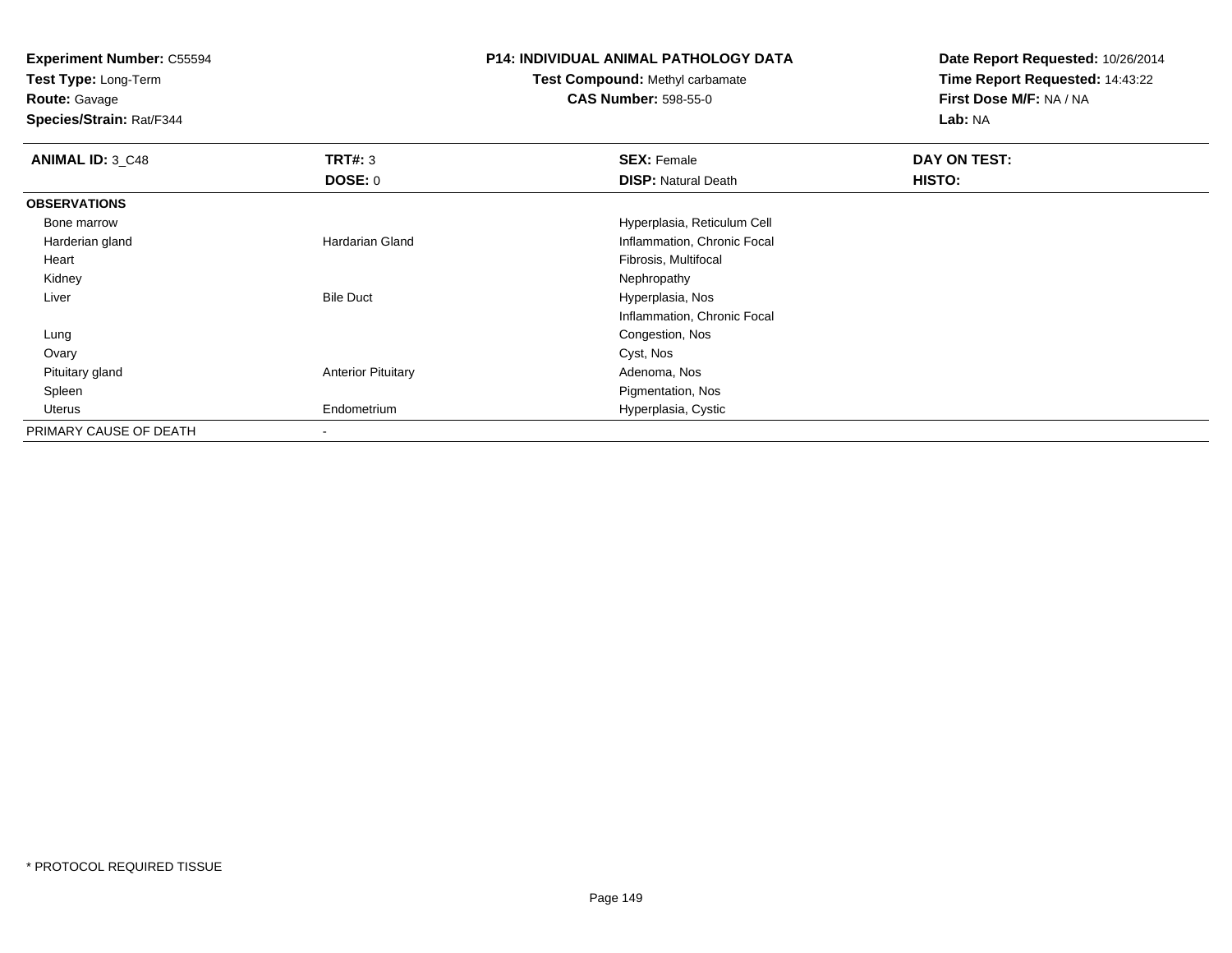| <b>Experiment Number: C55594</b><br>Test Type: Long-Term<br><b>Route: Gavage</b><br>Species/Strain: Rat/F344 |                           | <b>P14: INDIVIDUAL ANIMAL PATHOLOGY DATA</b><br>Test Compound: Methyl carbamate<br><b>CAS Number: 598-55-0</b> | Date Report Requested: 10/26/2014<br>Time Report Requested: 14:43:22<br>First Dose M/F: NA / NA<br>Lab: NA |
|--------------------------------------------------------------------------------------------------------------|---------------------------|----------------------------------------------------------------------------------------------------------------|------------------------------------------------------------------------------------------------------------|
| ANIMAL ID: 3 C49                                                                                             | TRT#: 3                   | <b>SEX: Female</b>                                                                                             | DAY ON TEST:                                                                                               |
|                                                                                                              | DOSE: 0                   | <b>DISP:</b> Natural Death                                                                                     | HISTO:                                                                                                     |
| <b>OBSERVATIONS</b>                                                                                          |                           |                                                                                                                |                                                                                                            |
| Liver                                                                                                        |                           | Cytoplasmic Vacuolization                                                                                      |                                                                                                            |
| Lung                                                                                                         |                           | Granuloma, Nos                                                                                                 |                                                                                                            |
| Pituitary gland                                                                                              | <b>Anterior Pituitary</b> | Angiectasis                                                                                                    |                                                                                                            |
| Spleen                                                                                                       |                           | Pigmentation, Nos                                                                                              |                                                                                                            |
| Stomach                                                                                                      | Forestomach               | Inflammation, Chronic Focal                                                                                    |                                                                                                            |
| Unspecified                                                                                                  |                           | Sarcoma, Nos                                                                                                   |                                                                                                            |
| PRIMARY CAUSE OF DEATH                                                                                       |                           |                                                                                                                |                                                                                                            |